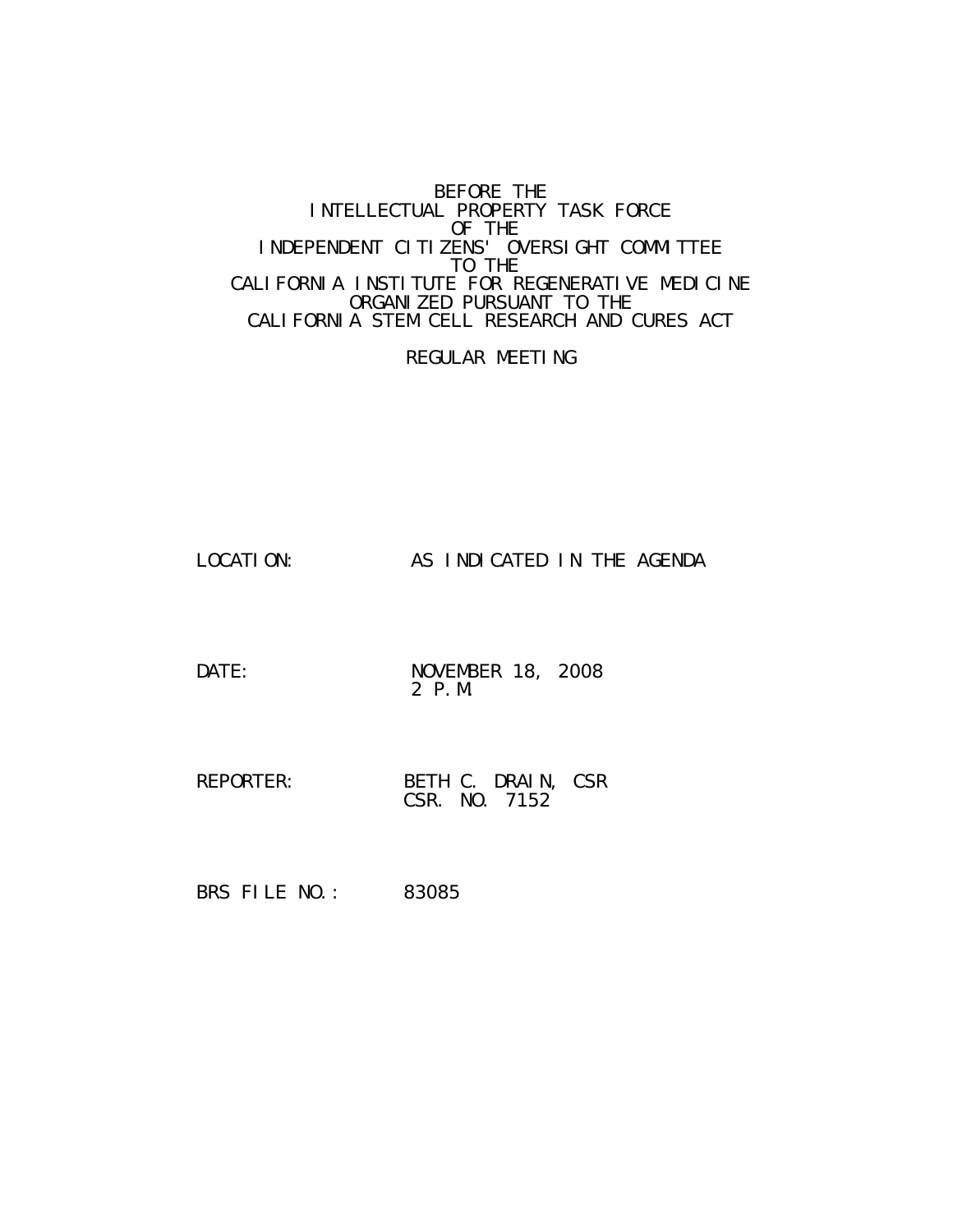# I N D E X

| I TFM         | DESCRIPTION                                                                                                                                                | PAGE NO. |   |
|---------------|------------------------------------------------------------------------------------------------------------------------------------------------------------|----------|---|
| CALL TO ORDER |                                                                                                                                                            |          |   |
| ROLL CALL     |                                                                                                                                                            |          | 5 |
|               | CONSIDERATION OF DRAFT AMENDMENTS TO<br>CONSOLIDATE NON-PROFIT AND FOR-PROFIT<br>INTELLECTUAL PROPERTY REGULATIONS<br>AND BEGIN FORMAL PROCESS OF ADOPTION |          |   |
| AD JOURNMENT  |                                                                                                                                                            | 136      |   |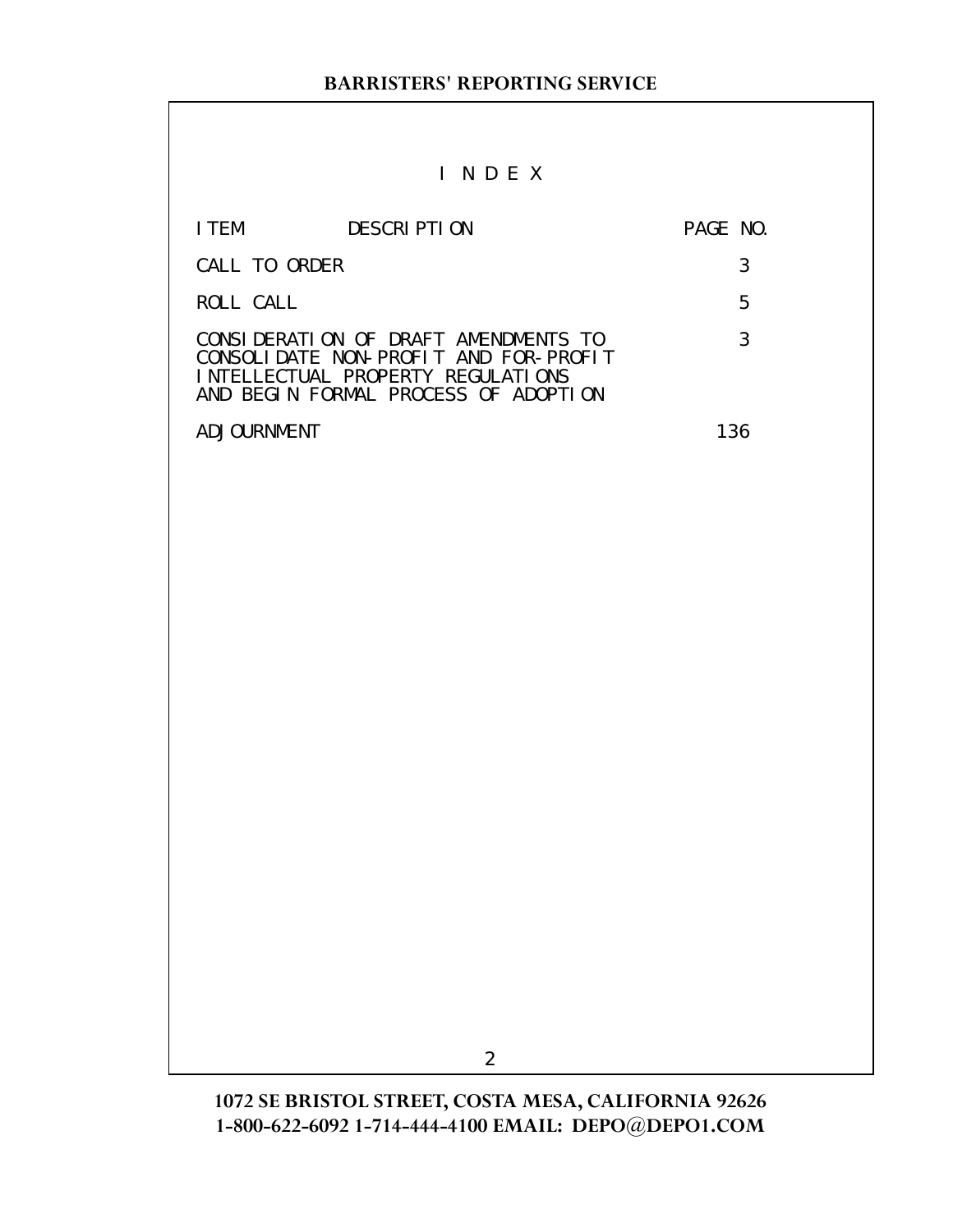|                   | KRISTERS REI ORTHVO SERVICE                           |
|-------------------|-------------------------------------------------------|
| 1                 | NOVEMBER 18, 2008; 2 P.M.                             |
| $\overline{2}$    |                                                       |
| 3                 | CHAIRMAN PENHOET:  ED PENHOET, CHAIR OF               |
| 4                 | THIS COMMITTEE. I'M JOINED IN SAN FRANCISCO BY JEFF   |
| 5                 | SHEEHY, ANOTHER MEMBER OF THE COMMITTEE, AND I THINK  |
| 6                 | YOU ALL HEARD WHO WAS ON THE PHONE. WE HAVE A SMALL   |
| $\overline{7}$    | AUDIENCE HERE IN SAN FRANCISCO OF INTERESTED          |
| 8                 | PARTIES. SO HOPEFULLY WE'LL HEAR SOMETHING FROM       |
| 9                 | THEM GOING FORWARD.                                   |
| 10                | I THINK YOU'VE ALL BEEN INFORMED WHAT THE             |
| 11                | GENERAL PURPOSE OF THIS MEETING AND SOME SUBSEQUENT   |
| $12 \overline{ }$ | MEETING WILL BE, WHICH IS PRIMARILY TO ENGAGE IN A    |
| 13                | MERGER OF THE TWO DOCUMENTS THAT WE HAVE              |
| 14                | CREATED -- WELL, THE TWO SETS OF RULES THAT WE'VE     |
| 15                | CREATED IN THE PAST REGARDING INTELLECTUAL PROPERTY.  |
| 16                | SO JUST TO REMIND YOU, WE STARTED BY TRYING TO        |
| 17                | DEFINE A SET OF INTELLECTUAL PROPERTY POLICIES FOR    |
| 18                | THE NOT-FOR-PROFIT SECTOR SINCE THAT'S WHERE WE MADE  |
| 19                | OUR FIRST GRANTS. THAT WAS FOLLOWED BY A SIMILAR      |
| 20                | EXERCISE FOR THE FOR-PROFIT SECTOR.                   |
| 21                | WHEN WE FINISHED THOSE TWO PROJECTS, WE               |
| 22                | REALIZED A COUPLE OF THINGS. FIRST OF ALL, THAT       |
| 23                | LEAVING THE PAYBACK PROVISIONS ASIDE, THE REST OF     |
| 24                | THE POLICIES FOR THE TWO WERE VERY SIMILAR.<br>AND WE |
| 25                | THOUGHT ON THAT BASIS, AT LEAST, THAT IT MADE SENSE   |
|                   |                                                       |

**1072 SE BRISTOL STREET, COSTA MESA, CALIFORNIA 92626 1-800-622-6092 1-714-444-4100 EMAIL: DEPO@DEPO1.COM**

3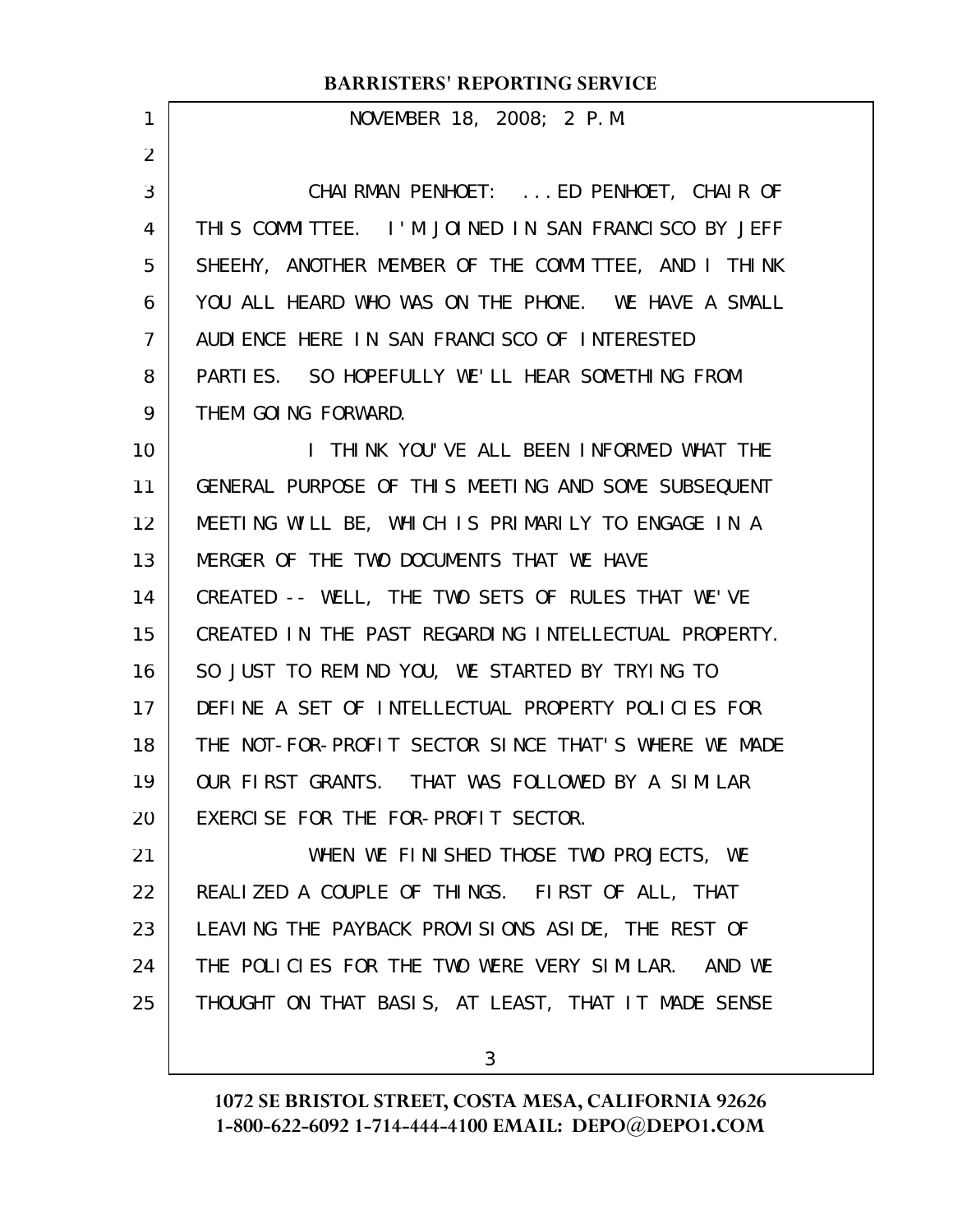| 1              | FOR US THAT WE SHOULD COMBINE THESE INTO A SINGLE    |
|----------------|------------------------------------------------------|
| 2              | INTELLECTUAL PROPERTY POLICY WITH THE EXCEPTION THAT |
| 3              | EMBODIED IN THE SINGLE POLICY WOULD BE TWO DIFFERENT |
| 4              | PAYBACK PROVISIONS, SO THOSE PARTS ARE MAINTAINED.   |
| 5              | BUT WITH RESPECT TO ALL OTHER ASPECTS OF WHAT WE'VE  |
| 6              | BEEN TALKING ABOUT AND ACTUALLY HAVE IN PLACE TODAY, |
| $\overline{7}$ | IT'S LARGELY THE SAME AS WHAT WE'VE HAD BEFORE.      |
| 8              | BUT IN LOOKING THROUGH THE MATERIALS AND             |
| 9              | LOOKING THROUGH THE DOCUMENTS AND THEN ALSO GETTING  |
| 10             | SOME CONTINUOUS FEEDBACK FROM OUR VARIOUS            |
| 11             | STAKEHOLDERS IN THIS PROCESS, WE ALSO UNDERSTOOD     |
| 12             | THAT THERE WERE CERTAIN ELEMENTS OF OUR PRIOR        |
| 13             | EFFORTS WHICH WERE AMBIGUOUS, NO. 1; AND SECOND OF   |
| 14             | ALL, EMBEDDED IN THAT AMBIGUITY WERE SOME FEATURES   |
| 15             | THAT MIGHT, IN FACT, DISCOURAGE COLLABORATION,       |
| 16             | ESPECIALLY BETWEEN GROUPS WHICH ARE CIRM-FUNDED AND  |
| 17             | NOT FUNDED BY CIRM.                                  |
| 18             | AND SO WHILE WE WERE DOING THIS                      |
| 19             | PROMULGATION PROCESS, SO TO SPEAK, WE WANTED TO ALSO |
| 20             | DO A CLEANUP ON WHAT WE HAD DONE BEFORE AND TRY TO   |
| 21             | LOOK CAREFULLY AT THIS WHOLE ISSUE OF, YOU KNOW, IN  |
| 22             | THE COLLABORATIVE SETTING IN THE ONE CIRCUMSTANCE    |
| 23             | ARE OUR COLLABORATORS OBLIGATED ESSENTIALLY BUY INTO |
| 24             | OUR INTELLECTUAL PROPERTY POLICIES AND UNDER WHAT    |
| 25             | CIRCUMSTANCES ARE THEY NOT OBLIGATED TO FOLLOW OUR   |
|                |                                                      |

4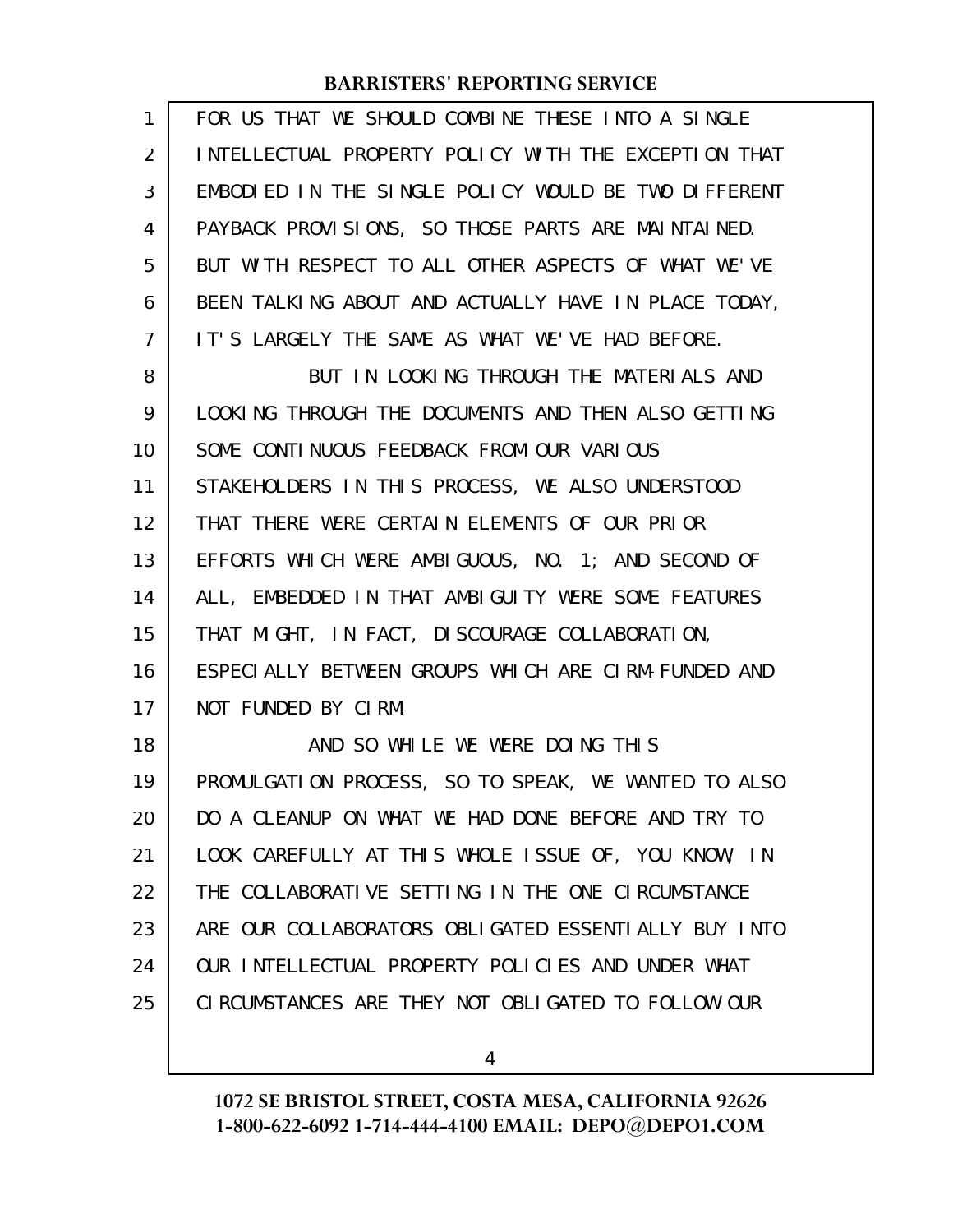PROCESSES.

1

SO WE SPENT A FAIR AMOUNT OF TIME ON THAT ISSUE, TALKED TO A NUMBER OF DIFFERENT GROUPS ABOUT THIS, INCLUDING LAST FRIDAY THE INVITATION OF WENDY STREITZ, WHO IS HERE WITH US TODAY. WE MET WITH ALL OF -- NOT ALL OF, BUT THE REPRESENTATIVES OF THE LICENSING OFFICES FROM ALL TEN UC CAMPUSES THAT WERE HAVING THEIR ANNUAL MEETING. AND SO WE, NANCY KOCH, SCOTT TOCHER, AND I, MADE A PRESENTATION TO THIS GROUP, AND WE HAD A PRETTY VIGOROUS DIALOGUE WITH THEM ABOUT THE ISSUES AROUND THIS. AND, WENDY, WE WANT TO THANK YOU FOR YOUR INVITATION, BUT ALSO A GOOD DISCUSSION WITH YOUR GROUP GOING FORWARD. I THINK MAYBE EVERYBODY IS ON THE PHONE, SO MELISSA REMINDS ME THAT WE NEED TO DO AN OFFICIAL ROLL CALL. SO WHY DON'T YOU DO THAT NOW, MELISSA, AND THEN WE'LL PROCEED FORWARD. MS. KING: ABSOLUTELY. BEFORE I DO THAT, I JUST ALSO WANTED TO CHECK AND MAKE SURE, ANTOINETTE, DID YOU MAKE IT ONTO THE CALL? SPEAKER\*: YES, I'M HERE. MS. KING: SUSAN BRYANT. MICHAEL GOLDBERG. TED LOVE. HE'S GOING TO BE A LITTLE LATE. ED PENHOET. 2 3 4 5 6 7 8 9 10 11 12 13 14 15 16 17 18 19 20 21 22 23 24 25

5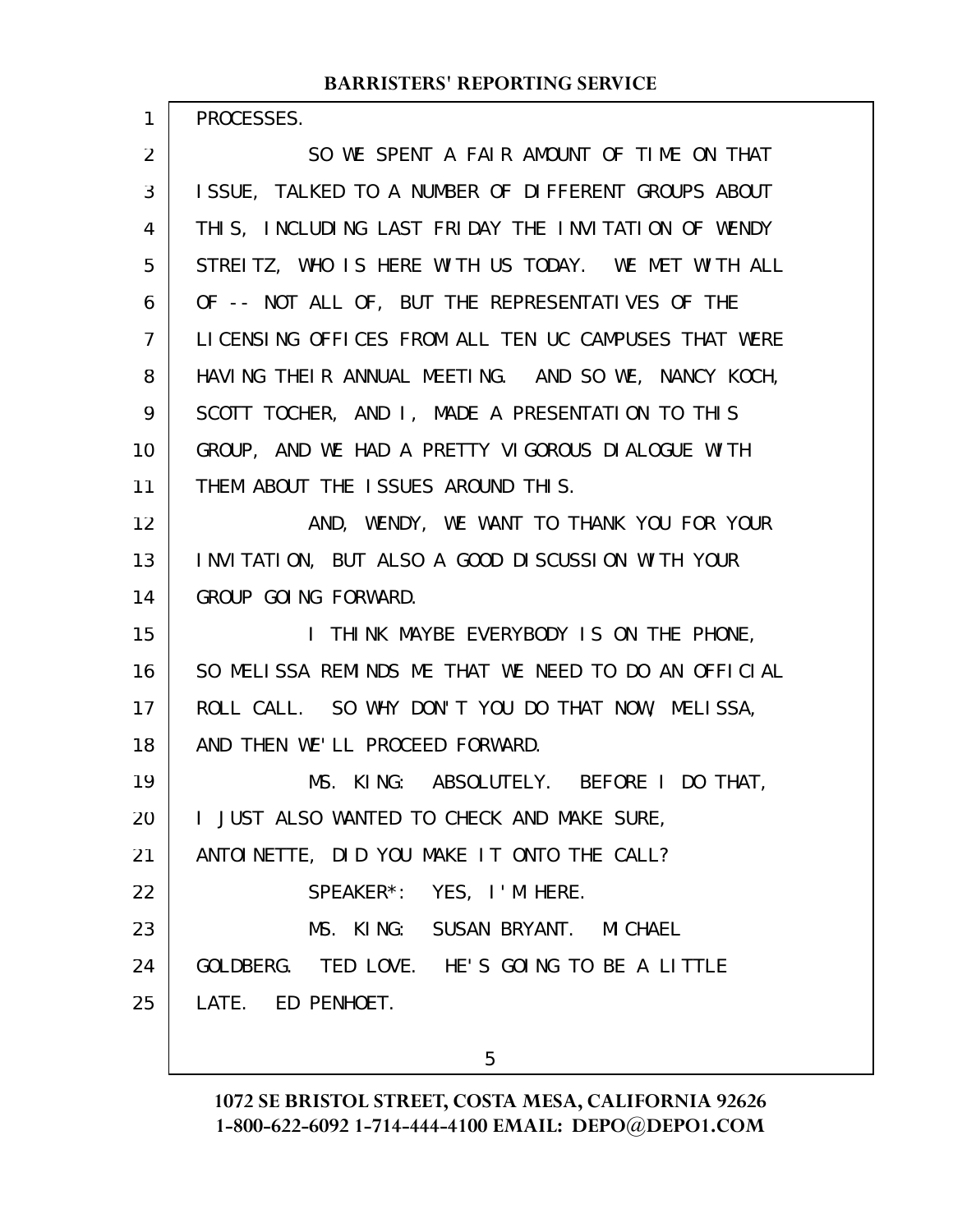| 1              | CHAIRMAN PENHOET: HERE.                              |
|----------------|------------------------------------------------------|
| 2              | MS. KING: PHIL PIZZO. FRANCISCO PRIETO.              |
| 3              | I KNOW HE'S GOING TO BE A LITTLE LATE. JEANNIE       |
| 4              | FONTANA WILL BE A LITTLE LATE. DUANE ROTH.           |
| 5              | MR. ROTH: HERE.                                      |
| 6              | MS. KING: JEFF SHEEHY.                               |
| $\overline{7}$ | MR. SHEEHY: HERE.                                    |
| 8              | MS. KING: OSWALD STEWARD.                            |
| 9              | DR. STEWARD: HERE.                                   |
| 10             | MS. KING: THANK YOU.                                 |
| 11             | CHAI RMAN PENHOET: GOOD. ANTOI NETTE,                |
| 12             | SINCE YOU'RE ON THE PHONE, WE WOULD LIKE TO TAKE     |
| 13             | THIS OPPORTUNITY TO THANK YOU AND YOUR COLLEAGUES AT |
| 14             | FOLEY AND LARDNER FOR THE EFFORTS THAT YOU HAVE MADE |
| 15             | ON OUR BEHALF. ANTOINETTE HAS BEEN WORKING WITHOUT   |
| 16             | COMPENSATION PRO BONO FOR US AND IS DOING A          |
| 17             | MARVELOUS JOB. SO IT'S REALLY NICE TO HAVE AN        |
| 18             | INDEPENDENT SET OF INTELLIGENT AND WELL EDUCATED     |
| 19             | EARS OUT THERE LISTEN TO US AS WE GO THROUGH THESE   |
| 20             | THINGS. SO WE'RE ALL VERY DEEPLY APPRECIATIVE OF     |
| 21             | YOUR EFFORTS, ANTOINETTE. THANK YOU.                 |
| 22             | MS. KONSKI: THANK YOU. IT WAS OUR                    |
| 23             | PLEASURE.                                            |
| 24             | CHAI RMAN PENHOET: AND HOPEFULLY WILL                |
| 25             | CONTINUE TO BE YOUR PLEASURE.                        |
|                | 6                                                    |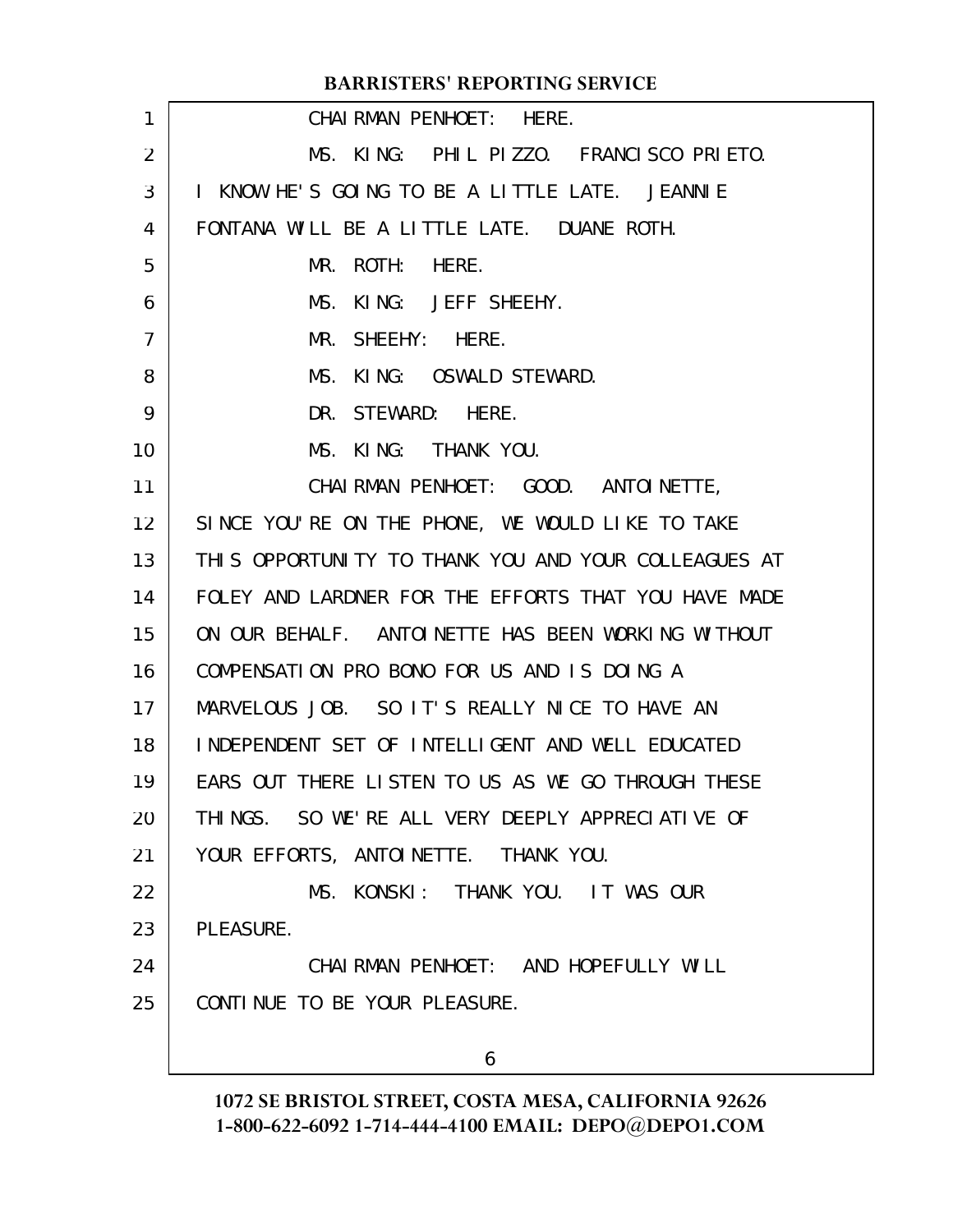| 1              | SO WE ARE ON THE FIRST SLIDE, WHICH IS, AS          |
|----------------|-----------------------------------------------------|
| 2              | I SAID, THE GOAL FOR THIS MEETING, SO THE PRIMARY   |
| 3              | EMPHASIS THAT WE'RE PLACING ON THIS DISCUSSION IS   |
| 4              | CONSOLIDATION FOR THOSE; BUT AS YOU WILL SEE, THERE |
| 5              | ARE SOME OTHER ELEMENTS THAT HAVE COME UP IN THIS   |
| 6              | PROCESS.                                            |
| $\overline{7}$ | SO WE WANT TO HAVE A DISCUSSION ABOUT THE           |
| 8              | CONSOLIDATION AND CLARIFY CERTAIN POINTS. I WANT TO |
| 9              | EMPHASIZE THAT WE ARE NOT INTENDING TO REOPEN THE   |
| 10             | ENTIRE PROCESS. WE'RE TAKING WHAT EXISTS. WE'RE,    |
| 11             | IN SOME CASES, FOR THE MOST PART, CLARIFYING        |
| 12             | AMBIGUITIES WHICH EXIST, AND, AS I SAID,            |
| 13             | PARTI CULARLY WITH REGARD TO COLLABORATION GOING    |
| 14             | FORWARD. I THINK MANY OF YOU KNOW THAT SEVERAL      |
| 15             | PEOPLE HERE HAVE BEEN BUSY FORGING COLLABORATIONS   |
| 16             | BETWEEN THE CIRM AND VARIOUS ENTITIES AROUND THE    |
| 17             | WORLD.                                              |
| 18             | AND, IN FACT, I UNDERSTAND OUR ESTEEMED             |
| 19             | LEADER, ALAN TROUNSON, IS CURRENTLY ON HIS WAY BACK |
| 20             | FROM JAPAN. THERE WAS A MEETING HERE EARLY IN THE   |
| 21             | WEEK WITH A JAPANESE DELEGATION THAT ENDED UP IN A  |
| 22             | DECISION TO DO A COLLABORATION. SO ALAN HAD TO FLY  |
| 23             | TO JAPAN FOR A SIGNING CEREMONY AND SOME TEA, I     |
| 24             | SUPPOSE. AND HE'S CURRENTLY ON HIS WAY BACK.        |
| 25             | BUT, YOU KNOW, THE LIST OF PEOPLE WHO ARE           |
|                | $\overline{7}$                                      |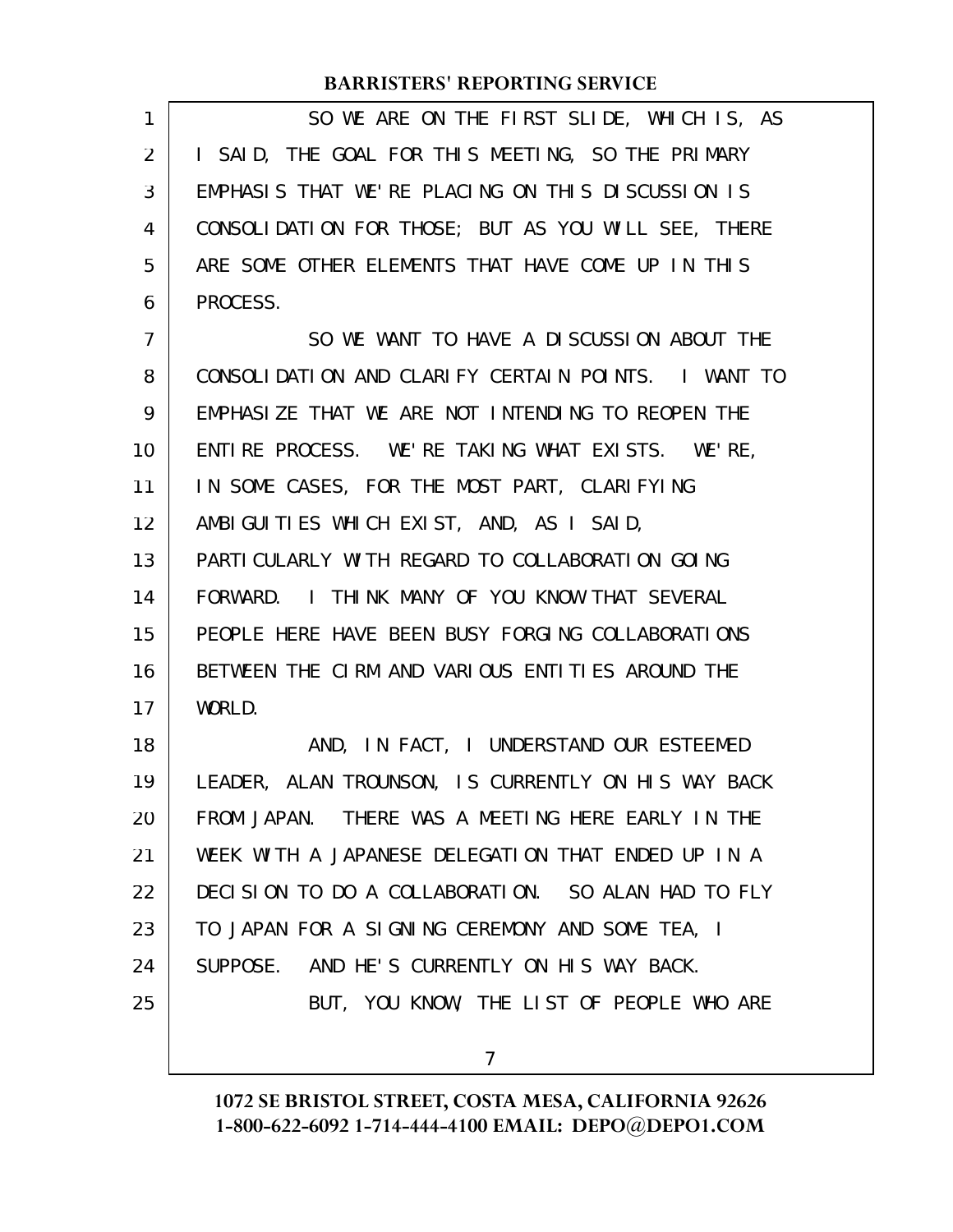| $\mathbf{1}$   | NOW FORMALLY COLLABORATING WITH CIRM, WHATEVER THAT  |
|----------------|------------------------------------------------------|
| $\overline{2}$ | TURNS OUT TO MEAN IN PRACTICE, INCLUDE MRC IN THE    |
| 3              | UNITED KINGDOM, THE STATE OF VICTORIA IN AUSTRALIA,  |
| 4              | NOW THE JAPANESE GOVERNMENT, THE CANADIAN STEM CELL  |
| 5              | CANCER CONSORTIUM, JDRF, AND I DON'T KNOW IF I       |
| 6              | MISSED ANY OTHERS, BUT IT'S QUITE A SIGNIFICANT      |
| $\overline{7}$ | GROUP WHO WOULD LIKE TO WORK WITH US, WHICH IS       |
| 8              | GREAT.                                               |
| 9              | AS WE HAVE DONE BEFORE, THOUGH, BY                   |
| 10             | ESSENTIALLY REVISITING THIS WHOLE PACKAGE OF THINGS, |
| 11             | WE WILL HAVE TO SUBMIT, AT THE CONCLUSION OF OUR     |
| 12             | WORK, ANOTHER SET OF PRINCIPLES TO BE APPROVED BY    |
| 13             | THE OAL. AND ACCORDING TO THAT POLICY, WE WILL HAVE  |
| 14             | A NUMBER OF OPPORTUNITIES FOR PEOPLE TO COMMENT BOTH |
| 15             | IN TODAY'S MEETING AND GOING FORWARD. AS WE DEVELOP  |
| 16             | THESE, WE ARE NOT ONLY OBLIGATED, BUT LOOK FORWARD   |
| 17             | TO HAVING FURTHER DISCUSSIONS ON SPECIFIC ITEMS      |
| 18             | ASSOCIATED WITH OUR NEW FILING.                      |
| 19             | SO TODAY'S MEETING IS THE FIRST IN WHAT              |
| 20             | WE'D EXPECT TO BE A SERIES. I THINK WE HAVE TO       |
| 21             | REMIND EVERYBODY WHAT WE WENT THROUGH BEFORE. WE     |
| 22             | WILL HAVE THIS MEETING; WE WILL COME OUT OF THIS     |
| 23             | MEETING WITH A REVISED DOCUMENT PROBABLY. WE         |
| 24             | WILL -- AND THERE ARE SOME AREAS WHERE I'LL POINT    |
| 25             | OUT TO YOU WHERE ACTUALLY WE NEED SOME REVISION OF   |

8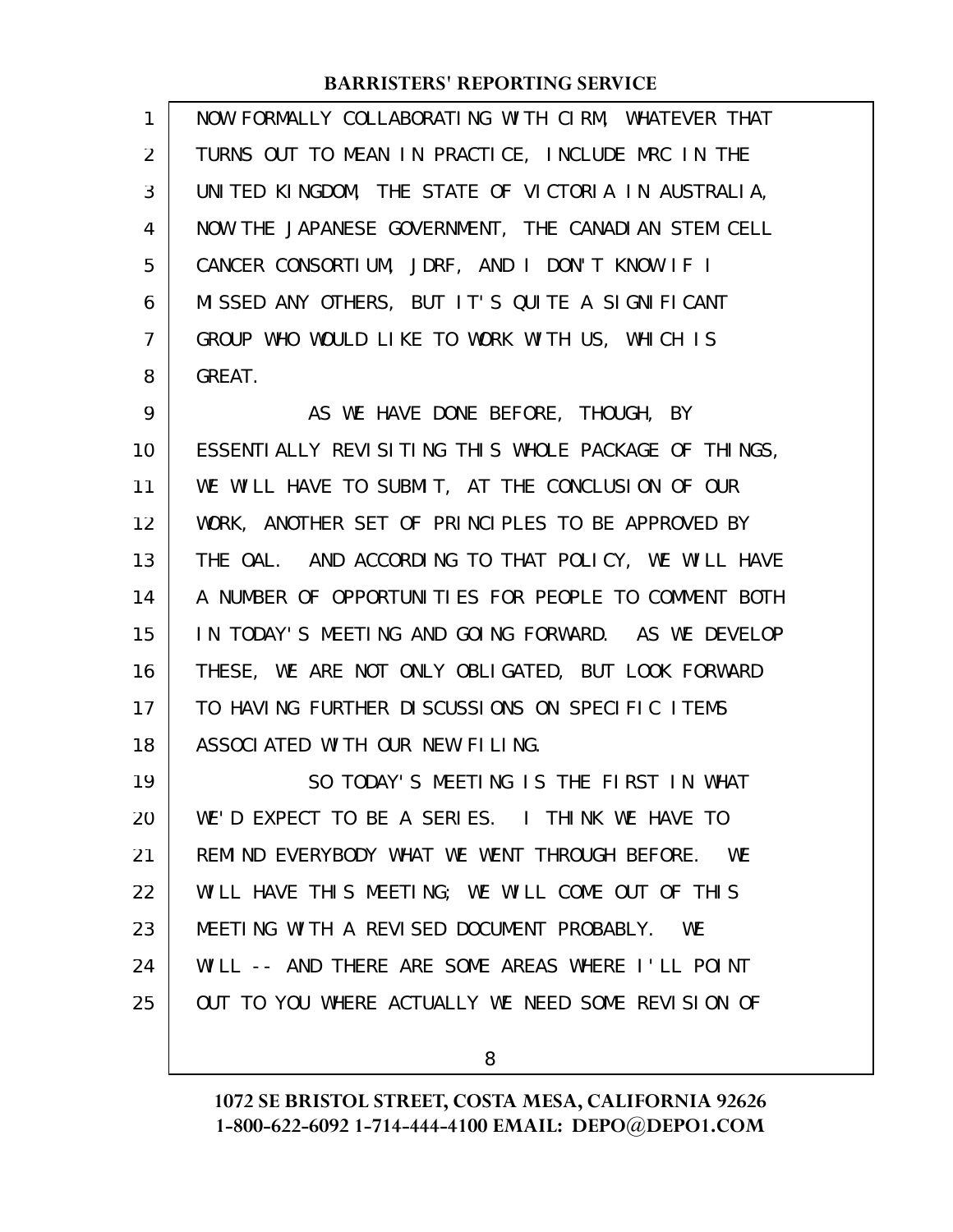| 1              | WHAT WE HAVE IN FRONT OF US TODAY. WE THEN WILL --   |
|----------------|------------------------------------------------------|
| 2              | WHEN WE AS A GROUP, OUR COMMITTEE, IS COMFORTABLE    |
| 3              | WITH THE DOCUMENT, WE RETAKE IT TO THE BOARD FOR     |
| 4              | THEIR CONSIDERATION. AFTER THEIR APPROVAL, THEN WE   |
| 5              | ENTER INTO THE APA PROCESS.                          |
| 6              | MR. TOCHER: ACTUALLY, ED, YOU DESCRIBED              |
| $\overline{7}$ | VERY WELL WHAT THE PROCESS WE'VE ALWAYS FOLLOWED.    |
| 8              | IT'S ACTUALLY PROPOSED TO DO SOMETHING SLIGHTLY      |
| 9              | DIFFERENT WITH THE PROCESS THIS TIME. WE WENT TO     |
| 10             | THE ICOC FIRST FOR CONCEPT APPROVAL TO ASK THAT THE  |
| 11             | PROJECT BE LOOKED AT BY THE TASK FORCE. BECAUSE WE   |
| 12             | ARE HOPING TO HAVE THIS WRAPPED UP IN TIME FOR OUR   |
| 13             | DI SEASE TEAM GRANTS WHEN THEY' RE AWARDED IN THE    |
| 14             | MIDDLE OF NEXT YEAR AND A LITTLE AFTER THE MIDDLE OF |
| 15             | NEXT YEAR, THE DANCE IS SLIGHTLY DIFFERENT.          |
| 16             | SO WHAT WE'LL DO IS COMING OUT OF THIS               |
| 17             | MEETING, WE HOPE TO HAVE A DOCUMENT THAT WE CAN      |
| 18             | NOTICE WITH THE OFFICE OF ADMINISTRATIVE LAW. WE'LL  |
| 19             | BRING IT BACK TO THE ICOC TO LET THEM KNOW THIS IS   |
| 20             | THE LANGUAGE THAT IS CIRCULATING RIGHT NOW THAT      |
| 21             | WE'RE GETTING FEEDBACK ON. WE'LL DO IN THAT          |
| 22             | JANUARY. BUT THIS ALLOWS US TO AT LEAST GET A JUMP   |
| 23             | START ON GETTING THE FEEDBACK ON THE DIFFERENT       |
| 24             | CONCEPTS.                                            |
| 25             | AND SO IT WILL COME BACK TO THE TASK FORCE           |
|                | 9                                                    |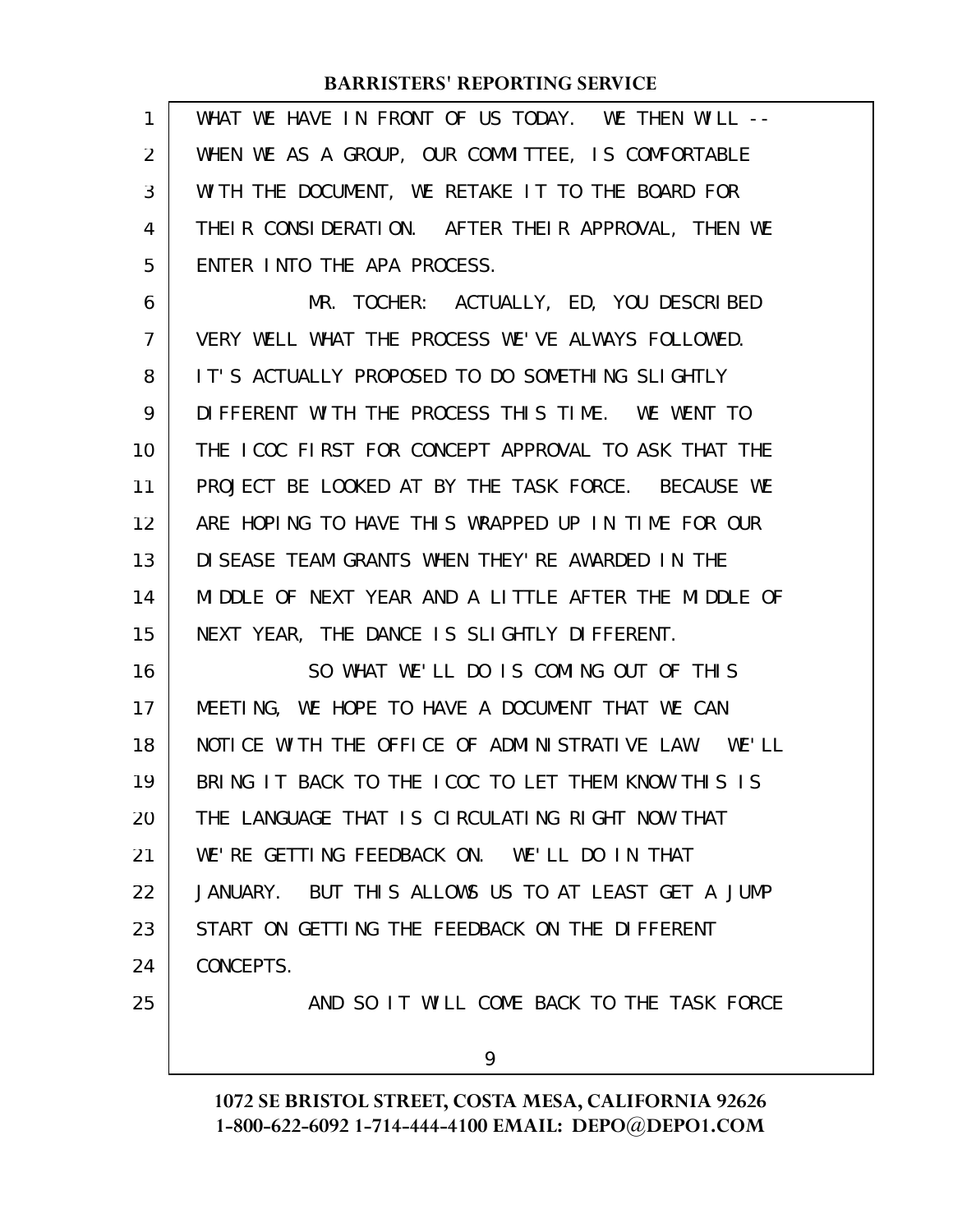| $\mathbf{1}$ | AND THE ICOC FOR FINAL APPROVAL BEFORE IT GOES BACK |
|--------------|-----------------------------------------------------|
| 2            | TO THE OAL PROCESS FOR FINAL APPROVAL.              |
| 3            | CHAIRMAN PENHOET: OKAY.                             |
| 4            | MR. TOCHER: AND SO I GUESS IF I COULD               |
| 5            | JUST INTERJECT SOMETHING, THE PRIMARY PURPOSE, I    |
| 6            | THINK, FOR US AS STAFF TO GET FROM THIS MEETING IS  |
| 7            | APPROVAL OF OR GUIDANCE ON THE CONCEPTS AS WE GO    |
| 8            | THROUGH THEM AND AS WE GO THROUGH THE PRESENTATION. |
| 9            | LESS SO AT THIS MOMENT ABOUT SPECIFIC WHERE THE     |
| 10           | COLONS ARE AND THAT SORT OF THING, WHICH WE HOPE TO |
| 11           | GET BEFORE WE FINALIZE IT. THAT'S THE POINT OF THE  |
| 12           | 45-DAY PROCESS. AND WE DON'T WANT TO SHORTCUT THAT; |
| 13           | BUT WITH THE TIME THAT WE HAVE, WE WOULD LIKE TO    |
| 14           | FOCUS ON THE CONCEPTS FIRST.                        |
| 15           | CHAIRMAN PENHOET: YES. IT'S NOT MEANT TO            |
| 16           | BE A DRAFTING SESSION.                              |
| 17           | MR. TOCHER: THAT'S RIGHT.                           |
| 18           | CHAI RMAN PENHOET: SO WE'LL -- ALTHOUGH             |
| 19           | SUGGESTIONS WILL CERTAINLY BE WELCOME.              |
| 20           | MR. TOCHER: THAT'S RIGHT.                           |
| 21           | CHAIRMAN PENHOET: I THINK THE NEXT SLIDE            |
| 22           | IN YOUR SERIES JUST REVIEWS THE BIDDING. IN TERMS   |
| 23           | OF HISTORY, WE FINALIZED THE FIRST NOT-FOR-PROFIT   |
| 24           | REGULATIONS IN JUNE OF 2007. LITTLE LESS THAN A     |
| 25           | YEAR LATER THE FOR-PROFITS WERE FINALIZED IN MARCH  |
|              | 10                                                  |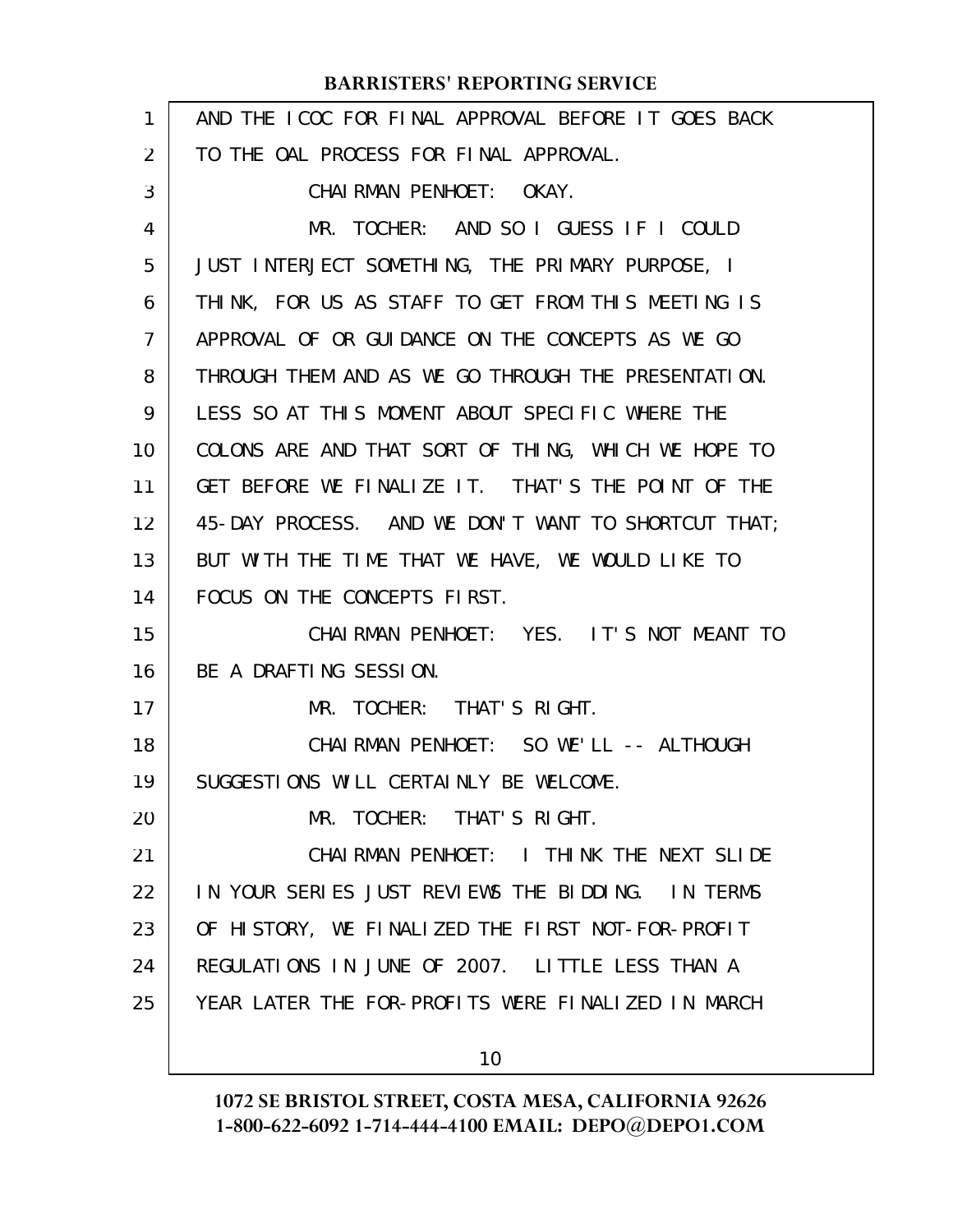| 1              | OF THIS YEAR. OUR TARGET FOR COMPLETING THIS         |
|----------------|------------------------------------------------------|
| $\overline{2}$ | EXERCISE, WHICH IS THE CONSOLIDATION OF THE TWO, IS  |
| 3              | IN MARCH 2009.                                       |
| 4              | AND THEN WE ALSO HAVE TALKED ABOUT THE               |
| 5              | LOAN PROGRAM GOING FORWARD, AND THAT PROCESS IS      |
| 6              | PROCEEDING APACE, BUT I THINK THE VIEW CURRENTLY IS  |
| $\overline{7}$ | THAT THERE MAY BE SOME SIGNIFICANT DIFFERENCES       |
| 8              | BETWEEN THE GRANTS PROGRAM AND THE LOAN PROGRAM WITH |
| 9              | RESPECT TO IP POLICY DEPENDING ON THE KIND OF LOAN   |
| 10             | THAT PEOPLE ENGAGE FROM US.                          |
| 11             | NANCY, I DON'T KNOW IF YOU JUST WANT TO              |
| 12             | GIVE US ANY KIND OF A PREVIEW OF THAT. I KNOW        |
| 13             | YOU'VE BEEN WORKING ON IT.                           |
| 14             | MS. KOCH: YOU'RE RIGHT. THERE WILL BE                |
| 15             | OVERLAP IN IP ISSUES BETWEEN THE ANTICIPATED LOAN    |
| 16             | PROGRAM AND THE NORMAL GRANT PROGRAM. SO THE         |
| 17             | CONCEPT HERE WAS TO COME TO THE IP TASK FORCE AND    |
| 18             | THINK ABOUT THE IP REGULATIONS AND SUCH IN A GRANTS  |
| 19             | CONTEXT. AND AFTER WE GET THE FEELING FROM THE       |
| 20             | COMMITTEE OF WHAT'S APPROPRIATE, WE WILL THEN        |
| 21             | UNDERTAKE TO DRAFT FOR THE LOANS PROGRAM AN IP       |
| 22             | POLICY, BUT WE DIDN'T WANT TO START DOWN THAT ROAD   |
| 23             | UNTIL WE HAD SOME GUIDANCE FROM THE COMMITTEE AND    |
| 24             | THE DIRECTION WE'RE HEADING.                         |
| 25             | MR. ROTH: LET ME JUST CLARIFY. THIS LOAN             |
|                | 11                                                   |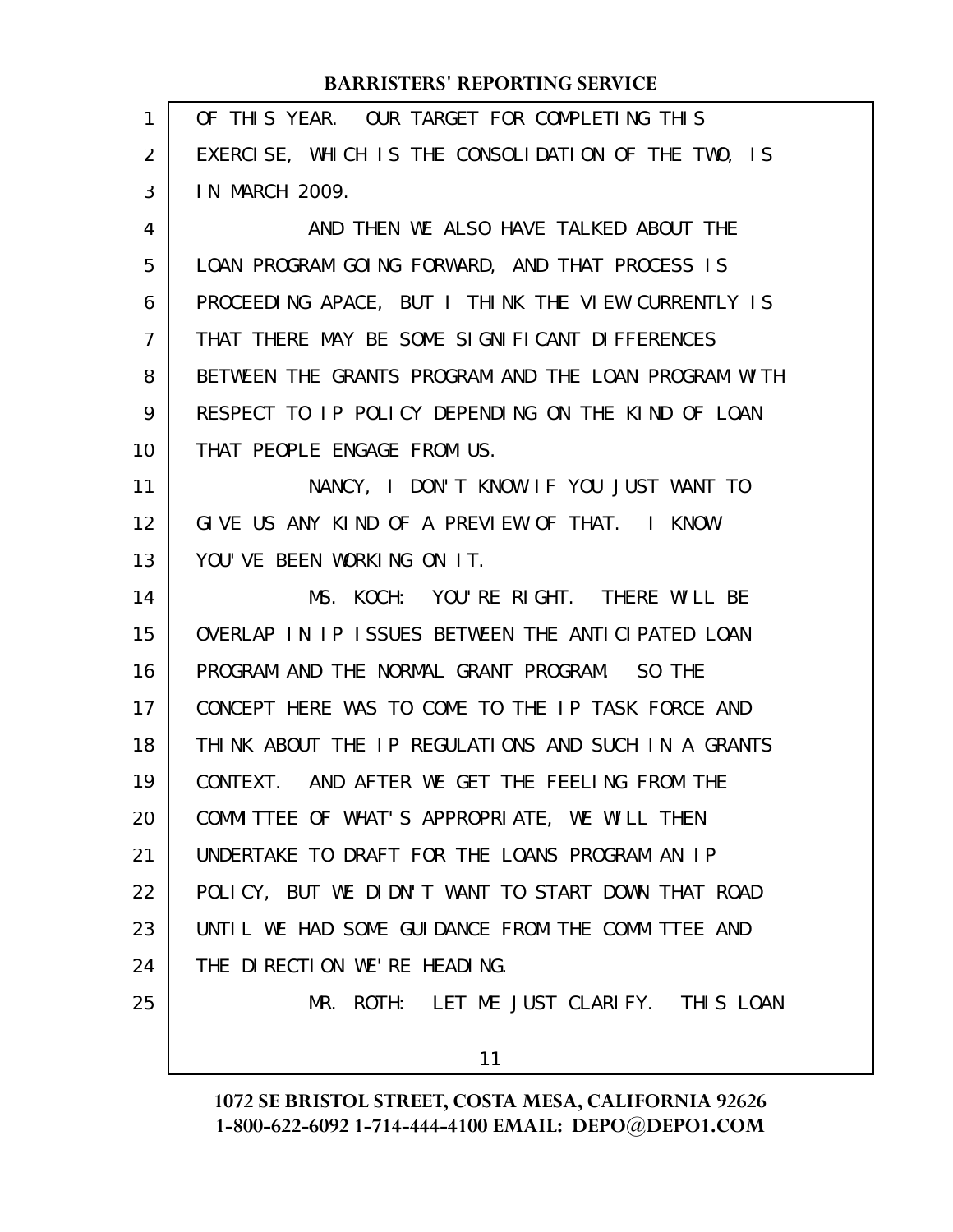| PROGRAM SAYS ICOC CONSIDERATION DECEMBER 2009?      |
|-----------------------------------------------------|
| MS. KOCH: YES. I THINK, DUANE, YOU'RE               |
| RIGHT. WHEN THIS SLIDE WAS CREATED, THAT WAS THE    |
| ANTICIPATED DATE. I THINK NOW IT WILL GO UP FOR     |
| I COC CONSIDERATION IN JANUARY OF 2009.             |
| MR. ROTH: EITHER 2008 OR --                         |
| MS. KOCH: DECEMBER 2008.                            |
| MR. ROTH: IT SHOULD BE EIGHT, I THINK.              |
| TOCHER: JUST THE MONTH AND YEAR ONLY.<br>MR.        |
| MR. ROTH: AND, ED, JUST FROM NANCY, MAYBE           |
| AN OVERVIEW OF WHY THE IP POLICY WOULD BE INVOLVED  |
| IN THE LOAN PROGRAM.                                |
| MS. KOCH: BECAUSE I THINK, DUANE, THE               |
| CONCEPT, AS I UNDERSTAND IT, IS THAT THE REVENUE    |
| SHARING RESPONSIBILITY THAT A TAKER OF A LOAN WOULD |
| HAVE WOULD BE DIFFERENT THAN WHAT A GRANT RECIPIENT |
| WOULD HAVE.                                         |
| MR. ROTH: BUT THEY OWN THE IP. THEY'RE              |
| TAKING A LOAN.                                      |
| MS. KOCH: THAT'S RIGHT.                             |
| MR. ROTH: SO I DON'T SEE HOW THE IP EVEN            |
| COMES IN UNDER THE LOAN PROGRAM.                    |
| CHAIRMAN PENHOET: YOU KNOW, THAT IS                 |
| SOMETHING THAT I THINK THAT ICOC WILL HAVE TO       |
| DEBATE. I HAVE ALWAYS -- I'LL GIVE YOU A PERSONAL   |
| 12 <sup>2</sup>                                     |
|                                                     |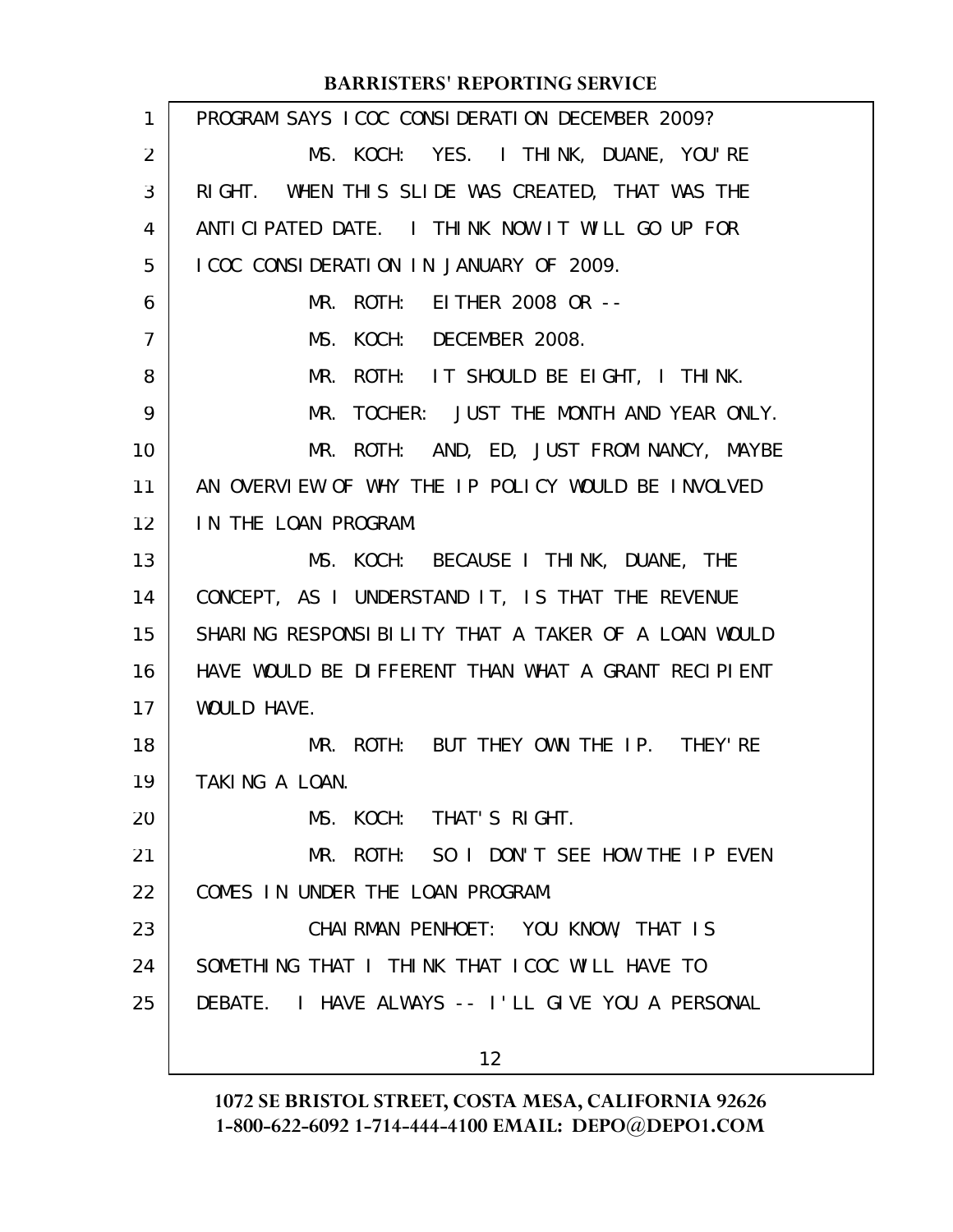| VIEW ON THAT. MY PERSONAL VIEW IS IF THERE'S A FULL  |
|------------------------------------------------------|
| RECOURSE LOAN TO AN ORGANIZATION WHICH HAS THE       |
| WHEREWITHAL TO QUALIFY FOR A TYPICAL COMMERCIAL      |
| LOAN, I.E., THEY'RE CREDITWORTHY AND COULD BORROW    |
| THE MONEY ELSEWHERE, MAYBE SOME OF OUR IP POLICIES   |
| MIGHT BE OVERREACHING. THAT'S ONE POSSIBILITY.       |
| AT THE OTHER EXTREME, IF IT'S A                      |
| NONRECOURSE LOAN THAT FOR ALL OTHER INTENTS AND      |
| PURPOSES LOOKS AN AWFUL LOT LIKE A GRANT, IT SEEMS   |
| TO ME THAT ONE COULD ARGUE THAT UNDER THOSE          |
| CIRCUMSTANCES -- AND, DUANE, I'M NOT CLEAR IN MY OWN |
| MIND YET WHAT THE WHOLE SPECTRUM IS OF THE TYPES OF  |
| LOANS WE INTEND TO MAKE IN THIS FIELD ARE. YOU ARE   |
| CORRECT THAT THEY WILL OWN THE IP, BUT GRANTEES ALSO |
| OWN THE IP, BY THE WAY. WE HAVE NO OWNERSHIP OF IP   |
| AT CIRM. THAT WAS ONE OF THE FIRST FUNDAMENTAL       |
| PRINCIPLES THAT WE RESOLVED.                         |
| BUT, AGAIN, I THINK HOW THIS IS GOING TO             |
| WORK OUT IN THE LOAN -- THIS EVOLVED. I THINK EVEN   |
| YOUR POSITION, IF I REMEMBER A YEAR OR SO AGO,       |
| DUANE, WAS THE SAME RULES SHOULD APPLY TO THE LOAN   |
| PROGRAM.                                             |
| MR. ROTH: ED, ONLY IN TERMS OF THE                   |
| COVENANTS. ONLY IN TERMS OF THE COVENANTS. WE        |
| NEVER DISCUSSED IF A COMPANY IS TAKING A LOAN OUT,   |
| 13                                                   |
|                                                      |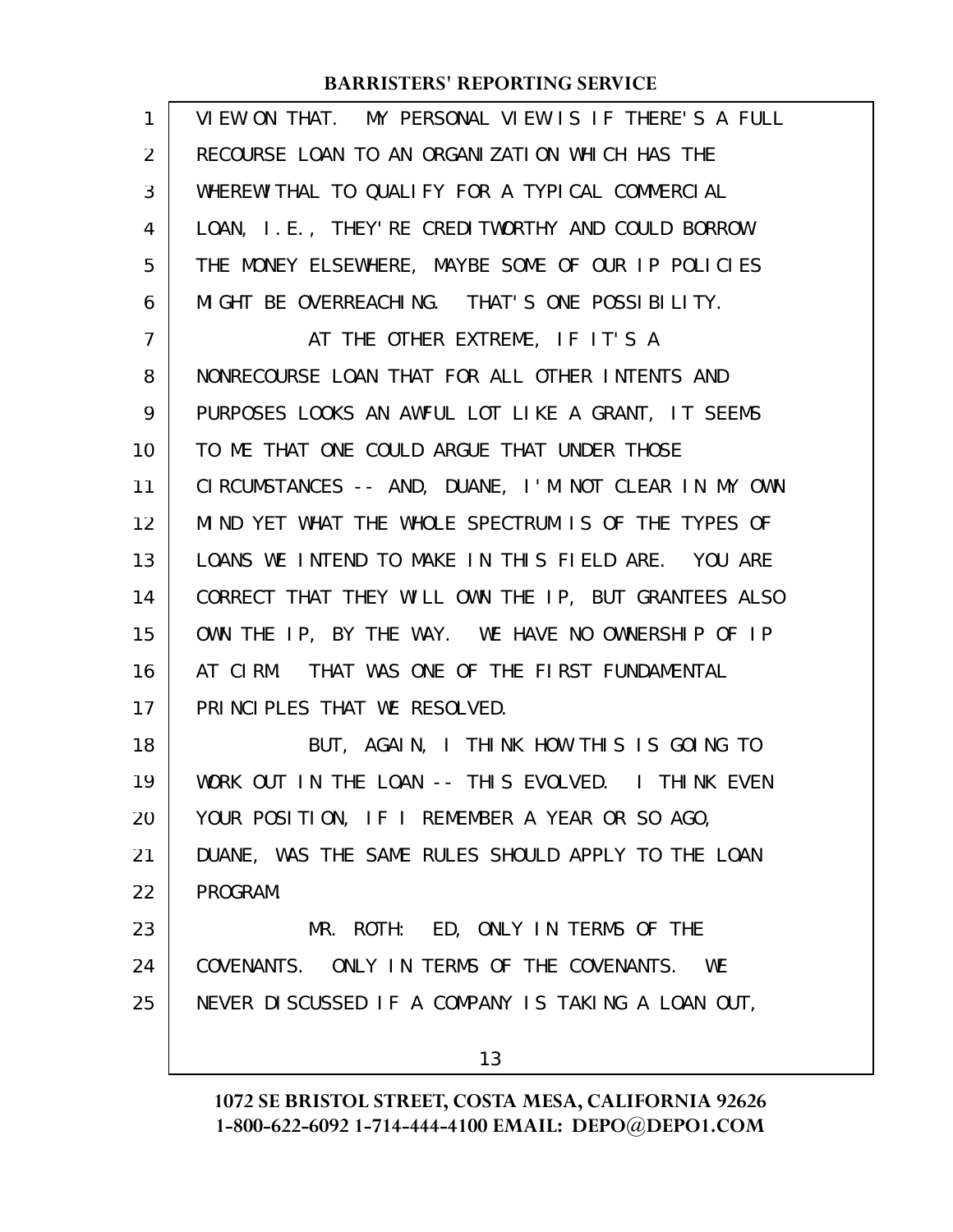WHETHER IT'S RECOURSE OR NONRECOURSE, AND GIVING US WARRANTS ON TOP OF AN INTEREST PAYMENT, I NEVER BELIEVED THAT THEY WOULD OWE THE STATE ANYTHING BACK IN TERMS OF A ROYALTY. MS. KOCH: NO. NO. NO. THAT'S RIGHT. AND THAT'S WHAT I MEAN IN TERMS OF THE REVENUE SHARING BEING DIFFERENT IN THE LOAN CONTEXT AND THE GRANT CONTEXT. BUT, DUANE, FOR INSTANCE, ONE THING THAT WE DID DISCUSS WAS IN THE EVENT THAT WE HAD A BORROWER WHO WAS GOING TO GO UNDER AND THERE MIGHT BE SOME PROVISIONS THAT REQUIRE THEM TO GIVE US NOTICE AND TO DO THEIR BEST TO PRESERVE THE IP SO THAT WE COULD GET IT INTO SOMEONE ELSE'S HANDS, I IMAGINE WE'LL HAVE TO DRAFT SOME REGULATIONS WITH REGARD TO THAT. MR. ROTH: SO THAT I'M FINE WITH. BUT WHAT I'M NOT IS THE IDEA THAT THERE'S SOMEHOW ON TOP OF ALL THE OTHER CONDITIONS OF THE LOAN -- MS. KOCH: NO. NO. I'M WITH YOU ON THAT. BUT THE THINKING WAS THE EASIEST WAY TO DRAFT THOSE WOULD BE TO USE THE SAME TYPES OF DEFINITIONS AND SUCH THAT WE'RE PROPOSING FOR THE CONSOLIDATED IP REGULATIONS HERE. MR. ROTH: ALL RIGHT. SO THE PURPOSE, ED, IN MAKING THESE COMMENTS IS I DON'T WANT TO CONFUSE 1 2 3 4 5 6 7 8 9 10 11 12 13 14 15 16 17 18 19 20 21 22 23 24 25

14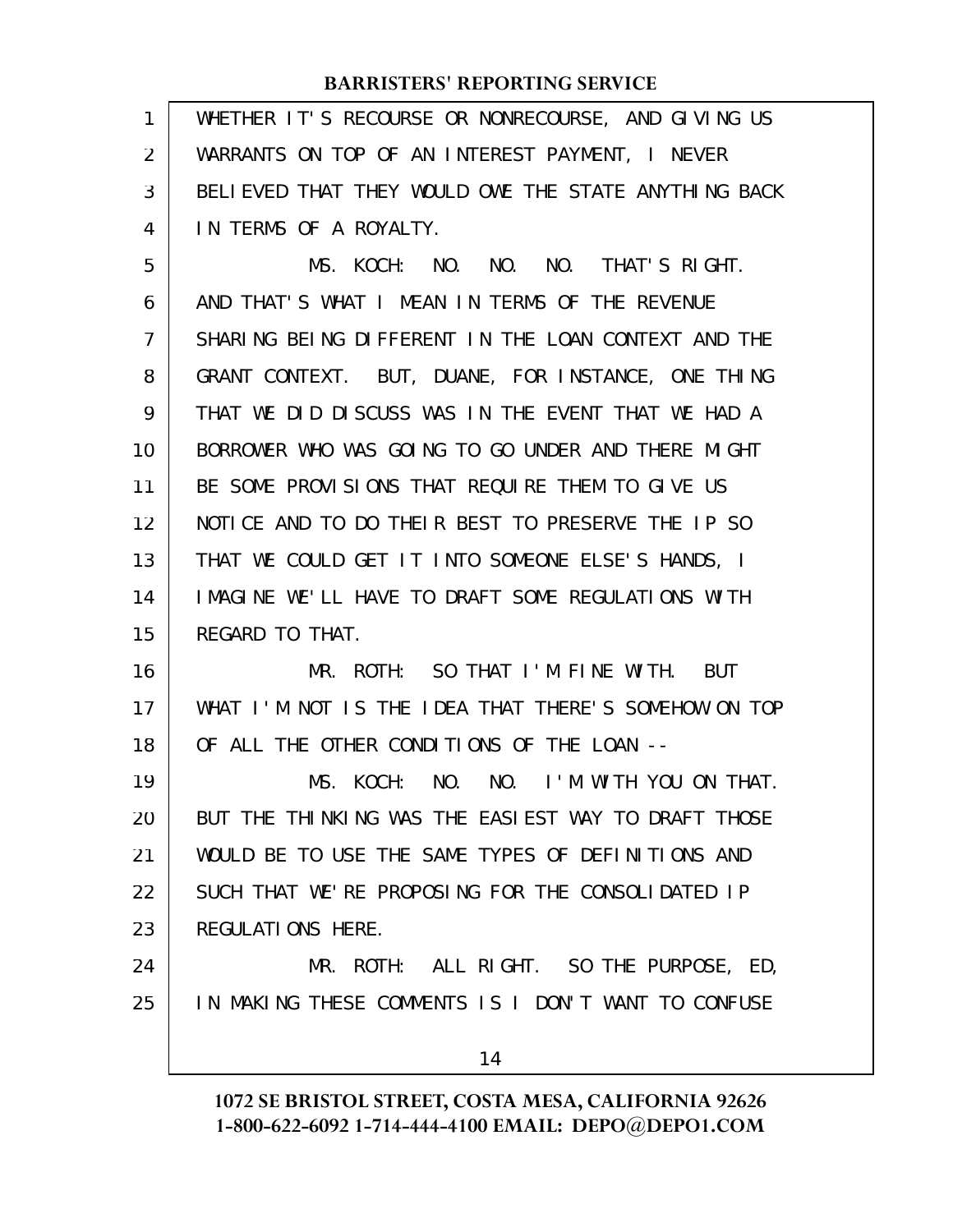| ABOUT THE LOAN PROGRAMS. AND IF WE START TALKING<br>ABOUT HAVING TO CONSOLIDATE, AND THERE WAS EVEN ONE<br>OF THE STAFFERS FOR ONE OF THE LEGISLATORS WHO WE<br>HAD TO GO THROUGH WITH THIS AND EXPLAIN WHY THE<br>STATE WOULD NOT GET A ROYALTY ON LOANS, MONEY USED<br>FOR LOANS. SO I JUST DIDN'T WANT TO CONFUSE THAT. |
|----------------------------------------------------------------------------------------------------------------------------------------------------------------------------------------------------------------------------------------------------------------------------------------------------------------------------|
|                                                                                                                                                                                                                                                                                                                            |
|                                                                                                                                                                                                                                                                                                                            |
|                                                                                                                                                                                                                                                                                                                            |
|                                                                                                                                                                                                                                                                                                                            |
|                                                                                                                                                                                                                                                                                                                            |
|                                                                                                                                                                                                                                                                                                                            |
| IN TERMS OF THE, YOU KNOW, THE DUTIES TO                                                                                                                                                                                                                                                                                   |
| PERFORM AND AFFORDABILITY AND ACCESS RATHER, THOSE                                                                                                                                                                                                                                                                         |
| THINGS ALL WILL APPLY. AND WHAT NANCY IS TALKING                                                                                                                                                                                                                                                                           |
| ABOUT WILL APPLY IF SOMEBODY GOES UNDER AND THERE'S                                                                                                                                                                                                                                                                        |
|                                                                                                                                                                                                                                                                                                                            |
|                                                                                                                                                                                                                                                                                                                            |
| MI SUNDERSTOOD YOUR COMMENT. THAT'S WHAT I BELIEVED                                                                                                                                                                                                                                                                        |
| ALL ALONG. SO, IN FACT, WE MAY END UP WITH ONE SET                                                                                                                                                                                                                                                                         |
| OF RULES FOR ALL ORGANIZATIONS WHICH TAKE FUNDING                                                                                                                                                                                                                                                                          |
| FROM US WITH RESPECT TO ACCESS, MARCH-IN, AND ALL                                                                                                                                                                                                                                                                          |
| THE OTHER NONFINANCIAL ASPECTS OF THIS TRANSACTION,                                                                                                                                                                                                                                                                        |
| BUT THE PAYBACK PROVISIONS WOULD BE THERE WOULD BE                                                                                                                                                                                                                                                                         |
|                                                                                                                                                                                                                                                                                                                            |
| THREE DIFFERENT PAYBACKS. IF YOU TAKE A LOAN, YOU                                                                                                                                                                                                                                                                          |
| PAY BACK THE LOAN. IF YOU TAKE A GRANT, YOU WILL                                                                                                                                                                                                                                                                           |
| PAY BACK NOTHING. AND IF YOU'RE A NOT-FOR-PROFIT,                                                                                                                                                                                                                                                                          |
| YOU PAY US OUT OF YOUR LICENSING REVENUES. AND IF                                                                                                                                                                                                                                                                          |
| YOU'RE A FOR-PROFIT, YOU PAY US ACCORDING TO THE                                                                                                                                                                                                                                                                           |
|                                                                                                                                                                                                                                                                                                                            |

15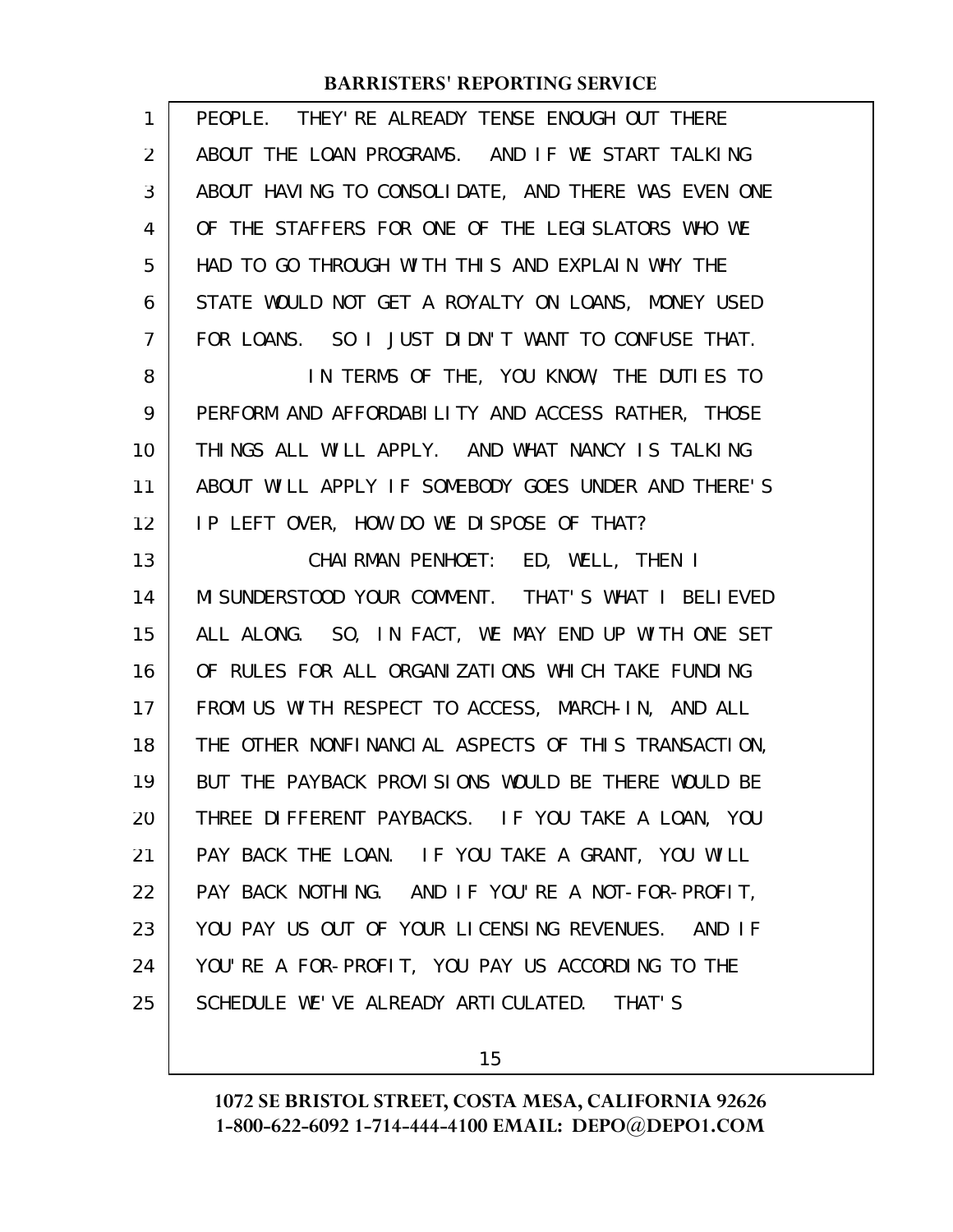| 1  | PROBABLY -- THAT WOULD BE THE SIMPLEST OUTCOME FOR   |
|----|------------------------------------------------------|
| 2  | THI S.                                               |
| 3  | MS. KOCH: THAT'S RIGHT.                              |
| 4  | CHAIRMAN PENHOET: THAT'S WHAT I                      |
| 5  | UNDERSTOOD YOU TO MEAN BEFORE. OKAY.                 |
| 6  | KI NG:<br>WHO JUST JOINED A MOMENT AGO?<br>MS.       |
| 7  | DR. LOVE: TED, MELISSA.                              |
| 8  | CHAIRMAN PENHOET: OKAY. SO I THINK THESE             |
| 9  | GOVERNING PRINCIPLES ARE KNOWN TO ALL. WE DON'T      |
| 10 | HAVE TO GO THROUGH THEM. BUT THIS NEXT SLIDE IS AN   |
| 11 | IMPORTANT ONE TO EMPHASIZE THE AREAS WHERE WE REALLY |
| 12 | DON'T EXPECT TO CHANGE THESE MAJOR COMPONENTS.       |
| 13 | SO WE SAID IN THE BEGINNING THE FIRST                |
| 14 | DOLLAR OF CIRM FUNDING TRIGGERED THE OBLIGATIONS.    |
| 15 | THE REVENUE SHARING RATES WERE ESTABLISHED OR THE    |
| 16 | FINANCIAL PAYBACK GENERALLY WAS ESTABLISHED FOR BOTH |
| 17 | THE FOR-PROFIT AND NOT-FOR-PROFIT EARLY ON IN THE    |
| 18 | PROCESS. AND I BELIEVE PEOPLE HAVE COME TO ACCEPT    |
| 19 | THAT AS A REALITY OF THIS.                           |
| 20 | WE DON'T INTEND TO MODIFY THE ACCESS PLAN            |
| 21 | OR PRICING REQUIREMENTS.                             |
| 22 | WE BELIEVE THE CORNERSTONE OF OUR WHOLE              |
| 23 | POLICY IS THAT THE GRANTEES OR RECIPIENTS OF LOANS   |
| 24 | OWN THE INTELLECTUAL PROPERTY, NOT CIRM.             |
| 25 | AND THEN WE HAVE A NUMBER OF OTHER                   |
|    | 16                                                   |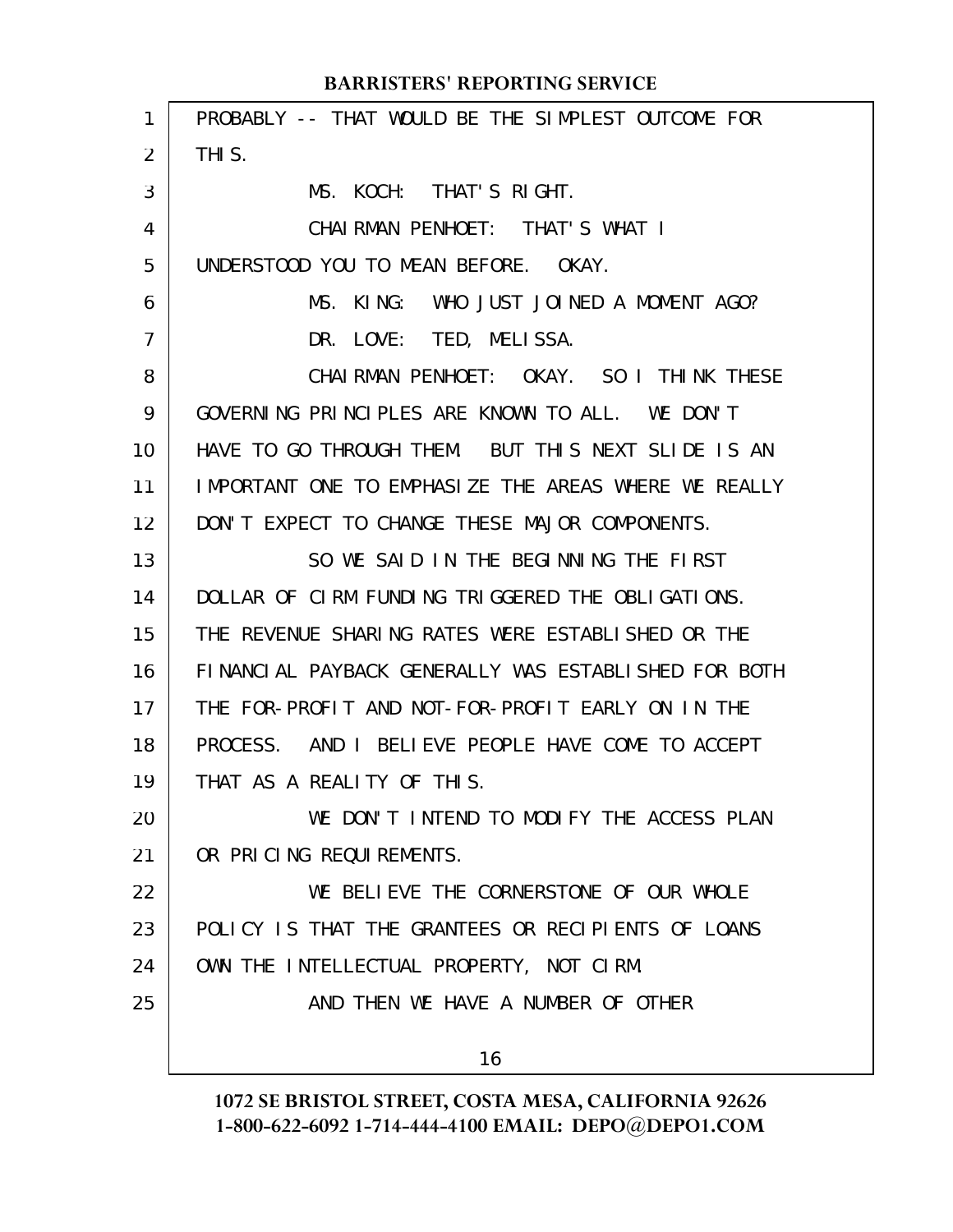| $\mathbf{1}$   | REQUIREMENTS IN THE STRUCTURE. INVENTION AND           |
|----------------|--------------------------------------------------------|
| 2              | LICENSING REPORTING, OBVIOUSLY NECESSARY FOR US TO     |
| 3              | FOLLOW WHAT'S GOING ON IN THE FIELD. PUBLICATION       |
| 4              | REQUIREMENTS, THE BIOMEDICAL MATERIALS REQUIREMENTS.   |
| 5              | WE HAD A LOT OF BACK AND FORTH WITH INDUSTRY,          |
| 6              | ESPECIALLY WITH INVITROGEN AND OTHERS, BUT I THINK     |
| $\overline{7}$ | WE HAVE A CURRENT SITUATION WHICH PARTIES HAVE ALL     |
| 8              | AGREED THIS IS AT LEAST WORKABLE WHETHER THEY'RE ALL   |
| 9              | COMPLETELY HAPPY WITH IT OR NOT.                       |
| 10             | PATENT OWNERSHIP AND PROSECUTION COSTS                 |
| 11             | WE'VE DEALT WITH. THE ABILITY OF GRANTEES TO           |
| 12             | LICENSE AND THE PREFERENCE FOR NONEXCLUSIVE            |
| 13             | LICENSES, AGAIN, WE'VE LEFT THAT UP TO THE GRANTEES.   |
| 14             | THE ACCESS PLAN, IT'S ONE PIECE. WE DON'T              |
| 15             | PROPOSE TO CHANGE IT, BUT, YOU KNOW, WE CONTINUE TO    |
| 16             | HAVE QUESTIONS ABOUT WHETHER IT SHOULD BE DEFINED      |
| 17             | NOW OR DEFINED LATER. THE BULK OF THE OPINION STILL    |
| 18             | RESIDES ON THE LATTER; THAT IS, IT'S HARD TO           |
| 19             | ANTICIPATE TEN YEARS IN ADVANCE WHAT SUCH A PROGRAM    |
| 20             | COULD BE. SO RELIANCE ON THE STATE OF THE ART, IF      |
| 21             | YOU WILL, AT THE TIME. ALTHOUGH WE HAVE HAD SOME       |
| 22             | SUGGESTIONS THAT IT MIGHT BE HELPFUL TO PUT IN SOME    |
| 23             | LANGUAGE SUCH AS PERMISSION TO GO FORWARD WITH THIS    |
| 24             | ACCESS PLAN WOULD NOT BE UNREASONABLY WITHHELD.<br>AND |
| 25             | WE'RE NOT EXACTLY SURE HOW WORKABLE THAT IS, BUT       |

17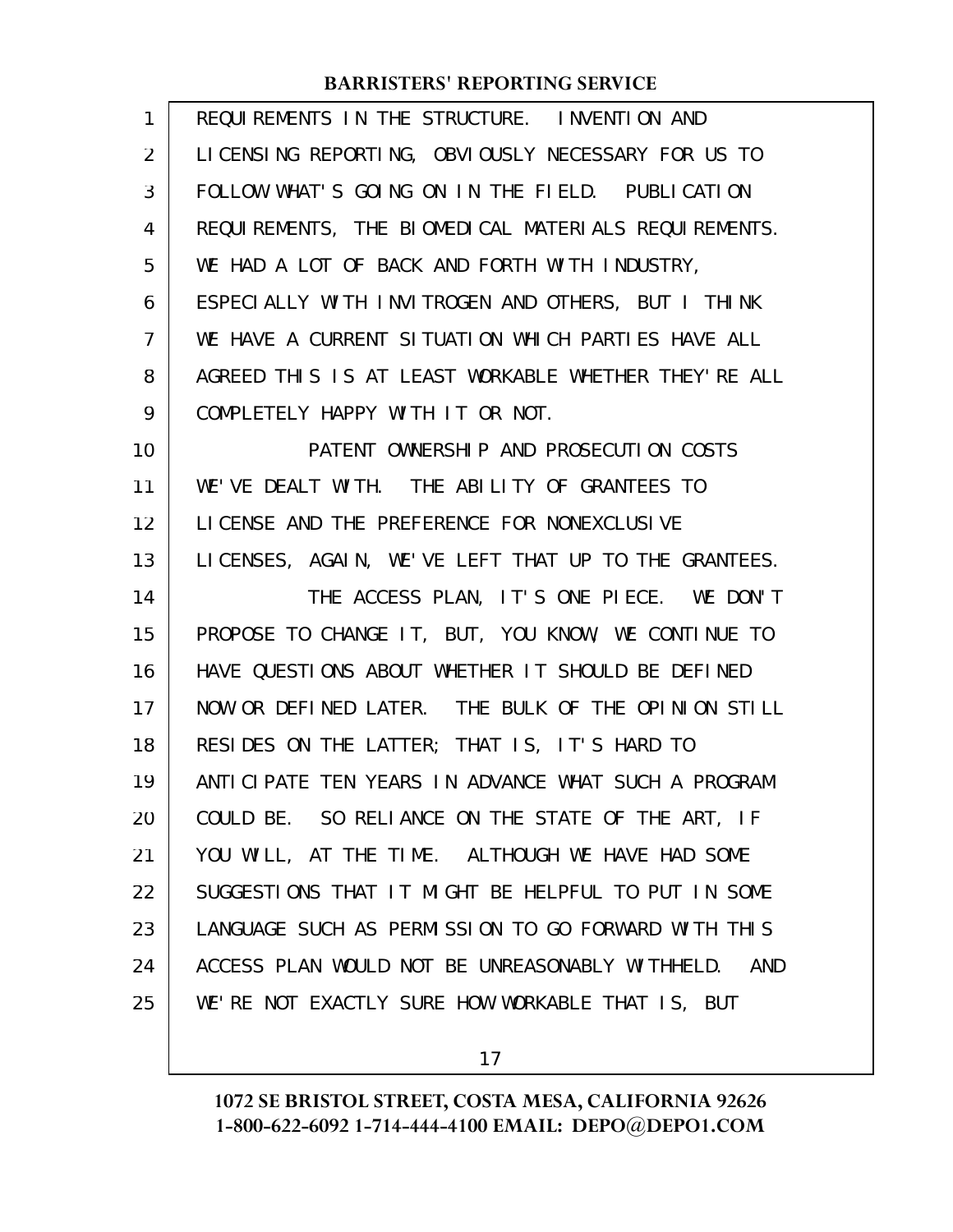| 1              | THAT IS A SUGGESTION THAT CAME OUT OF THE MEETING WE |
|----------------|------------------------------------------------------|
| 2              | HAD WITH THE UC LICENSING PEOPLE LAST WEEK.          |
| 3              | I THINK WHAT PEOPLE ARE AFRAID OF OUT                |
| 4              | THERE IS THAT WE'LL BE UNREASONABLE WITH RESPECT TO  |
| 5              | THESE ACCESS PLANS. AND SO THE ONLY QUESTION IS HOW  |
| 6              | TO PUT SOME TEETH IN THE COMPARISON OF WHAT A        |
| $\overline{7}$ | COMPANY PROPOSES TO US TO DO AND ITS COMPATIBILITY,  |
| 8              | IF YOU WILL, OF THE STATE-OF-THE-ART OF THAT AT THE  |
| 9              | TIME.                                                |
| 10             | JEFF, YOU'VE DONE THIS IN THE PAST, AND WE           |
| 11             | DON'T HAVE TO TAKE THE WHOLE ISSUE UP NOW, BUT AT    |
| 12             | LEAST --                                             |
| 13             | MR. SHEEHY: RIGHT. AND I THINK, YOU                  |
| 14             | KNOW, GOING BACK TO OUR ORIGINAL INTENT, I THINK THE |
| 15             | <b>IDEA WAS THAT COMPANIES MAKE AN EFFORT TO DO</b>  |
| 16             | SOMETHING AND RECOGNIZE THAT THERE ARE PEOPLE IN     |
| 17             | CALIFORNIA WHO KNOW WE'VE PUT MONEY ASIDE, AND       |
| 18             | PEOPLE MAY NOT HAVE ACCESS. THE INTENT WASN'T TO     |
| 19             | TRY TO COVER EVERYONE. AND WE ALL RECOGNIZE THAT WE  |
| 20             | HAVE NO IDEA WHAT THE POTENTIAL THERAPY OR WHAT HAVE |
| 21             | YOU WOULD LOOK LIKE OR HOW IT WILL BE DELIVERED.     |
| 22             | AND SO IT WAS MORE OF A STATEMENT OF REALLY -- WELL, |
| 23             | I LIKE THAT DUANE KEEPS USING THE WORD "COVENANT,"   |
| 24             | THAT THIS WAS AN AWARENESS THAT WHEN YOU TOOK MONEY  |
| 25             | FROM CIRM, YOU WERE ENTERING INTO A COVENANT WITH    |
|                |                                                      |

18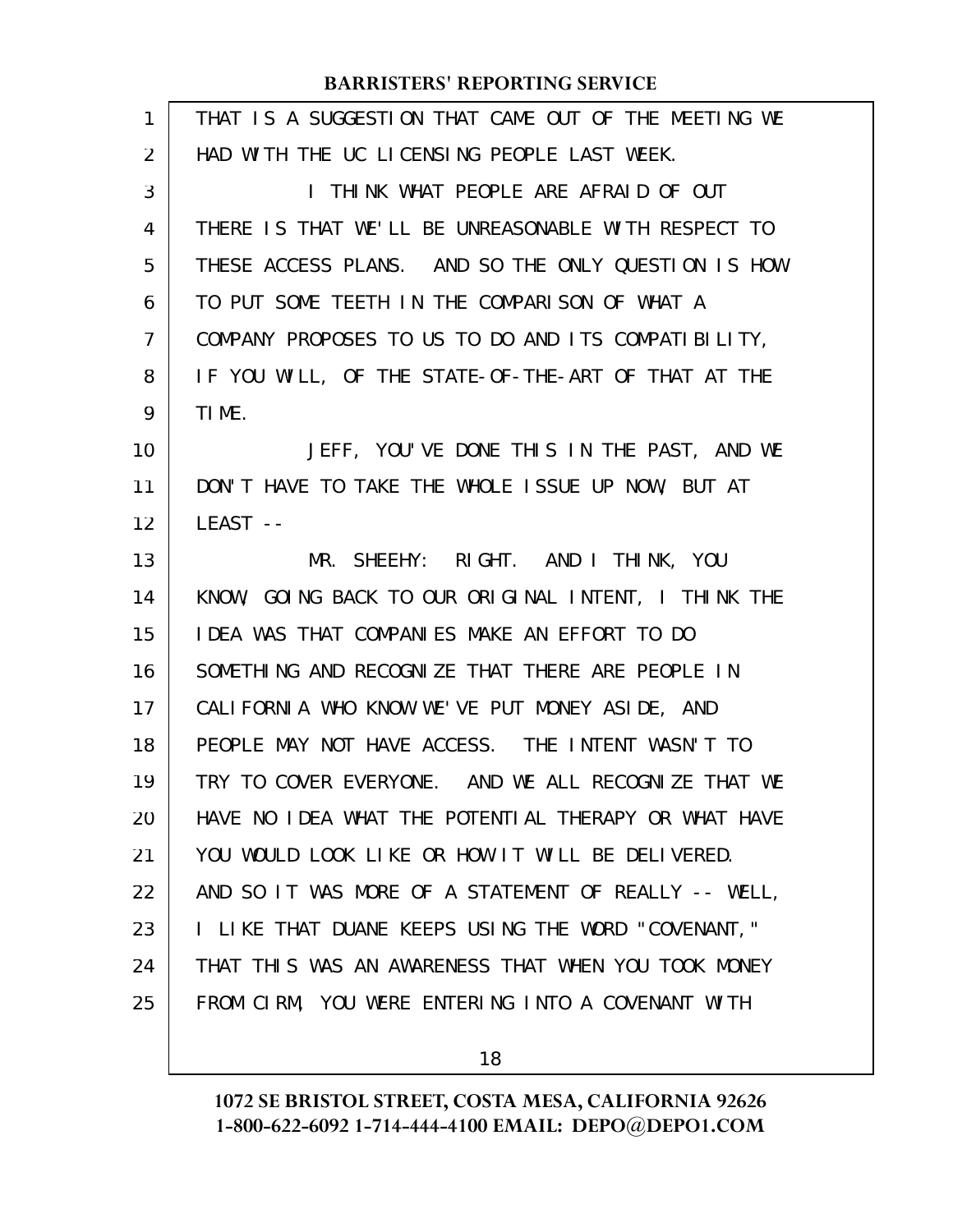| 1              | THE PEOPLE OF CALIFORNIA TO RECOGNIZE THAT THERE WAS |
|----------------|------------------------------------------------------|
| $\overline{2}$ | A LARGER OBLIGATION THAN WHAT YOU MIGHT SIMPLY HAVE  |
| 3              | IN A COMMERCIAL RELATIONSHIP.                        |
| 4              | AND SO I DON'T THINK WE INTEND EVER TO BE            |
| 5              | ONEROUS ON THIS AS WE CERTAINLY DON'T WANT TO        |
| 6              | INTERFERE WITH COMPANIES BEING ABLE TO DEVELOP       |
| 7              | PRODUCTS OR BE ABLE TO GET THEM INTO THE MARKETPLACE |
| 8              | OR TO MAKE REASONABLE RATES OF RETURN.               |
| 9              | BUT YOU LOOK AT INDUSTRY STANDARD NOW,               |
| 10             | MOST COMPANIES DO RECOGNIZE A MORAL OBLIGATION TO    |
| 11             | MAKE AT LEAST TO A HANDFUL OF PATIENTS AT A MINIMUM  |
| 12             | THE PRODUCTS THAT THEY DEVELOP THAT THEY CAN SAVE    |
| 13             | SOMEONE'S LIFE. AND WE LIVE IN AN IMPERFECT          |
| 14             | HEALTHCARE SYSTEM. MAYBE OUR CURRENT PRESIDENT --    |
| 15             | THIS MIGHT NOT EVEN BE AN ISSUE WITH THE -- CROSS    |
| 16             | YOUR FINGERS.                                        |
| 17             | ROTH: JEFF, HE'S NOT PRESIDENT YET.<br>MR.           |
| 18             | MR. SHEEHY: BUT AGAIN, IT'S ABOUT A                  |
| 19             | COVENANT. IT'S ABOUT A COMMITMENT TO TRY AND TO      |
| 20             | MAKE A GOOD-FAITH EFFORT, AND I DON'T THINK ANY OF   |
| 21             | US WANT TO HURT THE FOLKS THAT ARE TRYING TO DEVELOP |
| 22             | THESE PRODUCTS.                                      |
| 23             | MR. ROTH: ED, I WOULD ADD TO THAT THAT               |
| 24             | THE ACCESS PLAN, I THINK THE WORDING GOES SOMETHING  |
| 25             | ALONG THE LINES THAT IT'S APPROPRIATE FOR THE SCOPE  |
|                | 19                                                   |
|                |                                                      |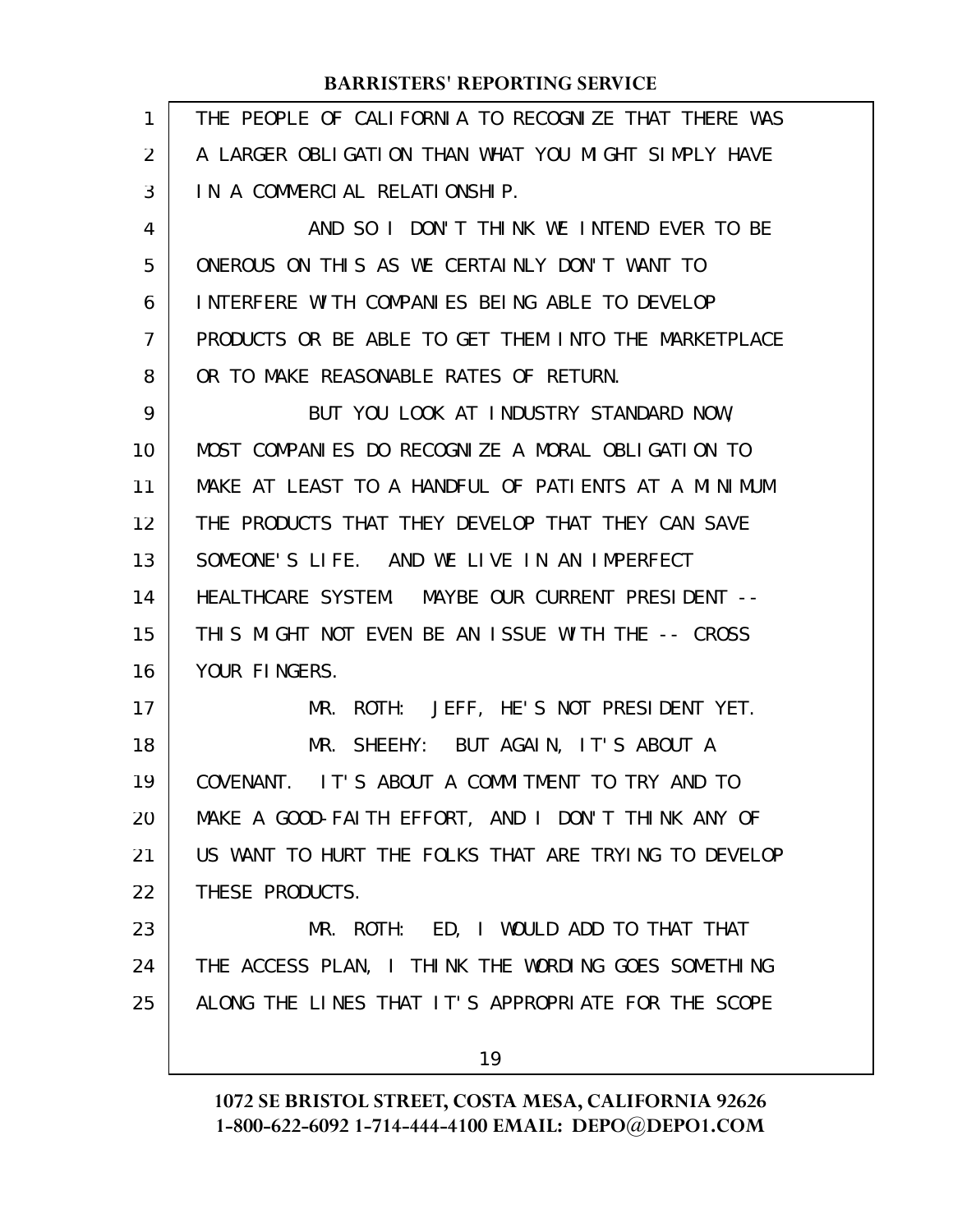| $\mathbf{1}$ | AND SIZE OF THE COMPANY.                             |
|--------------|------------------------------------------------------|
| 2            | CHAIRMAN PENHOET: IT DOES.                           |
| 3            | MR. ROTH: AND SO THAT'S THE KEY. WE'RE               |
| 4            | NOT GOING TO ASK A COMPANY WITH THEIR VERY FIRST     |
| 5            | PRODUCT TO HAVE A PFIZER OR A JOHNSON & JOHNSON TYPE |
| 6            | ACCESS PLAN, BUT SOMETHING THAT'S APPROPRIATE THAT   |
| 7            | CAN COVER AS MANY AS WE POSSIBLY CAN THAT'S          |
| 8            | REASONABLE, I THINK, WOULD BE ACCEPTABLE.            |
| 9            | CHAI RMAN PENHOET: YEAH. WELL, I THINK               |
| 10           | THE CONCERN IS TO MAKE SURE THAT THE COMPARATORS ARE |
| 11           | DEEMED VALID, THAT WE DON'T TRY TO MOVE BEYOND WHAT  |
| 12           | THE STATE OF THE ART AT THE TIME IS. AND SO WE'VE    |
| 13           | BEEN STRUGGLING A LITTLE BIT AMONG OURSELVES TO TRY  |
| 14           | USE SOME LANGUAGE WE COULD INSERT THAT PLACES AN     |
| 15           | AFFIRMATIVE OBLIGATION ON US TO MAKE SURE THAT WE    |
| 16           | DON'T GO BEYOND THE THEN EXISTING STANDARD IN THE    |
| 17           | INDUSTRY WITH THESE CAVEATS IN PLACE.                |
| 18           | AND PEOPLE'S CONCERNS, FRANKLY, WERE                 |
| 19           | ELEVATED WHEN THE WHOLE NOTION OF HAVING A PUBLIC    |
| 20           | MEETING TO DISCUSS THIS WAS INSERTED FAIRLY LATE IN  |
| 21           | THE PROCESS AT A BOARD MEETING.                      |
| 22           | MR. ROTH: AND THAT WAS NOT PICKED UP                 |
| 23           | THOUGH, RIGHT? WE'RE NOT SUGGESTING WE'D DO THAT.    |
| 24           | CHAIRMAN PENHOET: NO. IT'S IN THE                    |
| 25           | REGULATIONS NOW BECAUSE IT WAS BROUGHT UP, NOT BY    |
|              |                                                      |
|              | 20                                                   |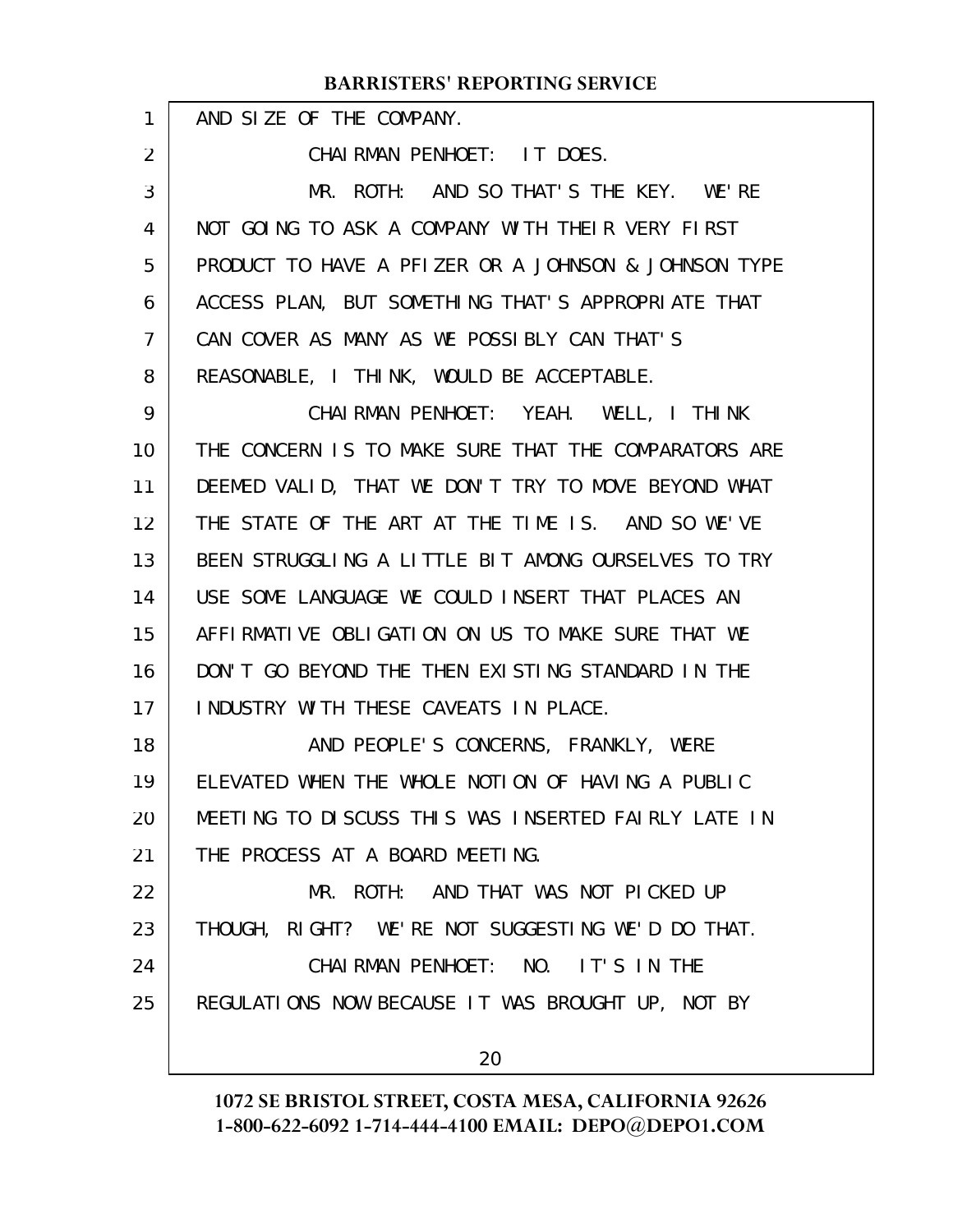| $\mathbf{1}$   | THIS COMMITTEE, BUT AT THE BOARD LEVEL.              |
|----------------|------------------------------------------------------|
| $\overline{2}$ | MR. TOCHER: THE ICOC ALREADY APPROVED                |
| 3              | THAT AS PART OF ITS LEGISLATIVE EFFORTS TO DEAL WITH |
| 4              | LEGI SLATION ON THE ISSUE.                           |
| 5              | MR. ROTH: I HOPE I VOTED AGAINST THAT.               |
| 6              | CHAIRMAN PENHOET: WELL, AS I SAY, I THINK            |
| $\overline{7}$ | IT'S POSSIBLE THAT WE COULD DRAFT SOME LANGUAGE.     |
| 8              | MAYBE WE'LL DEAL WITH THE ISSUE NOW. SHOULD WE       |
| 9              | CRAFT SOME LANGUAGE AROUND THIS ISSUE THAT           |
| 10             | ESSENTIALLY HOLDS US RESPONSIBLE FOR NOT GOING       |
| 11             | BEYOND WHAT THE STATE OF THE ART IN THE FIELD IS AT  |
| 12             | THE TIME?                                            |
| 13             | MR. SHEEHY: I THINK I WOULD SUPPORT THAT             |
| 14             | BECAUSE I DO THINK, YOU KNOW -- AND I PERSONALLY     |
| 15             | FELT THAT THE PUBLIC HEARING WAS NOT A BAD IDEA IN   |
| 16             | ORDER TO REACH SOME ACCOMMODATION WITH THE           |
| 17             | LEGI SLATURE. SO I AM KIND OF GLAD THAT, EVEN THOUGH |
| 18             | THAT PARTICULAR BILL IS NOT IN FORCE, WE DID REACH   |
| 19             | OUT TO THE LEGISLATURE AND TRY TO ACCOMMODATE THEIR  |
| 20             | CONCERN.                                             |
| 21             | BUT THEN I DO THINK, I AGREE WITH ED, THAT           |
| 22             | IT MAY BE INCUMBENT ON US NOW TO LET FOLKS INVOLVED  |
| 23             | IN OUR PROCESS KNOW THEY'RE NOT GOING TO GET         |
| 24             | STAMPEDED AT A PUBLIC HEARING INTO SOMETHING THAT'S  |
| 25             | BEYOND WHAT WE ORIGINALLY INTENDED. SO IF THERE'S A  |
|                |                                                      |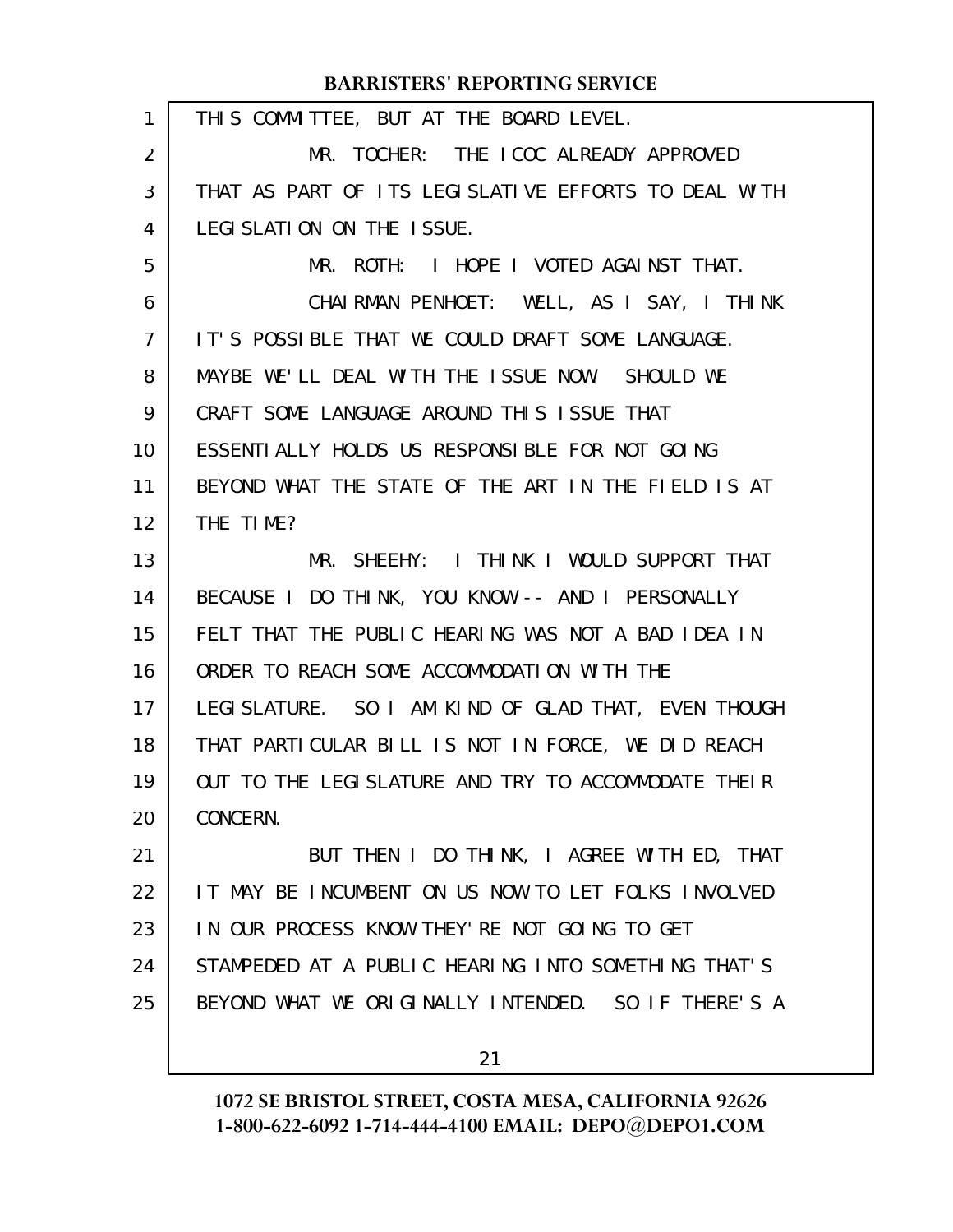| $\mathbf{1}$   | WAY TO ARTFULLY CRAFT LANGUAGE. AND OUR ATTORNEYS    |
|----------------|------------------------------------------------------|
| 2              | ARE FABULOUS. I'VE JUST BEEN READING THROUGH THIS    |
| 3              | THE LAST COUPLE OF DAYS, AND THIS IS JUST AN         |
| 4              | INCREDIBLE WORK PRODUCT. I DON'T THINK WE COULD ASK  |
| 5              | FOR ANYTHING -- THIS HAS JUST BEEN TREMENDOUS.       |
| 6              | $SO - -$                                             |
| $\overline{7}$ | CHAIRMAN PENHOET: YEAH, NANCY AND SCOTT              |
| 8              | AND ANTOINETTE HAVE DONE A VERY NICE JOB. FABULOUS.  |
| 9              | MS. KOCH: WOULD IT BE HELPFUL FOR ME TO              |
| 10             | JUST READ ALOUD WHAT THE EXISTING REGULATION SAYS    |
| 11             | ABOUT THIS --                                        |
| 12             | CHAIRMAN PENHOET: YES, PLEASE DO.                    |
| 13             | MS. KOCH: -- SO YOU HAVE IT IN YOUR MIND?            |
| 14             | IT SAYS IN OUR MEETING FROM 100407(A)(2), FOR THOSE  |
| 15             | OF YOU WHO HAVE IT, THE ACCESS PLAN MUST BE          |
| 16             | CONSISTENT WITH INDUSTRY STANDARDS AT THE TIME OF    |
| 17             | COMMERCIALIZATION, ACCOUNTING FOR THE SIZE OF THE    |
| 18             | MARKET FOR THE DRUG AND THE RECOURSE OF THE GRANTEE  |
| 19             | OR ITS EXCLUSIVE LICENSEE.                           |
| 20             | CHAIRMAN PENHOET: SO THE WORD "MUST" PUTS            |
| 21             | AN OBLIGATION ON OUR SIDE TO MAKE SURE THAT IT       |
| 22             | ADHERES TO THAT. SO IF SOMEONE DECIDES THEY WANT TO  |
| 23             | GET OUT IN FRONT ON THIS ISSUE IN SOME MEANINGFUL    |
| 24             | WAY, THAT THE PROTECTION A COMPANY WOULD HAVE IS THE |
| 25             | WORD "MUST"; IS THAT RIGHT?                          |
|                |                                                      |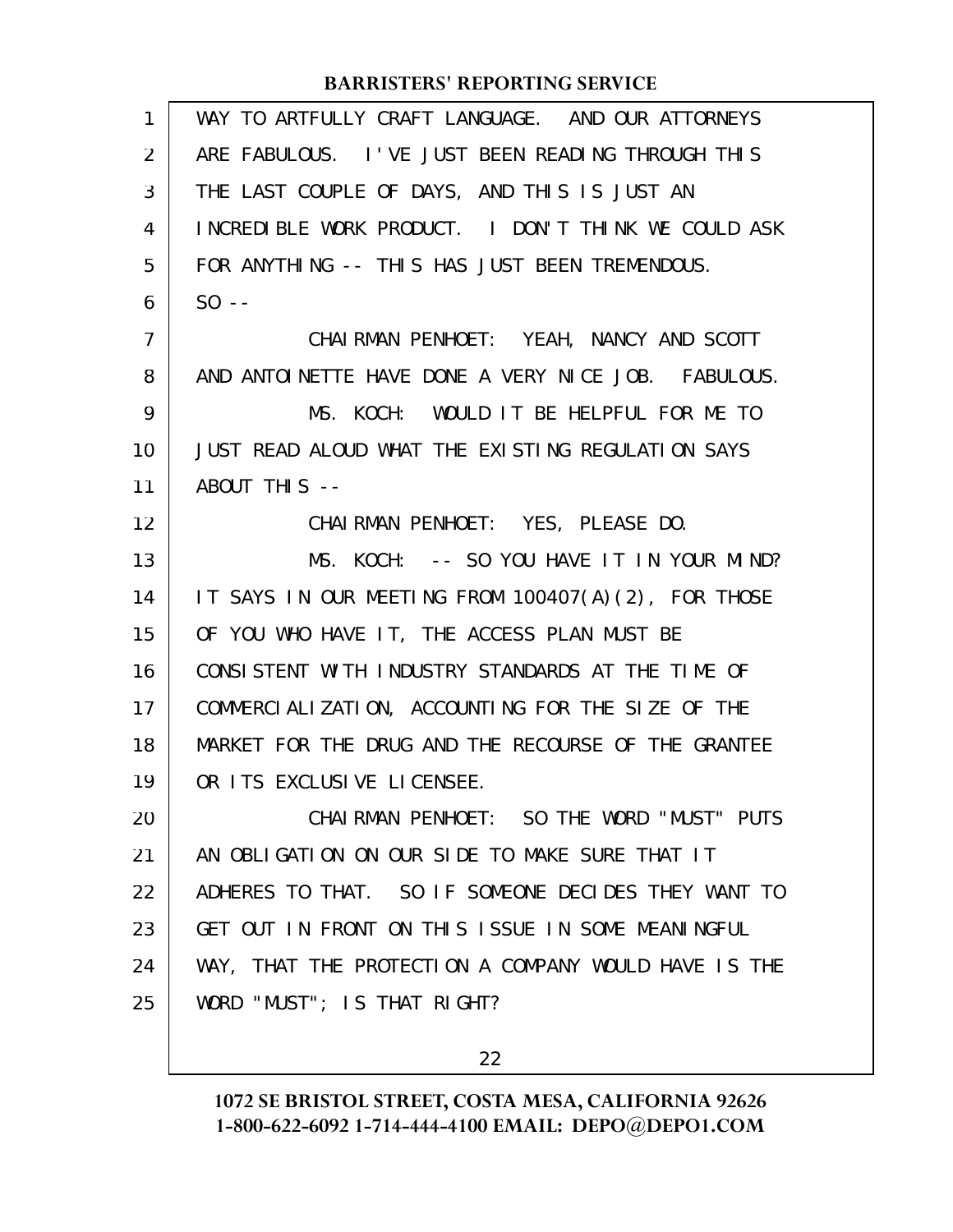| 1              | MS. KOCH: I THINK --                                 |
|----------------|------------------------------------------------------|
| $\overline{2}$ | CHAIRMAN PENHOET: I'M NOT A LAWYER. OR               |
| 3              | ANTOINETTE IF YOU WANT TO WEIGH IN.                  |
| 4              | MS. KOCH: I THINK IF I WERE A GRANTEE                |
| 5              | SEEKING PERMISSION TO COMMERCIALIZE AND GET APPROVAL |
| 6              | FOR AN ACCESS PLAN, I WOULD FOCUS ON THE WORD        |
| 7              | "CONSISTENT WITH INDUSTRY STANDARD" AS SETTING WHAT  |
| 8              | THE BASELINE IS AND SAYING THAT CIRM WOULD NOT HAVE  |
| 9              | THE RIGHT TO IMPOSE SOMETHING IN EXCESS OF INDUSTRY  |
| 10             | STANDARDS. BUT IF A PARTICULAR GRANTEE WANTED TO DO  |
| 11             | SOMETHING ABOVE AND BEYOND, THEY'D CERTAINLY BE FREE |
| 12             | TO DO SO.                                            |
| 13             | BUT WE CAN LOOK AT SOME LANGUAGE TO                  |
| 14             | ENFORCE THAT CONCEPT.                                |
| 15             | MR. SHEEHY: MAYBE THAT LAST PHRASE WHERE             |
| 16             | YOU'VE STIPULATED THAT CIRM WOULD NOT BE ABLE TO     |
| 17             | ENFORCE A STRICTER PROVISION. YOU KNOW, AND WE DO    |
| 18             | HAVE PEOPLE FOR INDUSTRY HERE. I MEAN IF THAT'S      |
| 19             | SOMETHING THAT ALLEVIATES SOME CONCERNS.             |
| 20             | CHAIRMAN PENHOET: CAN I HAVE OTHER                   |
| 21             | FEEDBACK FROM OTHER BOARD MEMBERS? TED OR --         |
| 22             | MS. KING: I THINK FRANCISCO PRIETO JUST              |
| 23             | JOI NED.                                             |
| 24             | DR. PRIETO: YES, I DID.                              |
| 25             | CHAI RMAN PENHOET: THANK YOU.                        |
|                | 23                                                   |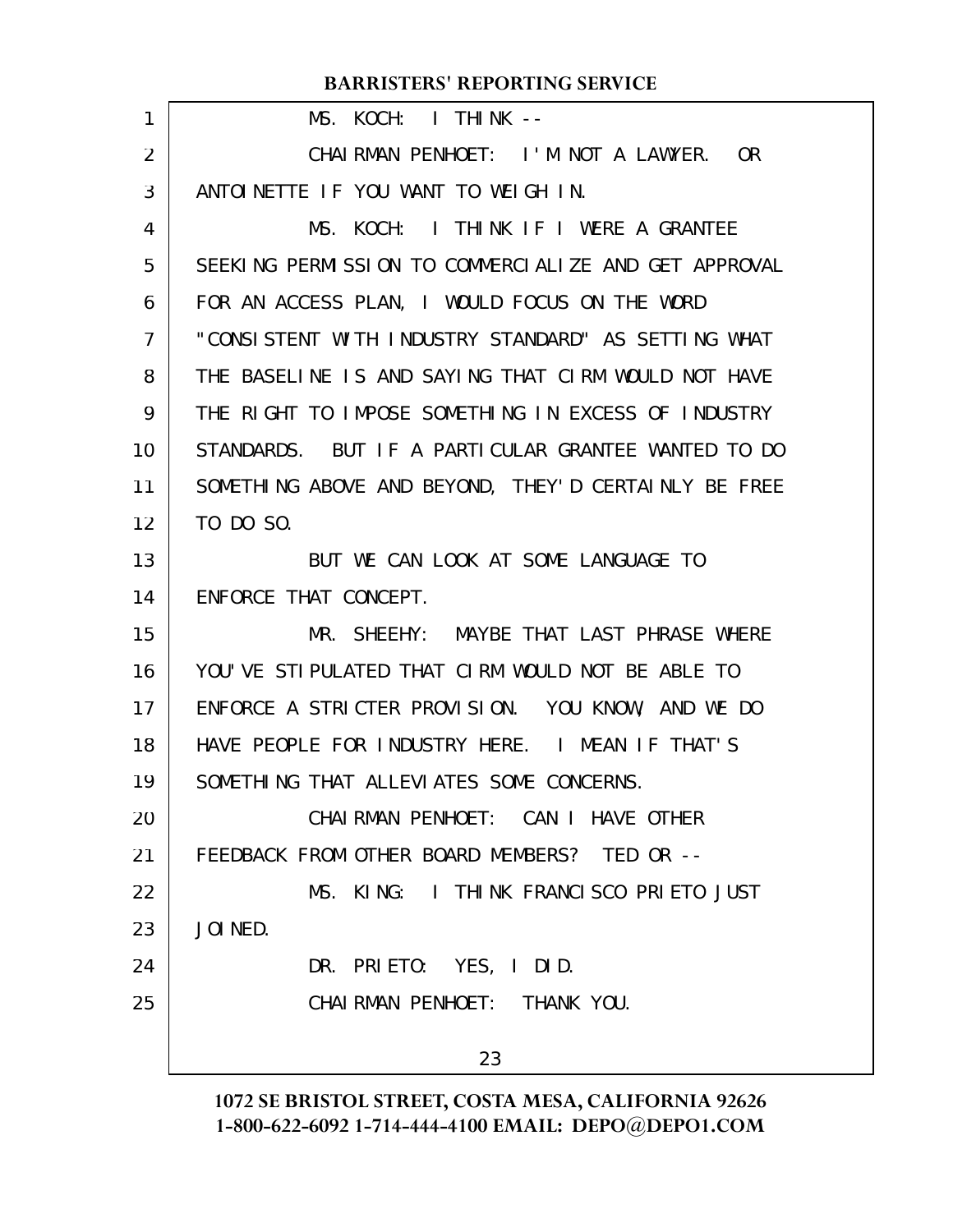DR. LOVE: I THINK THAT THAT IS REASSURING, THAT WE WOULDN'T BE IN A POSITION TO TRY TO IMPOSE A STANDARD THAT'S BEYOND THE INDUSTRY STANDARD. SO I THINK THAT SOUNDED VERY ATTRACTIVE TO ME. 1 2 3 4 5

MR. TOCHER: ED, THIS IS SCOTT. ONE OF THE THINGS THAT I KNOW WE'VE HEARD SOMETIME FROM THE REGULATED COMMUNITY AND IT CAME UP AGAIN LAST WEEK SPEAKING TO THE UC FOLKS IS ANOTHER WAY OF, I THINK, WHAT WE'RE TRYING TO DO IS GIVE FOLKS REASSURANCE IS TO TRY TO DO A BETTER JOB OF SPELLING OUT WHAT THE COMPONENTS OF THE PLAN ARE. SO THAT FOLKS KNOW WHEN THEY'RE INSIDE THE BOX OR OUTSIDE THE BOX. AND THIS IS NOT NEW. THIS IS SOMETHING WE WENT OVER AND OVER TIME AND TIME AGAIN FOR OVER A YEAR WHEN WE WERE DEVELOPING THE REGULATIONS. 6 7 8 9 10 11 12 13 14 15 16

THAT'S SOMETHING ELSE THAT KIND OF WENDY STREITZ HAS SPOKEN ABOUT AT THE LAST MEETING LAST WEEK, THAT THERE ARE OTHER FOLKS IN HER COMMUNITY WHO ARE GOING TO BE TAKING A LOOK AT THAT AND MAYBE OFFERING US SUGGESTIONS ON HOW WE CAN BETTER FLESH OUT WHAT THE PARTICULARS OF THE PLAN WOULD BE. AND THAT WOULD BE PROBABLY GO A LONG WAY IF WE COULD PUT THAT INTO THE REGULATIONS SO THAT THEY KNEW WHAT THEY WOULD BE BEING JUDGED AGAINST. 17 18 19 20 21 22 23 24 25

24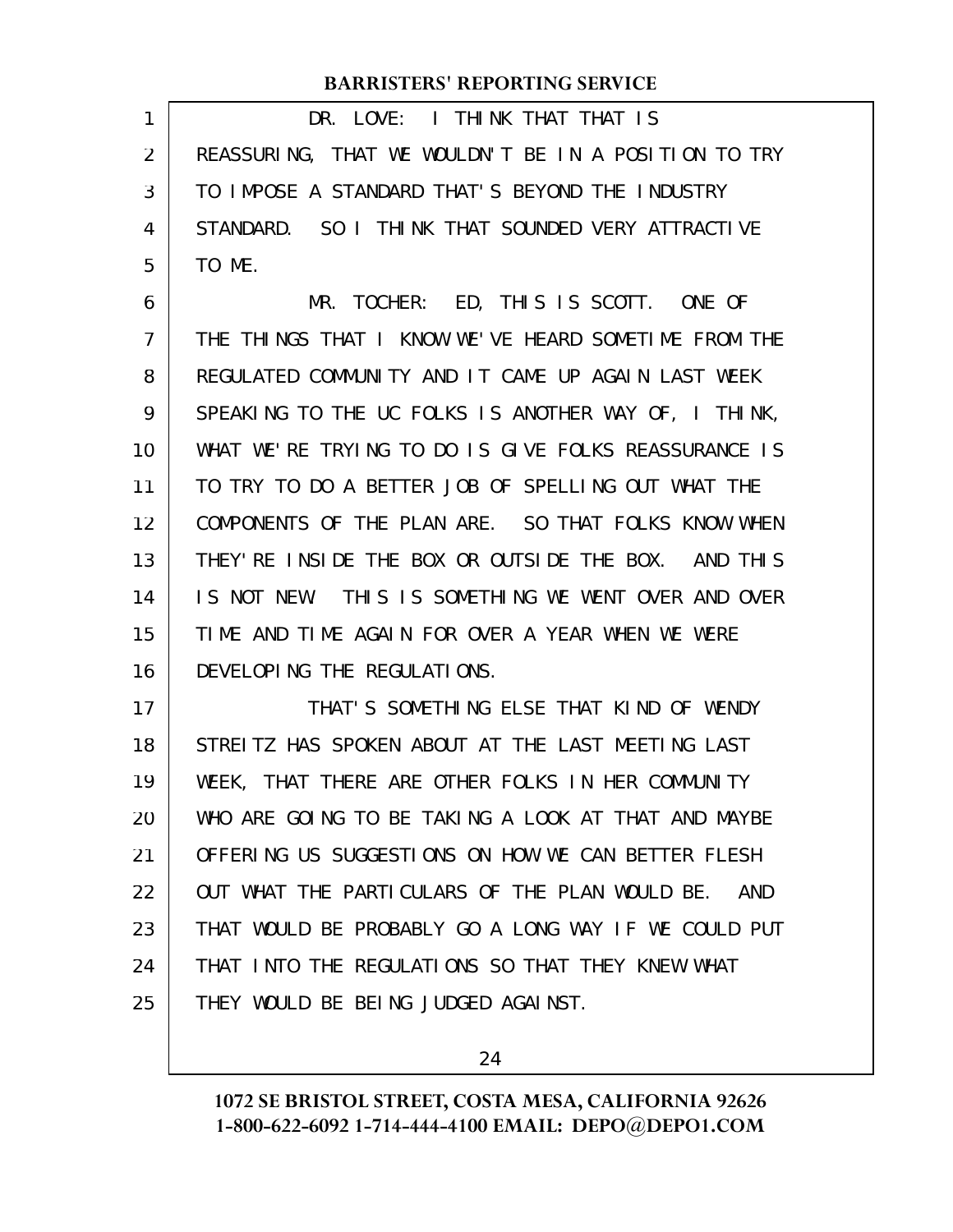|    | <b>BARRISTERS' REPORTING SERVICE</b>                |
|----|-----------------------------------------------------|
| 1  | MR. ROTH: SCOTT, I DON'T KNOW HOW YOU DO            |
| 2  | THAT WHEN YOU'D HAVE NO IDEA WHAT THOSE PLANS ARE   |
| 3  | GOING TO LOOK LIKE IN TEN YEARS.                    |
| 4  | MR. TOCHER: NO. NO. I DON'T THINK IT                |
| 5  | WOULD SAY ANYTHING LIKE PERCENTAGES OR THAT SORT OF |
| 6  | THING, BUT JUST WHAT THE GENERAL AREAS ARE OF WHAT  |
| 7  | AND ACCESS PLAN SHOULD EVEN BE ADDRESSING.          |
| 8  | CHAIRMAN PENHOET: I THINK THE ONUS WILL             |
| 9  | BE ON CIRM AT THE TIME TO ACTUALLY DEFINE THOSE     |
| 10 | TERMS -- THAT SITUATION. SOMEBODY WILL HAVE TO THE  |
| 11 | HOMEWORK TO DEFINE WHAT THE STATE OF THE ART IN THE |
| 12 | INDUSTRY IS TO HAVE AS A COMPARATOR. WELL, MAYBE    |
| 13 | WE'LL SIC OUR LAWYERS ON THIS ISSUE AND SEE         |
| 14 | WHAT -- WENDY, DO YOU WANT TO -- WELL, LET ME GO    |
| 15 | THROUGH. ANY OTHER BOARD MEMBERS HAVE A COMMENT ON  |
| 16 | THIS ISSUE?                                         |
| 17 | MR. ROTH: ED, I'VE MADE MINE, BUT I JUST            |
| 18 | I WANT TO CLARIFY. IS THERE A REQUIREMENT FOR A     |
| 19 | PUBLIC HEARING IN THE PLAN NOW?                     |
| 20 | CHAIRMAN PENHOET: THERE IS. AND IT WAS              |
| 21 | INTRODUCED AS IN THE -- WHAT SHOULD I SAY -- IN THE |
| 22 | TOTALLY USELESS HOPE THAT IT WOULD ACTUALLY         |
| 23 | FORESTALL THE KUEHL BILL FROM -- YOU KNOW, IF WE    |
| 24 | MADE ENOUGH COMPROMISES. SO WE ENDED UP MAKING THE  |
| 25 | COMPROMISES, AND THE KUEHL BILL PASSED ANYWAY.      |
|    |                                                     |

# **1072 SE BRISTOL STREET, COSTA MESA, CALIFORNIA 92626 1-800-622-6092 1-714-444-4100 EMAIL: DEPO@DEPO1.COM**

25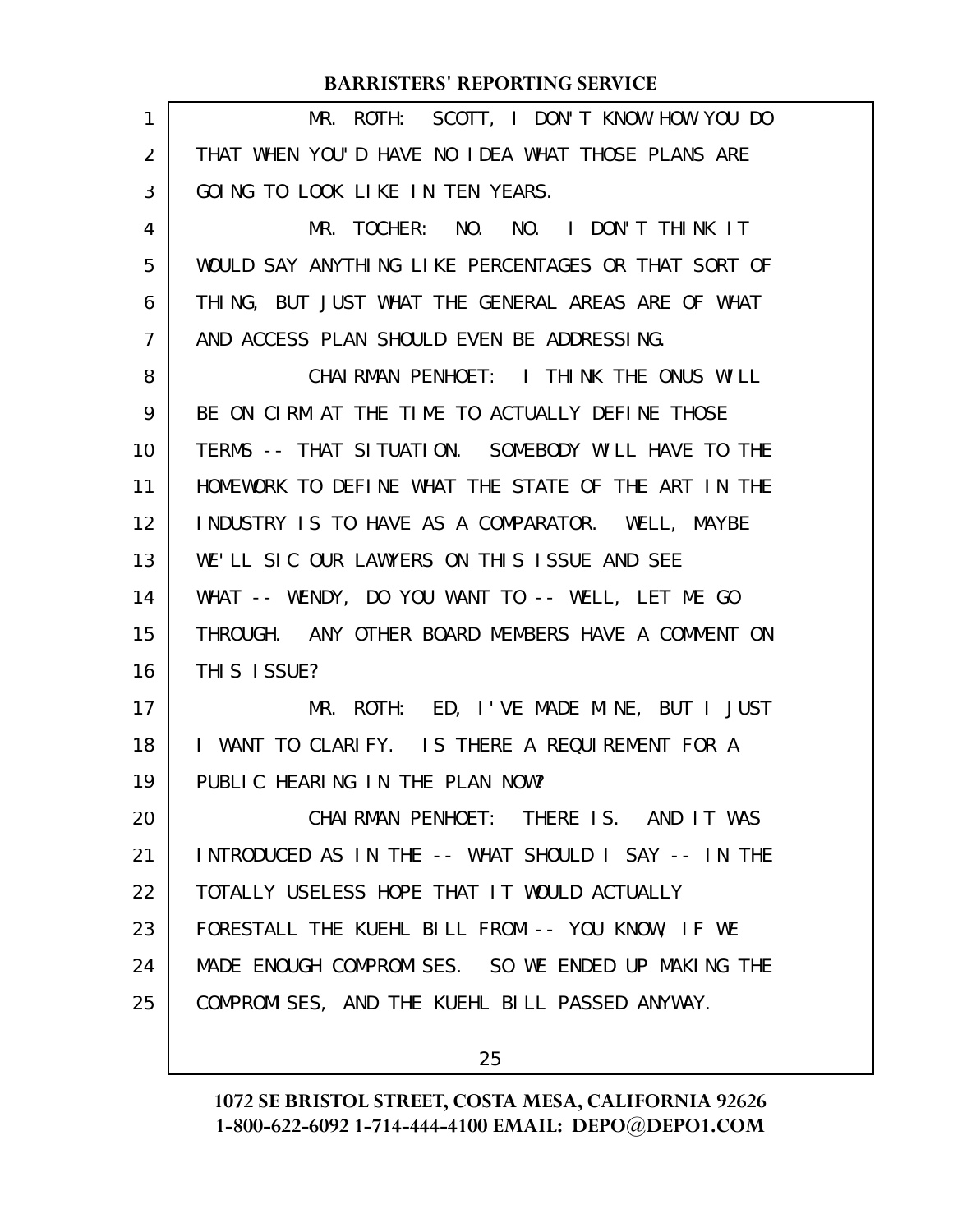| 1  | ROTH: AND I'M GOING TO REPEAT AGAIN I<br>MR.                    |
|----|-----------------------------------------------------------------|
| 2  | REALLY DON'T LIKE THAT CLAUSE. I THINK IT CAN BE SO             |
| 3  | ABUSIVE AND THERE WOULD BE PROPRIETARY INFORMATION,             |
| 4  | AND YOU'RE GOING TO PUT A COMPANY OUT IN FRONT OF --            |
| 5  | I THINK YOU'RE GOING TO PUT THEM IN A VERY DIFFICULT            |
| 6  | POSITION, AND I DON'T THINK THAT'S NECESSARY.<br>$\blacksquare$ |
| 7  | THINK WE CAN HAVE THAT DISCUSSION; AND IF THERE'S AN            |
| 8  | ISSUE, THEN WE HAVE OTHER MEANS THAT WE CAN TAKE, I             |
| 9  | THINK, TO GET THAT OUT. BUT I'M -- I REALLY DON'T               |
| 10 | KNOW HOW THAT WOULD WORK, PUBLIC HEARING.                       |
| 11 | DR. PRIETO: PUBLIC HEARING ON THE ACCESS                        |
| 12 | PLANS?                                                          |
| 13 | CHAIRMAN PENHOET: YES.                                          |
| 14 | MR. ROTH: ON THE INDIVIDUAL ACCESS PLAN.                        |
| 15 | CHAIRMAN PENHOET: WHEN A COMPANY BRINGS A                       |
| 16 | PRODUCT TO MARKET, THEY WOULD HAVE TO APPEAR IN A               |
| 17 | MEETING TO WHICH THE PUBLIC COULD PARTICIPATE AND               |
| 18 | DESCRIBE THEIR ACCESS PLAN. AND PRESUMABLY THE CIRM             |
| 19 | STAFF INVOLVED WOULD BE PRESENT IN THE SAME MEETING,            |
| 20 | AND THERE WOULD BE SOME DISCUSSION ABOUT IT. WELL,              |
| 21 | THIS IS ONE WE WOULD HAVE TO TAKE BACK TO THE BOARD             |
| 22 | BECAUSE IT WAS INTRODUCED AT A BOARD MEETING.                   |
| 23 | DR. PRIETO: I WOULD PRESUME THAT --                             |
| 24 | ROTH: PUBLIC HEARING.<br>MR.                                    |
| 25 | MR. TOCHER: NO. THE PUBLIC HEARING IS                           |
|    | 26                                                              |
|    |                                                                 |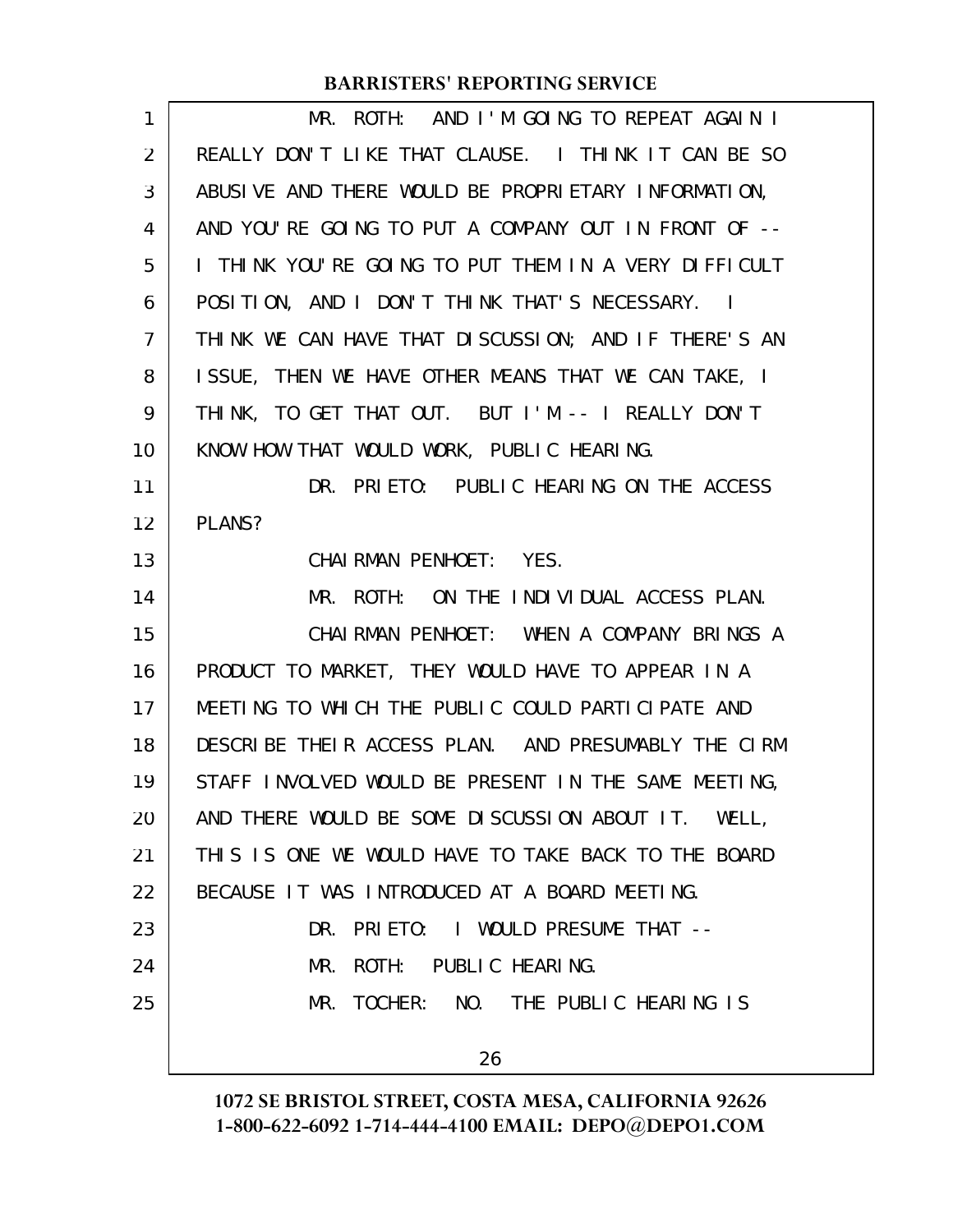|                | <b>BARRISTERS' REPORTING SERVICE</b>                 |
|----------------|------------------------------------------------------|
| 1              | ALREADY A COMPONENT NOW.                             |
| 2              | CHAIRMAN PENHOET: I UNDERSTAND. IF                   |
| 3              | SOMEBODY WANTS TO REMOVE IT.                         |
| 4              | MR. TOCHER: OH, THAT'S CORRECT. YEAH.                |
| 5              | YOU WOULD HAVE TO GO THROUGH THE NOTICE PROCESS      |
| 6              | AGAIN. AND AS YOU SAID, IT'S JUST SOMETHING THAT     |
| $\overline{7}$ | WAS ARRIVED AT WITH THE LEGISLATURE IN MIND.         |
| 8              | DR. PRIETO: I WOULD JUST ANSWER THAT                 |
| 9              | CONCERN ABOUT THE PROPRIETARY INFORMATION. I WOULD   |
| 10             | THINK THAT ANY COMPANY, YOU KNOW, ANY REASONABLY     |
| 11             | CAUTIOUS COMPANY WOULD BE CAREFUL NOT TO REVEAL      |
| 12             | ANYTHING WITHIN THIS PLAN ITSELF THAT WOULD          |
| 13             | JEOPARDIZE THEIR OWN SITUATION.                      |
| 14             | MR. ROTH: SO I'M NOT THINKING NOW ABOUT              |
| 15             | PROPRIETARY IN TERMS OF SECRET. I'M TALKING ABOUT    |
| 16             | THINGS LIKE WHAT ARE YOU REALLY DOING ON YOUR ACCESS |
| 17             | PLAN? HOW MUCH MONEY ARE YOU GOING TO DEDICATE       |
| 18             | THERE AND WHAT IS IT? AND IF I'M A COMPETITOR THAT   |
| 19             | DOESN'T HAVE TO DEAL WITH THIS, HOW AM I TO RESPOND  |
| 20             | TO THAT TO GET MARKET SHARE OR TO PUT MORE ONEROUS   |
| 21             | ON THE COMPANY TO HAVE TO GIVE MORE AWAY? THOSE      |
| 22             | KIND OF THINGS THAT, I THINK, THEY'LL BE CANDID WITH |
| 23             | YOU IN A CLOSED MEETING, BUT I THINK THEY DON'T      |
| 24             | NECESSARILY WANT EVERYBODY IN THE WORLD TO KNOW WHAT |
| 25             | THEY' RE ACCESS PLAN MIGHT BE.                       |

27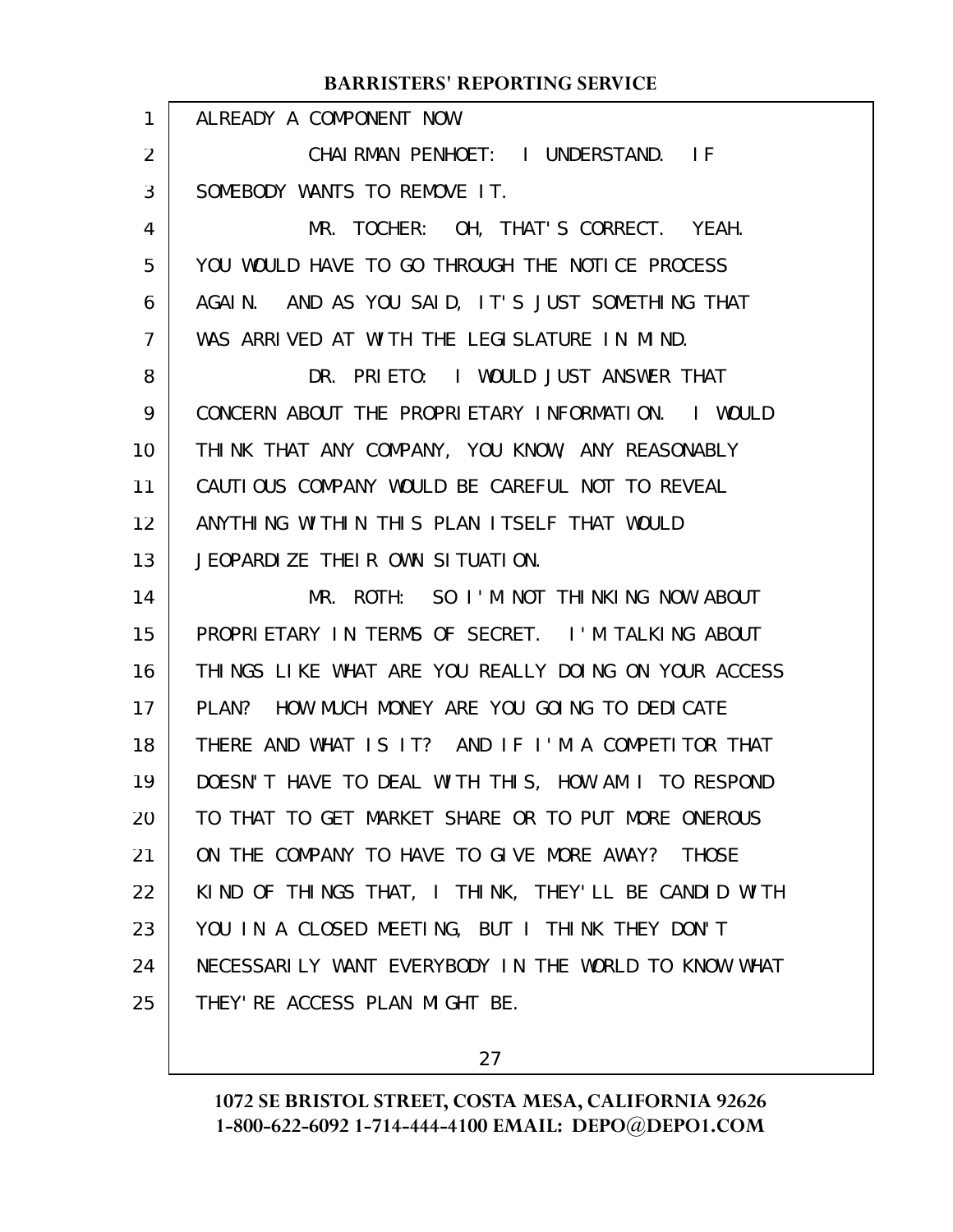| 1              | DR. PRIETO: I DON'T KNOW. I MEAN AS THEY              |
|----------------|-------------------------------------------------------|
| $\overline{2}$ | CURRENTLY EXIST, YOU KNOW, IN THE PHARMACEUTICAL      |
| 3              | INDUSTRY, IT'S NOT DIFFICULT TO GET THE DETAILS OF    |
| 4              | I DON'T KNOW ABOUT HOW MUCH MONEY ANYBODY IN<br>THAT. |
| 5              | A COMPANY PUTS INTO IT UNDER QUALIFYING RULES AND SO  |
| 6              | ON. I'D HAVE TO ASK THE PEOPLE IN OUR PRACTICE WHO    |
| $\overline{7}$ | HELP PATIENTS NEGOTIATE THROUGH THESE, SO I DON'T     |
| 8              | KNOW HOW MUCH OF THAT IS PUBLIC.                      |
| 9              | DR. LOVE: I THINK FROM MY PERSPECTIVE, IT             |
| 10             | WOULDN'T BOTHER ME THAT MUCH TO DO THIS. IN FACT, I   |
| 11             | THINK ONE OF THE ATTRACTIVE THINGS, IF YOU ARE SO     |
| 12             | FORTUNATE TO HAVE A PRODUCT THAT YOU COULD SELL, BE   |
| 13             | ABLE TO GET OUT THERE AND TOUT THE FACT THAT YOU ARE  |
| 14             | PROUD THAT YOU'RE ABLE TO MAKE IT ACCESSIBLE TO       |
| 15             | PEOPLE THAT MIGHT NOT OTHERWISE HAVE ACCESS TO THE    |
| 16             | PRODUCT, WHATEVER THOSE CONFIDENTIAL INFORMATION, I   |
| 17             | THINK WE WOULDN'T BE IN A POSITION TO MAKE PEOPLE     |
| 18             | SHARE INFORMATION THAT THAT'S CONFIDENTIAL, BUT I     |
| 19             | THINK WE COULD EXPECT PEOPLE TO SHOW UP AT THESE      |
| 20             | MEETINGS AND DESCRIBE THE PLAN TO THE EXTENT THAT     |
| 21             | IT'S APPROPRIATE THAT THEY BE TRANSPARENT.            |
| 22             | SO I DON'T THINK IT WOULD BOTHER ME THAT              |
| 23             | MUCH TO DO THIS.                                      |
| 24             | CHAIRMAN PENHOET: OKAY. AS A FIRST                    |
| 25             | APPROACH, LET'S TRY TO LOOK AT THE LANGUAGE AND MAKE  |
|                | 28                                                    |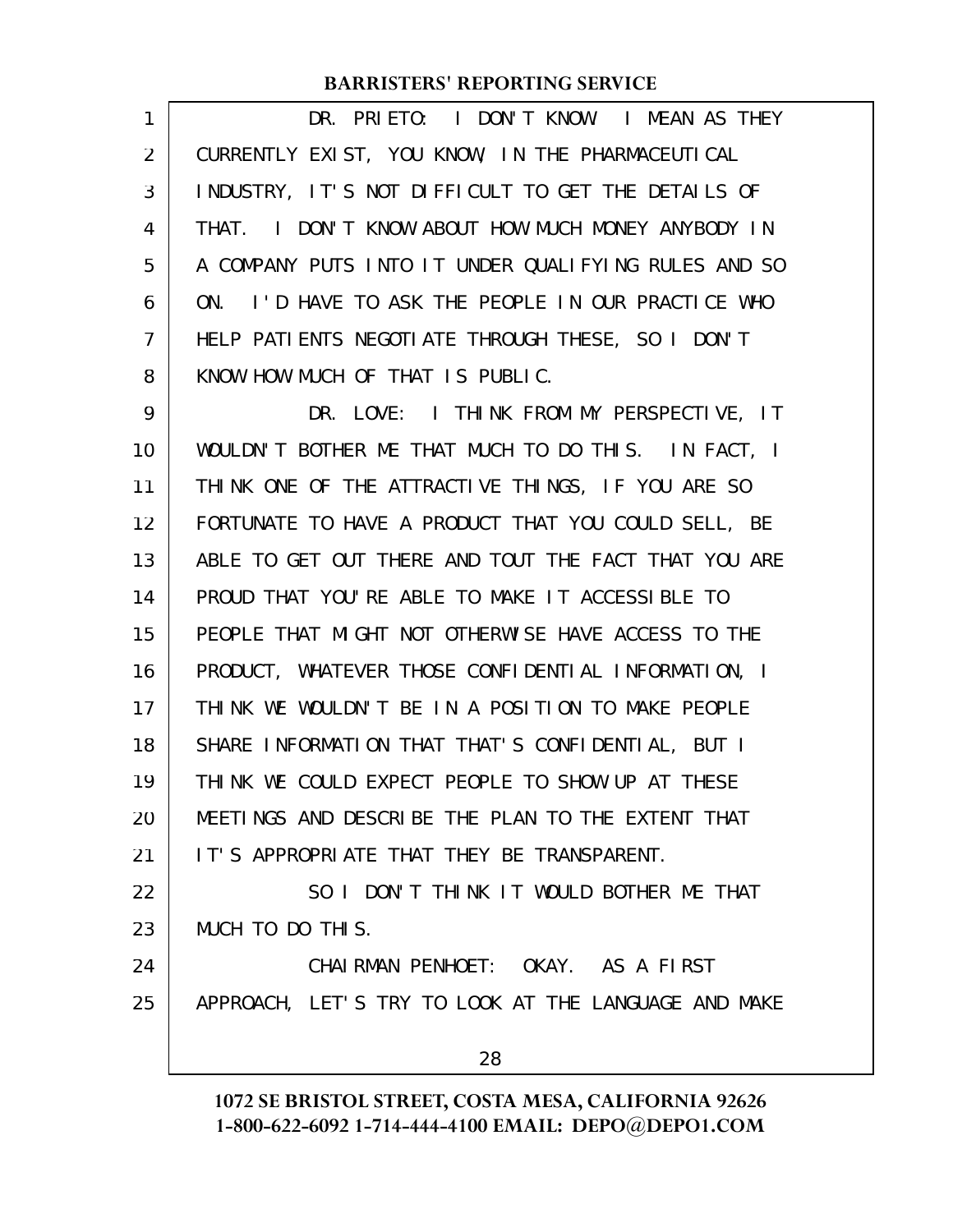| 1  | SURE THAT THE STATE HAS AN AFFIRMATIVE OBLIGATION    |
|----|------------------------------------------------------|
| 2  | NOT TO GO BEYOND THE STATE OF THE ART AT THE TIME.   |
| 3  | DO WE HAVE CONSENSUS AROUND THAT POINT OF VIEW?      |
| 4  | MR. ROTH: YES.                                       |
| 5  | CHAI RMAN PENHOET: ANYBODY DI SAGREE?                |
| 6  | WENDY STREITZ WANTS TO MAKE A COMMENT. THE MIC IS    |
| 7  | OVER HERE.                                           |
| 8  | MS. STREITZ: I'M WENDY STREITZ FROM THE              |
| 9  | UNIVERSITY OF CALIFORNIA SYSTEM. A COUPLE THINGS.    |
| 10 | ONE IS I THINK THE PUBLIC HEARING REQUIREMENT        |
| 11 | IS -- I KNOW IT'S IN THE FOR-PROFIT POLICY. I DON'T  |
| 12 | BELIEVE IT'S IN THE NONPROFIT POLICY RIGHT NOW.      |
| 13 | AND JUST TO BE CLEAR FROM THE ACADEMIC               |
| 14 | COMMUNITY, OUR CONCERN IS ENTIRELY WHETHER ANY OF    |
| 15 | THE PROVISIONS IN HERE ARE ONEROUS ENOUGH TO PREVENT |
| 16 | INDUSTRY FROM TAKING OUR INVENTIONS AND RUNNING WITH |
| 17 | THAT WOULD BE THE WORST SCENARIO FOR US AND<br>THEM. |
| 18 | THE WORST SCENARIO FOR CIRM.                         |
| 19 | DON'T KNOW -- AND I GIVE YOU THAT WHAT               |
| 20 | WAS REFERRED TO AS THE UC SYSTEMWIDE MEETING IS NOT  |
| 21 | NECESSARILY UNIVERSAL VIEW OF THE UC SYSTEM, THAT WE |
| 22 | NEED TO DEFINE PARAMETERS UP FRONT FOR SOMETHING     |
| 23 | THAT MAY NOT HAPPEN FOR ANOTHER FIVE OR TEN YEARS.   |
| 24 | I THINK THE CONCERN IS NOT SO MUCH THE LANGUAGE THAT |
| 25 | TALKS ABOUT THE PLAN BEING CONSISTENT WITH INDUSTRY  |
|    |                                                      |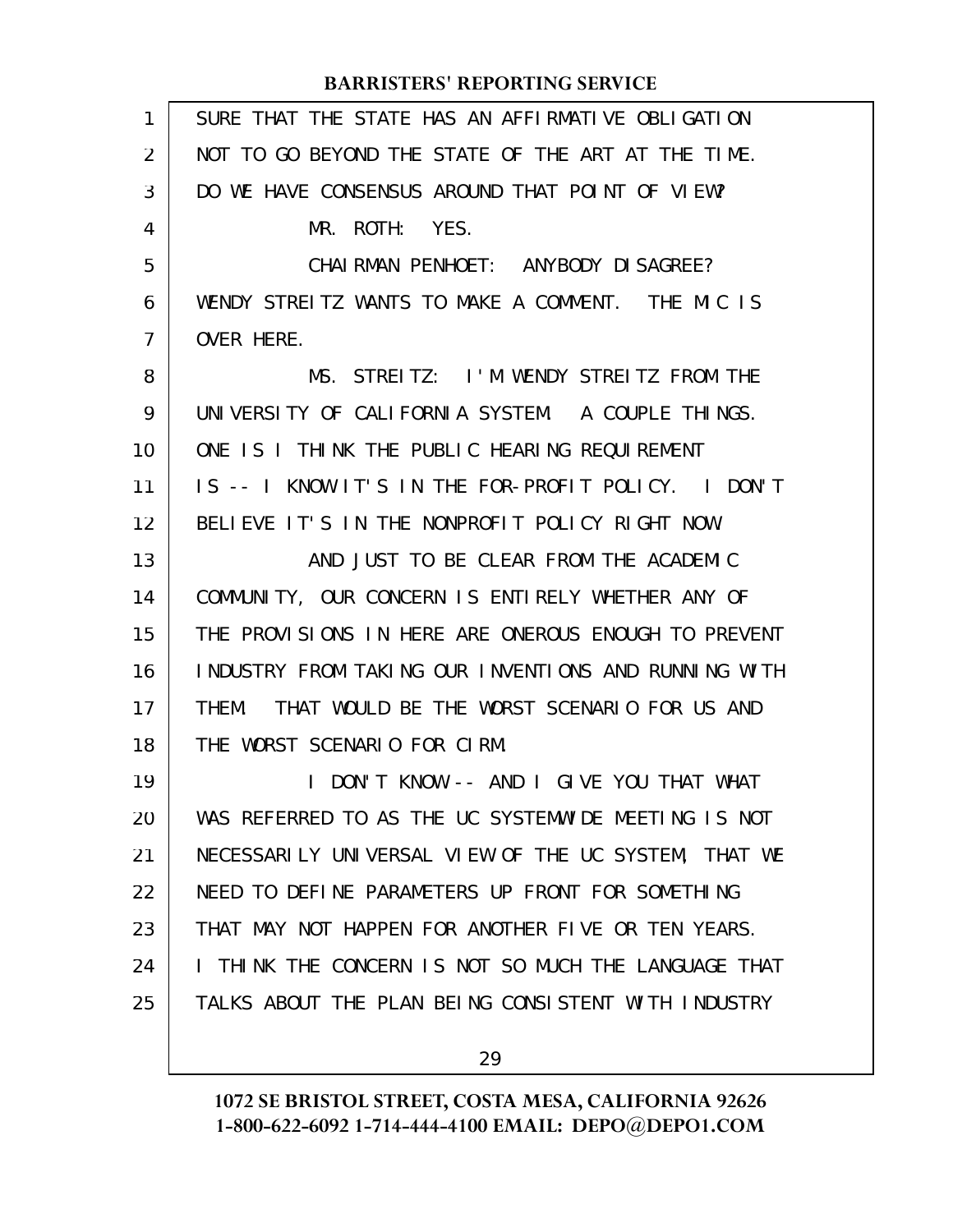| 1              | STANDARDS, BLAH, BLAH, BLAH, BUT THAT IT BE SUBJECT  |
|----------------|------------------------------------------------------|
| 2              | TO THE APPROVAL OF CIRM AFTER A PUBLIC HEARING. AND  |
| 3              | I THINK IT WAS THAT -- THE CONTROL OF THE APPROVAL   |
| 4              | THAT WE WERE CONCERNED WOULD SCARE COMPANIES AWAY.   |
| 5              | AND THE SUGGESTION WAS THAT WE JUST ADD A CLARIFIER  |
| 6              | THAT THAT APPROVAL WOULD NOT BE UNREASONABLY         |
| $\overline{7}$ | WI THHELD.                                           |
| 8              | DR. PRIETO: I HAVE A QUESTION. I WONDER              |
| 9              | IF IT'S THE FRUIT OF CIRM-FUNDED RESEARCH, WHO ELSE  |
| 10             | WOULD APPROVE IT?                                    |
| 11             | MS. STREITZ: OH, I'M NOT SAYING THAT.                |
| 12             | BUT CIRM IS THE OBVIOUS BODY TO APPROVE IT. IT'S     |
| 13             | JUST THAT THE CONCERN THAT WAS EXPRESSED WAS THAT IT |
| 14             | WOULD BE DIFFICULT FOR US TO LICENSE A TECHNOLOGY TO |
| 15             | A COMPANY AND FOR THEM TO INVEST POSSIBLY HUNDREDS   |
| 16             | OF MILLIONS OF DOLLARS IN GETTING IT READY FOR       |
| 17             | MARKET WHEN AT THE LAST MINUTE THE SITUATION IS      |
| 18             | COMPLETELY OUT OF THE COMPANY'S CONTROL AND          |
| 19             | COMPLETELY OUT OF OTHER CONTROL BECAUSE THERE'S A    |
| 20             | THIRD ENTITY THAT COULD VETO THE WHOLE THING. AND I  |
| 21             | THINK JUST THE REASSURANCE THAT THE APPROVAL WOULD   |
| 22             | NOT BE UNREASONABLY WITHHELD WOULD GO A LONG WAY.    |
| 23             | CHAIRMAN PENHOET: THAT MIGHT BE A SIMPLE             |
| 24             | FIX TO THIS DOCUMENT.                                |
| 25             | MR. VALENCIA: JOHN VALENCIA WITH THE                 |
|                | 30                                                   |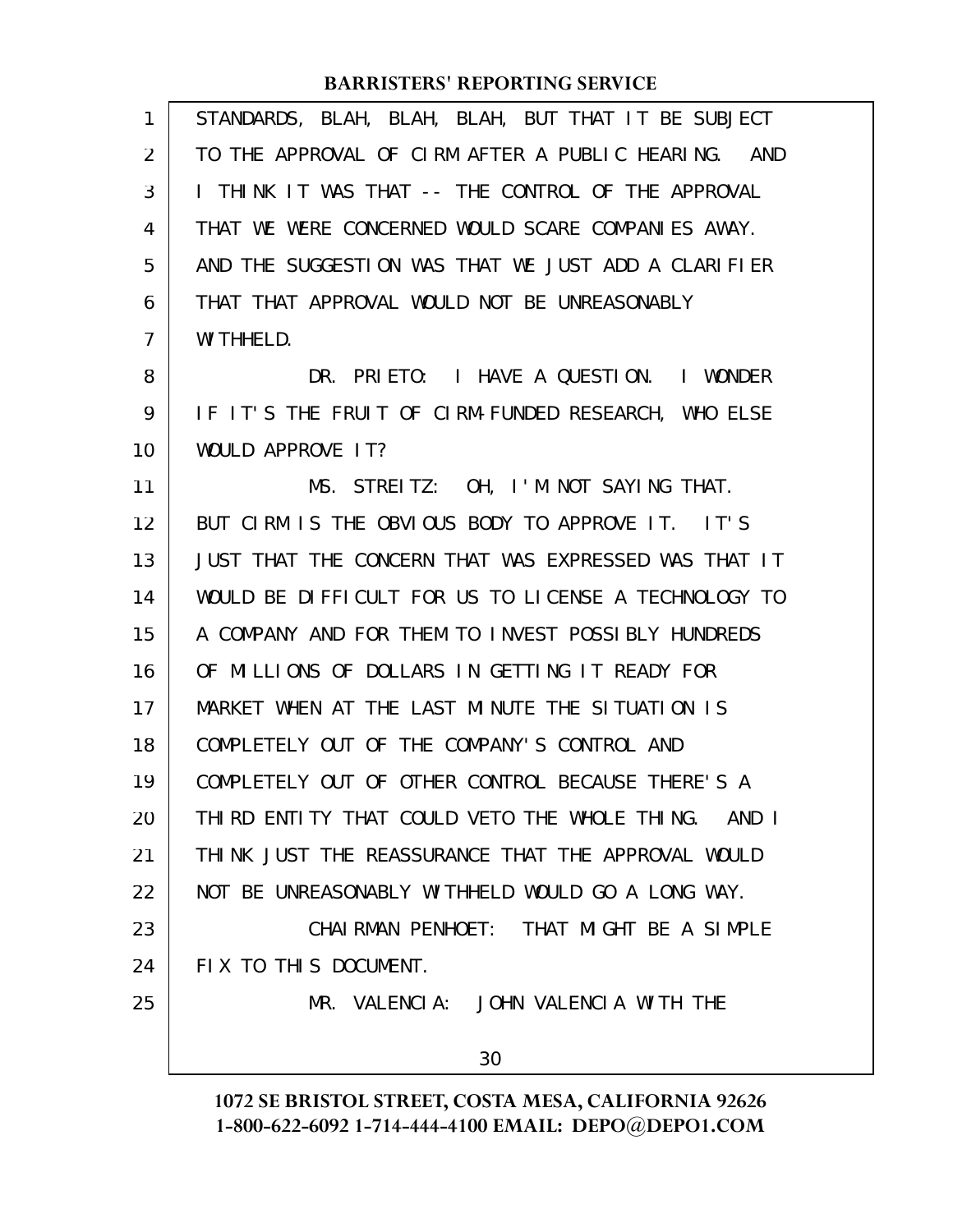| $\mathbf{1}$   | WILKE FLEURY FIRM IN SACRAMENTO. AS MANY OF YOU       |
|----------------|-------------------------------------------------------|
| 2              | KNOW, WHEN I HAD A REPRESENTATION FOR THE CALIFORNIA  |
| 3              | HEALTHCARE INSTITUTE, WHICH IS NOT CURRENT, WE        |
| 4              | CONTRIBUTED SUBSTANTIALLY IN THIS AREA. I WANT TO     |
| 5              | ECHO WENDY'S OBSERVATIONS, ED, AND DUANE'S, BUT I     |
| 6              | THINK THERE'S SOME PROPENSITY TO MAKE THIS A LITTLE   |
| $\overline{7}$ | MORE COMPLICATED THAN IT REALLY IS.                   |
| 8              | IF YOU LOOK AT THE PROGRAMS THAT EXIST                |
| 9              | TODAY, AND I THINK DR. PRIETO CAME CLOSEST TO IT IN   |
| 10             | THE DISCUSSION SO FAR, PATIENT ASSISTANCE PROGRAMS,   |
| 11             | ACCESS PROGRAMS, HAVE CERTAIN BASIC INDICIA.          |
| 12             | OTHERWISE THEY DON'T WORK. YOU HAVE TO HAVE AN        |
| 13             | ELIGIBILITY STANDARD. AND THAT FUNDAMENTALLY IS       |
| 14             | THIS: PATIENTS NEED TO MEET A CERTAIN PROFILE; AND    |
| 15             | THEN TO THE EXTENT THAT MY CLIENTS IN TRADITION       |
| 16             | PHARMA MAKE THOSE PROGRAMS AVAILABLE, UNLESS IT WERE  |
| 17             | TO BANKRUPT THE COMPANY, THEY' RE ESSENTIALLY WITHOUT |
| 18             | LIMIT FOR THE DURATION OF THE PATIENT'S NEED.         |
| 19             | EVEN IN CHRONIC CARE CASES, SO LONG AS THE            |
| 20             | PATIENT MEETS THE PROFILE, MOST, UNLIKE GOVERNMENT,   |
| 21             | AND I'LL CONTRAST PRIVATE SECTOR PATIENT ASSISTANCE   |
| 22             | PROGRAMS WITH MEDI-CAL, FOR EXAMPLE, MOST DON'T EVEN  |
| 23             | RECERTIFY PATIENT ELIGIBILITY. AND MOST HAVE NO       |
| 24             | INDEPENDENT CERTIFICATION TO MY KNOWLEDGE; WHEREAS,   |
| 25             | YOU CONSTANTLY MUST REAPPLY AND RECERTIFY YOUR        |
|                |                                                       |

31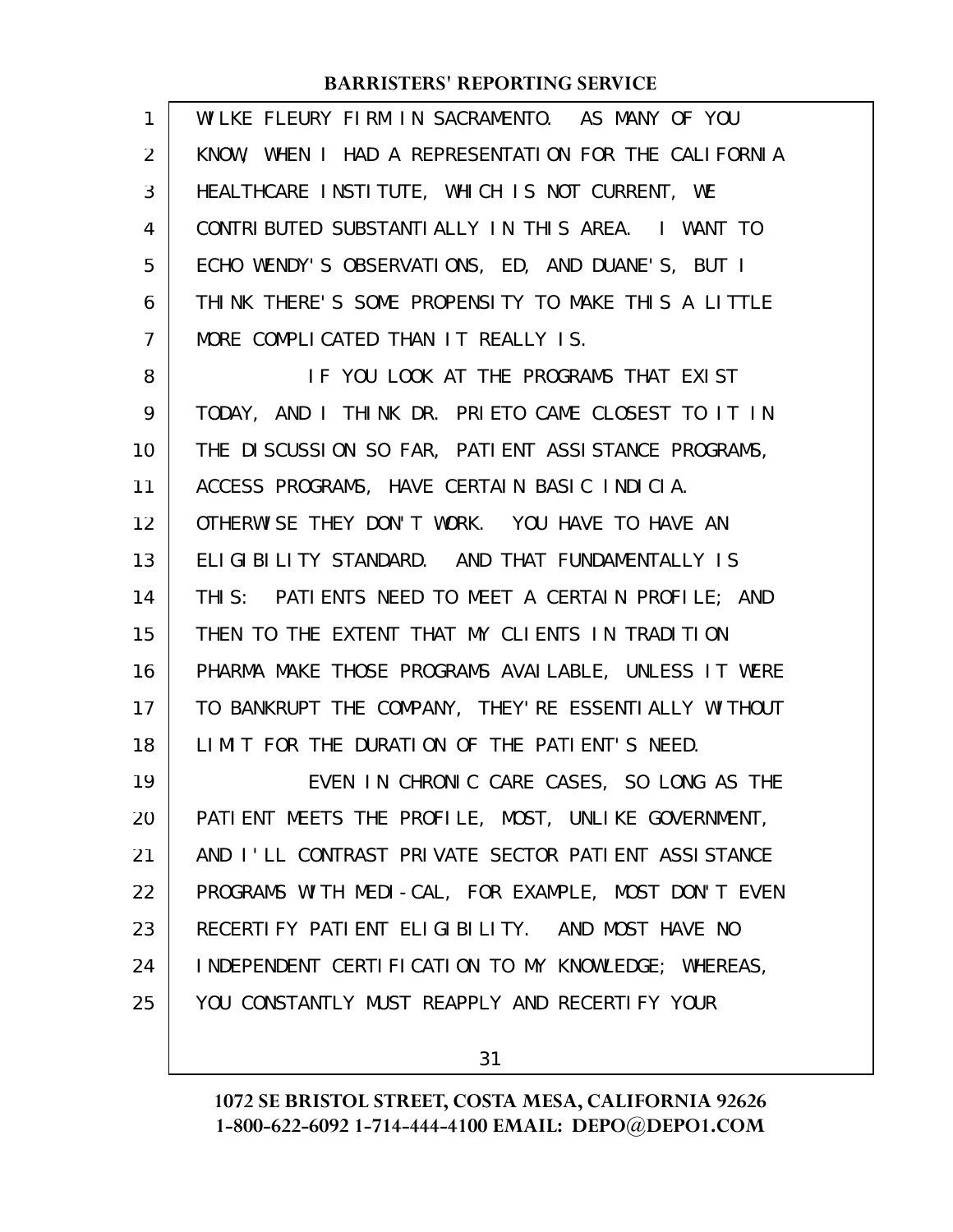| $\mathbf{1}$ | ELIGIBILITY WITH MEDI-CAL OR ADAP, FOR EXAMPLE, AIDS |
|--------------|------------------------------------------------------|
| 2            | DRUG ASSI STANCE PROGRAM. THAT'S FUNDAMENTALLY THE   |
| 3            | ONUS THAT GOVERNMENT PUTS ON YOU. I'M UNAWARE OF     |
| 4            | VERY MANY COMPANIES THAT EVEN APPROACH THAT.         |
| 5            | THE COMMENTS ABOUT CLARITY, I, FRANKLY,              |
| 6            | FROM AN ATTORNEY'S PERSPECTIVE AND FROM AN           |
| 7            | ADVOCATE'S PERSPECTIVE, NOT UNREASONABLY WITHHELD IS |
| 8            | PURE SUBJECTIVE JUDGMENT. IF YOU -- WHEN THE TIME    |
| 9            | IS RIGHT, AND I THINK IT IS PREMATURE NOW, IF YOU    |
| 10           | ASSESS INDUSTRY STANDARDS WHEN YOU EVEN GET MUCH     |
| 11           | CLOSER TO COMMERCIALIZATION, AND TAKE A LOOK AT      |
| 12           | WHETHER OR NOT TODAY'S ROUGH INDUSTRY STANDARD, I    |
| 13           | HESITATE EVEN TO CHARACTERIZE THAT, THAT INITIAL     |
| 14           | PATIENT ELIGIBILITY IS ASSESSED AT 300 PERCENT OF    |
| 15           | FEDERAL POVERTY LEVEL. WELL, WHO KNOWS WHAT THE      |
| 16           | STANDARD WILL BE? BUT WITHIN THAT, COMPANIES WILL    |
| 17           | VARY FROM AS GENEROUS AS 150 PERCENT, WHICH IS       |
| 18           | ACTUALLY MEDI-CAL'S ELIGIBILITY THRESHOLD, ON UP TO  |
| 19           | A LITTLE MORE PENURIOUS LITTLE TIGHTER 400, 450      |
| 20           | PERCENT.                                             |
| 21           | A LOT OF IT REALLY WILL DEPEND ON THE                |
| 22           | COMPANY. THAT'S THE INDIVIDUAL STATUS OF THE         |
| 23           | COMPANY, THE NATURE OF THE PRODUCTS THEY HAVE. SO I  |
| 24           | THINK IF YOU RESOLVE TO IDENTIFY SOME OBJECTIVE      |
| 25           | CRITERIA, WHICH SHOULDN'T BE TOO TERRIBLY DIFFICULT, |
|              |                                                      |

32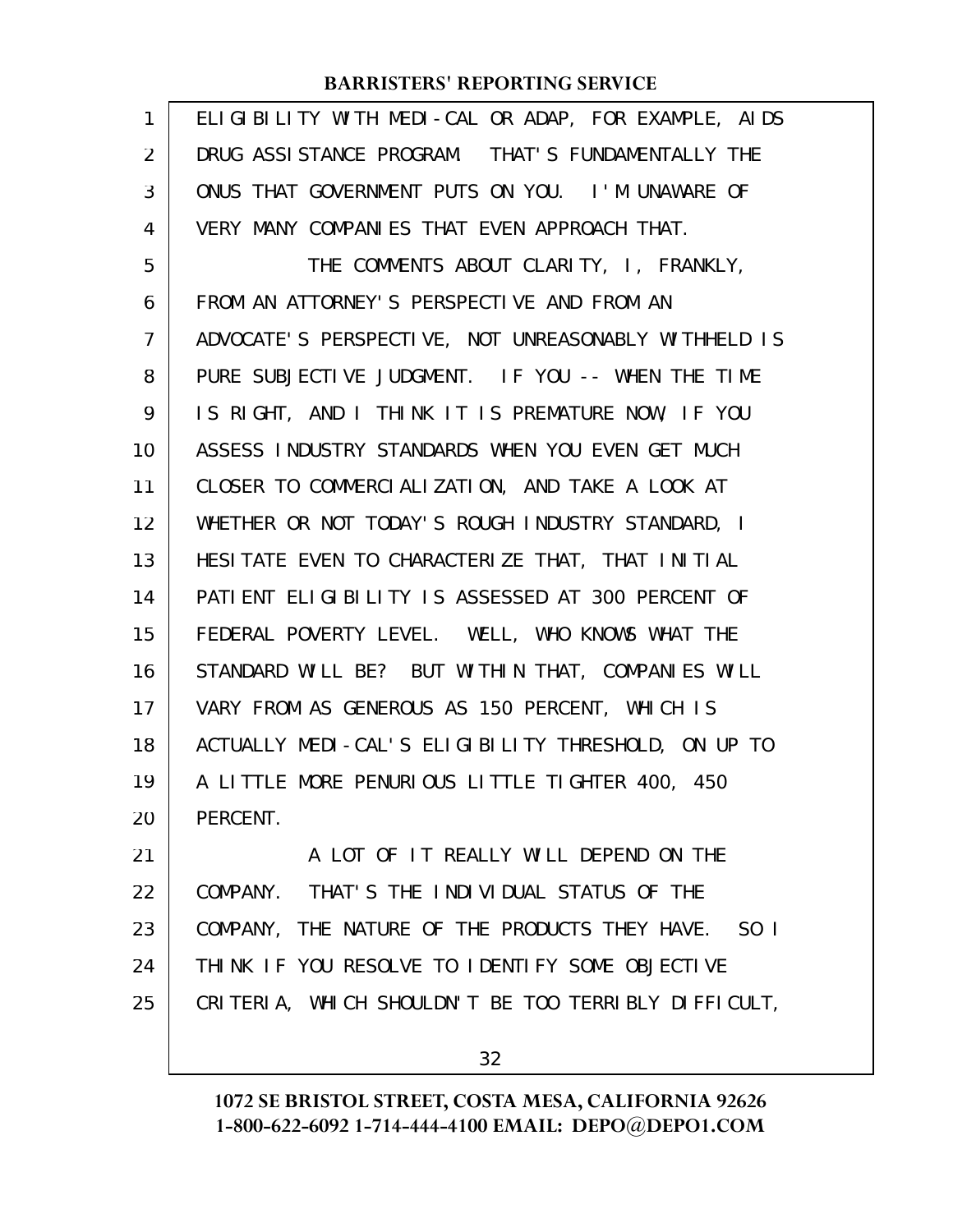| $\mathbf{1}$   | AS A FLOOR, TO BORROW FROM TED'S PERSPECTIVE, FROM   |
|----------------|------------------------------------------------------|
| 2              | DR. LOVE'S PERSPECTIVE, IF YOU ESTABLISH A FLOOR     |
| 3              | THAT IS AN APPROXIMATION OF WHERE INDUSTRY IS AT THE |
| 4              | TIME, YOU SHOULD BE FINE. AS LONG AS YOU DON'T THEN  |
| 5              | DENY COMPLIANCE ONCE YOU HAVE ENTITIES THAT ARE      |
| 6              | GRANTEES STEP TO THE PLATE AND SAY WE HIT YOUR       |
| $\overline{7}$ | FLOOR, WE HIT YOUR MINIMUM THRESHOLD IF A GOOD       |
| 8              | APPROXIMATION OF WHAT EXISTS IN INDUSTRY STANDARDS.  |
| 9              | THANK YOU.                                           |
| 10             | CHAIRMAN PENHOET: ARE THERE ANY -- OH, WE            |
| 11             | HAD ONE MORE COMMENT.                                |
| 12             | MR. STRATTON: I'M KEN STRATTON. I'M                  |
| 13             | GENERAL COUNSEL OF STEM CELLS, INC. JUST A COUPLE    |
| 14             | OF QUICK THOUGHTS.                                   |
| 15             | FIRST OFF, I REALLY APPRECIATE ALL THE               |
| 16             | EFFORTS THAT HAVE GONE INTO WORKING ON THESE         |
| 17             | REGULATIONS. CLEARLY TREMENDOUS AMOUNT OF WORK FROM  |
| 18             | CIRM AND MANY OF THE PEOPLE AFFILIATED WITH CIRM. I  |
| 19             | LOOK FORWARD TO LOOKING THROUGH THEM IN MORE DETAIL  |
| 20             | COMING UP.                                           |
| 21             | I'M VERY HEARTENED BY JEFF SHEEHY'S                  |
| 22             | COMMENTS EARLIER ABOUT THE COVENANT. I THINK ON      |
| 23             | BEHALF OF INDUSTRY, THAT'S WHAT I'VE ALWAYS HEARD.   |
| 24             | THERE IS AN INTEREST AND A WILLINGNESS TO ACCEPT A   |
| 25             | COVENANT OF TAKING THE CIRM PUBLIC MONEY COMES WITH  |
|                | 33                                                   |
|                |                                                      |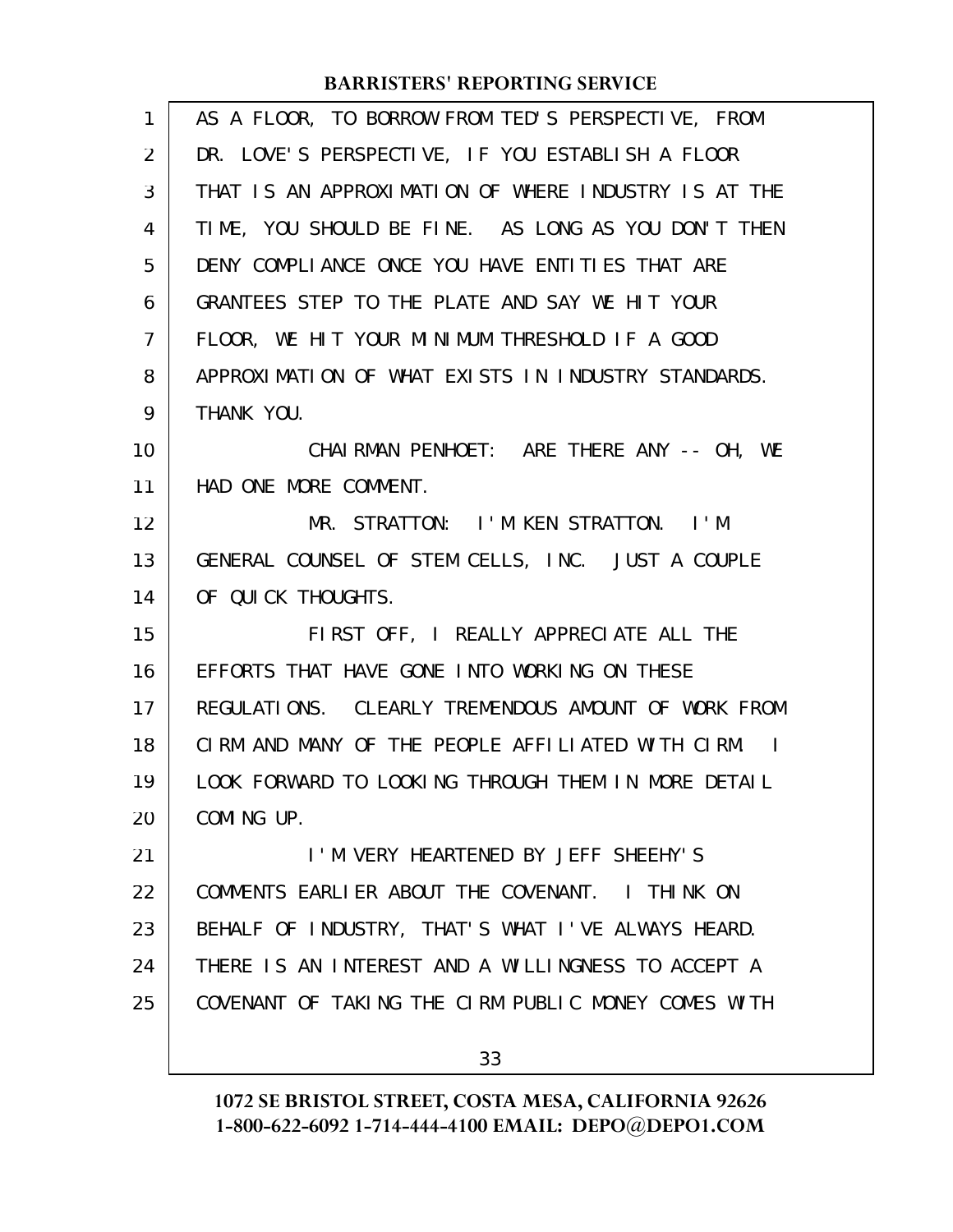| 1  | IT CERTAIN OBLIGATIONS TO MAKE THE PRODUCTS          |
|----|------------------------------------------------------|
| 2  | GENERALLY AVAILABLE OR AVAILABLE AT PRICING FOR      |
| 3  | THOSE WHO ARE DISADVANTAGED WITHIN CALIFORNIA.       |
| 4  | THERE ARE A COUPLE OF CONCERNS THAT WE'VE            |
| 5  | ALWAYS HAD, AND THEY'RE A MATTER OF PUBLIC RECORD IN |
| 6  | OUR LETTERS, BUT JUST TO HIGHLIGHT A COUPLE OF       |
| 7  | THI NGS.                                             |
| 8  | FIRST, THE INDUSTRY STANDARD PUBLIC ACCESS           |
| 9  | REQUIREMENTS THAT INDUSTRY TAKES ON VOLUNTARILY IS A |
| 10 | VERY DIFFERENT SORT OF THING THAN STANDARDS THAT ARE |
| 11 | IMPOSED UPON US BY REGULATION OR STATUTE. STATUTES,  |
| 12 | REGULATIONS DON'T TEND TO MOVE VERY MUCH. AND        |
| 13 | WHATEVER ACCESS PLAN IS ADOPTED AT THE TIME OF THE   |
| 14 | GRANT OR THE TIME OF RECEIVING FUNDS, BY THE TIME OF |
| 15 | COMMERCIALIZATION, WE WORRY THAT THEY WILL BE RIGID  |
| 16 | AND THEY'LL BE RIGIDLY APPLIED AGAINST US WHILE      |
| 17 | COMPETITORS ARE ALLOWED TO CHANGE THEIR ACCESS PLANS |
| 18 | TO MEET WHATEVER COMMERCIAL PRESSURES THEY HAVE TO   |
| 19 | RESPOND TO.                                          |
| 20 | SO WHAT WE DO ABOUT THE RIGIDITY OF THE              |
| 21 | ACCESS PLAN? FRANKLY, ABOUT A YEAR AGO WE PROPOSED   |
| 22 | CERTAIN SAFETY NETS FOR THE REGULATIONS TO TRY TO    |
| 23 | GIVE US SOME ADDITIONAL COMFORT THAT THERE'S CERTAIN |
| 24 | BASELINE FLOORS THAT WE WILL NOT BE FORCED TO GO     |
| 25 | BELOW. ONE WAS WE SHOULD NEVER BE FORCED TO SELL     |
|    |                                                      |

34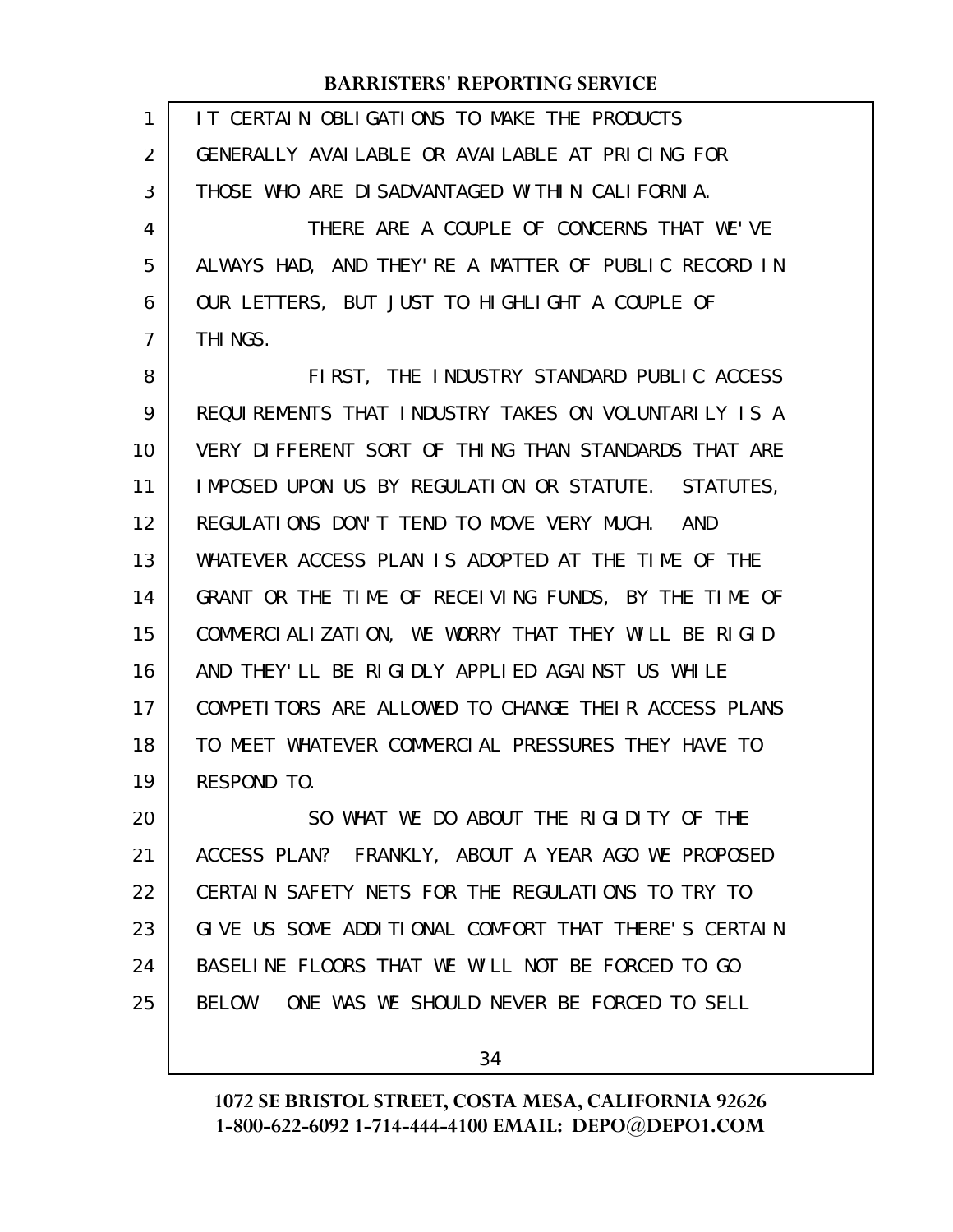| 1              | THE PRODUCT AT A LOSS. THAT'S A LOSING PROPOSITION   |
|----------------|------------------------------------------------------|
| $\overline{2}$ | FOR US. IT WORRIES US TREMENDOUSLY THAT SOME THIRD   |
| 3              | PARTIES, NOT THE CIRM, BUT PATIENT ADVOCATE GROUPS,  |
| 4              | PLAINTIFF'S ATTORNEY SOMEDAY WILL FORCE US TO TRY TO |
| 5              | SELL THE PRODUCT AT A LOSS. SO THE REGULATIONS CAN   |
| 6              | CLEARLY CREATE THAT. THAT WOULD BE AN ADVANTAGE.     |
| $\overline{7}$ | ANOTHER SAFETY NET CLEARLY IS IF WE ARE              |
| 8              | NOT COMMERCIALIZING THE PRODUCT, DON'T USE THESE     |
| 9              | REGULATIONS TO FORCE US TO SELL IN CALIFORNIA FOR    |
| 10             | EVER. RIGHT. THERE ARE MANY REASONS WHY WE MAY NOT   |
| 11             | BE INTERESTED IN COMMERCIALIZING OR CONTINUING TO    |
| 12             | SELL A PRODUCT. IT MAY BE OUTMODED. IT MAY BE        |
| 13             | POTENTIALLY RISKY. IT MAY BE UNCOMPETITIVE FOR A     |
| 14             | VARIETY OF REASONS. SO DO NOT USE A PUBLIC ACCESS    |
| 15             | REQUIREMENT, WHICH IS A LAUDABLE INTEREST, A         |
| 16             | LAUDABLE DESIRE, TO FORCE THE COMPANY TO BE AT A     |
| 17             | COMMERCIAL DI SADVANTAGE.                            |
| 18             | AND, FRANKLY, THAT IS WHY WE'VE ALWAYS               |
| 19             | REQUESTED THAT THE PUBLIC ACCESS PLAN BE SOMETHING   |
| 20             | THAT WE COULD ESTABLISH FROM THE GET-GO. BECAUSE IF  |
| 21             | WE HAVE CERTAINTY AND WE KNOW WHAT THE PLAN WILL     |
| 22             | REQUIRE FROM US, ON DAY ONE WHEN WE TAKE MONEY FROM  |
| 23             | THE CIRM, THEN WE CAN TELL OUR BOARD, WE CAN TELL    |
| 24             | OUR INVESTORS, WE CAN TELL OUR POTENTIAL PARTNERS    |
| 25             | WHAT THE ULTIMATE REQUIREMENT WILL BE FOR US AND OUR |
|                |                                                      |

35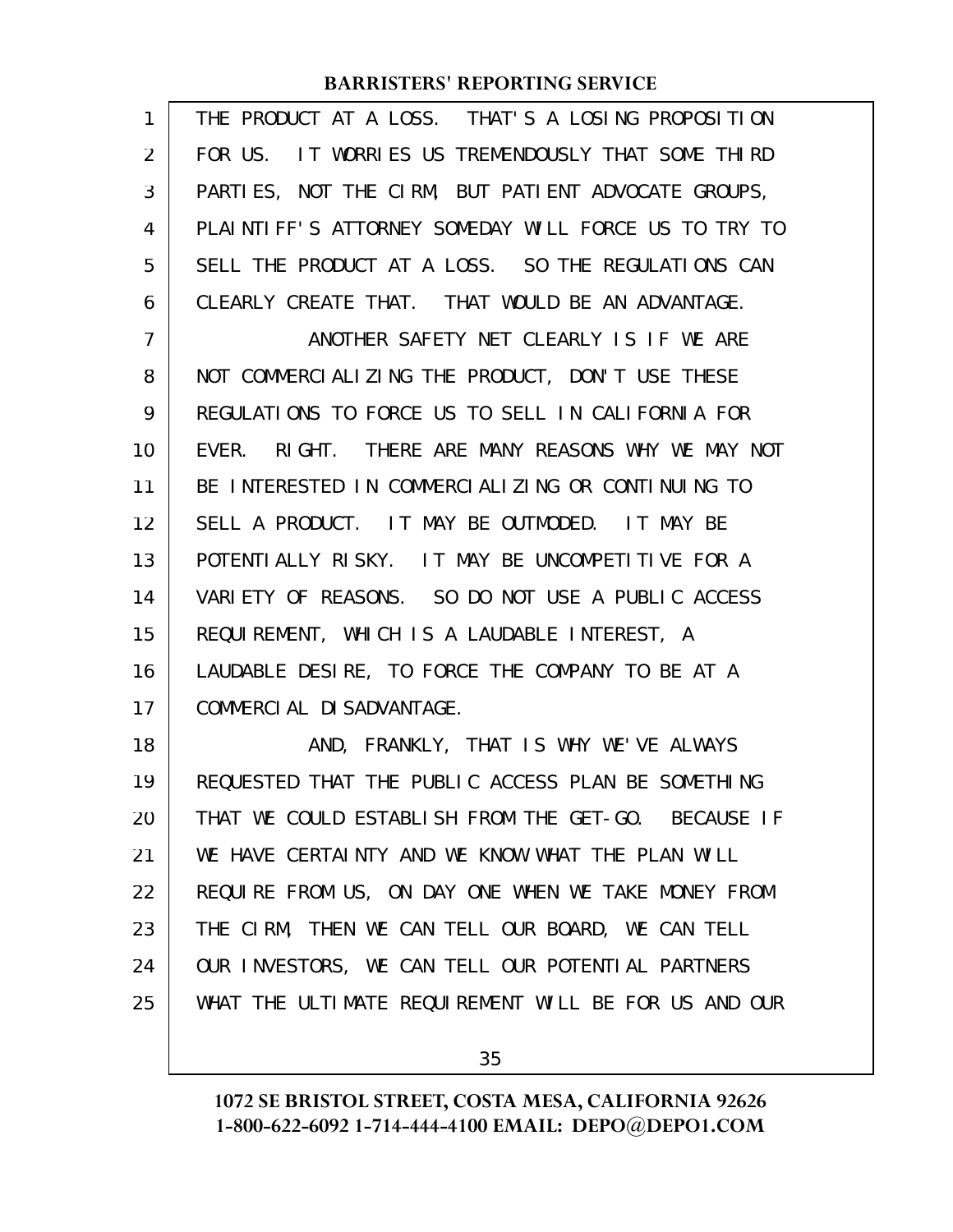#### PRODUCTS. CHAIRMAN PENHOET: KEN, MAY I ASK YOU A QUESTION TO FOLLOW UP ON YOUR COMMENT. MR. STRATTON: OH, PLEASE. CHAIRMAN PENHOET: WITH RESPECT TO -- DO YOU BELIEVE THAT THE CURRENT LANGUAGE COULD FORCE YOU TO CONTINUE TO PROVIDE ACCESS TO A DRUG OR THERAPY OF WHATEVER KIND EVEN THOUGH YOU HAD STOPPED COMMERCIAL ACTIVITIES ASSOCIATED WITH THAT PRODUCT? MR. STRATTON: THE LANGUAGE AS DERIVED OR THE LANGUAGE THAT IT EXISTED BEFORE TODAY? CHAIRMAN PENHOET: WELL, EITHER -- MR. STRATTON: LANGUAGE BEFORE TODAY, I'VE BEEN AN ATTORNEY FOR ABOUT 15 YEARS, AND, FRANKLY, I  $WOULD$  --CHAIRMAN PENHOET: DON'T TELL ME THAT. IT MAKES ME FEEL OLDER. BUT GO AHEAD. MR. STRATTON: SO I WOULD TAKE IT IF THERE IS A SUBSTANTIAL THERAPY ON THE LINE AND PEOPLE NEED THE TREATMENT, IF I WERE A PLAINTIFF'S ATTORNEY FOR A PATIENT ADVOCACY GROUP, I WOULD TURN TO THAT LANGUAGE IN A HEARTBEAT. WHETHER WE'LL WIN, I DON'T KNOW. BUT, FRANKLY, MY COMPANY WOULD PREFER NOT TO HAVE TO LITIGATE THAT TEN YEARS DOWN THE ROAD. CHAIRMAN PENHOET: I DON'T THINK THAT WAS 36 1 2 3 4 5 6 7 8 9 10 11 12 13 14 15 16 17 18 19 20 21 22 23 24 25

**BARRISTERS' REPORTING SERVICE**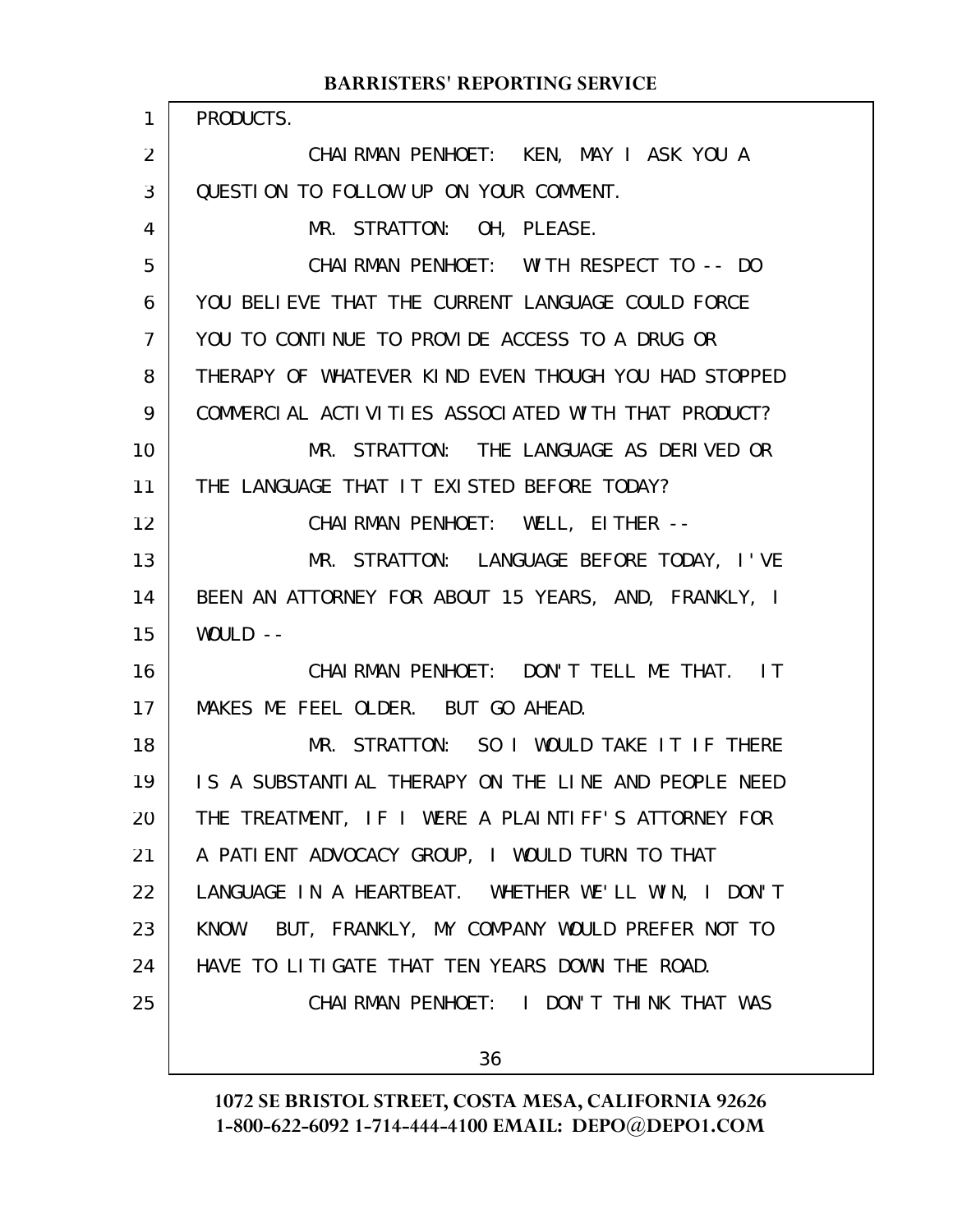| 1  | OUR INTENT, SO WE'LL TRY TO LOOK AT THE LANGUAGE.      |
|----|--------------------------------------------------------|
| 2  | DON, DON REED.                                         |
| 3  | MR. REED: DON REED. THIS IS JUST A                     |
| 4  | REMINDER THAT THIS THURSDAY, TWO DAYS FROM NOW, IS     |
| 5  | THE FIRST MEETING OF THE LITTLE HOOVER COMMISSION.     |
| 6  | YOU MIGHT REMEMBER THAT. IT SPRANG FROM THE SB         |
| 7  | 1565. IT WAS A RECOMMENDATION THAT THE EFFICIENCY      |
| 8  | GROUP CALLED THE LITTLE HOOVER COMMISSION STUDY THE    |
| 9  | I COC AND PRESENT POSSIBLE LEGISLATION TO DEAL WITH    |
| 10 | ANY REAL OR PERCEIVED CONFLICTS OF INTEREST. THIS      |
| 11 | COULD BE ALL KINDS OF MAJOR CHANGES. THIS IS THIS      |
| 12 | THURSDAY AT ROOM 4203 AT THE STATE CAPITOL.            |
| 13 | THINK IT'S REALLY IMPORTANT THAT IT BE<br>$\mathbf{I}$ |
| 14 | WATCHED. THE WAY WE'RE WORKING THINGS OUT NOW IS       |
| 15 | THE CONFLICT, EVERYBODY CONCERNED IS TALKING ABOUT     |
| 16 | IT'S BEING WRESTLED BACK AND FORTH IN THE LIGHT<br>TT. |
| 17 | OF DAY.<br>I HATE THE THOUGHT OF THE ENTIRE STRUCTURE  |
| 18 | OF THE ICOC BEING POSSIBLY POLITICIZED, AND THERE'S    |
| 19 | NO TELLING WHAT COULD HAPPEN. THIS IS AN IMPORTANT     |
| 20 | THING. I HOPE EVERYBODY CAN COME AND BRING THE         |
| 21 | FAMILY.                                                |
| 22 | CHAIRMAN PENHOET: THANK YOU. WELL, DON,                |
| 23 | THAT REMINDS ME THAT I SHOULD SHARE WITH ALL OF YOU    |
| 24 | IN CASE YOU MISSED IT FOR SOME REASON, THAT I AM       |
| 25 | CURRENTLY AN INDUSTRY REPRESENTATIVE, NO LONGER THE    |
|    |                                                        |

37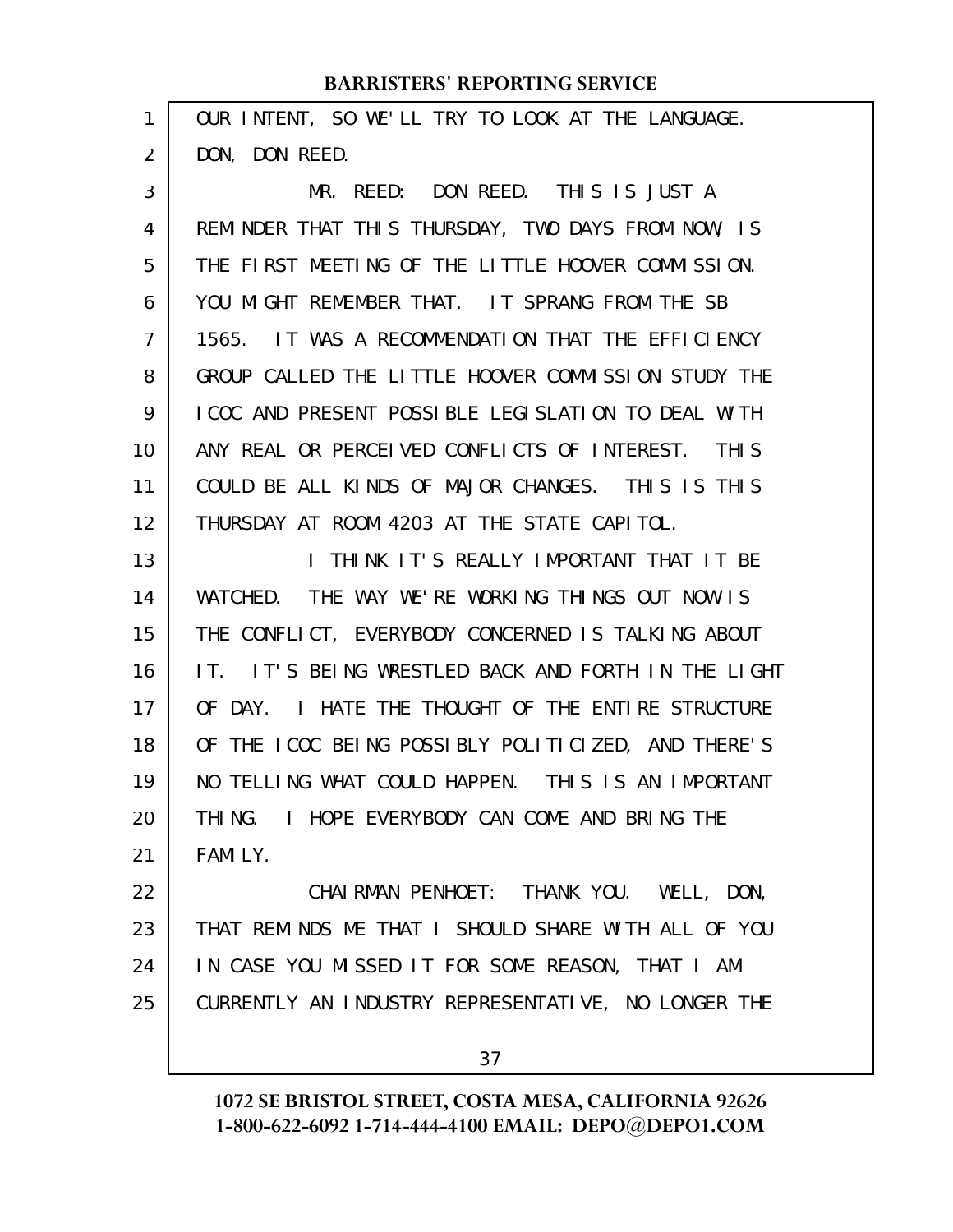| $\mathbf{1}$   | VICE CHAIR. SO YOU CAN TAKE THAT INTO YOUR           |
|----------------|------------------------------------------------------|
| 2              | CONSIDERATION IF THERE'S ANYTHING I SAID, I SUPPOSE. |
| 3              | DO WE HAVE ANY COMMENTS FROM THE PUBLIC              |
| 4              | ELSEWHERE IN THE SYSTEM? OKAY. WELL, I THINK WE'VE   |
| 5              | HEARD SEVERAL IMPORTANT POINTS. I THINK WE HAVE      |
| 6              | PROBABLY CONSENSUS AROUND, KEN'S CONCERNS            |
| $\overline{7}$ | NOTWITHSTANDING, IF WE LEAVE IT AT THE TIME OF       |
| 8              | COMMERCIALIZATION THAT THERE'S SOME PROTECTIVE       |
| 9              | LANGUAGE EMBEDDED IN THIS THAT SAYS WE WON'T TRY TO  |
| 10             | BREAK NEW GROUND WITH RESPECT TO THIS ISSUE. I       |
| 11             | DON'T KNOW HOW IT WILL COME OUT YET. EVERYBODY       |
| 12             | AGREE WITH THAT GENERAL STATEMENT?                   |
| 13             | MR. ROTH: YES.                                       |
| 14             | DR. PRIETO: YES.                                     |
| 15             | CHAIRMAN PENHOET: ALL RIGHT. WE HAVE                 |
| 16             | AGREEMENT HERE AS WELL. ALL RIGHT. THEN WE'LL MOVE   |
| 17             | ON.                                                  |
| 18             | THE NEXT SLIDE JUST SORT OF GOES THROUGH             |
| 19             | THE MAJOR ISSUES WE'RE GOING TO COVER IN THE REST OF |
| 20             | THE PRESENTATION. THE CONSOLIDATION HAS BEEN DONE    |
| 21             | LARGELY, AS I SAID, TO HARMONIZE OUR POLICIES AND    |
| 22             | ELIMINATE DISCREPANCIES. THIS BECOMES -- YOU KNOW,   |
| 23             | MAYBE THIS IS THE CENTRAL THEME OF OUR WHOLE         |
| 24             | DI SCUSSION TODAY. AS WE CONTEMPLATE THE DISEASE     |
| 25             | TEAMS AND REALIZE WE'RE GOING TO HAVE COLLABORATIONS |
|                |                                                      |

38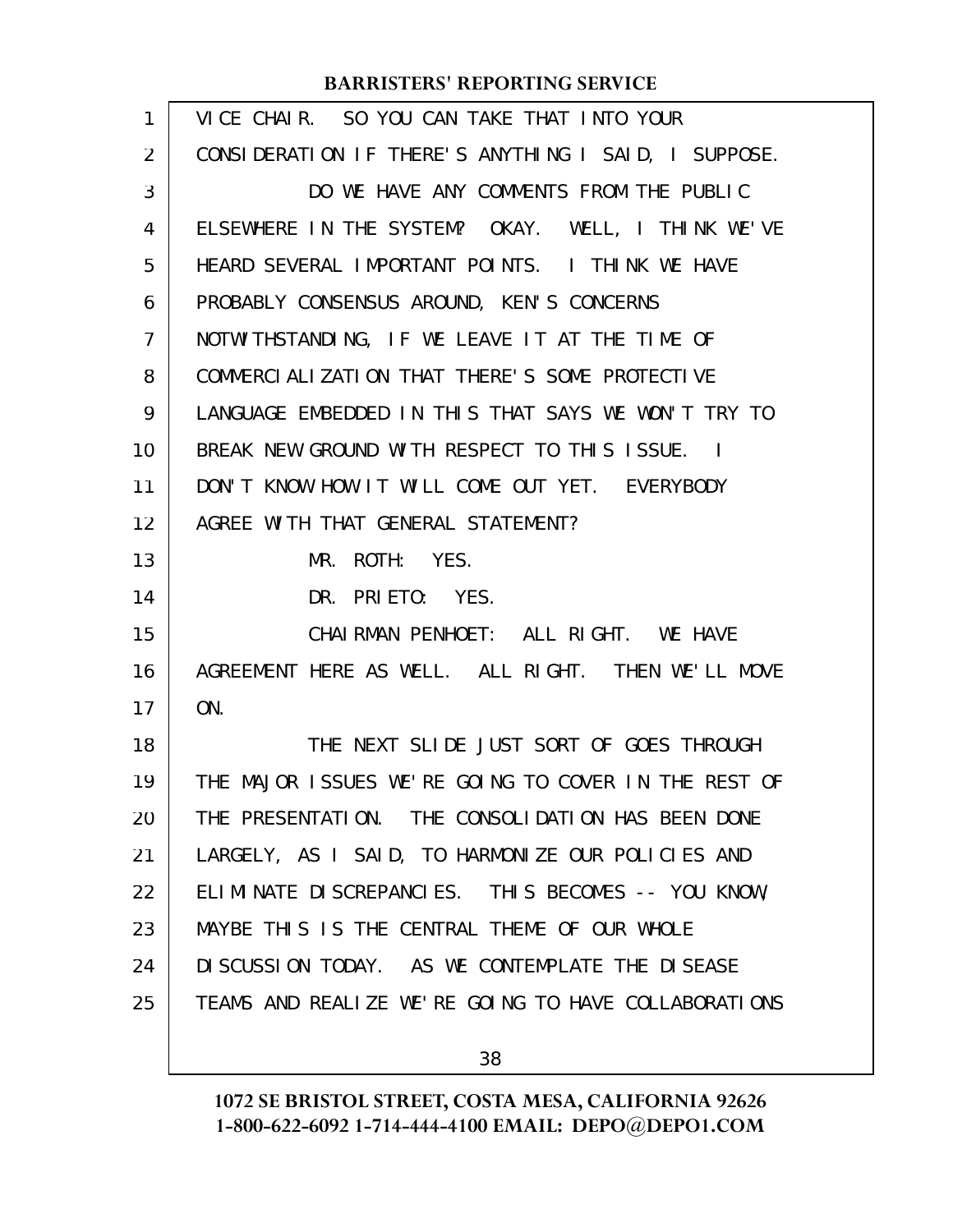| BETWEEN COMPANIES AND UNIVERSITIES, ANY AMBIGUITY ON |
|------------------------------------------------------|
| WHETHER WHICH RULES APPLY WOULD BE A NEGATIVE IN     |
| TERMS OF THEIR FRUITFUL COLLABORATION. SO THAT'S A   |
| CASE WHERE THEY' RE BOTH INSIDE. INSIDE IN THE SENSE |
| THAT THEY BOTH HAVE TAKEN CIRM FUNDING, THEY'RE      |
| WORKING ON ONE PROJECT TOGETHER, ETC. SO WE HAVE TO  |
| MAKE SURE THAT WE'RE NOT SETTING UP CONFLICTS FOR    |
| TWO GRANTEES THAT COME FROM OUR TWO DIFFERENT        |
| WORLD'S WORKING ON THE SAME PROJECT.                 |
| IN ADDITION TO THAT, AS I SAID BEFORE,               |
| WE'RE NOW CONTEMPLATING A NUMBER OF COLLABORATIONS   |
| WITH OUTSIDE PARTIES WHO ARE NOT TAKING OUR FUNDING  |
| YET. THEY' RE COLLABORATING ON PROJECTS, AND THAT'S, |
| I THINK, AN ISSUE WE HADN'T REALLY THOUGHT THROUGH   |
| VERY CAREFULLY THE FIRST ROUND. AND SO SOME OF       |
| WHICH WE'RE GOING TO DO TODAY IS THAT.               |
| BUT MAYBE THE CLEANUP ISSUES ARE THE MOST            |
| STRAIGHTFORWARD IN A WAY. AND WE'LL GET TO THOSE, I  |
| THINK, AT THE END, BUT DIVE INTO THIS WHOLE          |
| CONSOLIDATION ISSUE RIGHT NOW. I THINK THAT THAT     |
| SLIDE IS PRETTY OBVIOUS IN TERMS OF WHAT WE'RE       |
| TRYING TO DO.                                        |
| MR. TOCHER: FOR THE RECORD, ED, YOU'RE               |
| LOOKING AT A SLIDE TITLED ISSUE 1, CONSOLIDATION?    |
| CHAIRMAN PENHOET: YES.                               |
| 39                                                   |
|                                                      |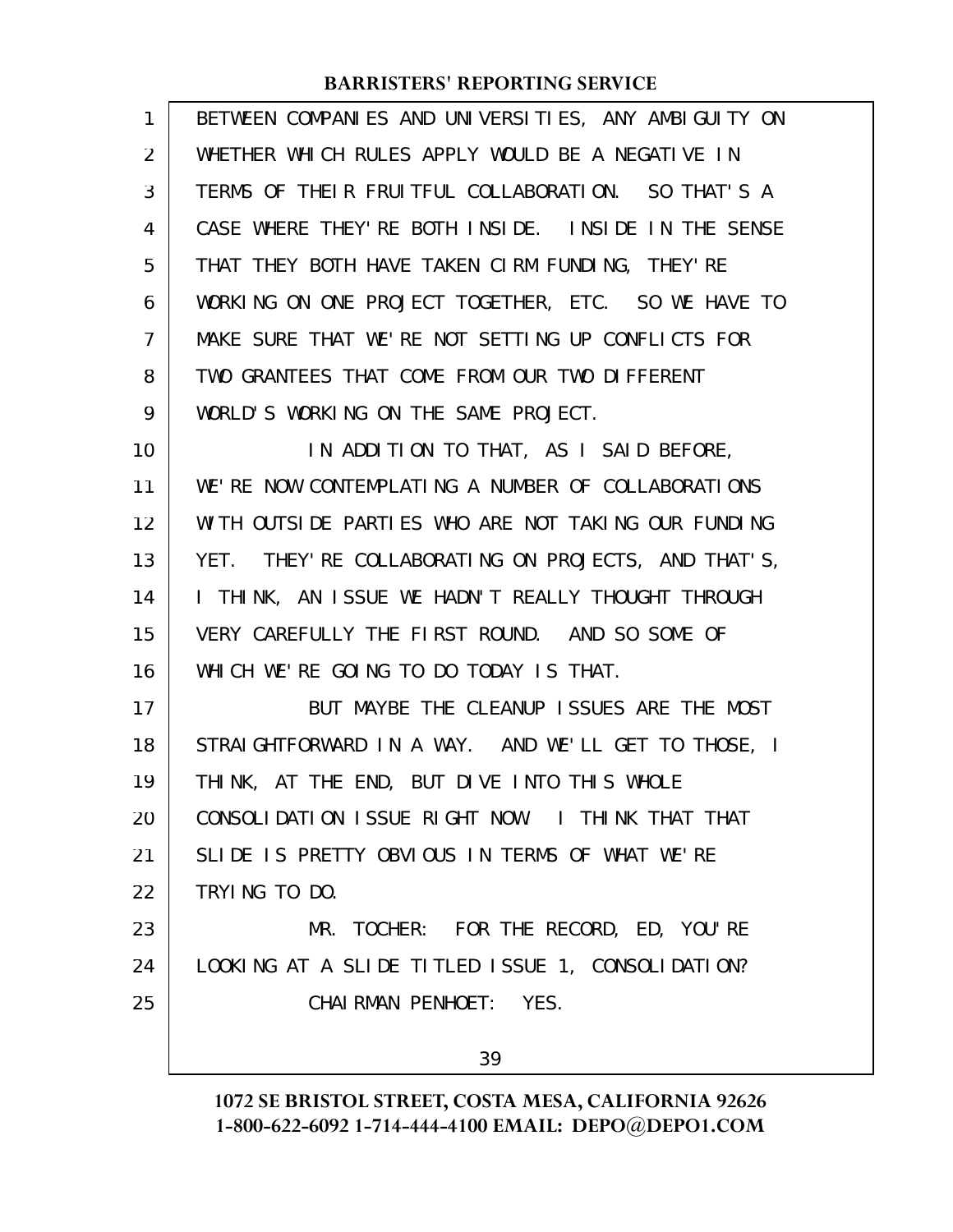| 1              | MR. TOCHER: OKAY.                                      |
|----------------|--------------------------------------------------------|
| 2              | CHAIRMAN PENHOET: SO, YOU KNOW, IT'S A                 |
| 3              | PRETTY DECLARATIVE, SIMPLE STATEMENT. ARE THERE ANY    |
| 4              | QUESTIONS FROM ANYONE ABOUT WHAT WE'RE DOING WITH      |
| 5              | RESPECT TO THIS? THE DETAILS ARE IMPORTANT             |
| 6              | OBVIOUSLY.                                             |
| $\overline{7}$ | THE NEXT SLIDE, IF WE COULD GO TO IT THEN,             |
| 8              | IS ONLY THE GRANTEE BOUND BY CIRM REGULATIONS?         |
| 9              | DR. STEWARD: EXCUSE ME, ED. COULD YOU                  |
| 10             | JUST GIVE THE SLIDE NUMBER FOR THOSE OF US WHO ARE     |
| 11             | TRYING TO FOLLOW ALONG HERE?                           |
| 12             | MR. TOCHER: SLIDE NO. 8.                               |
| 13             | DR. STEWARD: THANK YOU.                                |
| 14             | CHAIRMAN PENHOET: SLIDE 8, ISSUE 2.                    |
| 15             | DR. STEWARD: OKAY. THANK YOU.                          |
| 16             | CHAI RMAN PENHOET: ALL CI RM-FUNDED                    |
| 17             | RESEARCHERS BOUND EQUALLY. AND I WANT TO BEGIN THIS    |
| 18             | DI SCUSSION BY, WELL, NOT EXACTLY APOLOGIZING, BUT     |
| 19             | TRYING TO CLARIFY ONE THING FOR YOU. WE HAVE USED      |
| 20             | THE WORD "COLLABORATOR" IN THE CURRENT VERSION OF      |
| 21             | THE DOCUMENT IN TWO DIFFERENT SENSES OF THAT WORD.     |
| 22             | ONE IS THE GANG THAT'S WORKING INSIDE A GRANT<br>OKAY. |
| 23             | FUNDED BY US WHO IS NOT A PI, BUT ALL THE OTHER        |
| 24             | PEOPLE ASSOCIATED WITH IT, THE PEOPLE WORKING IN THE   |
| 25             | PI'S LAB, THE PEOPLE, THE TECHNICIANS, ALL OF THE      |
|                |                                                        |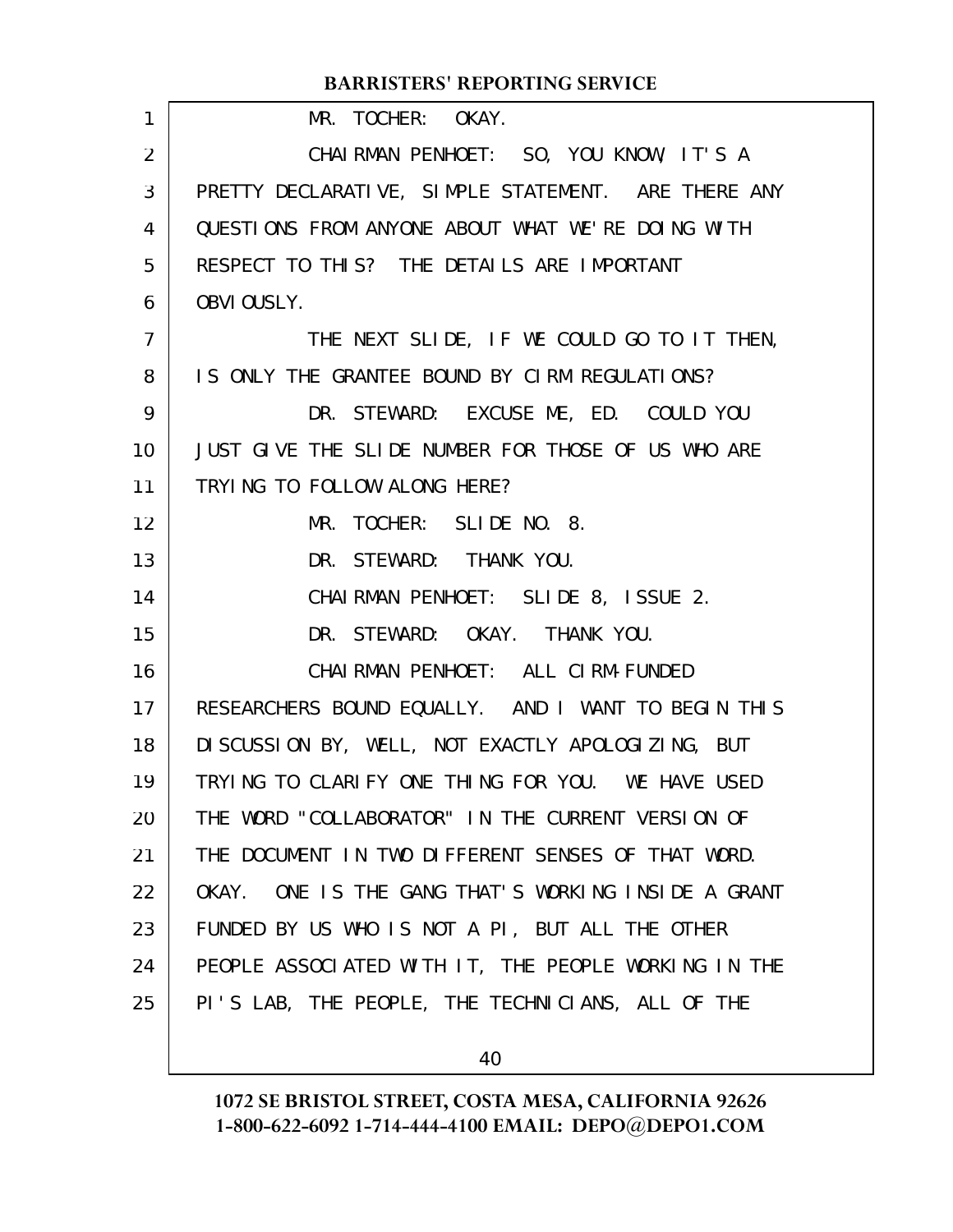| 1  | PEOPLE WHO ARE CIRM-FUNDED HEADED BY THE             |
|----|------------------------------------------------------|
| 2  | INVESTIGATOR, THE PRINCIPAL INVESTIGATOR OR          |
| 3  | CO-PRINCIPAL INVESTIGATOR.                           |
| 4  | BUT THERE'S A SECOND MEANING OF THE TERM             |
| 5  | "COLLABORATOR," WHICH IS PEOPLE WORKING ON A PROJECT |
| 6  | WITH CIRM-FUNDED GRANTEES WHO ARE NOT THEMSELVES     |
| 7  | RECEIVING ANY FUNDS FROM US, BUT STILL MIGHT BE      |
| 8  | COLLABORATING ON A PROJECT, SHARING INFORMATION,     |
| 9  | TOOLS, WHATEVER IT IS, AND WORKING ALONGSIDE         |
| 10 | ESSENTIALLY TRYING TO FURTHER THE INTERESTS OF THE   |
| 11 | PROJECT, WHATEVER IT IS.                             |
| 12 | WE WILL PROBABLY CHANGE, AND WE GOT SOME             |
| 13 | GOOD ADVICE FROM PEOPLE AT UC ABOUT WHAT THEY CALL   |
| 14 | PEOPLE WHO WORK IN A LAB WHO ARE NOT THE PI OR       |
| 15 | CO-PI. WE'LL PROBABLY CHANGE THE TERMS               |
| 16 | "COLLABORATOR" IN THIS AGREEMENT AND DIVIDE IT INTO  |
| 17 | TWO PARTS. WE WILL COME UP WITH A NEW TERM FOR THE   |
| 18 | CIRM-FUNDED TEAM.                                    |
| 19 | LET ME REMIND YOU THE GRANTEE IS TYPICALLY           |
| 20 | THE INSTITUTION. SO GRANTEE WOULD BE UCSF. WORKING   |
| 21 | AT THE GRANTEE INSTITUTION WOULD BE A PRINCIPAL      |
| 22 | INVESTIGATOR AND/OR ANY CO-PRINCIPAL INVESTIGATORS.  |
| 23 | MR. TOCHER: I'M JUST GOING TO SKIP AHEAD             |
| 24 | TO A SLIDE THAT MIGHT SHOW WHAT YOU'RE TALKING ABOUT |
| 25 | THERE. ON THE LEFT. FOR THOSE OF YOU ON THE          |
|    | 41                                                   |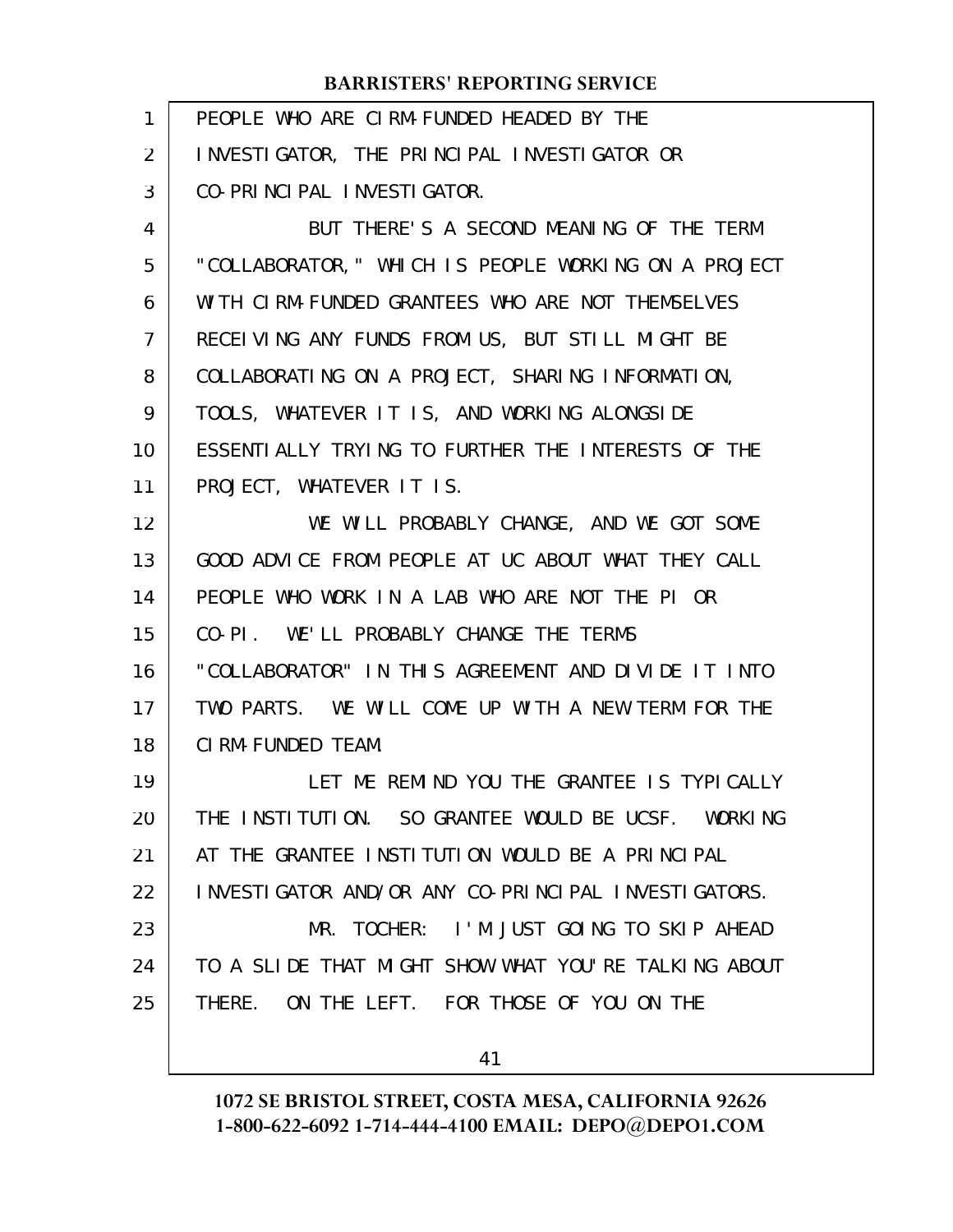| $\mathbf{1}$      | PHONE --                                             |
|-------------------|------------------------------------------------------|
| 2                 | DR. PRIETO: THE OTHER DECK?                          |
| 3                 | MR. TOCHER: RIGHT. IT'S THE FIRST SLIDE              |
| 4                 | OF THE OTHER DECK.                                   |
| 5                 | CHAIRMAN PENHOET: THAT'S PRETTY HARD TO              |
| 6                 | GET TO. LET'S COME BACK TO IT, SCOTT.                |
| $\overline{7}$    | MR. TOCHER: YOU WERE GOING THERE, AND I              |
| 8                 | THOUGHT MAYBE --                                     |
| 9                 | CHAIRMAN PENHOET: I KNOW. BUT LET'S COME             |
| 10 <sup>°</sup>   | BACK TO IT. THE QUESTION THAT WE'RE LOOKING AT NOW   |
| 11                | IS ONLY THE GRANTEE BOUND BY CIRM REGULATIONS. SO    |
| $12 \overline{ }$ | I'M JUST TRYING TO GIVE YOU A LITTLE PERSPECTIVE OF  |
| 13                | WHERE WE'RE GOING WITH THIS DISCUSSION. AND THE      |
| 14                | ANSWER IS NO. THE GRANTEE AND ITS COLLABORATORS AND  |
| 15                | EXCLUSIVE LICENSEES ARE ALL BOUND. IN THE SENSE OF   |
| 16                | THIS SLIDE, THE COLLABORATOR MEANS SOMEBODY WORKING  |
| 17                | AT THAT INSTITUTION OR ANYBODY ELSE PAID FOR BY CIRM |
| 18                | FUNDS. THAT'S THIS MEANING OF COLLABORATOR.          |
| 19                | SO WE'LL DISCUSS LATER WHERE THE VARIOUS             |
| 20                | DIVISIONS OF AND WHERE TO DRAW SOME LINES WITH       |
| 21                | RESPECT TO COLLABORATION GOING FORWARD. AND WE ARE   |
| 22                | GOING TO CHANGE THE NAME OF THESE PEOPLE WHO WORK    |
| 23                | FOR A PI TO SOME OTHER NAME OTHER THAN COLLABORATOR  |
| 24                | BECAUSE IT GETS CONFUSING, AND IT'S NOT THE USUAL    |
| 25                | SENSE WHICH PEOPLE THINK ABOUT WHEN YOU TALK ABOUT   |
|                   |                                                      |

42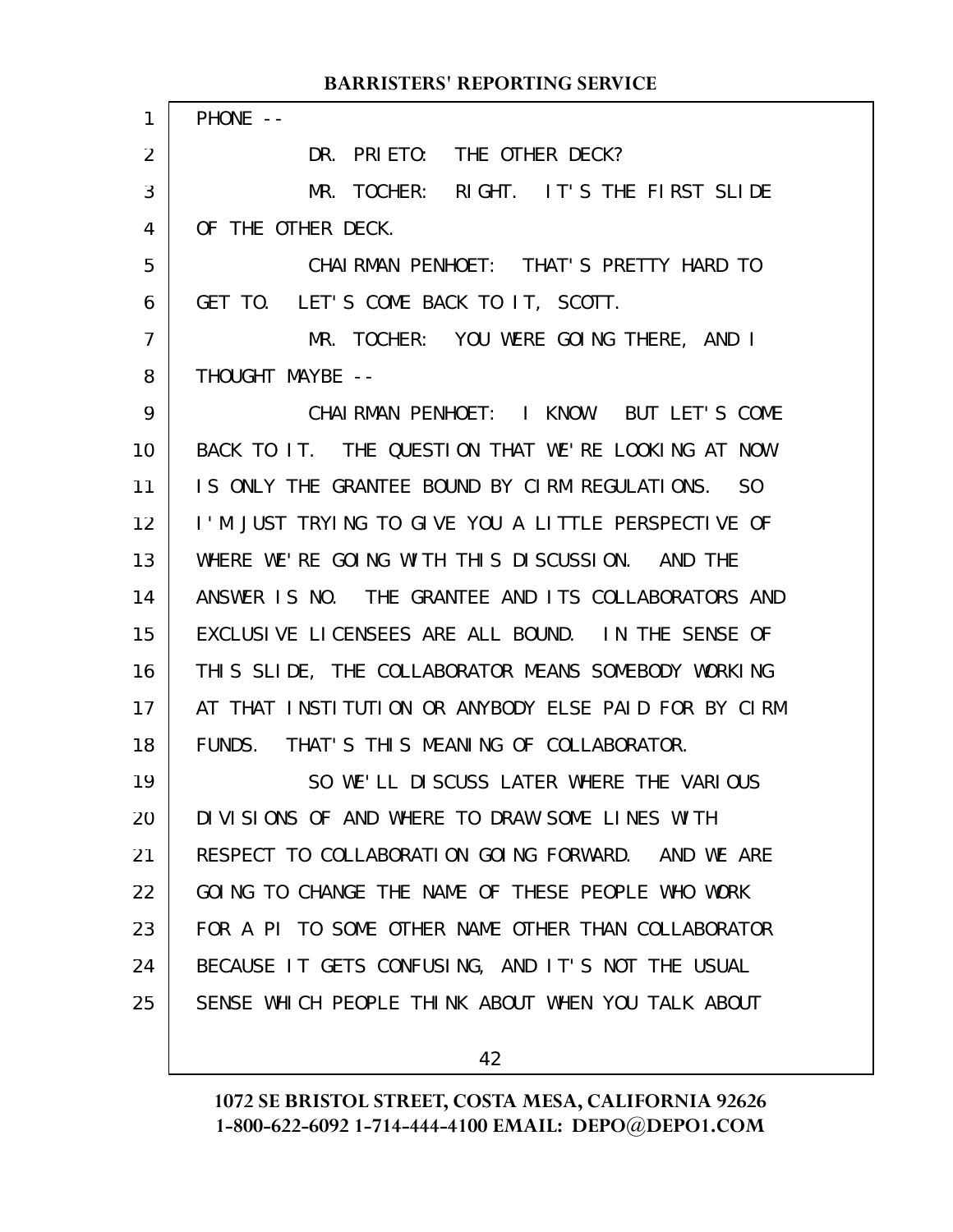| $\mathbf{1}$   | COLLABORATION. AND IT'S INCONSISTENT WITH THE,       |
|----------------|------------------------------------------------------|
| 2              | QUOTE, UNQUOTE, COLLABORATION AGREEMENTS WE'RE NOW   |
| 3              | BUSY MAKING WITH PEOPLE AROUND THE WORLD. SO WE      |
| 4              | HAVE A DIFFERENT TERM TO DESCRIBE THIS.              |
| 5              | SO TO BE CLEAR, THIS DESCRIPTION OF                  |
| 6              | COLLABORATOR CURRENTLY IN YOUR DOCUMENT AND SIGNALED |
| $\overline{7}$ | HERE IS ANYBODY WORKING ON THE PROJECT, THE WHOLE    |
| 8              | GANG OF PEOPLE WORKING ON A PROJECT, UNDER THE       |
| 9              | SUPERVISION OF A PI OR CO-PI WITHIN THE FRAMEWORK OF |
| 10             | CIRM FUNDING. OKAY.                                  |
| 11             | MS. KOCH: AND WHETHER THERE IS A GRANTEE             |
| 12             | INSTITUTION OR NOT.                                  |
| 13             | CHAIRMAN PENHOET: YEAH. IF THEY'RE BEING             |
| 14             | PAID WITH CIRM FUNDS UNDER THE DIRECTION OF A PI --  |
| 15             | MS. KOCH: WENDY, TAKE YOUR POINT, IF YOU             |
| 16             | HAD A UCSF COLLABORATION WITH COMPANY A AND THEY     |
| 17             | WERE ALL RECEIVING CIRM FUNDS, THEY WOULD ALL FALL   |
| 18             | WITHIN THIS BUCKET OF FOLKS WHO ARE OBLIGATED UNDER  |
| 19             | THE CIRM INTELLECTUAL PROPERTY REGULATIONS.          |
| 20             | CHAIRMAN PENHOET: NOW, WHY HAVE WE SPENT             |
| 21             | A LOT OF TIME THINKING ABOUT THIS ISSUE? BECAUSE WE  |
| 22             | HAVE A LOT OF CONCERN ABOUT THE FACT THAT IF THESE   |
| 23             | REGULATIONS ARE PERCEIVED TO BE OVERREACHING, AND    |
| 24             | ANYONE WHO GETS CLOSE TO A CIRM-FUNDED GRANT BECOMES |
| 25             | STUCK AS A RESULT OF DOING IT, IT COULD BE A BAR TO  |
|                |                                                      |

43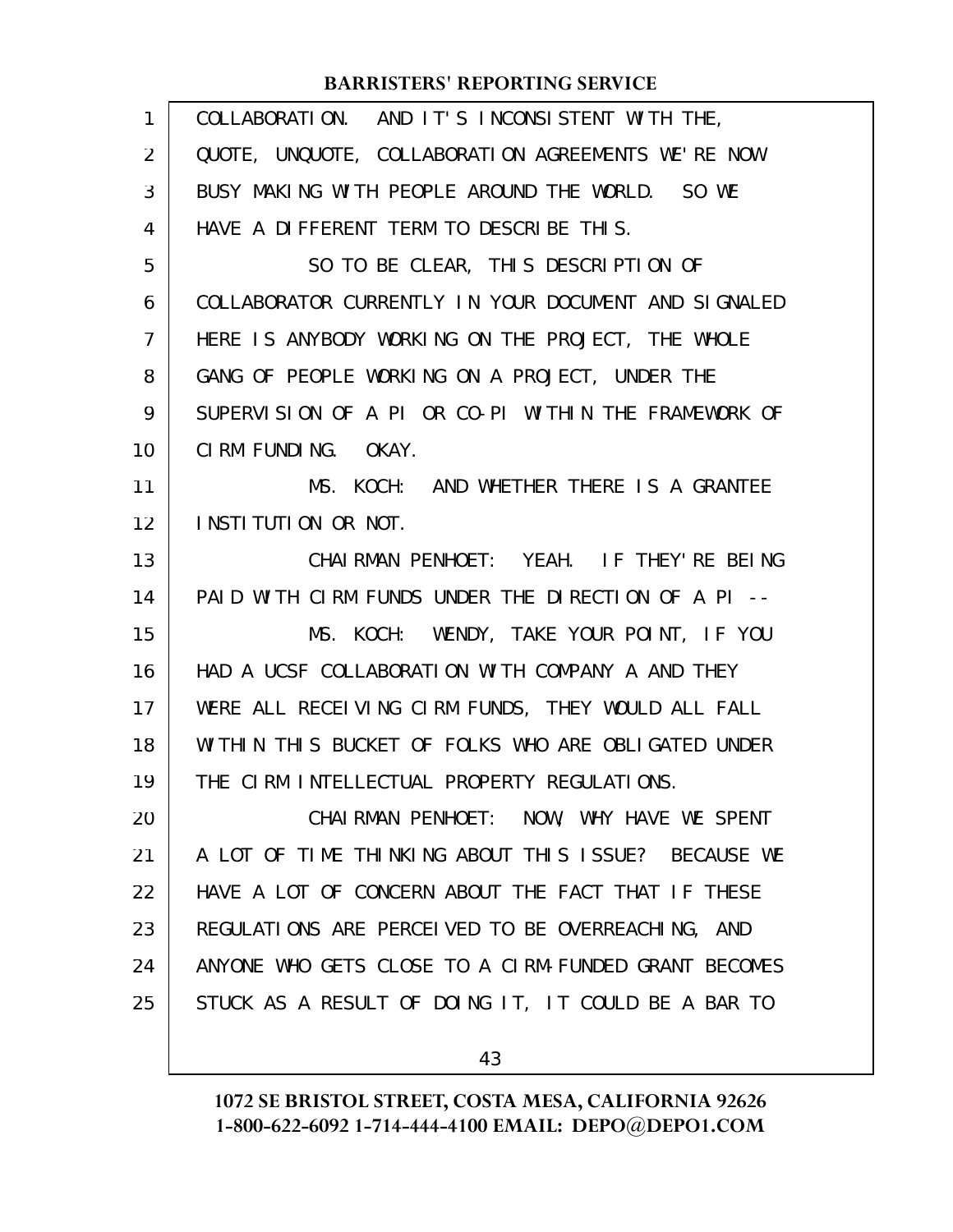| $\mathbf{1}$ | COLLABORATION. NOT COLLABORATION ASSISTANCE, BUT     |
|--------------|------------------------------------------------------|
| 2            | COLLABORATION WITH THIRD PARTIES NOT FUNDED BY CIRM. |
| 3            | AND THE LAST THING WE WANT TO DO, I THINK,           |
| 4            | IS DISCOURAGE THOSE COLLABORATIONS. WE'RE PUTTING A  |
| 5            | LOT OF EFFORT INTO COMING UP WITH WAYS TO TRY TO     |
| 6            | ENCOURAGE COLLABORATION OUTSIDE THE NARROW CONFINES  |
| 7            | OF OUR CIRM-FUNDED PEOPLE.                           |
| 8            | SO WE'VE NOW, YOU KNOW, FOCUSED ON THIS              |
| 9            | DISTINCTION, AND WE'LL GET INTO THE DETAILS LATER,   |
| 10           | BUT THE FIRST PIECE IS TO UNDERSTAND THAT PEOPLE WHO |
| 11           | ARE INSIDE THE TENT BEING FUNDED BY CIRM WORKING FOR |
| 12           | A PI, EVERY ONE OF THEM HAS THESE OBLIGATIONS.       |
| 13           | NOW, IT WILL COME -- ONE OF THE PLACES               |
| 14           | THIS COMES INTO PLAY IS IN THE DEFINITION OF WHEN    |
| 15           | THEY OWE US SOMETHING. AND THEN LATER ON WE'LL TALK  |
| 16           | ABOUT WHETHER IT BE LANGUAGE IN BAYH-DOLE, WHICH WE  |
| 17           | NEED TO BE CONSISTENT WITH, WHICH WE WERE NOT, AND   |
| 18           | IT WILL BECOME OBVIOUS, I THINK, GOING FORWARD.      |
| 19           | SO THE NEXT SLIDE IN WHOLE OR IN PART                |
| 20           | ADDRESSES THE QUESTION OF HOW FAR DO THE REGULATIONS |
| 21           | GO. AND, NANCY, I'LL JUST TURN IT OVER TO YOU TO     |
| 22           | DESCRIBE THIS ONE.                                   |
| 23           | MS. KOCH: THIS WAS AN AREA WHERE WE                  |
| 24           | PROBABLY GOT THE MOST QUESTIONS FROM FOLKS OUT THERE |
| 25           | IN INDUSTRY AND FROM ACADEMIA AS WELL. WE USED THE   |
|              | 44                                                   |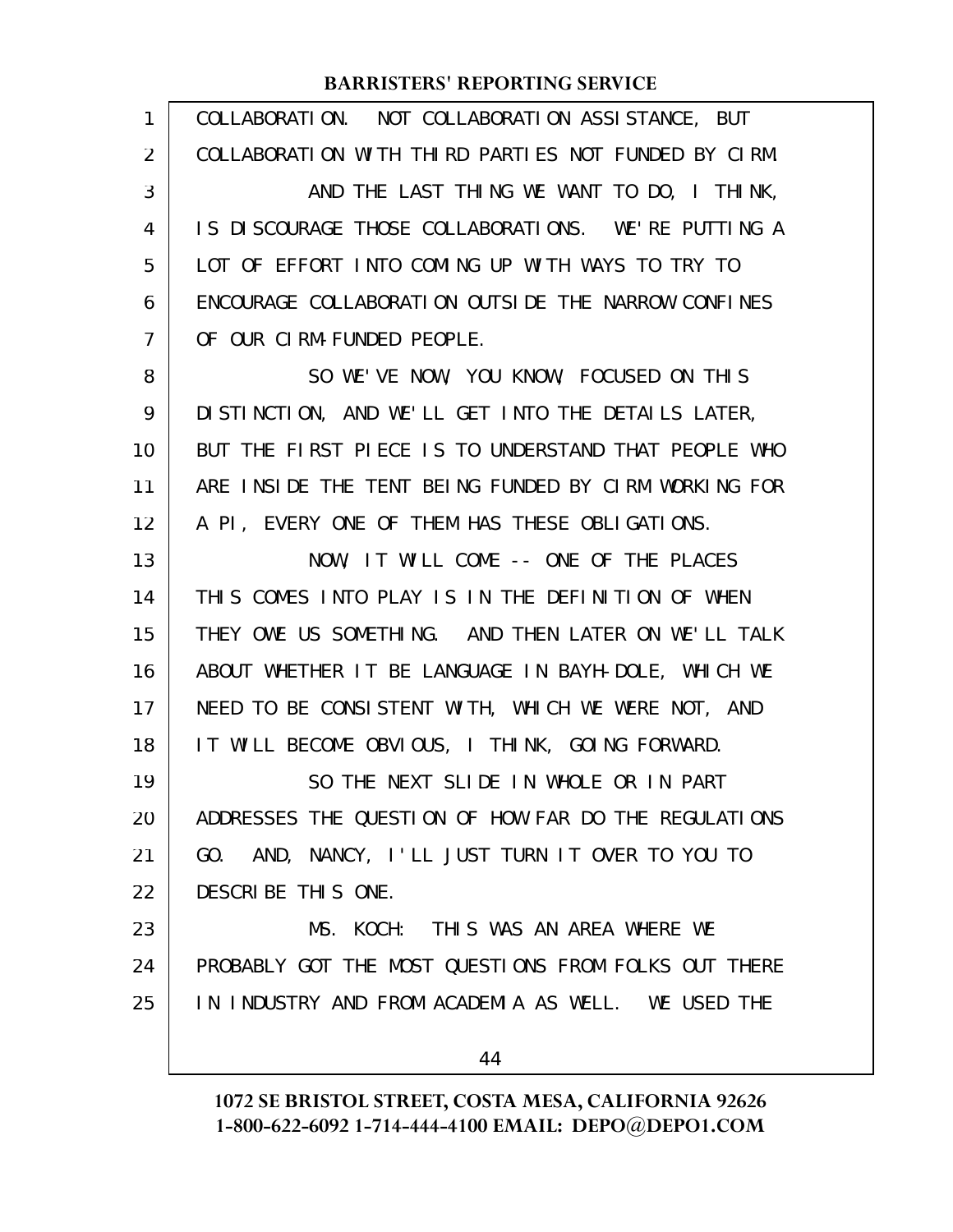| 1              | LANGUAGE IN WHOLE AND IN PART, I THINK, TO SIGNAL TO |
|----------------|------------------------------------------------------|
| $\overline{2}$ | THE COMMUNITY THE CONCEPT OF THE FIRST CIRM DOLLAR   |
| 3              | TRIGGERS THE OBLIGATIONS. BUT WHEN PEOPLE TOOK A     |
| 4              | LOOK AT INVENTIONS THAT WERE FUNDED IN WHOLE OR IN   |
| 5              | PART BY CIRM, THEY SAID, WELL, WHAT IF A CIRM        |
| 6              | RESEARCHER PUBLISHES THEIR DATA AT A POSTER SESSION  |
| 7              | OR IN A PEER REVIEW JOURNAL OR I JUST MEET THAT      |
| 8              | RESEARCHER ON THE STREET AND HE OR SHE TELLS ME WHAT |
| 9              | THEY'RE DOING, AND IT SPARKS FOR ME, A               |
| 10             | NON-CIRM-FUNDED RESEARCHER, A SET OF IDEAS WHICH IN  |
| 11             | TURN LEAD TO NEW INVENTIONS.                         |
| 12             | SO I'VE GOT SOME CONCEPTS BY TALKING TO MY           |
| 13             | COLLEAGUES OR BY READING A POSTER AT POSTER SESSION  |
| 14             | OR READING AN ARTICLE. CIRM MIGHT HAVE PAID FOR      |
| 15             | THOSE CONCEPTS, BUT I DID ADDITIONAL WORK AND I DID  |
| 16             | NOT RECEIVE ANY CIRM FUNDS AND I WAS NOT PART OF THE |
| 17             | CIRM PROJECT TEAM THAT'S FUNDED IN WHOLE AND IN      |
| 18             | PART.                                                |
| 19             | WE, I THINK, BASED ON SOME CONVERSATIONS I           |
| 20             | HAD WITH YOU, ED, AND IN REVIEWING THE TRANSCRIPT    |
| 21             | FROM THE EARLIER SESSIONS OF THE INTELLECTUAL        |
| 22             | PROPERTY TASK FORCE, SAID NO. THE CIRM INTELLECTUAL  |
| 23             | PROPERTY OBLIGATIONS DO NOT GO THAT FAR.<br>AND SO   |
| 24             | PART OF WHAT'S EMBEDDED IN THIS PROPOSED DRAFT OF    |
| 25             | THE REGULATIONS IS A WAY TO SORT OF FEND OFF THOSE   |
|                |                                                      |

45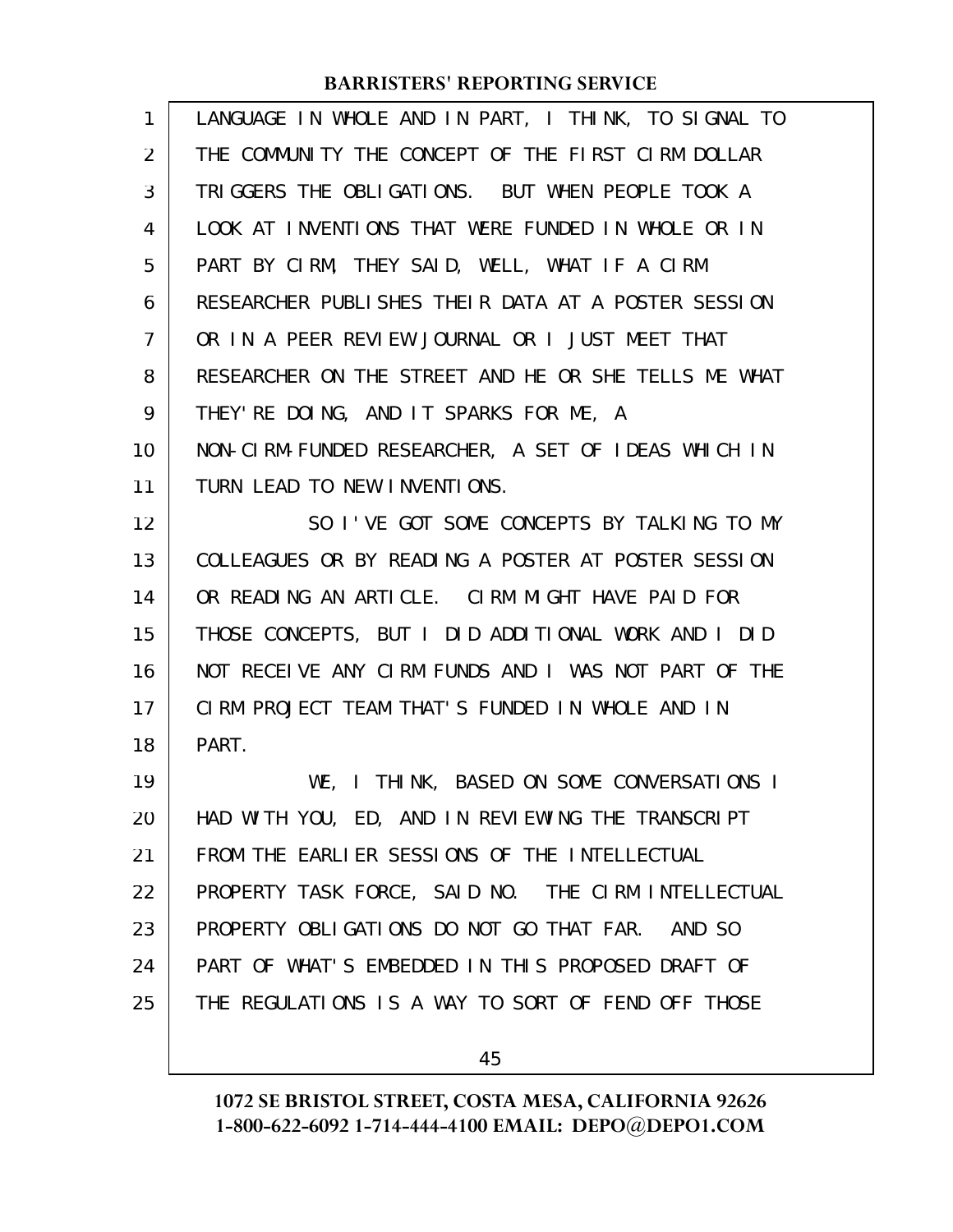| $\mathbf{1}$   | KINDS OF HYPOTHETICALS.                               |
|----------------|-------------------------------------------------------|
| 2              | ONCE CIRM INFORMATION IS PUT INTO THE                 |
| 3              | PUBLIC DOMAIN AND USED BY SOMEONE WHO DID NOT         |
| 4              | RECEIVE CIRM FUNDS AND WAS NOT PART OF A CIRM         |
| 5              | PROJECT TEAM, THEY ARE NOT RESPONSIBLE FOR CIRM IP    |
| 6              | REGULATIONS. EVEN IF I HADN'T HAD ACCESS TO SOME OF   |
| $\overline{7}$ | THE RESULTS FROM THE CIRM RESEARCH, THEY COME UP      |
| 8              | WITH NEW INVENTIONS.                                  |
| 9              | CHAIRMAN PENHOET: NOW, THE NEXT SLIDE,                |
| 10             | AND IT IS IN THE OTHER DECK, IS A PICTORIAL           |
| 11             | REPRESENTATION OF THE THREE MOST LIKELY KINDS OF      |
| 12             | ACTI VITIES CONDUCTED WITH CIRM FUNDING.              |
| 13             | SO THE SIMPLEST CASE IS ON THE LEFT-HAND              |
| 14             | SIDE. IF WE HAVE A GRANTEE, A PI, EVERYBODY WHO       |
| 15             | WORKS ON THE PROJECT IS ASSOCIATED WITH THE PI, AND   |
| 16             | IS PART OF THE CORE TEAM, THEN IT'S A SIMPLE          |
| 17             | CI RCUMSTANCE. THEY' RE ALL BOUND.                    |
| 18             | WHETHER THEY REDUCE AN INVENTION TO                   |
| 19             | PRACTICE OR, AS NANCY WILL POINT OUT LATER,           |
| 20             | CONCEIVED OF AN INVENTION WHILE THEY ARE WORKING      |
| 21             | WITH CIRM FUNDING, THEY' RE BOUND BY OUR REGULATIONS. |
| 22             | THE WORD "CONCEIVED" WAS ADDED, AND WE'LL TALK ABOUT  |
| 23             | IT LATER BECAUSE WE ARE ATTEMPTING TO BE AS           |
| 24             | COMPATIBLE AS POSSIBLE WITH BAYH-DOLE. THAT IS THE    |
| 25             | LANGUAGE IN BAYH-DOLE.                                |
|                |                                                       |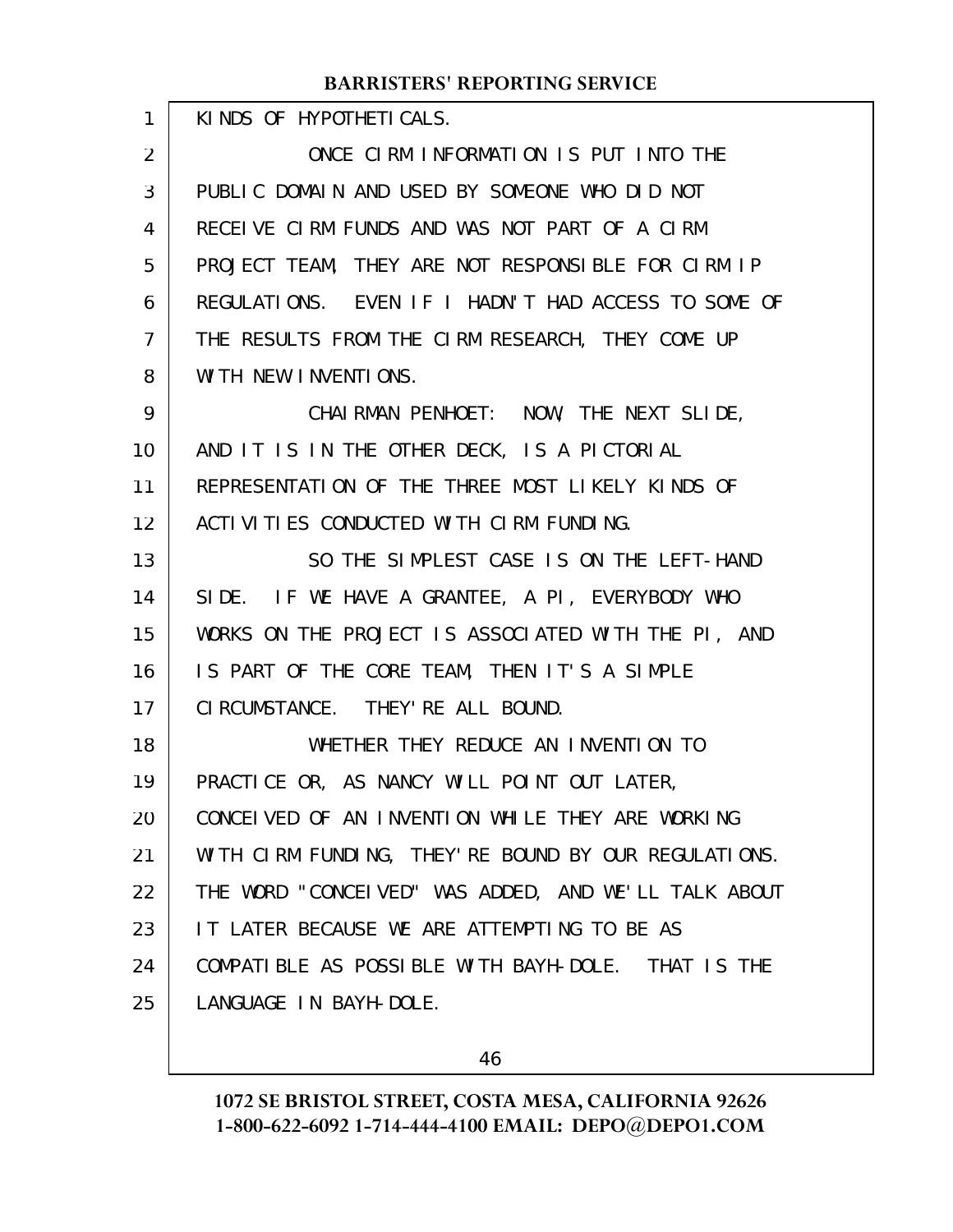| 1              | THE NEXT CLRCUMSTANCE IS YOU HAVE SOME                |
|----------------|-------------------------------------------------------|
| 2              | KIND OF COLLABORATION WITHIN THE UNIVERSITY           |
| 3              | STRUCTURE, FOR EXAMPLE, A UNIVERSITY AND A COMPANY,   |
| 4              | BUT THE TOTALITY OF THE PROJECT, BOTH SIDES OF THIS   |
| 5              | COLLABORATION, ARE FUNDED BY CIRM. OKAY. THEN         |
| 6              | AGAIN, THEY' RE ALL IN AND MUST MEET THE REGULATIONS. |
| $\overline{7}$ | THE THIRD KIND IS THE COMPLICATED KIND,               |
| 8              | AND HERE'S WHERE WE MAKE A DISTINCTION. SO IF THERE   |
| 9              | IS A COLLABORATION, AND MANY OF OUR NONSTATE          |
| 10             | COLLABORATIONS WILL BE OF THIS KIND BECAUSE WE'RE     |
| 11             | NOT ALLOWED TO FUND OUT-OF-STATE, IF THERE IS A       |
| 12             | COLLABORATION ON A PROJECT, THEN YOU HAVE, FOR        |
| 13             | EXAMPLE, A UNIVERSITY, A COMPANY, AND SOME THIRD      |
| 14             | PARTY FROM SOMEPLACE. IF THE THIRD PARTY IS NOT       |
| 15             | RECEIVING FUNDING FROM US, THEN WE DO NOT INTEND TO   |
| 16             | OBLIGATE THAT THIRD PARTY BY VIRTUE SOLELY OF THEIR   |
| 17             | COLLABORATION WITH A CIRM-FUNDED ENTITY TO BE BOUND   |
| 18             | BY OUR REGULATIONS.                                   |
| 19             | OBVIOUSLY THERE ARE SPECIAL CASES OF THIS,            |
| 20             | AND WE HAVE TO THINK ABOUT JOINT OWNERSHIP OF         |
| 21             | INVENTIONS THAT THEY MIGHT MAKE. SO TYPICALLY IN A    |
| 22             | UNIVERSITY/INDUSTRY RELATIONSHIP, IF PEOPLE FROM      |
| 23             | BOTH THE COMPANY AND THE UNIVERSITY ARE WORKING ON A  |
| 24             | PROJECT, TWO PEOPLE ARE INVENTORS OF AN INVENTION,    |
| 25             | THEN THEY BOTH HAVE THE RIGHT TO PRACTICE THE         |
|                |                                                       |

47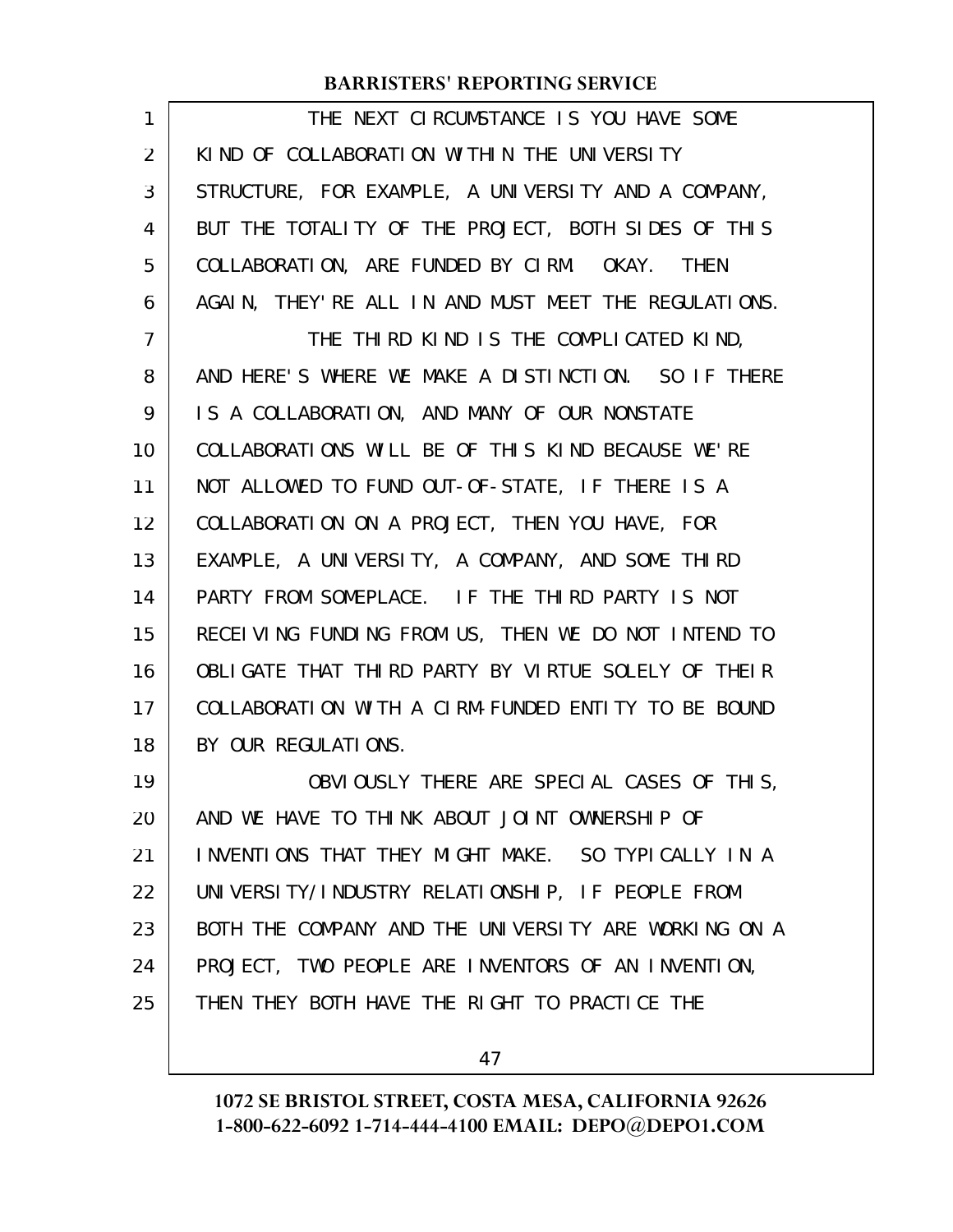| 1              | INVENTION UNLESS THEY HAVE SOME OTHER AGREEMENT      |
|----------------|------------------------------------------------------|
| 2              | BETWEEN THEMSELVES ABOUT WHAT THEY'RE GOING TO DO    |
| 3              | WITH THE INVENTION. USUALLY THEY DO HAVE SUCH AN     |
| 4              | AGREEMENT.                                           |
| 5              | IN THAT CASE THE CO-INVENTING PARTIES WILL           |
| 6              | DECIDE WHAT TO DO; BUT IF THEY' RE BOTH CIRM-FUNDED, |
| $\overline{7}$ | IT MEETS ALL THE REQUIREMENTS.                       |
| 8              | MS. KOCH: I THINK THAT'S EXACTLY RIGHT,              |
| 9              | ED. AND LOOKING AT THIS SLIDE THAT YOU ARE           |
| 10             | REFERRING TO, OF THE THREE POSSIBILITIES, WHICH IS   |
| 11             | ONE FUNDED PROJECT WHERE IS THERE IS ONE FUNDED      |
| 12             | PARTNER AND ONE NONFUNDED PARTNER. THE CIRM          |
| 13             | INVENTOR COULD BE THE SOLE INVENTION, AND THE        |
| 14             | BENEFITS OF THAT AND THE OBLIGATIONS UNDER THE REGS  |
| 15             | WOULD APPLY. IT'S CIRM'S INVENTOR, CIRM'S FUNDS,     |
| 16             | CIRM'S TOTALLY RESPONSIBLE.                          |
| 17             | ON THE OTHER EXTREME, THE NONFUNDED                  |
| 18             | COLLABORATOR, ALTHOUGH WORKING ON THE PROJECT, BUT   |
| 19             | NOT RECEIVING CIRM FUNDS, COULD COME UP ON THEIR OWN |
| 20             | SOLELY AS AN INVENTOR OF SOMETHING, AND WE WOULD NOT |
| 21             | SAY THAT THE CIRM REGULATIONS ATTACH AT THAT POINT.  |
| 22             | WHY? THEY'RE NOT A CIRM-FUNDED INVENTOR. THERE WAS   |
| 23             | NO CIRM RESEARCHER THAT CONTRIBUTED TO THAT WORK.    |
| 24             | BUT IN THE MIDDLE AND PARTNER CASE, WHERE            |
| 25             | THE INVENTION IS A CO-INVENTION OF A RESEARCHER WHO  |
|                | 48                                                   |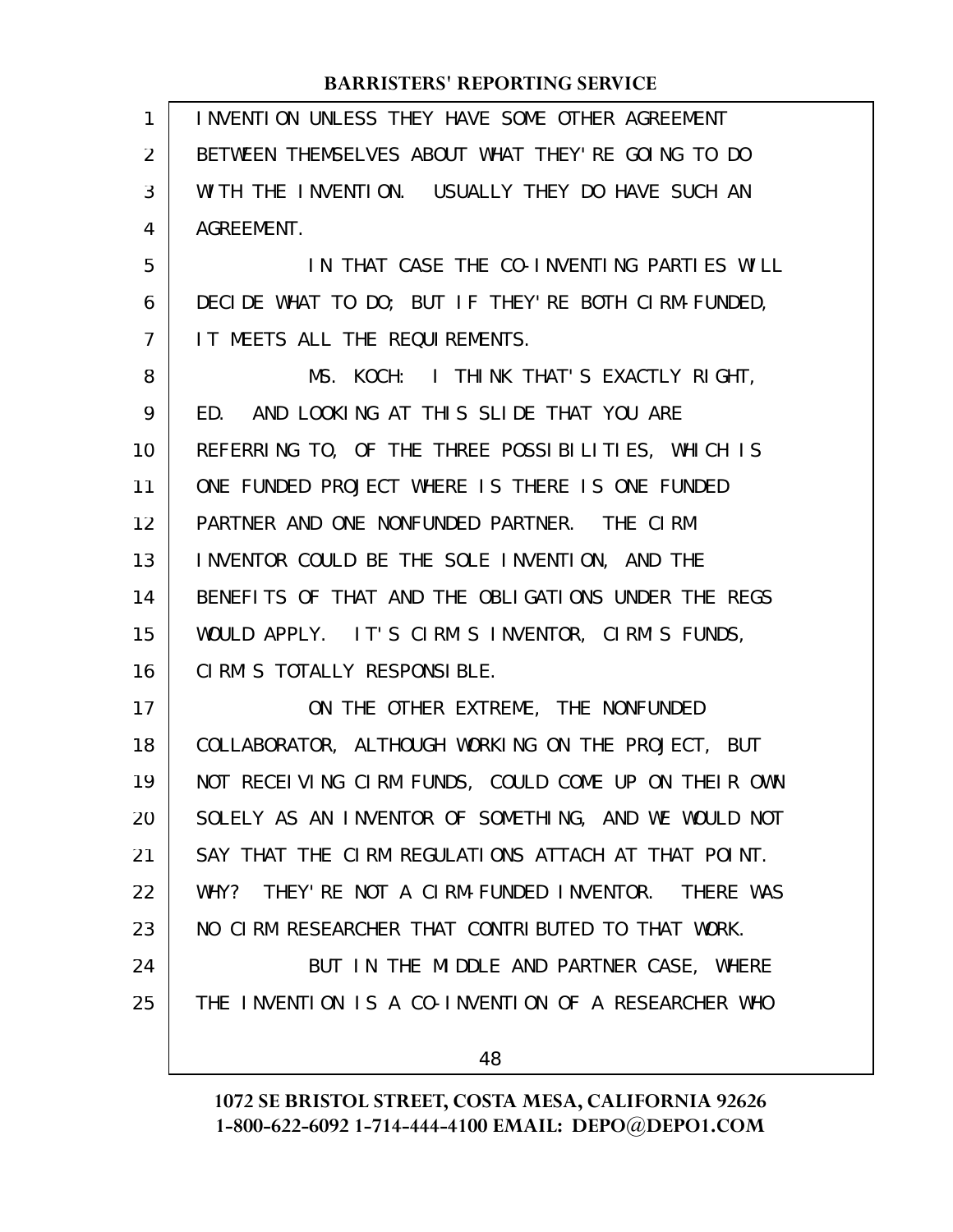| 1  | WAS CIRM-FUNDED AND A RESEARCHER WHO WAS NOT        |
|----|-----------------------------------------------------|
| 2  | CIRM-FUNDED, THAT CASE COMES TO THE CIRM-COVERED    |
| 3  | SIDE (INAUDIBLE) BECAUSE INVENTORS HAVE RIGHTS OF   |
| 4  | EQUAL EXPLOITATION. AND WE HAVE TO. IN ORDER TO     |
| 5  | ENSURE THAT OUR ACCESS PLANS AND PRICING            |
| 6  | RESTRICTIONS AND THE LIKE WORK AND CAN'T BE         |
| 7  | UNDERCUT, THEY HAVE TO COME ON THIS SIDE OF THE     |
| 8  | LINE.                                               |
| 9  | SO AGAIN, IN SUMMARY, ONE PROJECT, IF A             |
| 10 | CIRM INVENTOR SOLELY INVENTS SOMETHING, IT FALLS    |
| 11 | WITHIN THE CIRM REGS. IF THE NONFUNDED PARTNER      |
| 12 | SOLELY INVENTS SOMETHING, IT'S OUTSIDE OF THE REGS. |
| 13 | IN THE IN-BETWEEN CASE OF CO-INVENTION, CIRM'S      |
| 14 | FUNDED INVENTOR AND THE NON-CIRM-FUNDED INVENTOR    |
| 15 | CO-INVENT SOMETHING, THAT FALLS WITHIN THE REGS.    |
| 16 | THAT'S WHAT WE TRIED TO CAPTURE IN THE DRAFT YOU    |
| 17 | HAVE IN FRONT OF YOU.                               |
| 18 | DR. STEWARD: MAY I ASK A QUESTION                   |
| 19 | RELATING TO EFFORT? SO IT'S THE RULE RATHER THAN    |
| 20 | THE EXCEPTION IN ACADEMIC SETTINGS THAT PEOPLE,     |
| 21 | GRADUATE STUDENTS AND KEY PERSONNEL, ARE PAID ONLY  |
| 22 | PARTIALLY ON ONE PROJECT OR ANOTHER. SO PROBABLY    |
| 23 | VERY OFTEN YOU ARE GOING TO RUN INTO A SITUATION    |
| 24 | WHERE PARTICIPANTS, INCLUDING PI'S AND EVERYBODY    |
| 25 | ELSE THAT'S FUNDED BY CIRM, WILL ALSO BE FUNDED BY  |
|    |                                                     |

49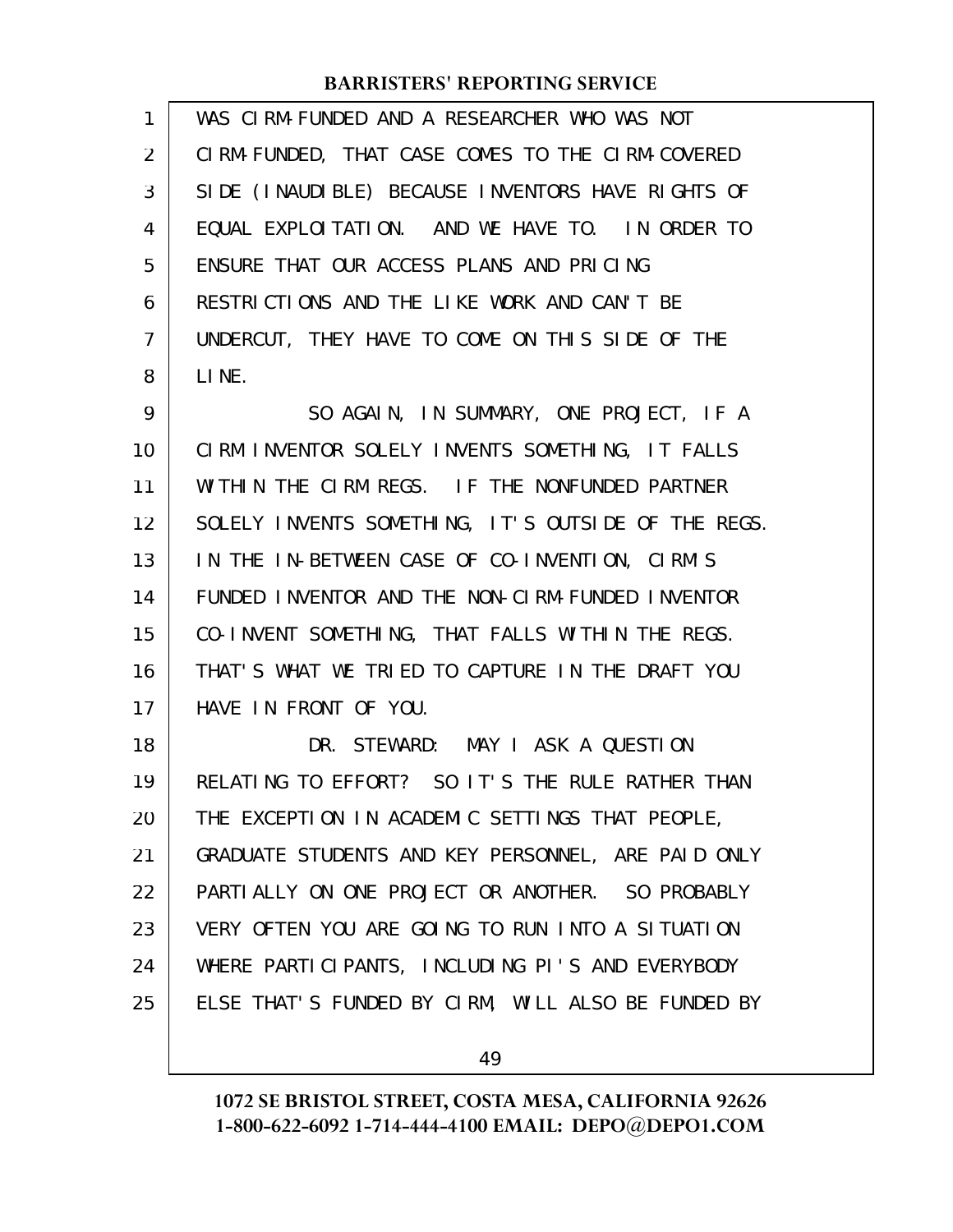| SOMEBODY ELSE PART TIME. HOW DOES THIS -- HOW IS      |
|-------------------------------------------------------|
| THAT HANDLED?                                         |
| CHAIRMAN PENHOET: WELL, IT DOESN'T GO TO              |
| THE -- IF THEY'RE FUNDED -- PRESUMABLY THEY'RE        |
| FUNDED BY CIRM TO WORK ON THE CIRM PROJECT. OKAY.     |
| IF THEY'RE FUNDED BY ANOTHER PARTY WHO HAS NO         |
| INTEREST IN THEIR WORK, NO FINANCIAL INTEREST IN      |
| THEIR WORK, WE ASSUME, AND THEY'RE WORKING FULL TIME  |
| FOR CIRM, LET'S SAY, I DON'T KNOW, NEXT FEBRUARY      |
| THEY GET SOME FEDERAL FUNDING TO FUND THEIR WORK      |
| WHICH FALLS UNDER THE UMBRELLA OF THE GRANT WITH US,  |
| I THINK THE RESTRICTIONS STILL APPLY. THEY ARE        |
| CIRM-FUNDED. SO THEY'RE IN -- BUT THERE ARE MANY      |
| CASES WHERE THERE WILL BE PEOPLE WORKING ON THE       |
| GRANT WHO ARE NOT FUNDED AT ALL BY CIRM, BUT THEY'RE  |
| PART OF THE TEAM.                                     |
| SO THE UNIVERSITY HAS SOME LANGUAGE THAT              |
| IT'S GOING TO SHARE WITH US TO DESCRIBE THIS IN ALL   |
| THE GRANTS THEY DO WHAT CONSTITUTES PART OF THE       |
| BECAUSE THERE ARE SOME GRADUATE STUDENTS, IF<br>TEAM. |
| THEY' RE SUPPORTED BY THE NATIONAL SCIENCE            |
| FOUNDATION, WE'RE NOT PAYING THEIR SALARY, BUT WE     |
| WILL BE BUYING THE EQUIPMENT, WE'LL BE BUYING THE     |
| REAGENTS, SO THEY' RE A PART OF THE TEAM IRRESPECTIVE |
| OF WHERE THEY' RE GETTING THEIR SALARY.               |
|                                                       |

50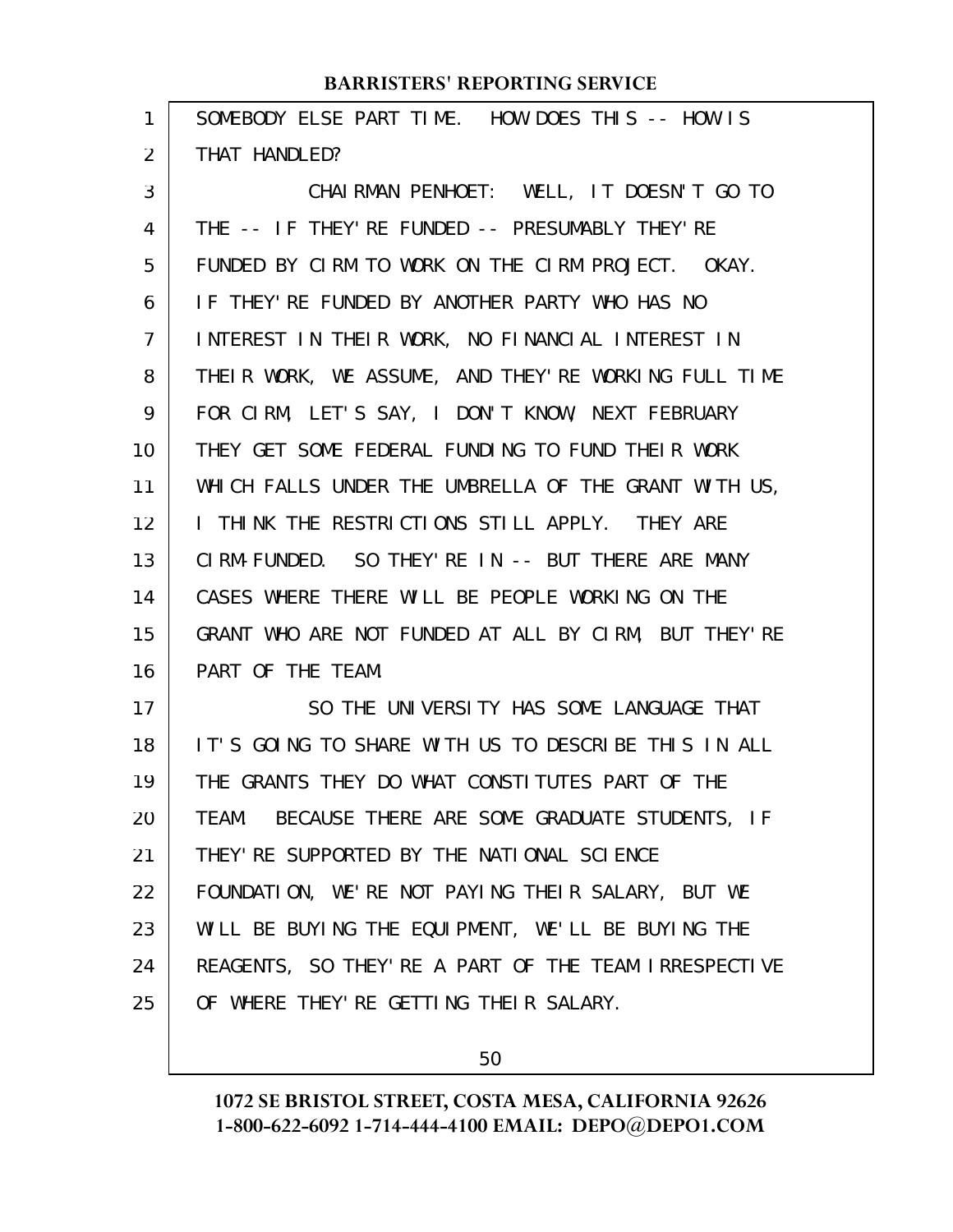| 1  | AND, WENDY, MAYBE YOU CAN HELP US WITH               |
|----|------------------------------------------------------|
| 2  | THIS ISSUE. I DON'T REMEMBER PRECISELY WHAT YOUR     |
| 3  | GUYS WERE TELLING US, BUT THERE IS A UNIVERSITY      |
| 4  | DESCRIPTION FOR THESE PEOPLE.                        |
| 5  | MS. STREITZ: EVERY FUNDED PROJECT HAS A              |
| 6  | SCOPE OF WORK. SO THE CIRM PROJECT WILL HAVE A       |
| 7  | SCOPE OF WORK, AND THE FEDERALLY FUNDED PROJECT WILL |
| 8  | HAVE A DIFFERENT SCOPE OF WORK. THAT'S THE KEY. SO   |
| 9  | WHEN YOU LOOK TO WHERE -- WHEN YOU MAKE AN INVENTION |
| 10 | AND YOU WANT TO ASSESS WHERE DO THE OBLIGATIONS LIE  |
| 11 | WITHIN THE SCOPE OF WORK THE INVENTION WAS MADE      |
| 12 | UNDER, IT LARGELY TRACKS WITH (UNINTELLIGIBLE), BUT  |
| 13 | YOU'RE RIGHT. SOMETIMES IT DOESN'T, SO WHAT WE'LL    |
| 14 | LOOK TO WAS WAS THE INVENTION MADE IN THE            |
| 15 | PERFORMANCE OF THE CIRM SCOPE OF WORK OR IN THE      |
| 16 | PERFORMANCE OF A DIFFERENT SCOPE OF WORK. AND IT'S   |
| 17 | THE JOB OF THE PI IN THE LAB TO KEEP THE SCOPES OF   |
| 18 | WORK SEPARATE SO WE CAN MANAGE OUR OBLIGATION.       |
| 19 | DR. STEWARD: OKAY. I GUESS I JUST -- I               |
| 20 | JUST HAD TO SAY IT COULD GET A LITTLE BIT HARD TO DO |
| 21 | THAT ESPECIALLY WHEN THERE ARE DIFFERENT SOURCES OF  |
| 22 | FUNDING, INCLUDING, FOR EXAMPLE, MAYBE PRIVATE       |
| 23 | FUNDING FOR STEM CELL PROJECTS. THE PRODUCT,         |
| 24 | WHATEVER IT IS, OR THE INVENTION MIGHT BE HARD TO    |
| 25 | ASCRIBE. AND I JUST WILL THROW THAT OUT THERE AS A   |
|    |                                                      |

51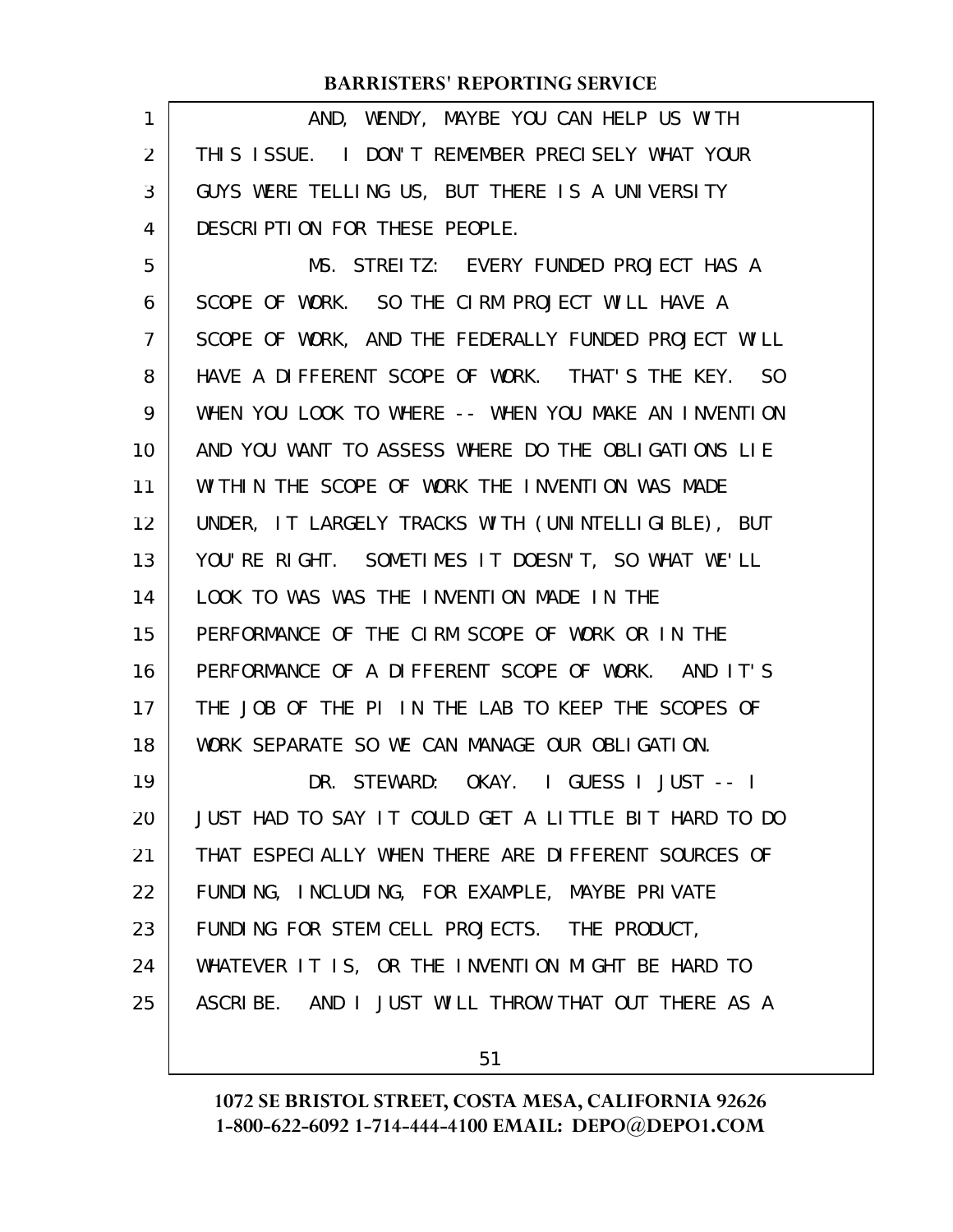COMMENT AT THIS POINT. CHAIRMAN PENHOET: WELL, YOU KNOW, I THINK IF YOU GO BACK TO THE FIRST PRINCIPLES, ONE OF THE FIRST PRINCIPLES WAS FIRST DOLLAR IN. SO IF A PROJECT IS FUNDED BY A PRIVATE PARTY AND BY CIRM, I THINK THE CIRM RULES WILL APPLY. SO IF SOMEBODY WANTS TO BE ABSOLUTELY SURE THAT NONE OF THIS -- OF COURSE, THEY'LL HAVE TO SEGREGATE THAT PROJECT FROM THE CIRM-FUNDED PROJECT. HOPEFULLY THAT WON'T HAPPEN TOO OFTEN. DR. PRIETO: ED, A QUESTION. ISN'T THAT THE STANDARD FOR NIH FUNDING, THAT IF YOU ACCEPT \$1 OF NIH FUNDING, THEN NIH RULES APPLY? CHAIRMAN PENHOET: THAT'S CORRECT. MS. KOCH: WE DO RECOGNIZE, OF COURSE, PROPORTIONALITY IN THE REVENUE SHARING SIDE. SO -- MR. TOCHER: THE LICENSING REVENUE. MS. KOCH: YES, LICENSING REVENUE. SO IF THERE WERE JOINT CONTRIBUTIONS, FOR EXAMPLE, NIH AND CIRM TO AN INVENTION WHERE WE PONIED UP 60 PERCENT OF IT AND NIH PONIED UP 40 PERCENT OF IT, IN THE REVENUE SHARING OBLIGATION, THE OBLIGATIONS WOULD BE DIMINISHED BY 40 PERCENT, REFLECTING CONTRIBUTION FROM ANOTHER SOURCE. CHAIRMAN PENHOET: YOU KNOW, THAT'S NOT **BARRISTERS' REPORTING SERVICE** 1 2 3 4 5 6 7 8 9 10 11 12 13 14 15 16 17 18 19 20 21 22 23 24 25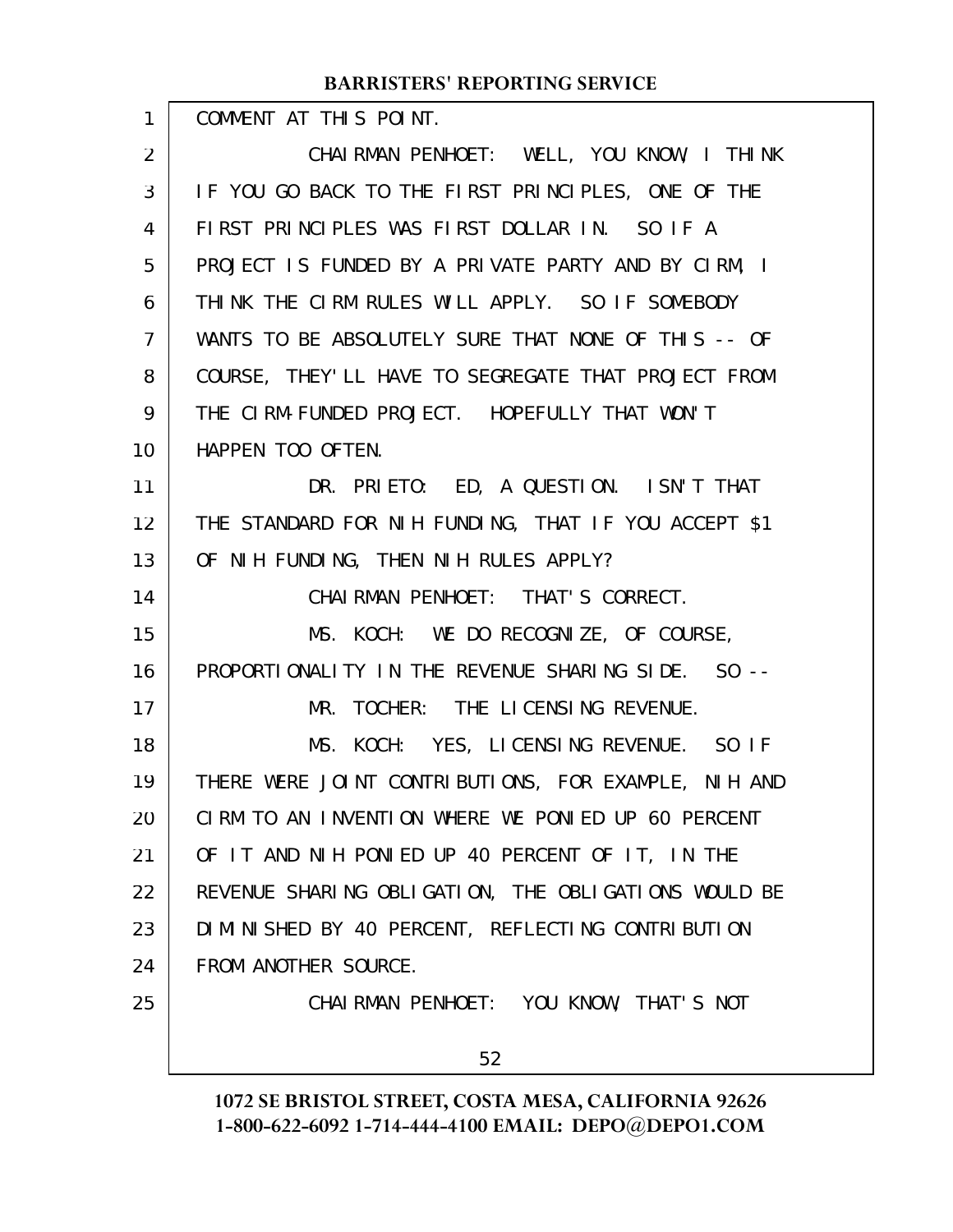| 1  | REALLY DIFFERENT THAN WHAT WE'VE BEEN SAYING BEFORE. |
|----|------------------------------------------------------|
| 2  | BUT THE PRIMARY DIFFERENCE IS TO MAKE SURE THAT      |
| 3  | WE -- THAT OUR RULES ARE NOT INTERPRETED THAT A      |
| 4  | THIRD PARTY FUNDED BY OTHERS, WE'RE TAKING A PIECE   |
| 5  | OF A PROJECT, SO TO SPEAK, WON'T BE FOLDED INTO      |
| 6  | OR BROUGHT UNDER OUR TENT IF THEY RECELVE NO MONEY   |
| 7  | FROM US, AND THEY DON'T HAVE A CO-INVENTION WITH US  |
| 8  | TO EXPLOIT. SO WHATEVER THEY EXPLOIT ON THEIR OWN.   |
| 9  | NOW, WHAT WE DO KNOW IS THERE WILL BE                |
| 10 | ALMOST CERTAINLY -- THERE CERTAINLY WILL BE SOME     |
| 11 | AGREEMENT IN PLACE BETWEEN THESE VARIOUS PARTIES ON  |
| 12 | THE RIGHT-HAND SIDE HERE AMONG THEMSELVES ABOUT HOW  |
| 13 | THEY' RE GOING TO DO THIS. SO WE' RE NOT TRYING TO   |
| 14 | INVADE THAT SPACE. IF THE PEOPLE ON THE LEFT-HAND    |
| 15 | SIDE ARE UC AND THE PEOPLE ON THE RIGHT-HAND SIDE    |
| 16 | ARE MERCK & COMPANY IN NEW JERSEY, THEY'RE GOING TO  |
| 17 | MAKE SOME DEAL WITH EACH OTHER. OKAY. THEY WILL      |
| 18 | SIMPLY HAVE TO EMBED IN THAT DEAL, IF THEY'RE DOING  |
| 19 | RESEARCH TOGETHER, UNDER WHAT CIRCUMSTANCES WILL     |
| 20 | THEY FALL IN THE SCOPE OF THE CIRM AND WHAT          |
| 21 | CI RCUMSTANCES THEY WON'T.                           |
| 22 | SO WE'RE WORKING HARD TO CLARIFY THIS                |
| 23 | ISSUE BECAUSE I DO THINK THAT THERE WAS A NOTION     |
| 24 | FLOATING AROUND, AT LEAST FOR A WHILE, THAT ANYBODY  |
| 25 | WHO TOUCHED ANYTHING RELATED TO CIRM WAS GOING TO    |
|    |                                                      |

53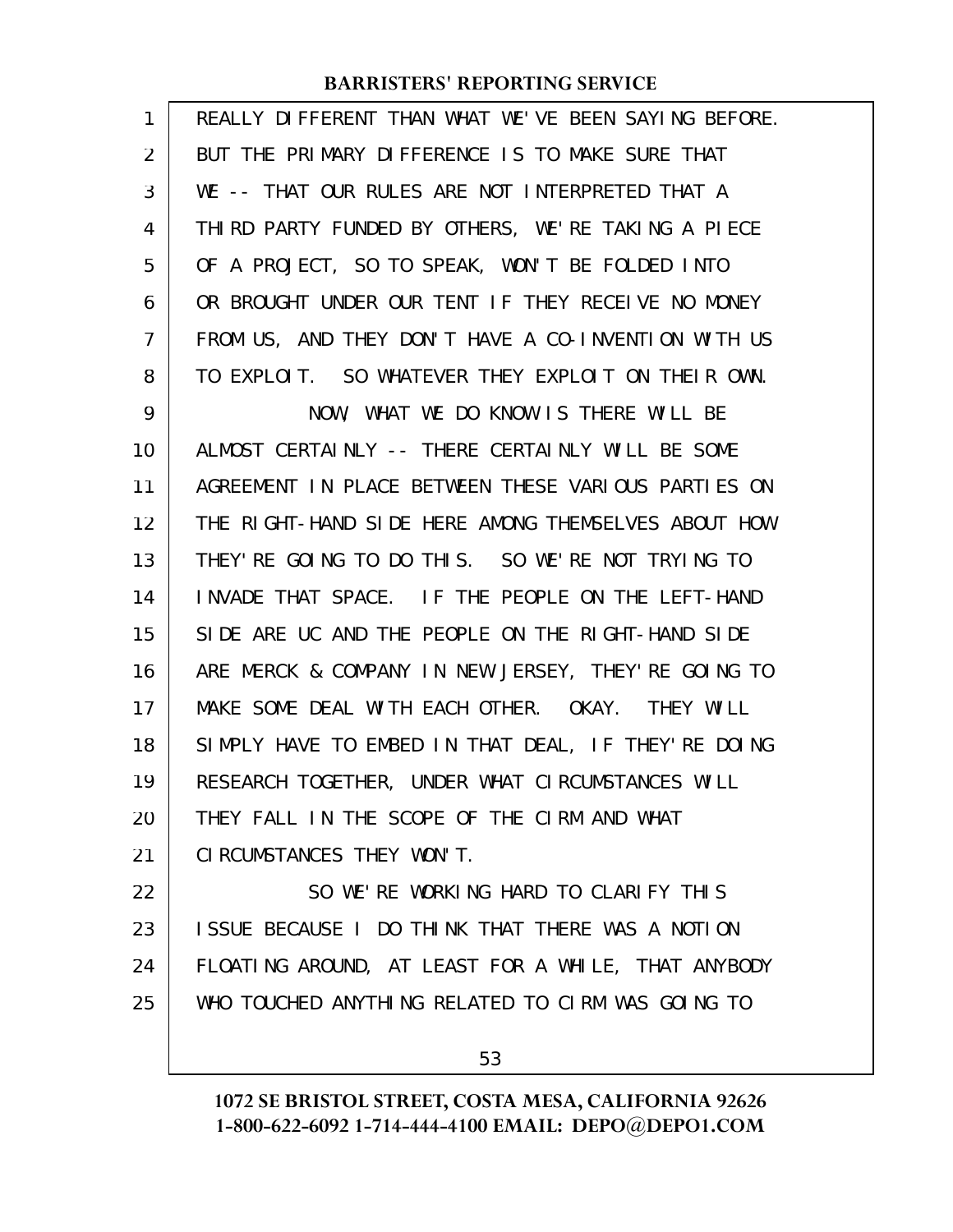| 1  | BE, YOU KNOW, DRAWN UNDER THE TENT. AND THAT WILL   |
|----|-----------------------------------------------------|
| 2  | DI SCOURAGE COLLABORATION. IT'S A VIEW WE'VE HEARD  |
| 3  | FROM MANY DIFFERENT PEOPLE, INCLUDING KEN STRATTON. |
| 4  | SO THAT'S WHAT WE'RE TRYING TO ADDRESS HERE.        |
| 5  | SO I THINK WE'LL OPEN IT UP FIRST TO                |
| 6  | QUESTIONS FROM MEMBERS OF THE COMMITTEE.            |
| 7  | MR. ROTH: ED, I DON'T HAVE ANY. JUST A              |
| 8  | COMMENT. I THINK IT'S CLEAR, AND THIS CLARIFIES     |
| 9  | EVEN FURTHER. AND COMPANIES AND INSTITUTIONS DEAL   |
| 10 | WITH THESE TYPES OF INVENTIONS ALL THE TIME, AND WE |
| 11 | SOMEHOW MANAGE TO FIND A WAY THROUGH THEM. SO I     |
| 12 | THINK IT WILL BE FINE.                              |
| 13 | CHAI RMAN PENHOET: ANY OTHERS COMMENTS              |
| 14 | FROM THE COMMITTEE?                                 |
| 15 | DR. LOVE: I AGREE WITH WHAT DUANE JUST              |
| 16 | SAID. THIS IS TED.                                  |
| 17 | CHAIRMAN PENHOET: OKAY. THEN WHY DON'T              |
| 18 | WE HEAR FROM THE PUBLIC. WE DO HAVE AN EAGER PUBLIC |
| 19 | PARTICIPANT IN SAN FRANCISCO, KEN STRATTON.         |
| 20 | MR. STRATTON: SO THIS IS KEN STRATTON.              |
| 21 | THANK YOU. BIG FAN OF CLARITY AND BRIGHT LINE       |
| 22 | RULES. IT HELPS A LOT.                              |
| 23 | SO LET ME JUST PLAY OUT A FACT PATTERN TO           |
| 24 | MAKE SURE THAT I UNDERSTAND WHAT THE INTENT IS      |
| 25 | BEHIND THE DRAFT, SO WHEN I GO BACK AND LOOK AT THE |
|    |                                                     |
|    | 54                                                  |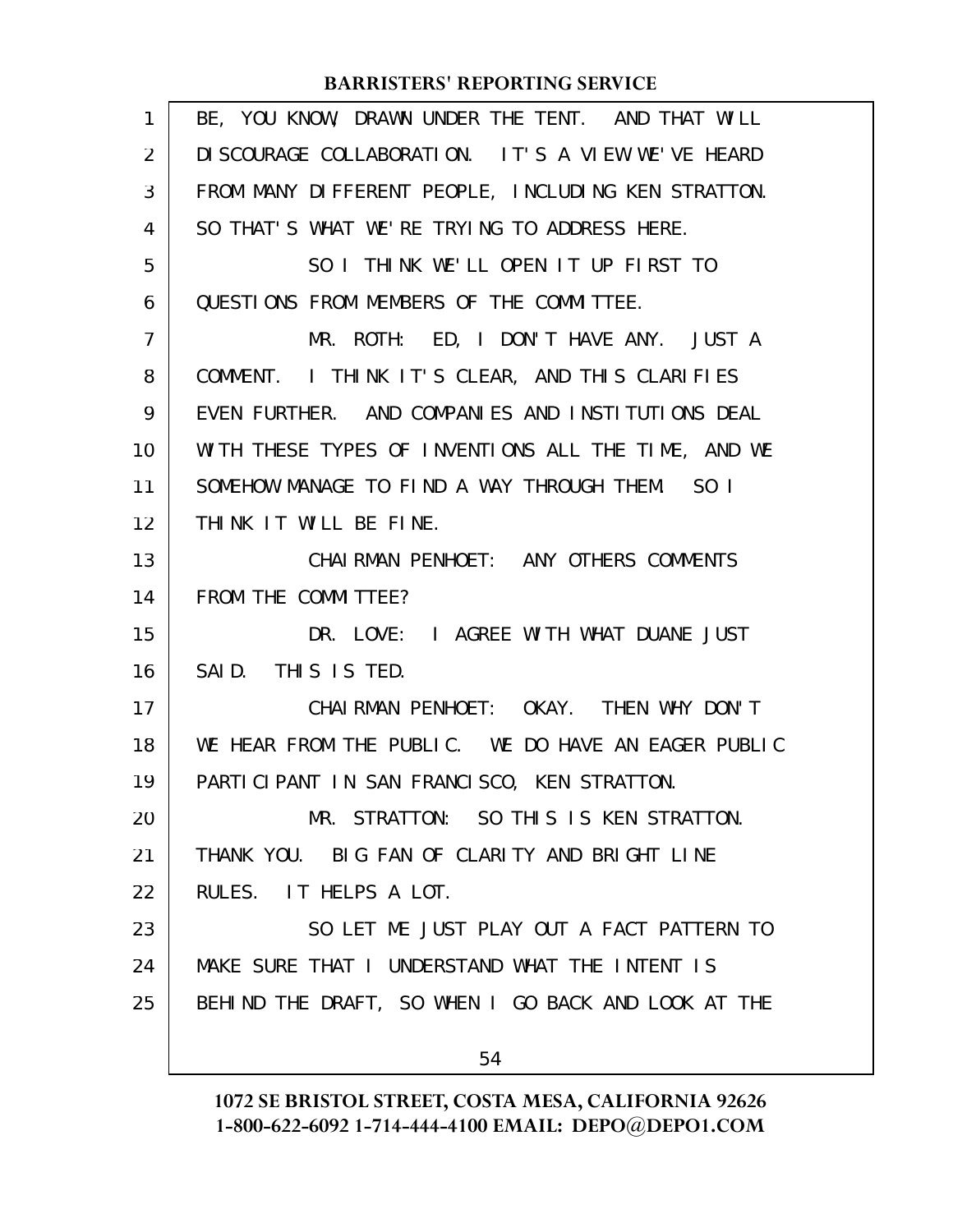| 1  | LANGUAGE, I CAN TRACK IT.                            |
|----|------------------------------------------------------|
| 2  | AS YOU MAY KNOW, STEM CELLS, INC. HAS                |
| 3  | SEVERAL BANKS OF PURIFIED HUMAN NEURAL STEM CELLS.   |
| 4  | NOT TO HAVE FLASKS UPON FLASKS OF REAGENTS THAT ARE  |
| 5  | READILY AVAILABLE, WE'VE BEEN APPROACHED BY MANY     |
| 6  | INTERESTED PEOPLE WHO WANT TO DO DIFFERENT KINDS OF  |
| 7  | RESEARCH ON BOTH THE NEURAL STEM CELLS AND USING THE |
| 8  | REAGENTS OF TAGS AS SOME SORT OF PROCESS FOR OTHER   |
| 9  | KINDS OF STUDIES.                                    |
| 10 | SO WE'RE TRYING TO FIGURE OUT WHAT WE CAN            |
| 11 | PROVIDE TO THEM AS FAR AS SUPPORT WITHOUT TAKING US  |
| 12 | UNDER THE TENT AND HAVING ALL THE OBLIGATIONS FALL   |
| 13 | ON US WITHOUT TAKING ANY CIRM MONEY IN EXCHANGE.     |
| 14 | IF WE PROVIDE THE CELL --                            |
| 15 | CHAIRMAN PENHOET: LET ME STOP YOU THERE.             |
| 16 | I BELIEVE THAT UNDER THOSE CIRCUMSTANCES -- WE HAVE  |
| 17 | AN AFFIRMATIVE OBLIGATION ELSEWHERE IN OUR DOCUMENT  |
| 18 | FOR YOU TO PROVIDE THOSE MATERIALS IF THEY WERE      |
| 19 | ESSENTIALLY REDUCED TO PRACTICE WITH CIRM FUNDING.   |
| 20 | YOU HAVE AN AFFIRMATIVE OBLIGATION TO SHARE THOSE    |
| 21 | WITH THE COMMUNITY. SO I THINK IT WOULD BE           |
| 22 | INCONSISTENT ON OUR PART TO SAY, BY THE WAY, ANYBODY |
| 23 | YOU SHARE THEM WITH WILL BE DRAGGED UNDER THE TENT.  |
| 24 | SO I DON'T THINK THAT WAS OUR INTENT, BUT WE'LL HAVE |
| 25 | $T0 - -$                                             |
|    |                                                      |

55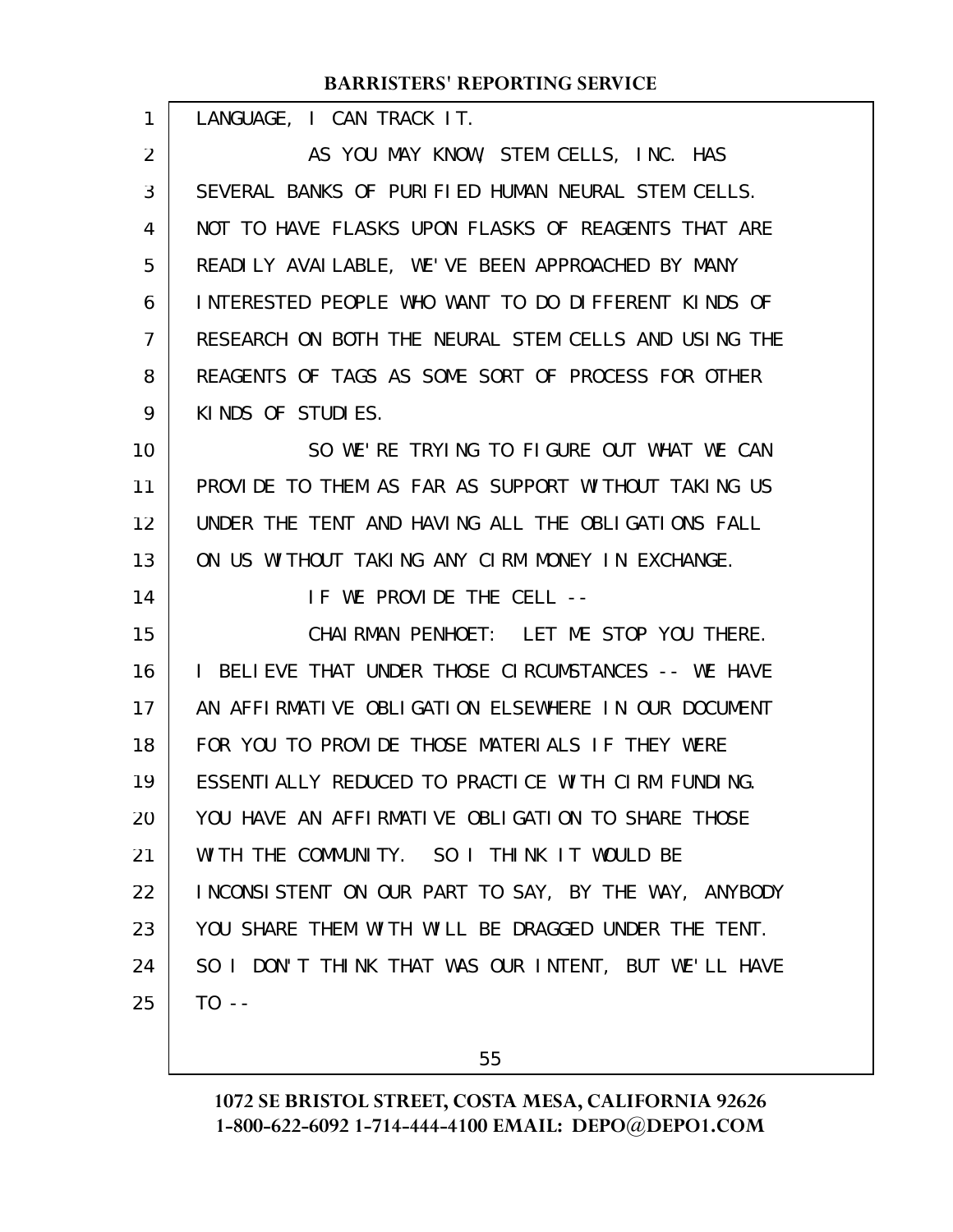| 1              | MR. STRATTON: RIGHT. AND THESE ARE                   |
|----------------|------------------------------------------------------|
| $\overline{2}$ | PREEXISTING CELLS, THEY HAVE THEM PROTECTED ALREADY, |
| 3              | NOT DEVELOPED USING CIRM MONEY. SO IF WE PROVIDE     |
| 4              | THE CELLS AND REAGENTS TO INVESTIGATORS IN SUPPORT   |
| 5              | OF THEIR CIRM-FUNDED RESEARCH, IT SOUNDS LIKE WE     |
| 6              | WOULD FALL OUTSIDE. BUT A QUESTION.                  |
| $\overline{7}$ | MS. KOCH: TAKE IN PIECES. I THINK WHAT               |
| 8              | HE'S POSITING IS THAT HE IS A MERE SUPPLIER OF A     |
| 9              | GOOD WHICH IS USED BY A CIRM-FUNDED RESEARCHER.      |
| 10             | CHAI RMAN PENHOET: BY A NON-CI RM-FUNDED             |
| 11             | RESEARCHER.                                          |
| 12             | MR. STRATTON: NO. CIRM-FUNDED                        |
| 13             | RESEARCHER.                                          |
| 14             | CHAIRMAN PENHOET: I'M SORRY.                         |
| 15             | MS. KOCH: HE IS A NON-CIRM-FUNDED                    |
| 16             | SUPPLIER OF A GOOD WHICH IS GOING TO BE USED BY A    |
| 17             | CIRM-FUNDED RESEARCHER ON A CIRM-FUNDED PROJECT. HE  |
| 18             | WANTS TO KNOW IF SUPPLYING THOSE CELLS, WHICH WERE   |
| 19             | NOT PAID FOR BY CIRM IN THE FIRST PLACE, GOING TO    |
| 20             | DRAG HIS COMPANY INTO THE CIRM REGULATIONS. THAT     |
| 21             | ALONE. AND I THINK, ED, THAT THE ANSWER TO THAT IS   |
| 22             | NO, BUT I'D BE INTERESTED TO HEAR IF YOU DISAGREE.   |
| 23             | CHAI RMAN PENHOET: WELL, PRESUMABLY YOU              |
| 24             | WILL EMBED SOMETHING IN YOUR MATERIAL TRANSFER       |
| 25             | AGREEMENT ABOUT WHAT THE OBLIGATIONS OF THE          |
|                | 56                                                   |
|                |                                                      |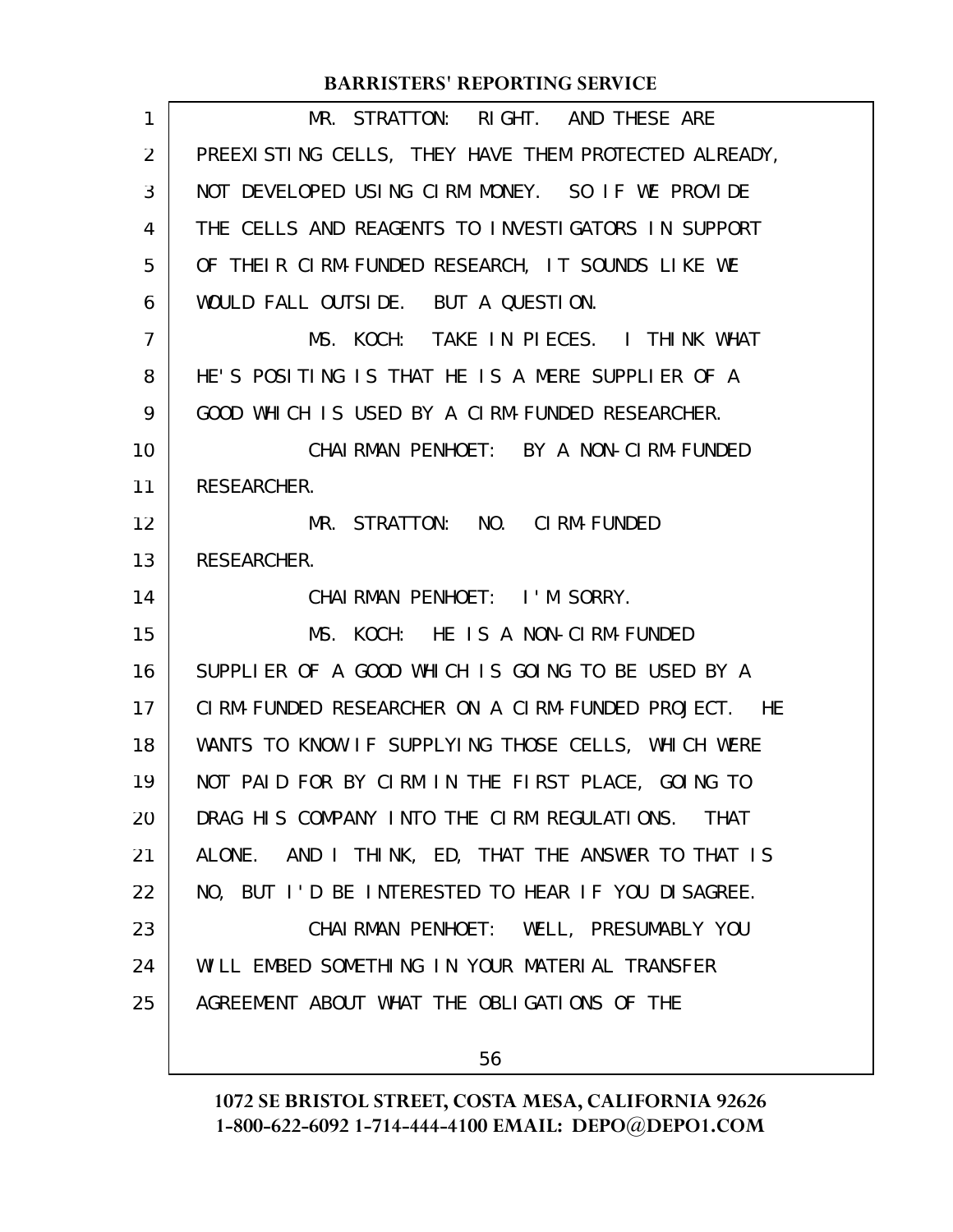| 1              | RECIPIENT ARE TO YOU IN CASE THEY DO SOMETHING OF   |
|----------------|-----------------------------------------------------|
| 2              | COMMERCIAL SIGNIFICANCE WITH THOSE CELLS; IS THAT   |
| 3              | RI GHT?                                             |
| 4              | MR. STRATTON: EVERY FACT PATTERN IS                 |
| 5              | DIFFERENT. BUT IF IT'S PROVIDED IN A WAY THAT GIVES |
| 6              | US SOME SORT OF THE RIGHTS TO A PRODUCT, PRESUMABLY |
| $\overline{7}$ | THAT WOULD BE A CIRM-FUNDED PRODUCT. AND WE WOULD   |
| 8              | HAVE THIS OBLIGATION TO TRACK.                      |
| 9              | ON THE OTHER HAND, THE PREEXISTING CELLS,           |
| 10             | BY VIRTUE OF PROVIDING THEM TO CIRM-FUNDED          |
| 11             | RESEARCHERS, I WOULD ARGUE SHOULDN'T TRIGGER THE    |
| 12             | OBLIGATIONS FOR THOSE CELLS ABSENT AN ADDITIONAL    |
| 13             | I NVENTI ON.                                        |
| 14             | CHAIRMAN PENHOET: WE AGREE. I THINK WE              |
| 15             | AGREE. ANYBODY DI SAGREE?                           |
| 16             | MR. STRATTON: RIGHT. AND THAT'S VERY                |
| 17             | MUCH APPRECIATED. AND, FRANKLY, THERE ARE A LOT OF  |
| 18             | INVESTIGATORS NOW WHO WILL BREATHE A LITTLE EASIER. |
| 19             | MONEY IS FUNGIBLE, AND CELLS AND REAGENTS           |
| 20             | ARE EXPENSIVE. SO IF WE REQUEST COVERING THE COST   |
| 21             | OF THOSE MATERIALS IN CONNECTION WITH THEIR SUPPLY, |
| 22             | DOES THAT BRING US UNDER THE TENT?                  |
| 23             | DR. PRIETO: QUESTION. ARE YOU SIMPLY                |
| 24             | TALKING ABOUT A STRAIGHTFORWARD, YOU KNOW,          |
| 25             | VENDOR/BUYER RELATIONSHIP WITH NOTHING DOWNSTREAM?  |
|                | 57                                                  |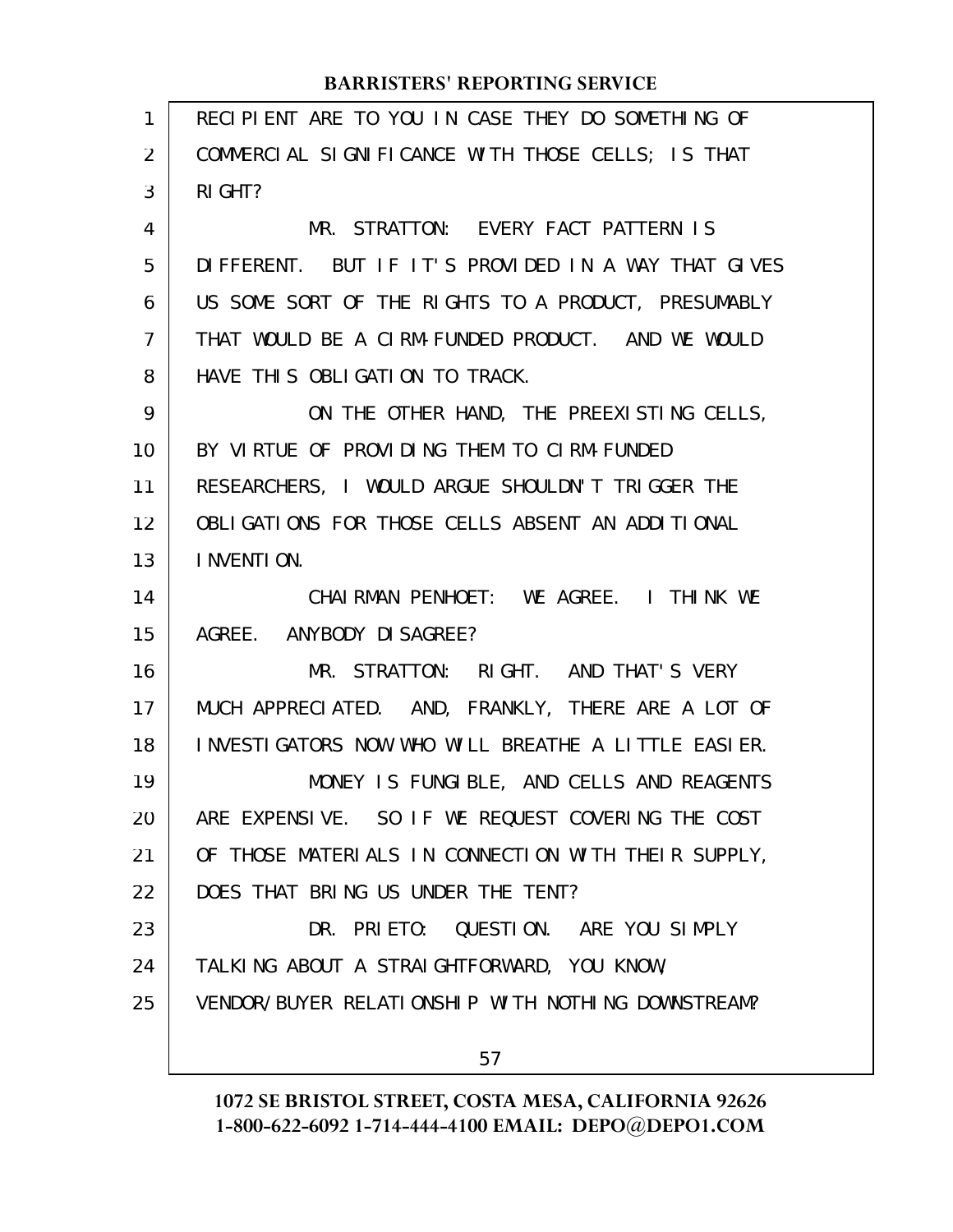| 1  | MR. STRATTON: AS STRAIGHTFORWARD AS YOU              |
|----|------------------------------------------------------|
| 2  | CAN IN BIOTECH.                                      |
| 3  | DR. PRIETO: OKAY. BECAUSE THEN I WOULD               |
| 4  | THINK THAT THERE WOULD BE NO WAY THAT WOULD TRIGGER  |
| 5  | OUR REQUIREMENTS. IT'S ONLY IF YOU ARE -- IF YOU     |
| 6  | STI PULATE THAT YOU ARE GOING TO BE IN SOME WAY THE  |
| 7  | BENEFICIARY OF THE FRUITS OF THAT RESEARCH, IF THERE |
| 8  | ARE ANY, THEN THAT AGREEMENT WOULD PULL YOU IN. BUT  |
| 9  | OTHERWISE I WOULDN'T SEE ANY WAY.                    |
| 10 | CHAI RMAN PENHOET: WELL, BUT PRESUMABLY              |
| 11 | THE CIRM-FUNDED RESEARCHER WILL RECEIVE MATERIALS    |
| 12 | FROM STEM CELLS, INC., CARRY OUT SOME LINE OF        |
| 13 | RESEARCH WITH THESE. IF THEY DON'T INVENT ANYTHING   |
| 14 | OF VALUE DURING THAT TIME, THEN THEY WON'T GET       |
| 15 | ANYTHING FROM IT. IF THEY DO INVENT SOMETHING OF     |
| 16 | VALUE, THE VALUE WILL BE -- THEN THE INVENTION WOULD |
| 17 | BE LICENSED BACK TO STEM CELLS, INC., AND AT THAT    |
| 18 | POINT THE INVENTION WOULD BE SUBJECT TO OUR IP       |
| 19 | REQUIREMENTS. I THINK THAT'S HOW IT WOULD WORK.      |
| 20 | MS. KOCH: AND THE TERMS OF THE LICENSE               |
| 21 | BACK WOULD NEED TO BE CONSISTENT WITH OUR IP         |
| 22 | <b>REQUI REMENTS.</b>                                |
| 23 | CHAIRMAN PENHOET: YES. BUT WE --                     |
| 24 | REMEMBER WE DON'T ENTER INTO THAT. IF WENDY AND KEN  |
| 25 | SIT DOWN AND WORKOUT A LICENSE AGREEMENTS, WHATEVER  |
|    | 58                                                   |
|    |                                                      |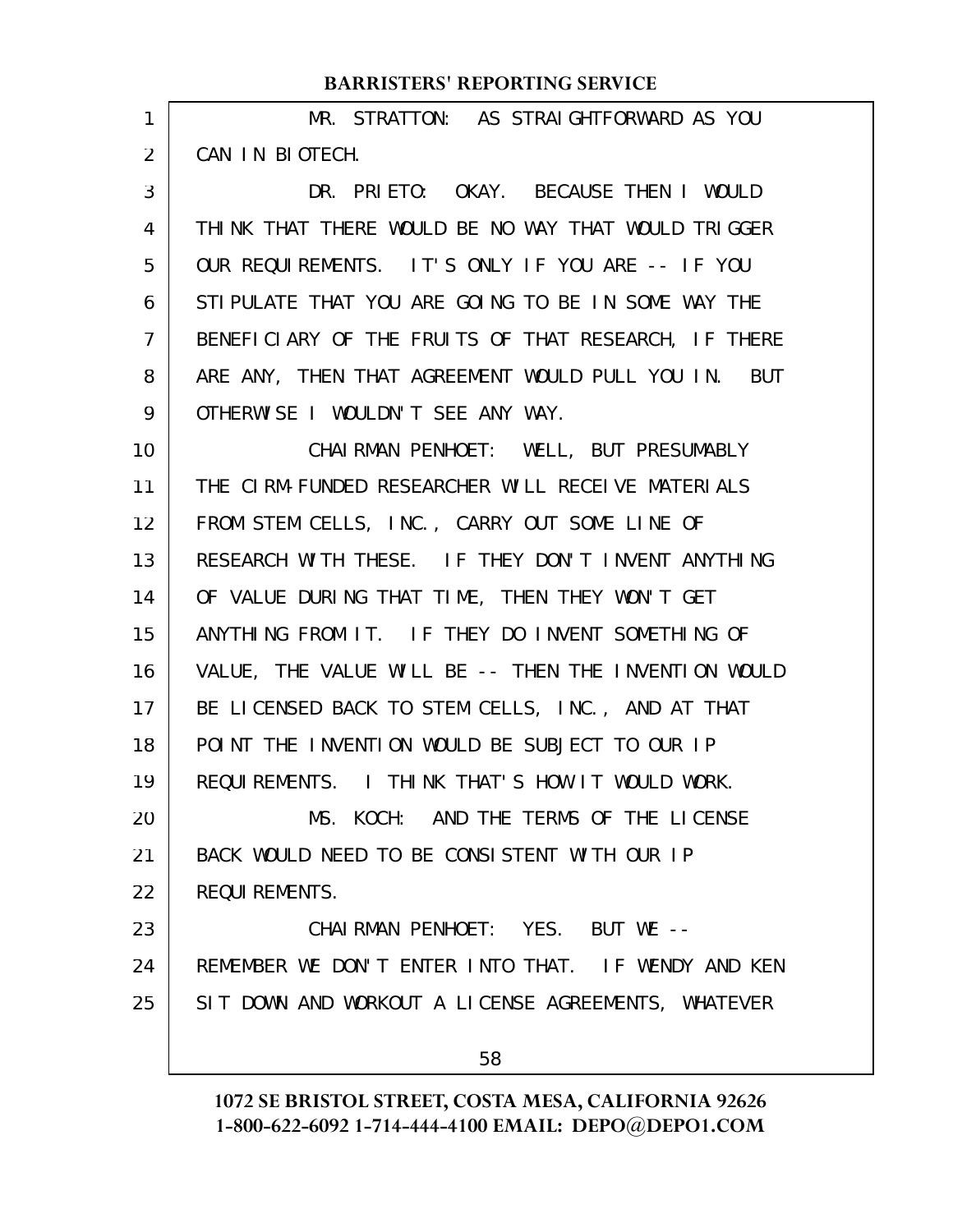| 1              | THEY DECIDE. IN THAT CASE, THEN THIS IS A            |
|----------------|------------------------------------------------------|
| $\overline{2}$ | UNIVERSITY THAT'S ON THE OTHER SIDE OF THIS          |
| 3              | TRANSACTION, THEY' RE THE ONES WHO WOULD HAVE THE    |
| 4              | OBLIGATION TO SHARE WITH US ANYTHING THEY GOT FROM   |
| 5              | YOU. THAT'S HOW IT WOULD WORK. BUT THAT LICENSE      |
| 6              | WOULD HAVE TO EMBED OUR COVENANTS AS WE NOW CALL     |
| $\overline{7}$ | THEM.                                                |
| 8              | MR. STRATTON: THANK YOU.                             |
| 9              | CHAIRMAN PENHOET: BUT, AGAIN, A LOT OF               |
| 10             | YOU WILL READ THROUGH THESE DOCUMENTS AS THEY EVOLVE |
| 11             | WITH AN EYE TOWARDS THE PRINCIPAL THRUST OF WHAT     |
| 12             | WE'RE TRYING TO DO IN THESE REFINEMENTS, WHICH IS TO |
| 13             | NOT CREATE BARRIERS TO COLLABORATION. THAT'S REALLY  |
| 14             | WHAT, AND WE'RE TRYING TO CLARIFY WHAT'S IN AND      |
| 15             | WHAT'S OUT FOR THAT REASON.                          |
| 16             | SO DO WE HAVE QUESTIONS -- WELL, FIRST,              |
| 17             | LET ME ASK IF -- I KEEP ASKING THIS QUESTION. DO WE  |
| 18             | HAVE ANY MEMBERS OF THE PUBLIC AT ANY OTHER SITE     |
| 19             | OTHER THAN SAN FRANCISCO?                            |
| 20             | MR. ROTH: NO. THERE'S NONE HERE IN SAN               |
| 21             | DI EGO.                                              |
| 22             | DR. PRIETO: NO.                                      |
| 23             | CHAIRMAN PENHOET: WELL, THEN I'LL STOP               |
| 24             | ASKING FOR PUBLIC COMMENT OUTSIDE.                   |
| 25             | SO LET'S MOVE ON, THEN, TO WHAT WOULD BE             |
|                | 59                                                   |
|                |                                                      |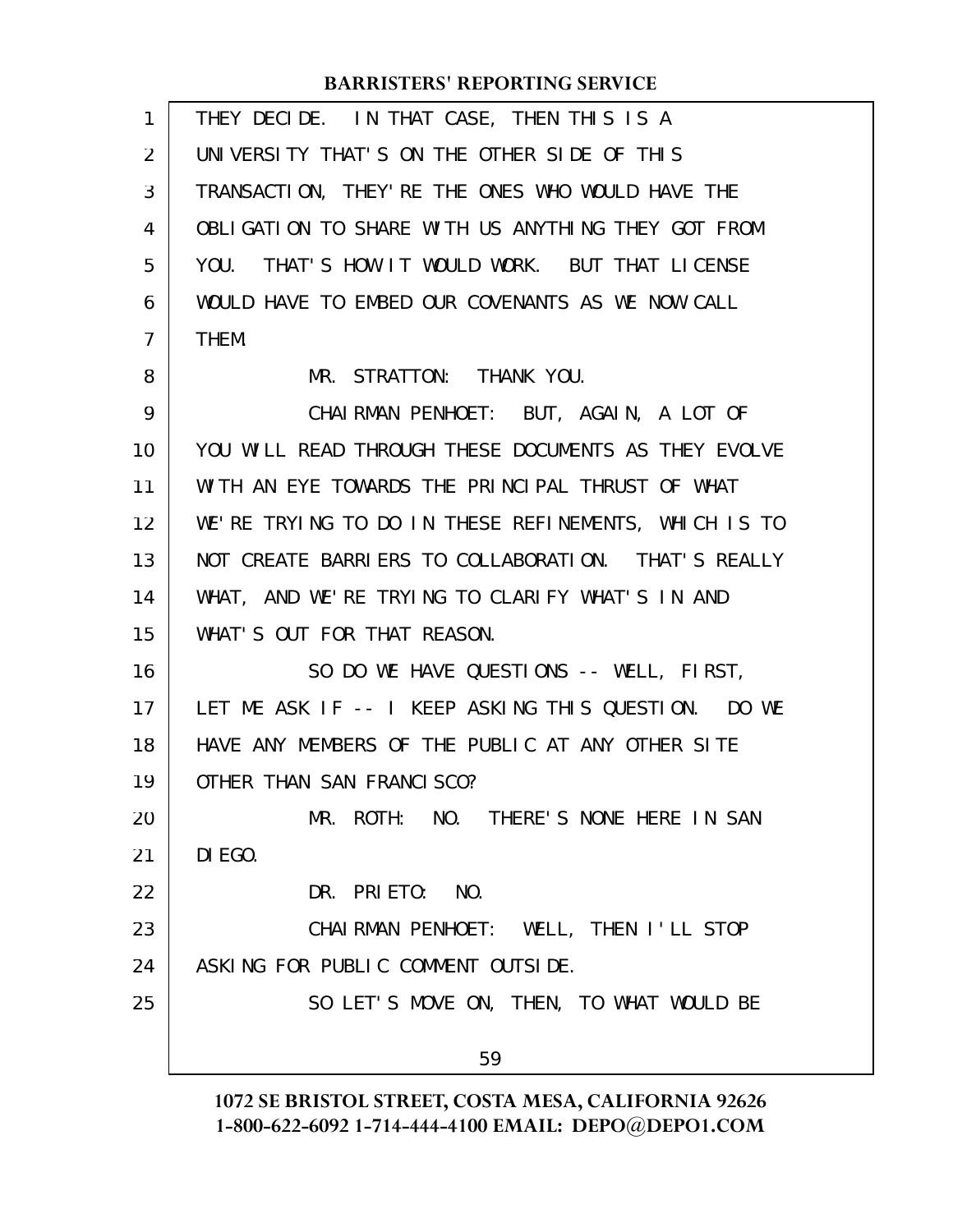|                | <b>DARRISTERS REPURTING SERVICE</b>                  |
|----------------|------------------------------------------------------|
| $\mathbf{1}$   | SLIDE -- OKAY -- THIS SLIDE.                         |
| $\overline{2}$ | MR. TOCHER: IT'S SLIDE 10 FOR THOSE OF               |
| 3              | YOU ON THE PHONE WHO HAVE THE TWO SLIDE              |
| $\overline{4}$ | PRESENTATIONS SEPARATE. FOR THOSE OF US HERE, IT'S   |
| 5              | SLIDE 12. FOR THOSE OF YOU ON THE PHONE, 10.         |
| 6              | MR. ROTH: SO MY SLIDE 10 IS JUST THE                 |
| $\overline{7}$ | ONE-LINE THING?                                      |
| 8              | CHAIRMAN PENHOET: NO. IT SHOULD BE ISSUE             |
| 9              | 4, SCOPE.                                            |
| 10             | MR. ROTH: OKAY. ALL RIGHT.                           |
| 11             | CHAIRMAN PENHOET: REVENUE SHARING.                   |
| 12             | MR. ROTH: REVENUE SHARING, IT'S SLIDE 11.            |
| 13             | MR. TOCHER: OH, IT IS.                               |
| 14             | CHAIRMAN PENHOET: SCOTT OR NANCY, YOU                |
| 15             | WANT TO COMMENT.                                     |
| 16             | MS. KOCH: SURE. THE ISSUE HERE WAS THAT              |
| 17             | IN THE REGS AS ADOPTED, MOST OF THE OBLIGATIONS      |
| 18             | TRIGGERED OFF LICENSING BASED TRANSACTIONS. AND, OF  |
| 19             | COURSE, FOLKS TRANSFER VALUE IN INTELLECTUAL         |
| 20             | PROPERTY BY WAY OF OTHER THAN LICENSES. THERE COULD  |
| 21             | BE SALES, THERE CAN BE ASSIGNMENTS. AND SO WE ADDED  |
| 22             | SOME CLARIFICATION TO THE PROPOSED REGS TO MAKE IT   |
| 23             | CLEAR TO FOLKS THAT, REGARDLESS OF HOW YOU STRUCTURE |
| 24             | YOUR DEAL, IF THERE IS -- IF YOU RECEIVE BENEFIT OR  |
| 25             | CONSIDERATION FROM THE TRANSFER OF INTELLECTUAL      |
|                |                                                      |

60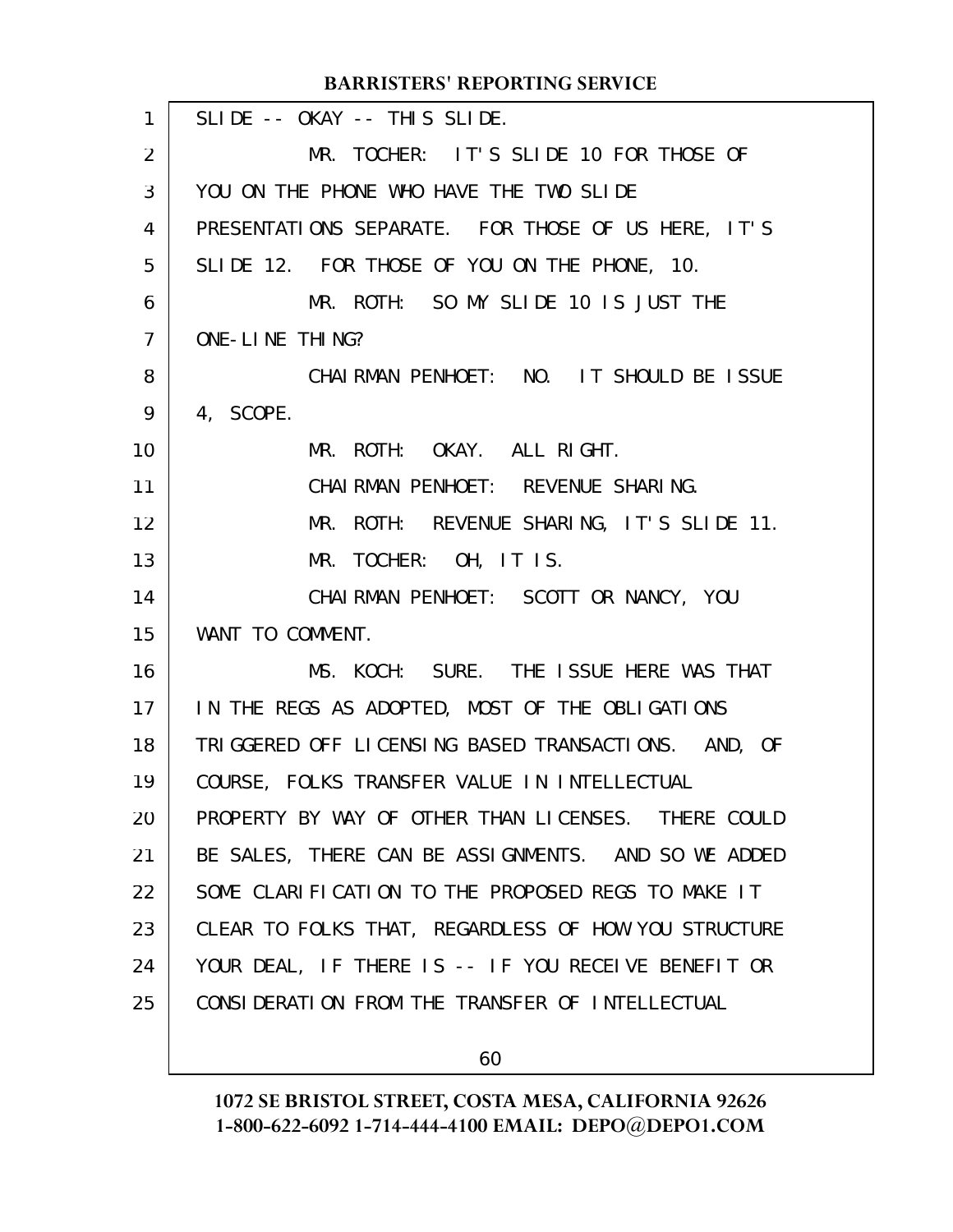| 1  | PROPERTY, REGARDLESS OF THE FORMAT OF THE TRANSFER,  |
|----|------------------------------------------------------|
| 2  | IT FALLS WITHIN THE INTELLECTUAL PROPERTY            |
| 3  | REGULATIONS AND OBLIGATIONS.                         |
| 4  | CHAI RMAN PENHOET: THAT SEEMS                        |
| 5  | STRAIGHTFORWARD. WHAT WOULD HAPPEN IN THE CASE OF A  |
| 6  | SALE OF AN ENTIRE COMPANY? LET'S SAY OUR MERCK-STEM  |
| 7  | CELLS, INC. EXAMPLE. MERCK DECIDES TO BUY STEM       |
| 8  | CELLS, INC., AND STEM CELLS, INC. DECIDES TO SELL    |
| 9  | ITSELF TO MERCK. I WOULD GUESS IN THAT CASE MERCK'S  |
| 10 | OBLIGATIONS WOULD CONTINUE TO US; IS THAT RIGHT?     |
| 11 | MS. KOCH: THAT'S RIGHT.                              |
| 12 | MR. ROTH: YEAH. THEY WOULD FOLLOW                    |
| 13 | ANYTHING THAT'S COMMERCIALIZED.                      |
| 14 | CHAI RMAN PENHOET: RIGHT.                            |
| 15 | MR. ROTH: SO IT'S A PRODUCT, NOT -- I                |
| 16 | THINK THE IP, WHATEVER THAT IP CLAIMS, WHATEVER YOU  |
| 17 | DID WITH IT IN TERMS OF A LICENSE, IF IT AFFECTS A   |
| 18 | PRODUCT SALE, THEN IT TRIGGERS -- WELL, THEN THERE   |
| 19 | WOULD BE MONIES DUE TO THE STATE.                    |
| 20 | DR. LOVE: SO IN OTHER WORDS, WHENEVER YOU            |
| 21 | ACQUIRE A COMPANY, YOU ACQUIRE ALL OF THE RIGHTS AND |
| 22 | <b>OBLI GATI ONS.</b>                                |
| 23 | MR. ROTH: CORRECT.                                   |
| 24 | CHAIRMAN PENHOET: BUT THEN, BACKING OFF              |
| 25 | OF THAT, IF MERCK PAID STEM CELLS, INC. \$50 MILLION |
|    | 61                                                   |
|    |                                                      |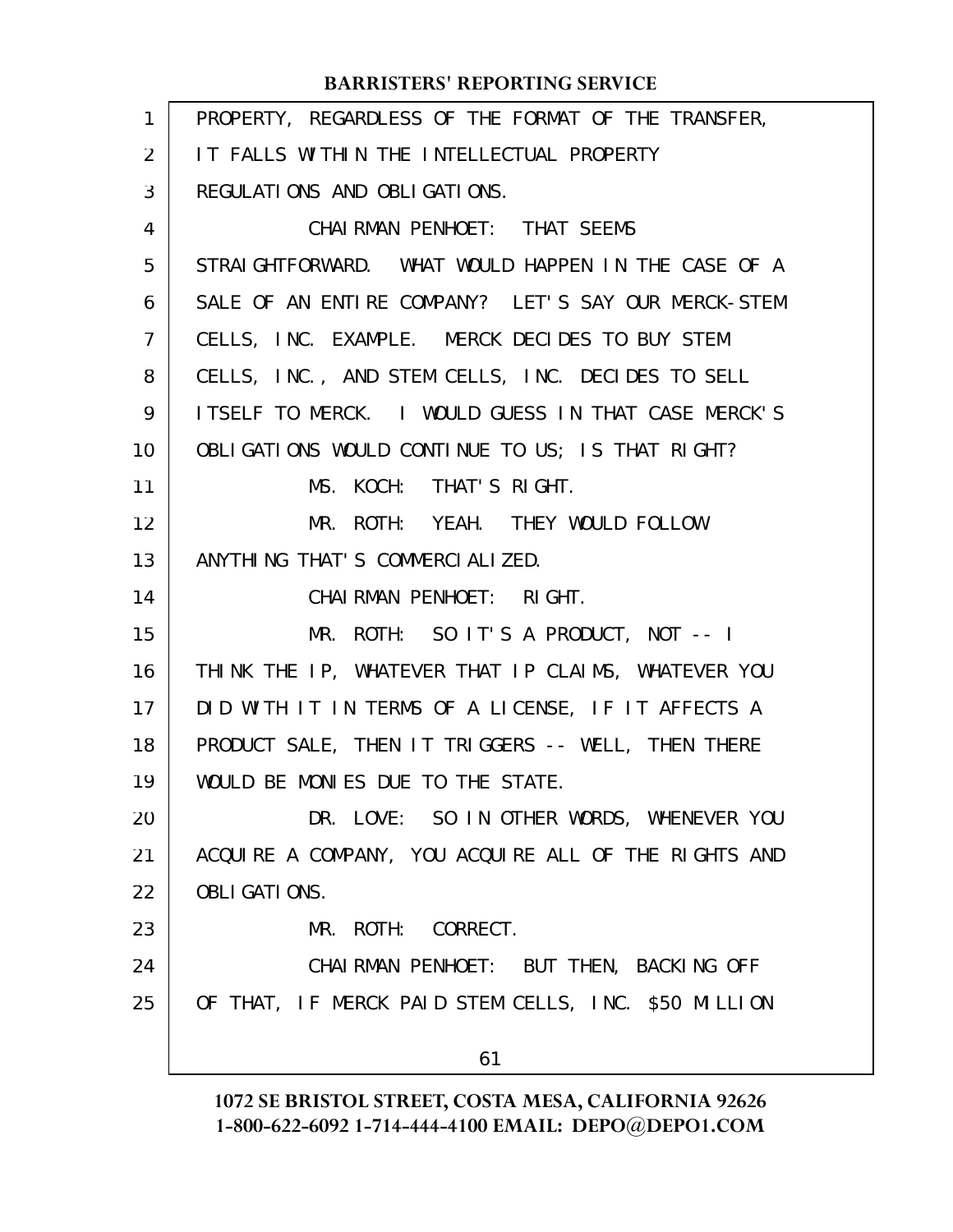| 1              | FOR RIGHTS TO ITS INTELLECTUAL PROPERTY, SOME OF      |
|----------------|-------------------------------------------------------|
| 2              | WHICH WAS FUNDED BY CIRM, WE WOULD HAVE A RIGHT TO    |
| 3              | SOME FRACTION OF THAT \$50 MILLION ASCRIBABLE TO THAT |
| 4              | PART OF THE TRANSFER OF IP ASSETS TO MERCK, WHICH IS  |
| 5              | ASCRIBABLE AND PROPORTIONAL TO WHAT WE PUT INTO       |
| 6              | THI S.                                                |
| $\overline{7}$ | MS. KOCH: THAT'S RIGHT.                               |
| 8              | $MR.$ ROTH: WELL $--$                                 |
| 9              | CHAIRMAN PENHOET: COULD BE A NEGOTI ATION.            |
| 10             | MR. ROTH: BUT, AGAIN, ED, IT'S A ROYALTY              |
| 11             | ON A PRODUCT.                                         |
| 12             | MS. KOCH: I THINK WHAT HE'S                           |
| 13             | CONTEMPLATING --                                      |
| 14             | MR. ROTH: IF THEY USE THE PATENT ON                   |
| 15             | ANYTHING THAT THEY -- THEY ACQUIRE THE PATENT         |
| 16             | PORTFOLIO, AND THAT PATENT IS CLAIMED ON A PRODUCT    |
| 17             | THAT WAS FUNDED TO CREATE THAT PATENT, THEN THEY      |
| 18             | WOULD OWE THE PERCENTAGE ROYALTY THAT THE -- IN A     |
| 19             | NONPROFIT STATE, THE RESEARCH INSTITUTE LICENSE. IT   |
| 20             | WON'T GO AWAY BECAUSE SOMEBODY ACQUIRES IT.           |
| 21             | CHAIRMAN PENHOET: BUT THERE'S A -- I                  |
| 22             | THINK THE MORE I THINK ABOUT THIS, IT'S A LITTLE      |
| 23             | HAIRY WHEN YOU THINK ABOUT IT. A LICENSE MIGHT IN     |
| 24             | INVOLVE NO UP-FRONT PAYMENT, OKAY, SIMPLY -- LET'S    |
| 25             | SAY THE LICENSEE -- THE LICENSOR IS UNIVERSITY OF     |
|                |                                                       |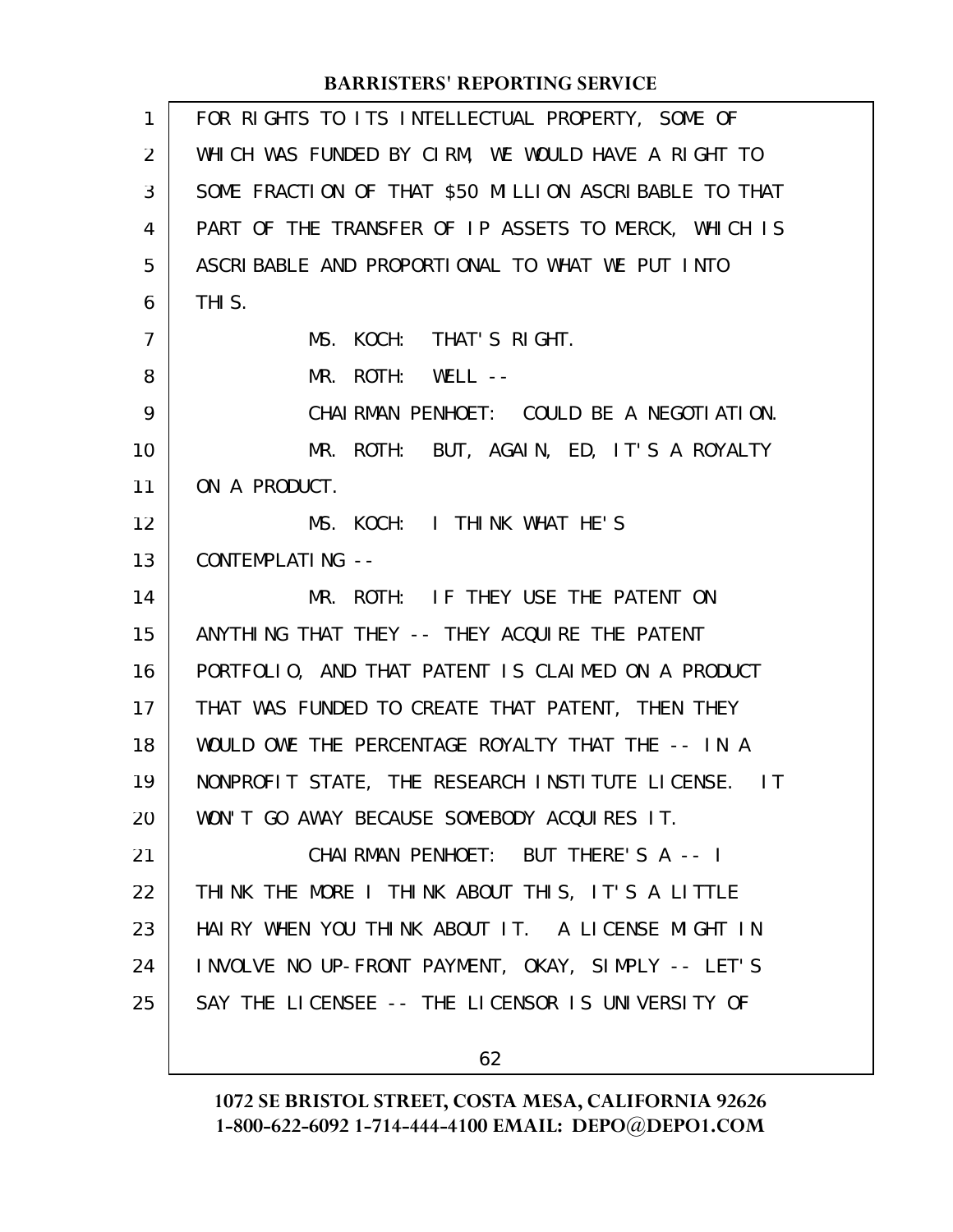| 1  | CALIFORNIA. SO MERCK LICENSES FROM UNIVERSITY OF     |
|----|------------------------------------------------------|
| 2  | CALIFORNIA CIRM-FUNDED TECHNOLOGY, GENERATES A       |
| 3  | PRODUCT, AGREES TO PAY UC A 3-PERCENT ROYALTY, AND   |
| 4  | OUT OF ALL THAT WE GET OUR 25 PERCENT. OKAY. SO      |
| 5  | THAT'S PRETTY EASY AND CLEAR TO UNDERSTAND.          |
| 6  | INSTEAD OF THAT, STEM CELLS, INC. DEVELOPS           |
| 7  | TECHNOLOGY WITH OUR MONEY, AND THEY LICENSE MERCK,   |
| 8  | BUT THEY GET A \$50 MILLION FRONT-END PAYMENT AND    |
| 9  | WHATEVER ROYALTY THEY GET. LET'S SAY THEY GET A      |
| 10 | 10-PERCENT ROYALTY. WE WOULD THEN GET OUR PIECE OF   |
| 11 | THAT ACTION FROM THE COMPANY, BUT I THINK WHAT WE'RE |
| 12 | TRYING TO DO TO CLOSE A LOOPHOLE HERE IS WE ALSO     |
| 13 | SHOULD GET A PIECE OF THE FRONT-END PAYMENT.         |
| 14 | MS. KOCH: THAT'S RIGHT.                              |
| 15 | CHAIRMAN PENHOET: IN ADDITION TO GETTING             |
| 16 | A PIECE OF THE ROYALTY.                              |
| 17 | MR. ROTH: SO, SCOTT, REMIND ME WHAT WE               |
| 18 | HAVE IN THERE IN TERMS OF WHAT WE CALL REVENUE.      |
| 19 | MR. TOCHER: WELL, RIGHT NOW IT'S DERIVED             |
| 20 | FROM LICENSING OF A PATENTED INVENTION. SO HERE IT   |
| 21 | COULD BE A TRANSFER OF IT OR ASSIGNMENT --           |
| 22 | CHAIRMAN PENHOET: WE'RE LOOKING FOR THE              |
| 23 | RELEVANT SECTION. BUT THAT'S WHAT WE'RE INTENDING    |
| 24 | TO CLARIFY HERE.                                     |
| 25 | MS. KOCH: THAT'S RIGHT.                              |
|    | 63                                                   |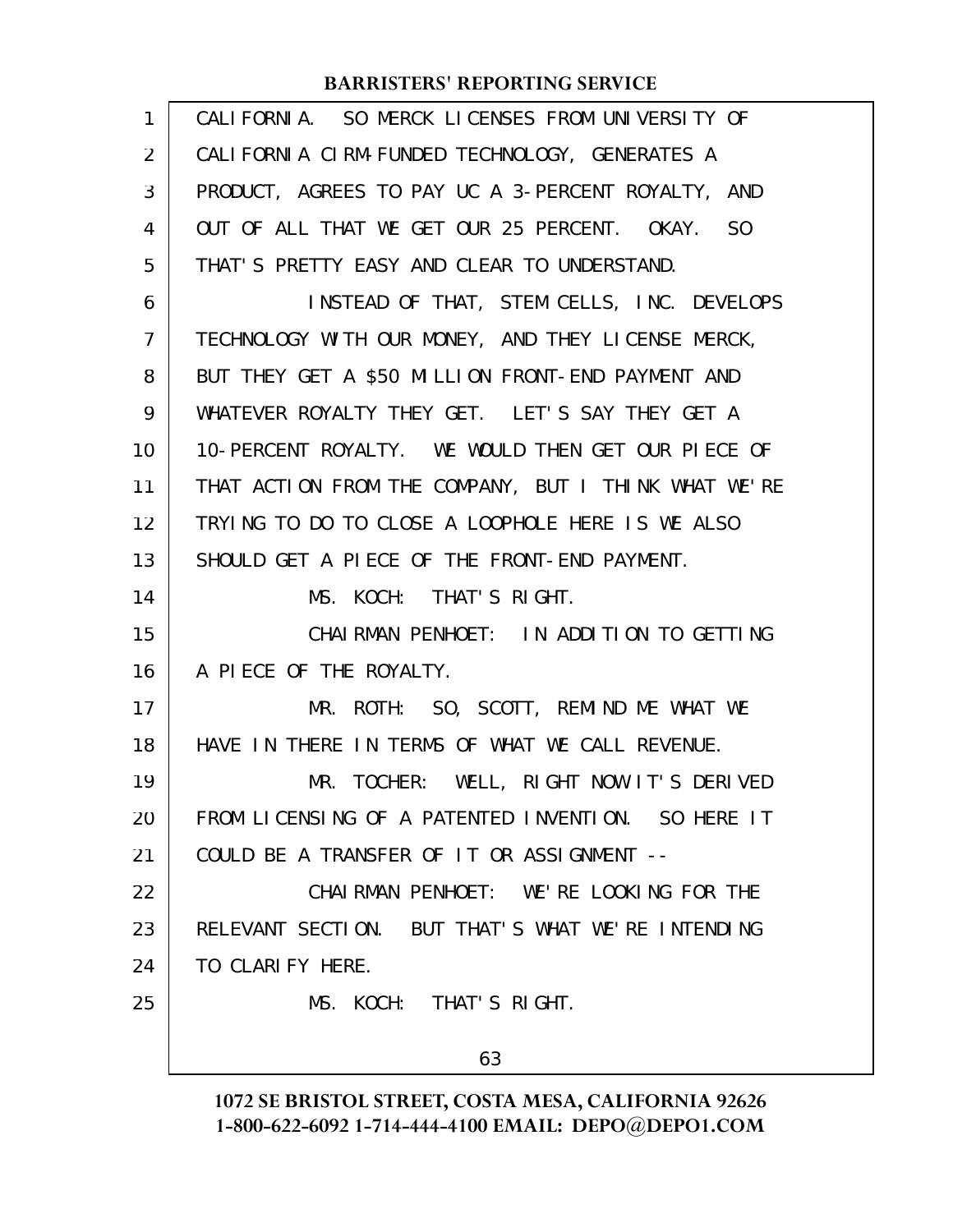| 1              | CHAIRMAN PENHOET: MONEY CAN COME TO OUR              |
|----------------|------------------------------------------------------|
| $\overline{2}$ | GRANTEE IN SEVERAL DIFFERENT FORMS, AND IRRESPECTIVE |
| 3              | OF THE RATE, ETC., WHEN MONIES CROSS THE             |
| 4              | THRESHOLD --                                         |
| 5              | MS. KOCH: IT WON'T ALWAYS BE A ROYALTY ON            |
| 6              | A PATENT OR PATENT INFRINGEMENT CLAIM. DUANE, AS     |
| 7              | YOU POINT OUT, YOU COULD SELL KNOW-HOW OR YOU COULD  |
| 8              | SELL A TRADE SECRET, AND YOU COULD GET A LOT OF      |
| 9              | VALUE FOR THAT. AND OUR POINT IS IF YOU GET THAT     |
| 10             | KIND OF VALUE IN THAT KIND OF TRANSACTION, WE GET    |
| 11             | OUR PIECE OF IT.                                     |
| 12             | MR. ROTH: SO WE SHOULD GET 25 PERCENT OF             |
| 13             | WHATEVER THEY GET FOR THAT PARTICULAR ASSET?         |
| 14             | CHAIRMAN PENHOET: WELL, ADJUSTED FOR --              |
| 15             | MS. KOCH: FOR EVERYTHING ELSE --                     |
| 16             | CHAI RMAN PENHOET: -- FRACTI ONAL --                 |
| 17             | MS. KOCH: -- THAT'S IN THE BASKET OF WHAT            |
| 18             | THEY SOLD.                                           |
| 19             | MR. ROTH: RIGHT. RIGHT.                              |
| 20             | CHAIRMAN PENHOET: IF IT WAS A HUNDRED                |
| 21             | PERCENT, ALL OUR FUNDING THAT LED TO IT, WE WOULD    |
| 22             | GET 25 PERCENT. THAT'S RIGHT.                        |
| 23             | MR. TOCHER: THE TERM CURRENTLY USED IS               |
| 24             | NET LICENSING REVENUE, WHICH IS GROSS REVENUE        |
| 25             | DERIVED FROM A LICENSE AGREEMENT MINUS THE DIRECT    |
|                | 64                                                   |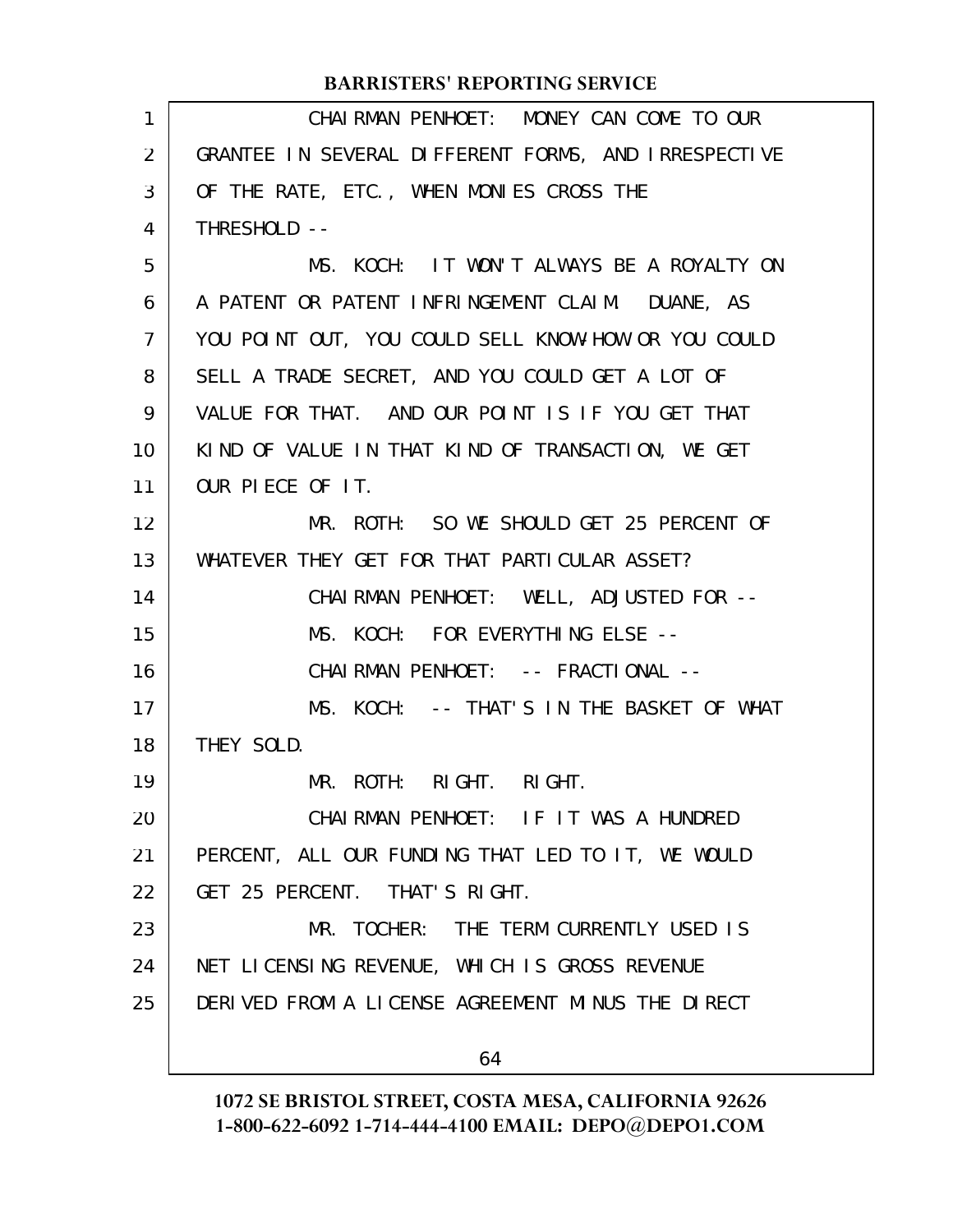| 1              | COSTS INCURRED IN THE PROSECUTION AND PROTECTION OF  |
|----------------|------------------------------------------------------|
| $\overline{2}$ | THE CIRM-FUNDED PATENTED INVENTION.                  |
| 3              | CHAIRMAN PENHOET: SO YOU MUST HAVE A                 |
| 4              | DEFINITION OF NET REVENUE SOMEPLACE.                 |
| 5              | MS. KOCH: AND WE HAVE A DEFINITION OF                |
| 6              | LICENSING REVENUE, WHICH IS NOW NOT JUST CONSTRAINED |
| 7              | TO INCLUDE STRICT LICENSES. IT'S ANY VALUE FROM ANY  |
| 8              | KIND OF TRANSACTION.                                 |
| 9              | CHAIRMAN PENHOET: SO WHERE DO WE FIND THE            |
| 10             | DEFINITION OF LICENSING REVENUE?                     |
| 11             | MS. KOCH: AS TO THE DEFINITION OF                    |
| 12             | LICENSING REVENUE, 100401(Q).                        |
| 13             | CHAIRMAN PENHOET: 401.                               |
| 14             | MR. TOCHER: MAKE SURE YOU'RE ON THE                  |
| 15             | REDLINE VERSION OF -- NO. I GUESS THAT'S NOT TRUE.   |
| 16             | YOU COULD BE ON THE CLEAN VERSION AS WELL.           |
| 17             | MS. KOCH: 100401(Q) IS THE DEFINITION OF             |
| 18             | LI CENSING REVENUE.                                  |
| 19             | CHAI RMAN PENHOET: CAN YOU READ THAT TO              |
| 20             | US, PLEASE.                                          |
| 21             | MS. KOCH: SURE. THE CONSIDERATION                    |
| 22             | RENDERED TO AN OWNER OR LICENSEE OF A CIRM-FUNDED    |
| 23             | INVENTION OR CIRM-FUNDED TECHNOLOGY PURSUANT TO A    |
| 24             | LICENSE AGREEMENT. AND I'M GOING TO STOP THERE FOR   |
| 25             | JUST A SECOND TO SAY THAT IT'S PHRASED UP IN TERMS   |
|                | 65                                                   |
|                |                                                      |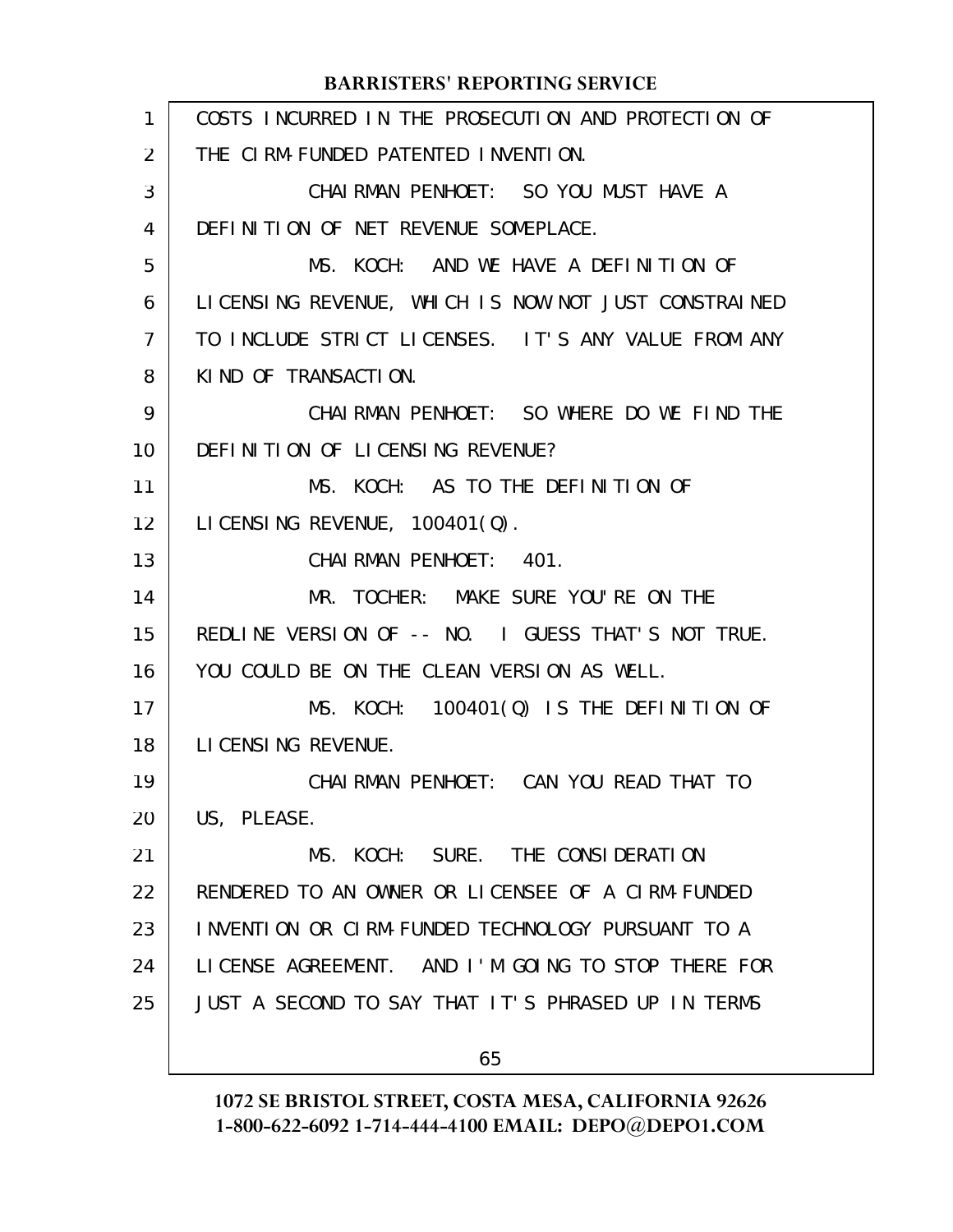| 1              | OF CONSIDERATION AS OPPOSED TO ROYALTY, WHICH         |
|----------------|-------------------------------------------------------|
| $\overline{2}$ | OBVIOUSLY CONSIDERATION IS A BROADER TERM. IT'S       |
| 3              | ALSO FRAMED UP IN TERMS OF CONSIDERATION RECEIVED     |
| 4              | PURSUANT TO A LICENSE AGREEMENT, WHICH IS ITSELF A    |
| 5              | DEFINED TERM. AND THAT'S FOUND IN 100401(0), AND      |
| 6              | THAT DEFINITION IS BROAD ENOUGH TO INCLUDE            |
| $\overline{7}$ | TRANSACTIONS THAT ARE BEYOND TRADITIONAL LICENSES.    |
| 8              | AND THEY GO TO SALES AND ASSIGNMENTS AND THE LIKE.    |
| 9              | SO THAT'S HOW WE'VE --                                |
| 10             | DR. PRIETO: SO THAT WOULD CAPTURE THAT.               |
| 11             | MR. ROTH: I THINK IT'S COVERED.                       |
| 12             | CHAI RMAN PENHOET: SO DO WE HAVE                      |
| 13             | AGREEMENT -- ANY QUESTIONS FROM THE TASK FORCE? ANY   |
| 14             | COMMENTS FROM OUR AUDIENCE IN SAN FRANCISCO? WENDY.   |
| 15             | MS. STREITZ: I HAVE A COUPLE OF COMMENTS.             |
| 16             | ONE IS THAT THE LANGUAGE SCOTT READ IS FROM THE       |
| 17             | EXISTING POLICY WHICH DOES NOT INCLUDE THE COST OF    |
| 18             | OBTAINING AND PROTECTING PATENTS AND REVENUE. SO      |
| 19             | THE GRANTEE IS ALLOWED TO RECOVER ITS OWN EXPENSES    |
| 20             | FIRST, AND THEN WHAT'S LEFT IS CONSIDERED REVENUE.    |
| 21             | THAT CONCEPT HAS GONE AWAY IN THE NEW VERSION.<br>AND |
| 22             | I UNDERSTAND THERE ARE SOME ARGUMENTS PRO AND CON.    |
| 23             | WE HAVE SOME CONCERNS ABOUT THAT.                     |
| 24             | MS. KOCH: SO, WENDY, JUST TO I CAN                    |
| 25             | CLARIFY AND UNDERSTAND YOUR QUESTION, I THINK THE     |
|                | 66                                                    |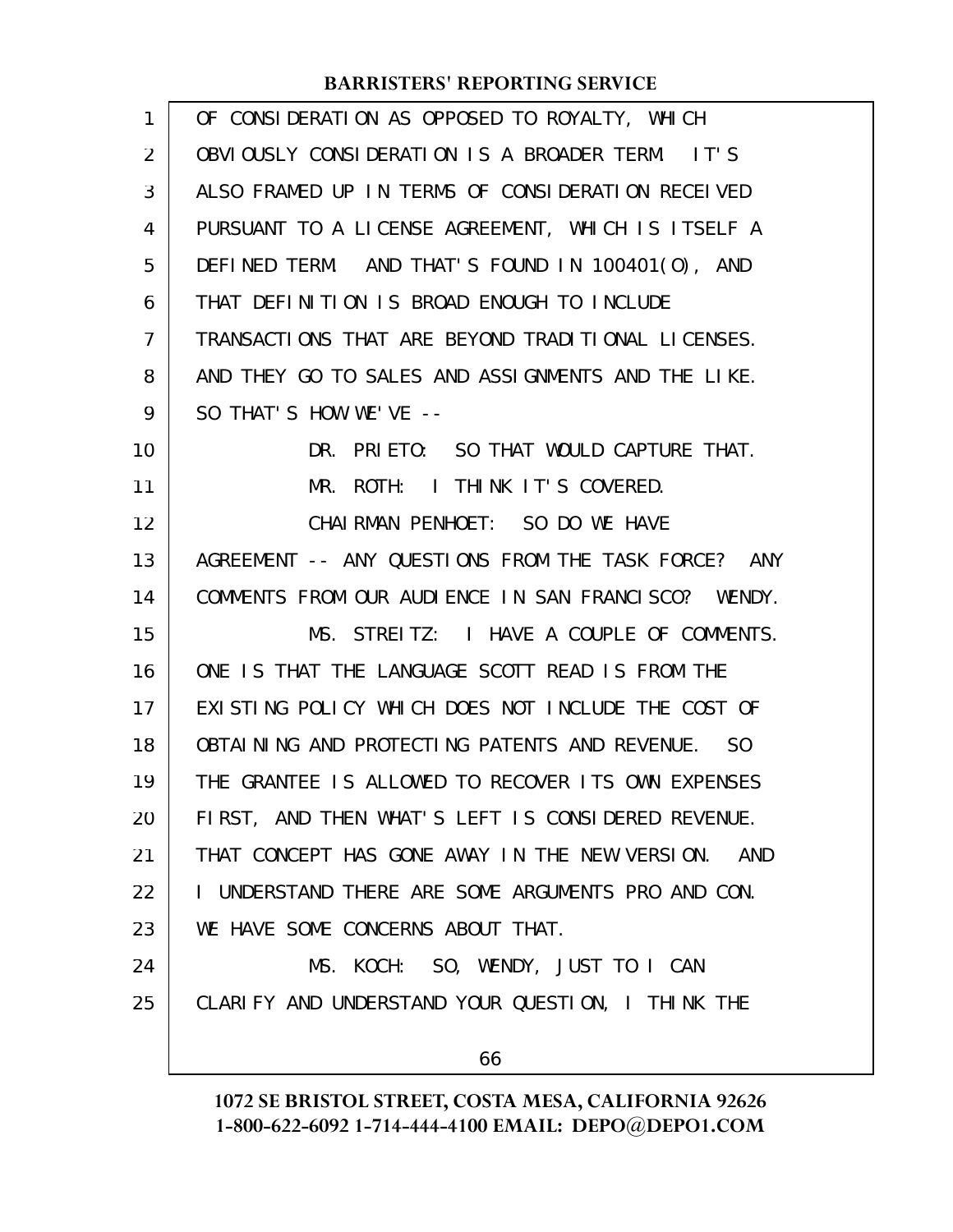| 1              | PROPOSED VERSION THAT WE'RE LOOKING AT TODAY STILL   |
|----------------|------------------------------------------------------|
| 2              | INCLUDES THE 500,000 FREE PERIOD, WHICH I BELIEVE WE |
| 3              | CARRIED FORWARD IN PART TO REFLECT THE FACT THAT     |
| 4              | GRANTEES WOULD HAVE TO PAY PATENT PROSECUTION COSTS  |
| 5              | AND THE LIKE.                                        |
| 6              | ARE YOU -- AND THAT WAS ALSO IN THE                  |
| $\overline{7}$ | EARLIER VERSION. YOU TALKING ABOUT THAT?             |
| 8              | MS. STREITZ: NO. THE EARLIER VERSION HAS             |
| 9              | THAT, BUT THE EARLIER VERSION ALSO LET US RECOVER    |
| 10             | PATENT -- THE COSTS OF MAINTAINING AND PROTECTING    |
| 11             | PATENTS BEFORE WE STARTED COUNTING TOWARDS THE \$500 |
| 12             | THRESHOLD. THIS IS A DIFFERENCE IN THE NEW POLICY.   |
| 13             | I'M POINTING OUT THERE IS A DIFFERENCE.              |
| 14             | ONE OF THE CONCERNS IS IF IT DOES PERTAIN            |
| 15             | TO WORLDWIDE PROTECTION, IT CAN EASILY BE A QUARTER  |
| 16             | OF A MILLION DOLLARS. SO THE \$500 THRESHOLD ONLY    |
| 17             | COVERS US FOR TO -- IT MAKES UP FOR ONE LOSER, ONE   |
| 18             | WI NNER.                                             |
| 19             | CHAIRMAN PENHOET: YEAH. WE GET THIS                  |
| 20             | EFFECT.                                              |
| 21             | MS. STREITZ: AND THEN IF YOU ACTUALLY                |
| 22             | ENFORCE IT, THE LITIGATION COSTS CAN BE EXORBITANT.  |
| 23             | SO THAT -- THE INABILITY TO RECOVER THOSE EXPENSES   |
| 24             | IS AN ISSUE. I'M JUST PUTTING IT ON THE TABLE.       |
| 25             | CHAIRMAN PENHOET: WELL, WE HAVE NOT HAD              |
|                |                                                      |
|                | 67                                                   |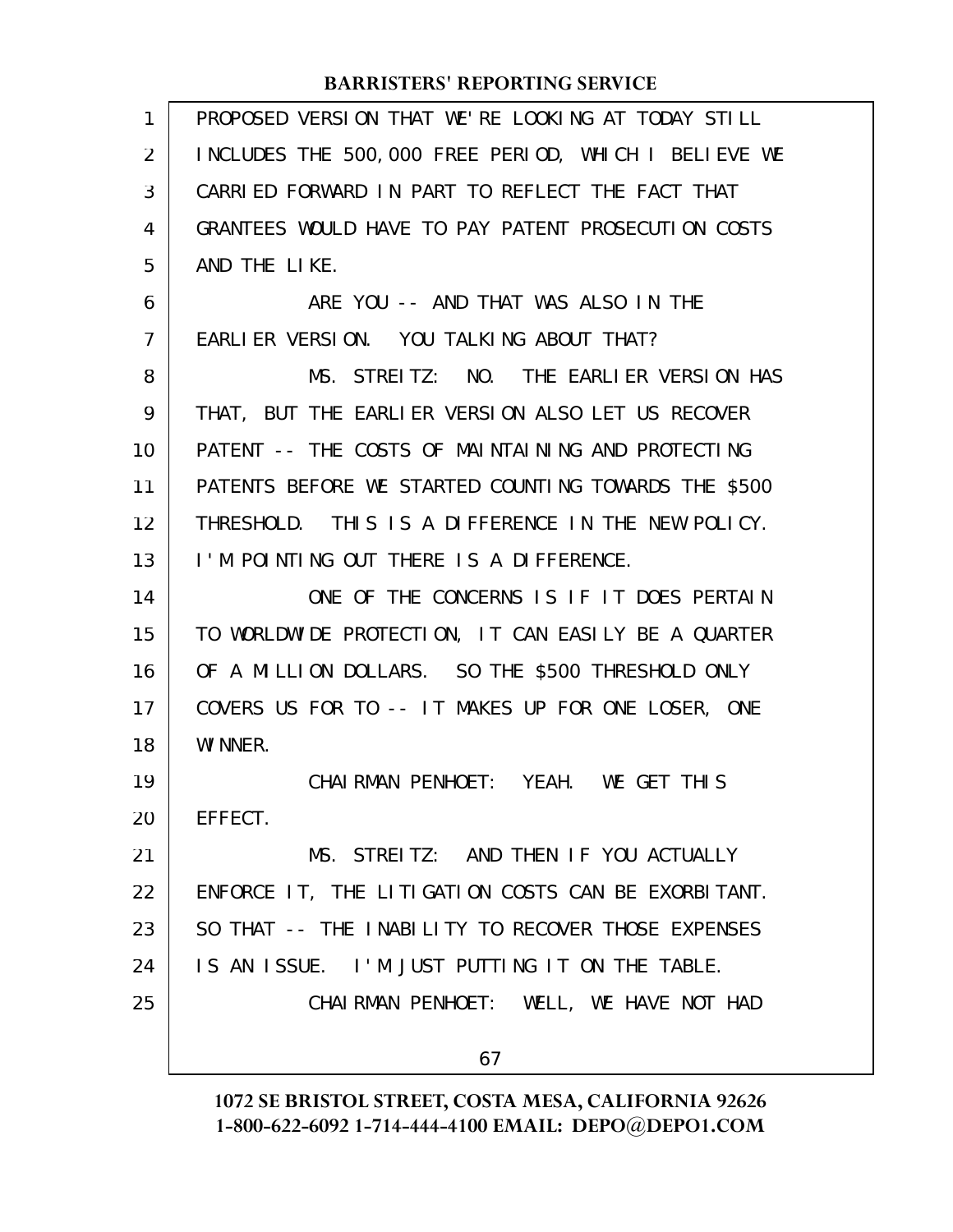| $\mathbf{1}$   | ANY DISCUSSION, AND IT MAY HAVE BEEN AN INADVERTENT. |
|----------------|------------------------------------------------------|
| $\overline{2}$ | WE HAVE NOT DISCUSSED THIS. NET REVENUES WERE NET    |
| 3              | OF YOUR PATENT PROSECUTION COSTS. I THINK SOME       |
| 4              | PEOPLE DID POINT OUT, WELL, MAYBE YOU SHOULD COVER   |
| 5              | THIS UNDER YOUR 500,000, BUT YOU ARE CORRECT.        |
| 6              | HI STORI CALLY, THE 500, 000 WAS TO TO SOME          |
| $\overline{7}$ | DEGREE PROVIDE YOU SOME IMMUNITY FROM ALL THE PATENT |
| 8              | FILINGS YOU MADE THAT TURNED OUT TO BE WORTHLESS.    |
| 9              | MS. KOCH: SO JUST TO CLARIFY AGAIN, IN               |
| 10             | THE FOR-PROFIT --                                    |
| 11             | CHAI RMAN PENHOET: WE HAVE LANGUAGE ABOUT            |
| 12             | SPECIFIC PATENT COST TO THE LICENSE, NOT ANY OLD     |
| 13             | PATENT COST THAT WENT IN HERE.                       |
| 14             | MS. KOCH: THERE ARE TWO THINGS WE'RE                 |
| 15             | THINKING ABOUT. ONE IS I THINK THE REGULATIONS       |
| 16             |                                                      |
|                | SPECIFICALLY SAY THAT THERE'S NOTHING TO STOP        |
| 17             | WENDY'S ORGANIZATION, FOR INSTANCE, FROM COLLECTING  |
| 18             | THOSE PROSECUTION AND ENFORCEMENT COSTS FROM THE     |
| 19             | COLLABORATOR FROM A LICENSEE FROM WHEREVER.          |
| 20             | SECOND, THE FOR-PROFIT REGULATIONS NEVER             |
| 21             | HAD THE PROVISION THAT ALLOWED THEM, THE FOR-PROFIT  |
| 22             | SECTOR, TO DEDUCT THE PATENT PROSECUTION COSTS. SO   |
| 23             | THIS IS A CONSEQUENCE OF COMBINING OR CONSOLIDATING  |
| 24             | THE FOR-PROFIT AND NOT-FOR-PROFIT, AND IT'S AN       |
| 25             | APPROPRIATE THING FOR THE COMMITTEE TO CONSIDER      |

68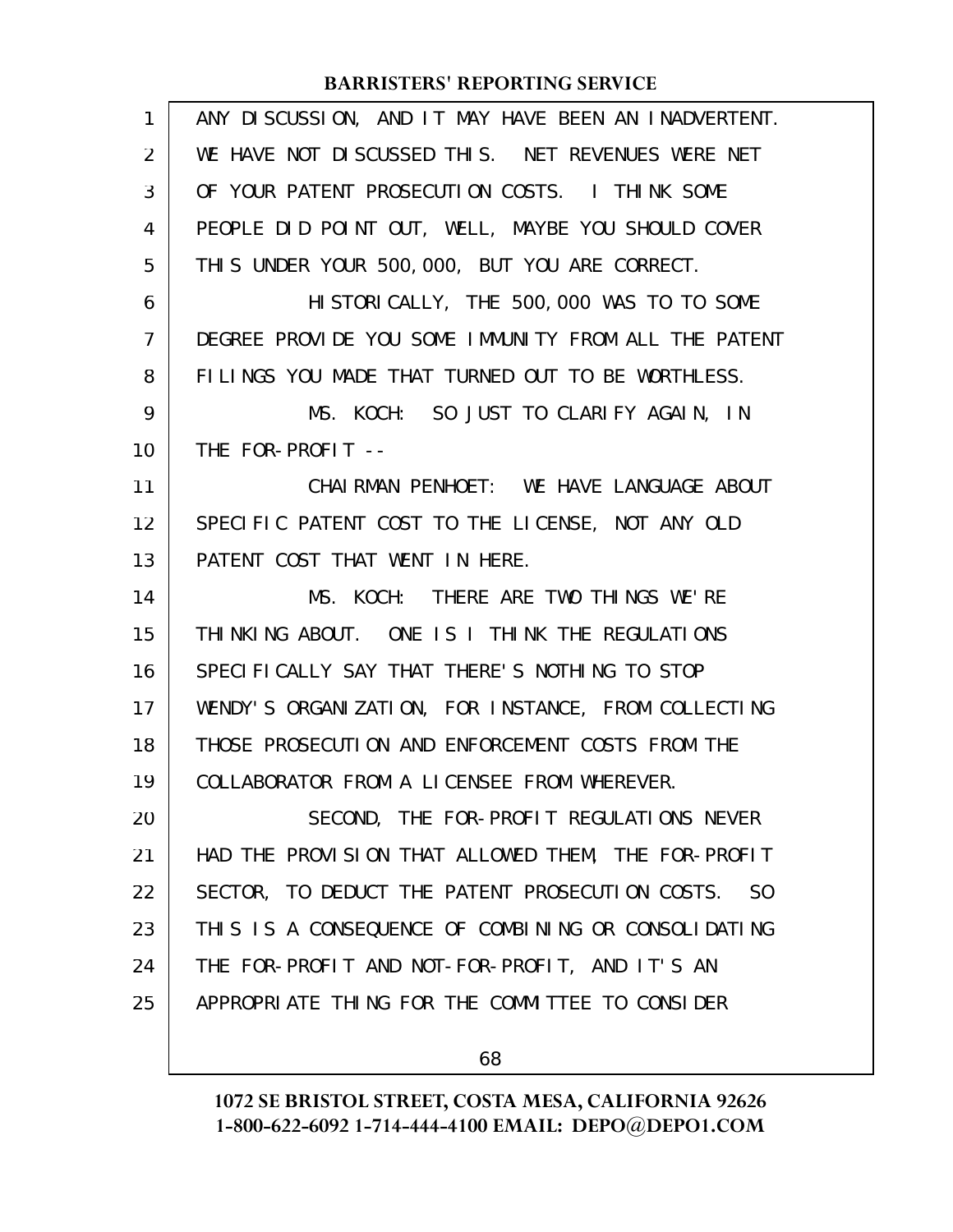| 1  | WHETHER THEY WANT TO CONTINUE TO TREAT THE          |
|----|-----------------------------------------------------|
| 2  | FOR-PROFITS DIFFERENTLY IN THIS REGARD.             |
| 3  | CHAI RMAN PENHOET: THE ANSWER TO THAT               |
| 4  | PROBABLY IS NO BECAUSE I THINK WE WANT TO MAKE      |
| 5  | THESE -- UNLESS THERE'S SOME GOOD REASON FOR DOING  |
| 6  | IT, WE WANT TO MAKE THEM AS CONSISTENT AS POSSIBLE. |
| 7  | HOWEVER, IT IS IN THE RETURNS PART OF THIS THING,   |
| 8  | NOT IN THE COVENANTS PART. SO ONE COULD ARGUE IT'S  |
| 9  | MONEY, NOT COVENANTS RELATED TO THIS ISSUE.         |
| 10 | MS. STREITZ: MAY I MAKE TWO COMMENTS ON             |
| 11 | THAT? ONE IS TO RECOVER PATENT EXPENSES FROM OUR    |
| 12 | LICENSEES. THE PUBLIC WE DON'T ALWAYS SUCCESSFULLY  |
| 13 | GET LICENSEES. AND THE \$500 THRESHOLD IS TO -- AND |
| 14 | YOU DON'T KNOW -- YOU DON'T HAVE A CRYSTAL BALL AT  |
| 15 | THIS EARLY STAGE TECHNOLOGY, SO YOU DON'T KNOW FOR  |
| 16 | SURE WHICH INVENTIONS ARE GOING TO BE SUCCESSFUL.   |
| 17 | SO THE 500 HELPS US INVEST IN THE LOSERS BEFORE WE  |
| 18 | KNOW ABOUT THE WINNERS. SO THOSE ONES WE'RE NEVER   |
| 19 | EVER GOING TO BE REIMBURSED FOR.                    |
| 20 | CHAIRMAN PENHOET: WE DID UNDERSTAND THAT.           |
| 21 | THAT'S WHY THE 500 WAS THERE.                       |
| 22 | MS. STREITZ: AND PATENT EXPENSES ARE A              |
| 23 | COST OF BUSINESS FOR A BUSINESS. WE DON'T HAVE --   |
| 24 | UNIVERSITIES DON'T HAVE A FUND SET ASIDE FOR PATENT |
| 25 | EXPENSES. SO WE'RE CONSTANTLY PLAYING THIS GAME     |
|    | 69                                                  |
|    |                                                     |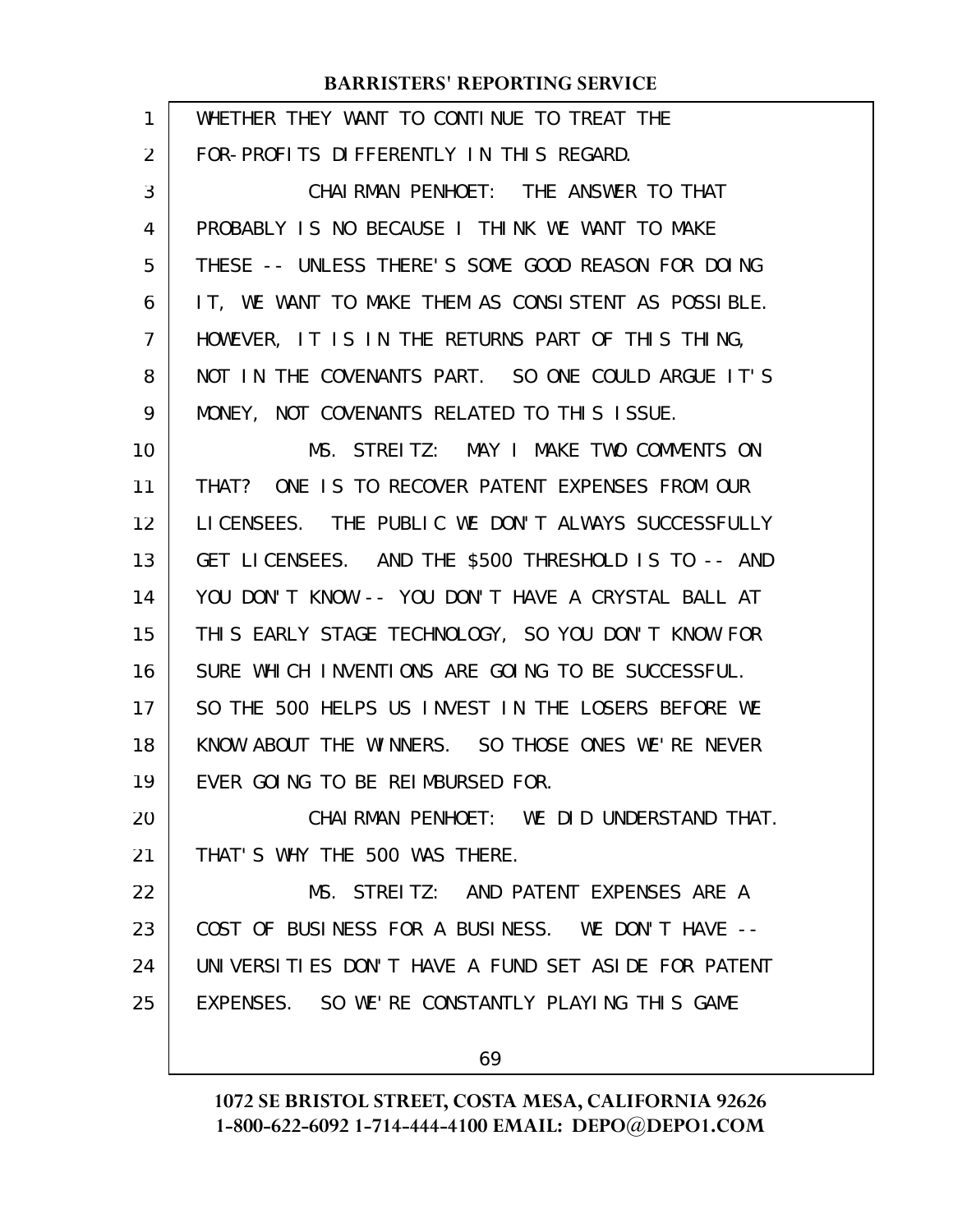| ABOUT TRYING TO MAKE UP ON THE WINNERS FOR THE       |
|------------------------------------------------------|
| LOSERS. SO THERE IS A DIFFERENCE.                    |
| CHAIRMAN PENHOET: WELL, I DO THINK THE               |
| NOT-FOR-PROFIT POLICY SAID THAT YOU COULD DEDUCT     |
| PATENT EXPENSES TO THE DEGREE TO WHICH THEY WERE     |
| CLEARLY WITHIN THE SCOPE OF THE LICENSE, NOT ANY     |
| OTHER PATENT EXPENSES THAT YOU HAVE. SO THAT         |
| WAS -- THAT WAS THE CONCEPT IN THE NOT-FOR-PROFIT    |
| REGS.                                                |
| MR. ROTH: YEAH. SO WE WOULDN'T BE PAYING             |
| FOR DRY HOLES.                                       |
| CHAIRMAN PENHOET: WE PAY FOR THE DRY                 |
| HOLES UNDER THE 500,000.                             |
| MR. ROTH: THEY'RE 500, BUT IF YOU DO IT              |
| THE OTHER WAY AROUND, THEN YOU'D BE LIMITED TO THE   |
| PATENT YOU'RE ACTUALLY LICENSING.                    |
| CHAI RMAN PENHOET: THAT'S RIGHT. AND THAT            |
| WAS -- THAT IS IN NOT-FOR-PROFIT REGS IS MY          |
| RECOLLECTION.                                        |
| MR. TOCHER: TWO POINTS I WANT MAKE.                  |
| FIRST OF ALL, THE DEFINITION ITSELF IN THE NONPROFIT |
| AGAIN, BECAUSE, AS NANCY JUST NOTED, THIS WAS NEVER  |
| A PROVISION OF THE FOR-PROFITS.                      |
| THE REVENUE SHARING SPEAKS IN ONE                    |
| PROVISION TO A GRANTEE ORGANIZATION'S SHARE. AND     |
| 70                                                   |
|                                                      |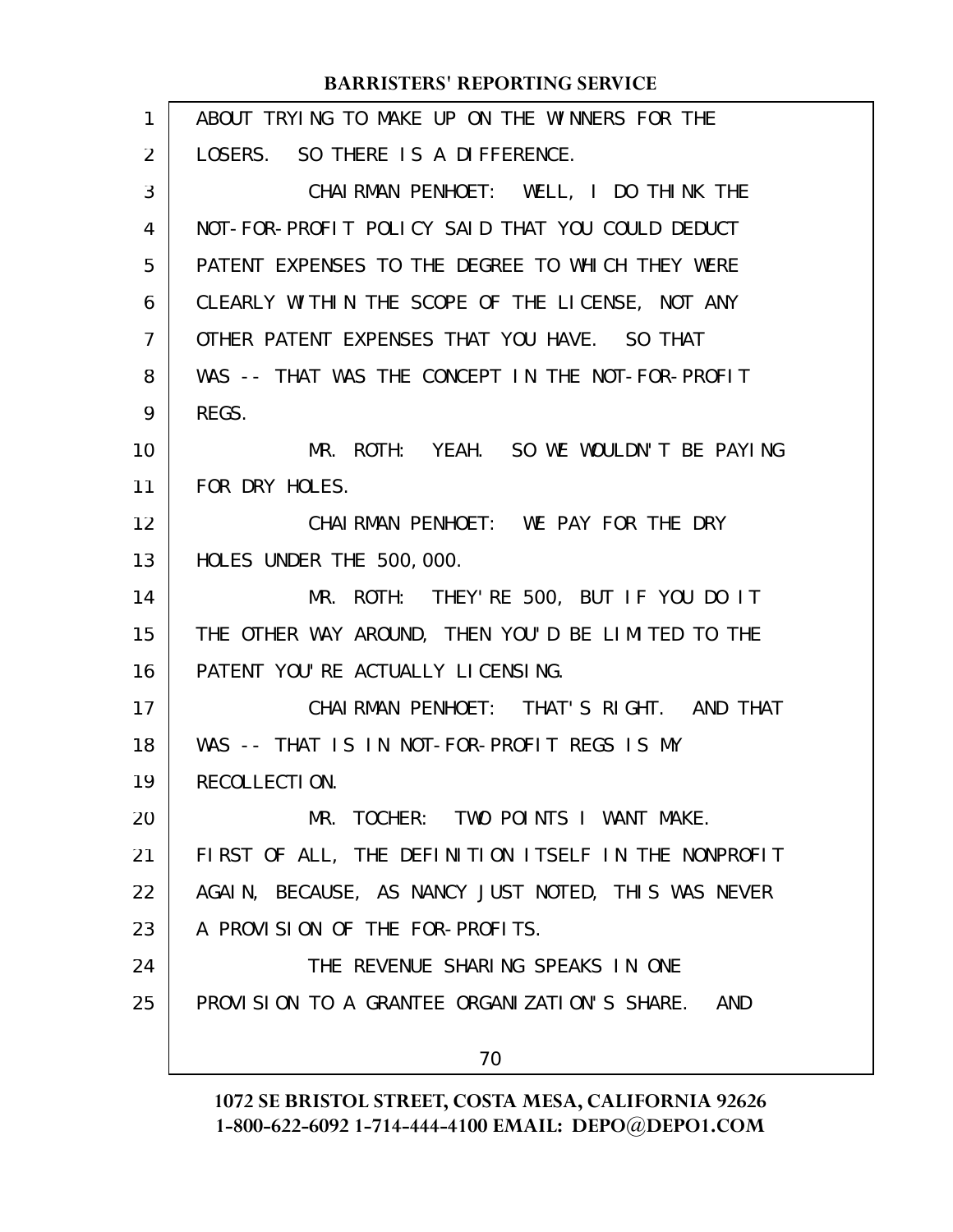| 1              | THIS IS HOW IT DEFINES IT. THE REVENUES RECEIVED BY  |
|----------------|------------------------------------------------------|
| 2              | A GRANTEE ORGANIZATION UNDER A COMMERCIAL LICENSE OF |
| 3              | A CLRM-FUNDED PATENTED INVENTION REMAINING AFTER     |
| 4              | DEDUCTING THE DIRECT COSTS ASSOCIATED WITH PATENTS   |
| 5              | AND PATENT APPLICATIONS CLAIMING INVENTIONS MADE     |
| 6              | UNDER CIRM FUNDING AND THE INVENTOR'S SHARE OF THOSE |
| $\overline{7}$ | REVENUES. I'M READING FROM SUBDIVISION H.            |
| 8              | SO THE FIRST POINT I WOULD NOTE IS YOU               |
| 9              | COULD ARGUE ABOUT WHETHER COSTS ASSOCIATED WITH      |
| 10             | PATENTS AND PATENT APPLICATIONS WOULD ALSO INCLUDE   |
| 11             | THE COST OF HAVING TO DEFEND THOSE IN SOME LAWSUITS  |
| 12             | OR ENFORCEMENT DOWN THE ROAD. BUT THE OTHER POINT I  |
| 13             | WOULD MAKE IS THAT IN THE ACTUAL REGULATION WHERE    |
| 14             | THIS TERM IS USED, IT'S NOT USED THROUGHOUT THE      |
| 15             | REGULATION INVOLVING REVENUE SHARING, BUT ONLY WITH  |
| 16             | RESPECT TO THE VERY LAST SUBDIVISION WHERE IT TALKS  |
| 17             | ABOUT THE NONPROFIT GRANTEE MUST USE ITS SHARE ONLY  |
| 18             | FOR CERTAIN PURPOSES.                                |
| 19             | GRANTEES SHALL APPLY THE GRANTEE                     |
| 20             | ORGANIZATION'S SHARE OF ANY REVENUES, READING FROM   |
| 21             | SUBDIVISION D OF 308, GRANTEE SHALL APPLY THE        |
| 22             | GRANTEE ORGANIZATION'S SHARE OF ANY REVENUES EARNED  |
| 23             | AS A RESULT OF CIRM-FUNDED PATENTED INVENTIONS TO    |
| 24             | THE SUPPORT OF SCIENTIFIC RESEARCH OR EDUCATION.     |
| 25             | SO THERE THAT'S THE ONLY PART, THE ONLY              |
|                |                                                      |

71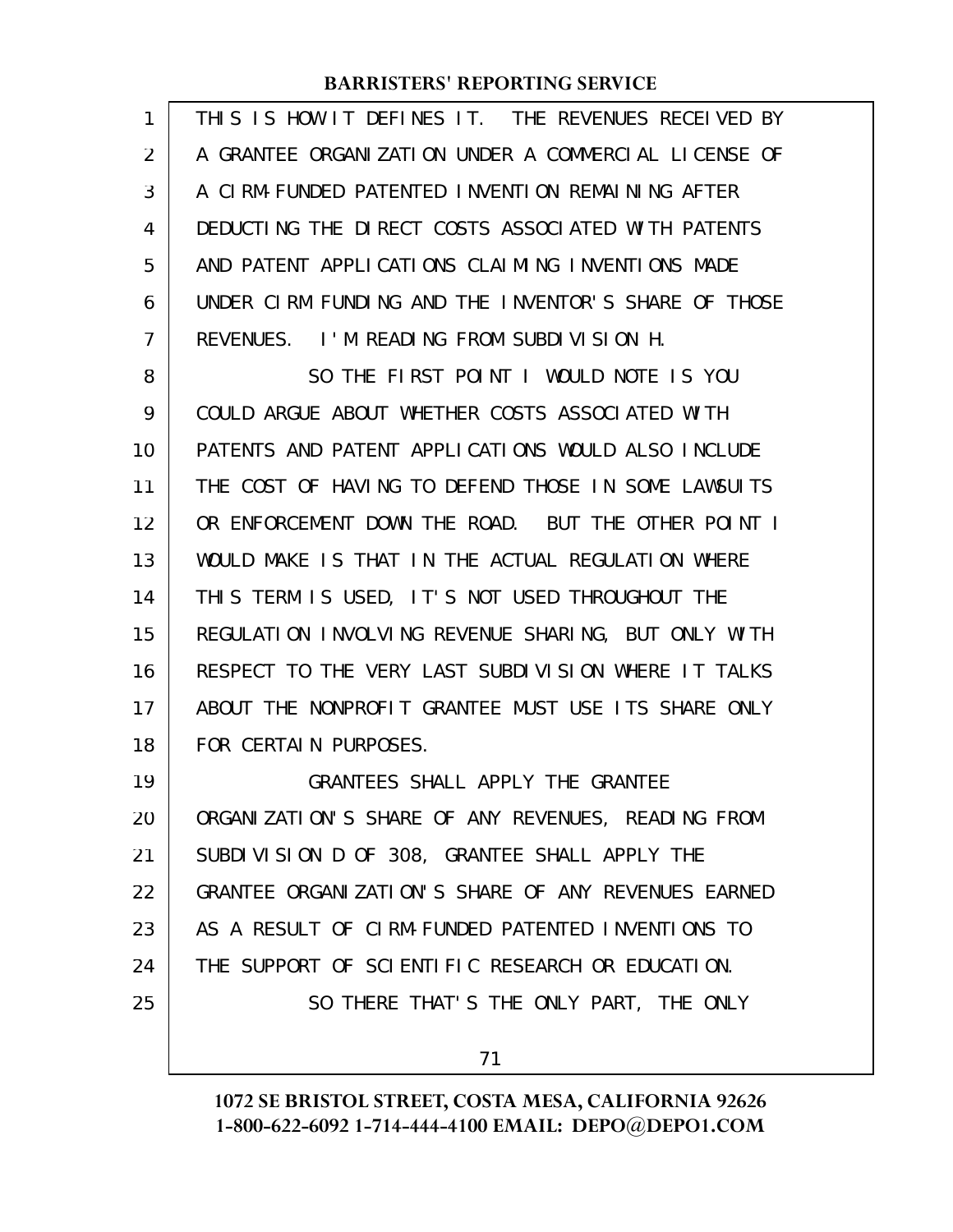| 1  | SUBDIVISION WHERE YOU USE THE TERM "GRANTEE         |
|----|-----------------------------------------------------|
| 2  | ORGANIZATION'S SHARE." AND THERE IT JUST DIRECTS AS |
| 3  | TO HOW AND WHAT PURPOSES THE REMAINDER AFTER        |
| 4  | DEDUCTING THE COST OF THE PATENT AND THE PATENT     |
| 5  | APPLICATION AND SUCH ARE TO BE USED.                |
| 6  | WHERE YOU LOOK AT THE SPECIFIC FORMULA IN           |
| 7  | THE PRECEDING SUBDIVISIONS OF THAT REGULATION THAT  |
| 8  | LAY OUT WHAT THE FORMULA IS FOR COMPUTING CIRM'S    |
| 9  | SHARE, THERE IS NO ALLOTMENT BEYOND THAT \$500,000  |
| 10 | THRESHOLD FOR ENFORCING PATENTS OR FOR PURSUING     |
| 11 | PATENT COSTS.                                       |
| 12 | CHAI RMAN PENHOET: IN THE EQUATION THERE            |
| 13 | MUST BE AN ALLOTMENT FOR THE INVENTOR'S SHARE.      |
| 14 | MR. TOCHER: THERE IS FOR THE INVENTOR'S             |
| 15 | SHARE, THAT'S RIGHT.                                |
| 16 | CHAIRMAN PENHOET: SO OUR DOCUMENT IS                |
| 17 | AMBI GUOUS.                                         |
| 18 | MS. STREITZ: NO. ACTUALLY, IF I MAY, IN             |
| 19 | 308(B) IT TALKS ABOUT -- 308(A) SAYS NET REVENUE IS |
| 20 | DEFINED AS GROSS REVENUES MINUS THE DIRECT COST     |
| 21 | INCURRED IN GENERATION AND PROTECTION OF PATENTS    |
| 22 | FROM WHICH THE REVENUES ARE RECEIVED.               |
| 23 | CHAIRMAN PENHOET: IT'S A DEFINED TERM.              |
| 24 | MR. TOCHER: AS FOLLOWS THOUGH AND THEN IT           |
| 25 | PROVIDES THE FORMULA.                               |
|    | 72                                                  |
|    |                                                     |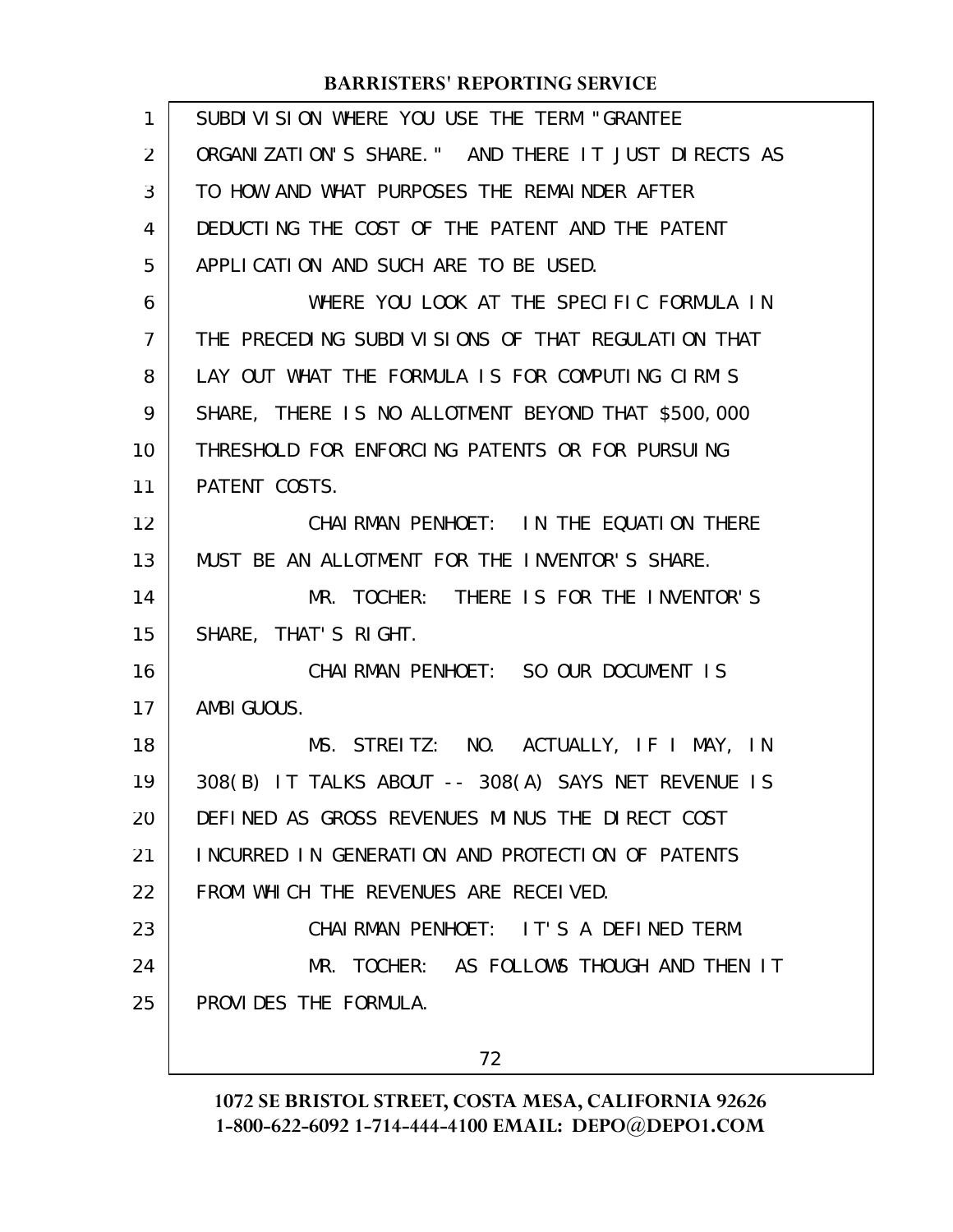|                 | <b>BARRISTERS' REPORTING SERVICE</b>                |
|-----------------|-----------------------------------------------------|
| 1               | MS. STREITZ: A IT DOESN'T DO AN AS                  |
| $\overline{2}$  | FOLLOWS.                                            |
| 3               | CHAIRMAN PENHOET: ALL RIGHT.                        |
| 4               | MS. STREITZ: I DIDN'T WANT TO GET CAUGHT            |
| 5               | UP IN THAT.                                         |
| 6               | CHAIRMAN PENHOET: WELL, BUT WE HAVE -- I            |
| $\overline{7}$  | MEAN THIS IS PART OF WHAT WE'RE TRYING TO DO IS     |
| 8               | CLEAN UP LANGUAGE IN THIS THING. SO I THINK WE HAVE |
| 9               | AMBIGUITY AROUND THIS ISSUE NOW. YOU KNOW, I DO     |
| 10              | THINK THAT WHAT WE WERE TRYING TO GET WAS A CUT OF  |
| 11              | THE PROFITS. I THINK THAT WAS THE UNDERLYING        |
| 12 <sup>2</sup> | NOTION. SO CONSISTENT WITH THAT, WE WOULD ALLOW     |
| 13              | PEOPLE TO DEDUCT EXPENSES OF THEIR PATENT           |
| 14              | PROSECUTION NARROWLY DEFINED BY THIS. BUT I DON'T   |
| 15              | KNOW WHAT OTHER MEMBERS OF THE TASK FORCE THINK     |
| 16              | ABOUT THAT.                                         |
| 17              | MR. SHEEHY: I KNOW WE WANT THEM TO AGREE,           |
| 18              | BUT I ALSO -- YOU KNOW, THERE WAS, I THINK IT WAS   |
| 19              | PART H WHICH YOU READ, WHAT THE INSTITUTIONS COULD  |
| 20              | DO WITH THE MONEY WAS DEFINED. THAT COMES CLEAR OUT |
| 21              | OF BAYH-DOLE.                                       |
| 22              | CHAIRMAN PENHOET: YES, IT IS.                       |
| 23              | MR. SHEEHY: SO THAT'S NO LONGER IN HERE             |
| 24              | EITHER, RIGHT? YOU KNOW, IT ACTUALLY DOES CREATE A  |
| 25              | VACUUM FOR REVENUE THAT'S ACQUIRED THROUGH CIRM     |
|                 | 73                                                  |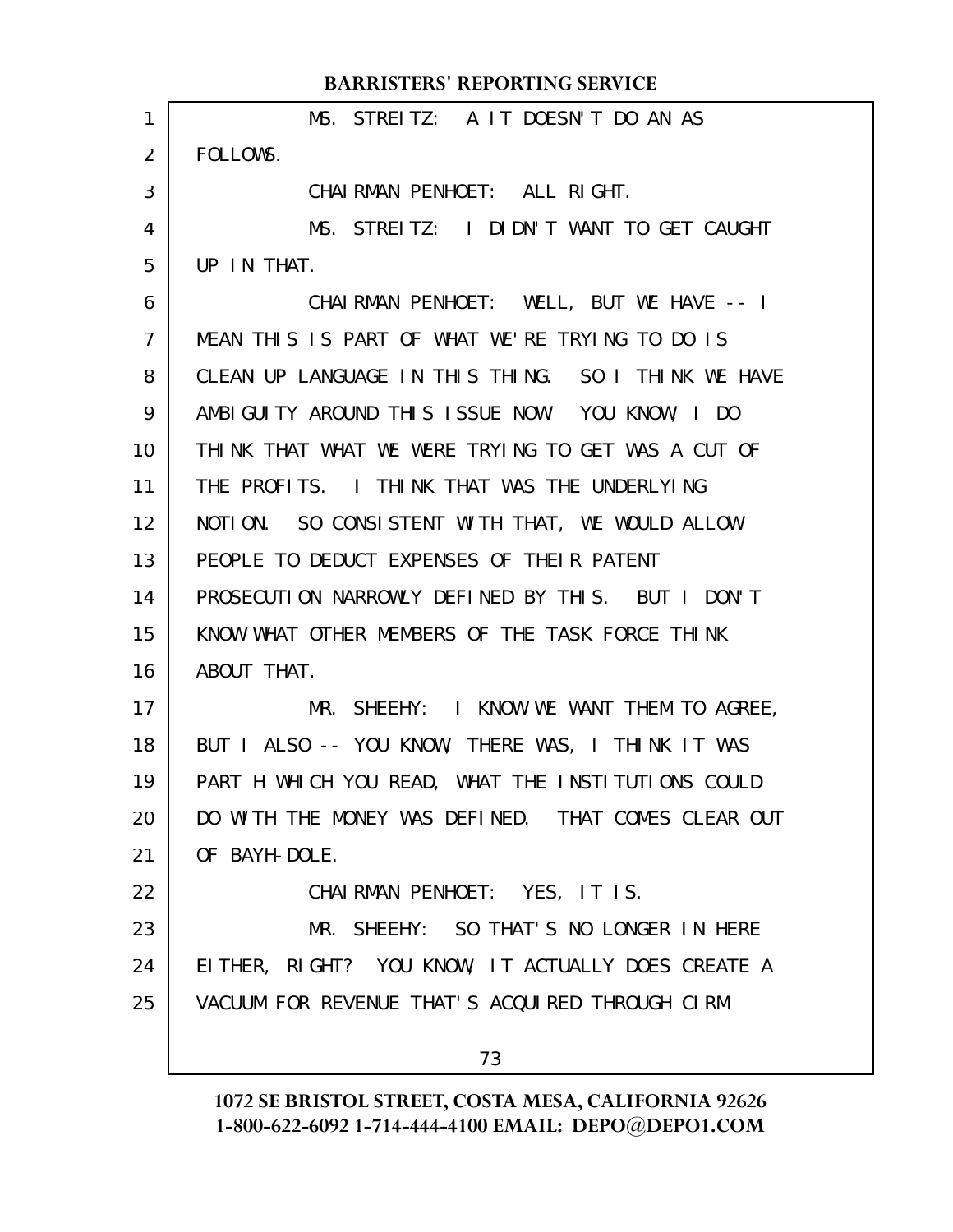| 1              | FUNDING THAT COULD BE USED DIFFERENTLY THAN REVENUE  |
|----------------|------------------------------------------------------|
| $\overline{2}$ | THAT'S ACQUIRED FROM FUNDING FROM THE NIH. AND THEY  |
| 3              | CAN -- YOU KNOW, THERE'S A LOT MORE FREEDOM THERE    |
| 4              | FOR INSTITUTIONS TO USE THAT MONEY FOR WHATEVER;     |
| 5              | WHEREAS, BAYH-DOLE AND CIRM WERE BOTH CONSISTENT AND |
| 6              | REQUIRED TO GO BACK TO EDUCATIONAL RESEARCH, WHICH,  |
| $\overline{7}$ | GRANTED, ARE TWO OF THE PRIMARY MISSIONS OF BOTH     |
| 8              | THESE INSTITUTIONS.                                  |
| 9              | BUT NOT TO ASCRIBE ANY BASE MOTIVES OR               |
| 10             | THAT PEOPLE ARE GOING TO USE THIS MONEY FOR ANY      |
| 11             | OTHER PURPOSE, BUT THAT CONSISTENCY WAS APPRECIATED  |
| 12             | AT THE TIME. AND I DON'T KNOW MAYBE IF WE NEED TO    |
| 13             | HAVE ABSOLUTE AGREEMENT BETWEEN NONPROFIT AND        |
| 14             | FOR-PROFIT BECAUSE I DO REMEMBER A DISCUSSION ON --  |
| 15             | YOU KNOW, I'M SITTING BACK AT STANFORD AND YOU'RE    |
| 16             | THERE, AND THEN THE OPL PERSON FROM STANFORD IS      |
| 17             | THERE, AND YOU'RE BOTH TALKING -- WE'RE HAVING       |
| 18             | ALMOST THE SAME DISCUSSION. WE SPENT A LOT OF MONEY  |
| 19             | DEFENDING THESE THINGS, AND, YOU KNOW, WE DID SET    |
| 20             | THE 500,000 THRESHOLD, BUT THERE WAS ALSO THIS       |
| 21             | CONCEPT OF NET THAT WAS ALSO THERE.                  |
| 22             | AND I DON'T KNOW. WE MAY WANT TO THINK               |
| 23             | ABOUT WHETHER WE WANT TO THROW ALL THOSE             |
| 24             | DI STINCTIONS OUT THE WINDOW JUST TO HAVE AGREEMENT  |
| 25             | BETWEEN THE TWO POLICIES, ABSOLUTE AGREEMENT.<br>AND |
|                |                                                      |

74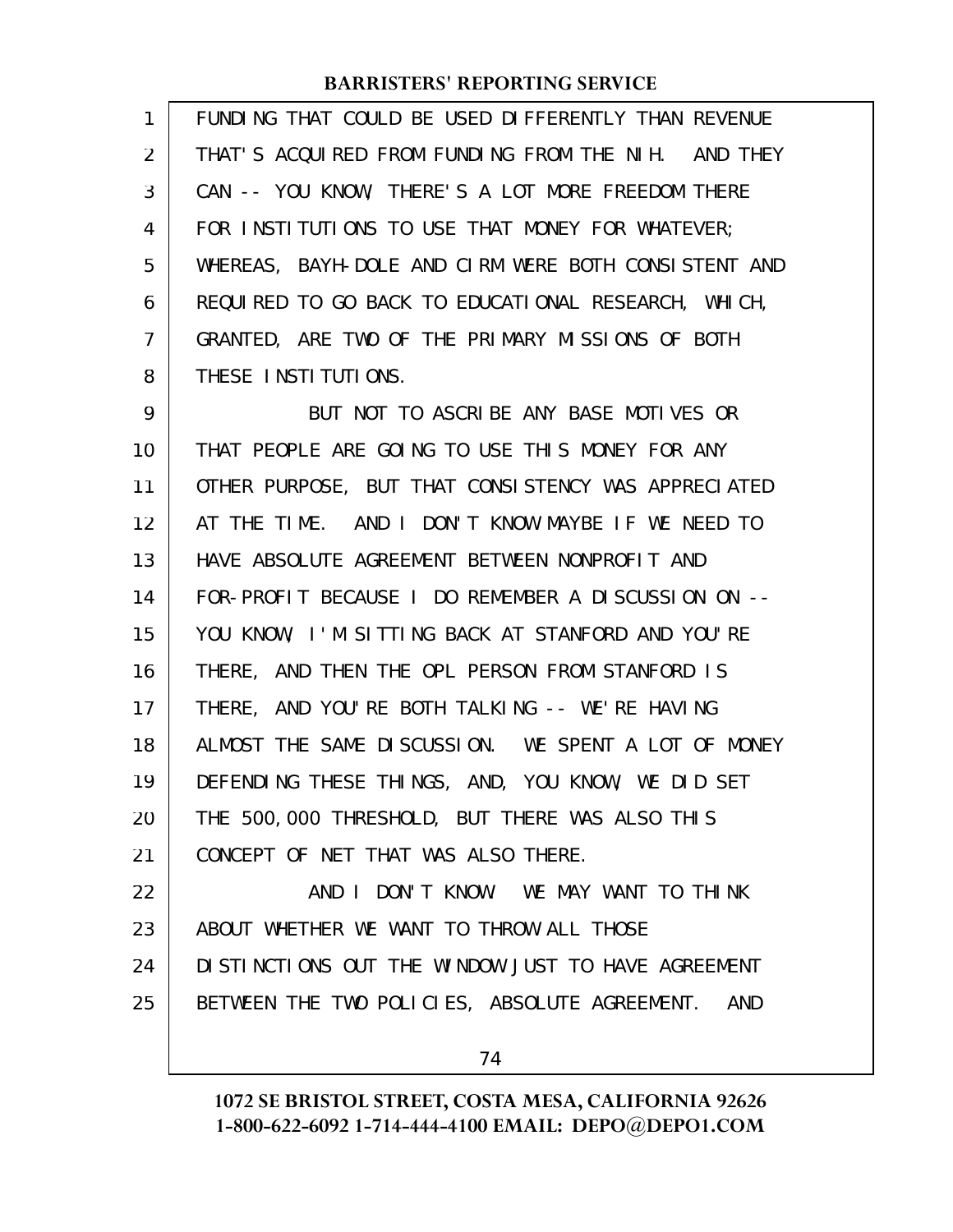| $\mathbf{1}$    | IT MIGHT MAKE SENSE TO DO TO A CARVE-OUT.            |
|-----------------|------------------------------------------------------|
| $\overline{2}$  | CHAI RMAN PENHOET: ON THIS ISSUE?                    |
| 3               | MR. SHEEHY: ON THIS -- YEAH.                         |
| 4               | CHAIRMAN PENHOET: WELL, THIS IS IN THE               |
| 5               | REVENUE CATEGORY. IT'S NOT IN THE REST OF THE        |
| 6               | COVENANTS CATEGORY.                                  |
| $\overline{7}$  | MR. ROTH: ED, JUST TO --                             |
| 8               | MR. SHEEHY: -- ARRANGEMENT IN PLACE FOR              |
| 9               | FOR-PROFIT, SO WHY NOT HAVE A DIFFERENT REVENUE      |
| 10              | ARRANGEMENT FOR NOT-FOR-PROFIT?                      |
| 11              | MS. KOCH: THE ONLY THING I'D CALL TO YOUR            |
| 12 <sup>2</sup> | ATTENTION IS THIS CAN BE A LOT OF MONEY, AS WENDY    |
| 13              | SAID, ESPECIALLY IF YOU THROW IN THE COST OF         |
| 14              | PROSECUTING AND DEFENDING PATENTS. DEFENDING,        |
| 15              | LITIGATING, THAT CAN REALLY ADD UP TO A LOT OF       |
| 16              | MONEY. AND THAT COULD BE ENOUGH MONEY IN SOME        |
| 17 <sub>1</sub> | CIRCUMSTANCES TO MAKE THE COLLABORATORS GAME WHO     |
| 18              | WOULD BE THE GRANTEE, WHO WOULD APPLY.               |
| 19              | AND BECAUSE ONE MIGHT GAME WHO APPLIES               |
| 20              | VERSUS WHO OWNS THE PATENT AND THEN WHO ABSORBS THE  |
| 21              | COSTS OF PROSECUTING AND DEFENDING THE PATENTS. I    |
| 22              | MEAN THAT WOULD THEN BECOME A VERY INTENSE           |
| 23              | DI SCUSSION AMONG THE COLLABORATORS AND MIGHT INCENT |
| 24              | PARTIES ONE WAY OR THE OTHER FOR WHO'S THE GRANTEE.  |
| 25              | AND WHO'S THE GRANTEE HAS AN IMPACT, MAY HAVE AN     |
|                 |                                                      |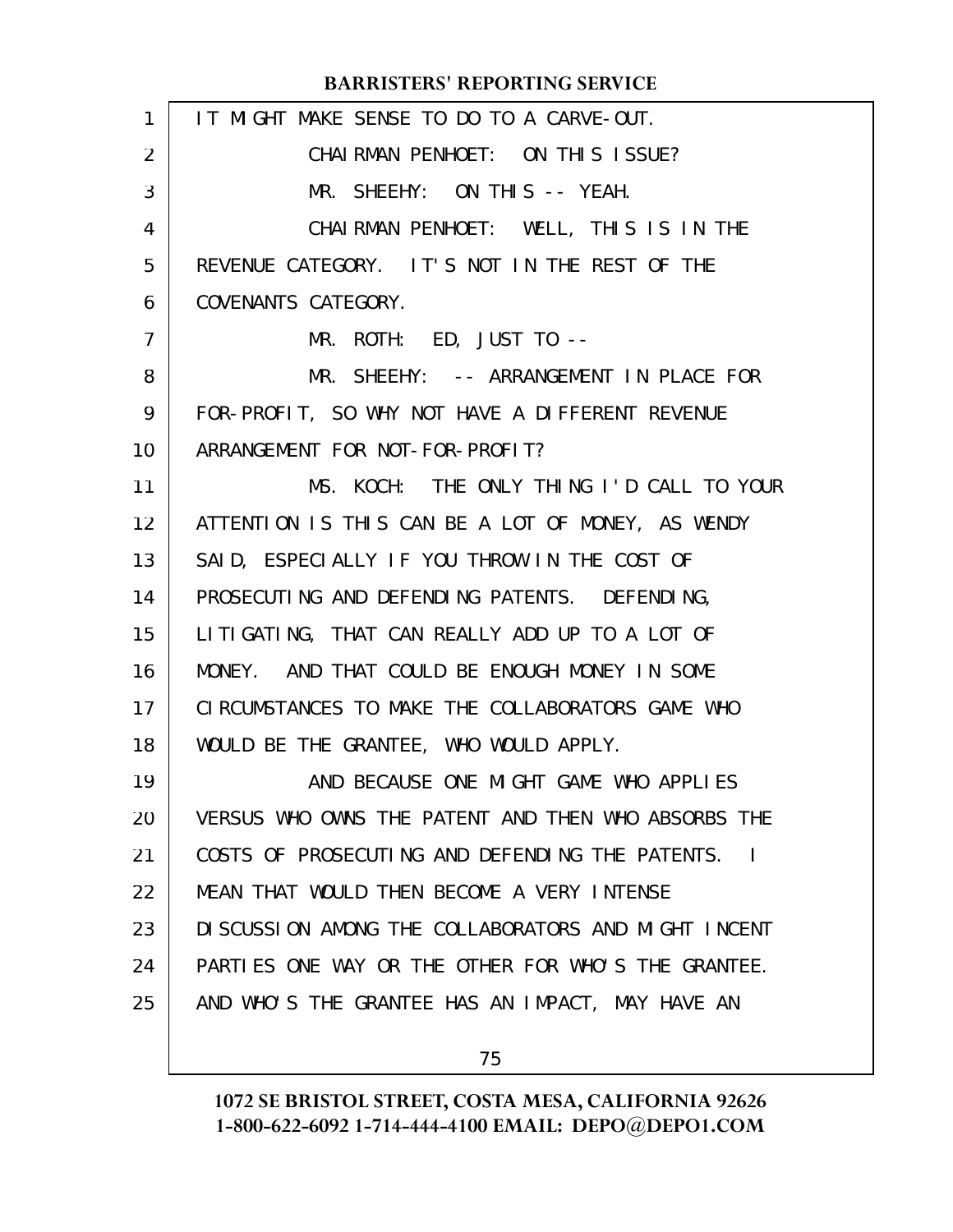| $\mathbf{1}$ | IMPACT, DEPENDING ON WHAT HAPPENS TO THE LOAN        |
|--------------|------------------------------------------------------|
| 2            | POLICY, ABOUT WHETHER FOLKS APPLY FOR LOANS OR FOR   |
| 3            | <b>GRANTS.</b>                                       |
| 4            | THAT'S A WHOLE NOTHER ISSUE FOR US, BUT WE           |
| 5            | JUST NEED TO THINK ABOUT THIS ISSUE IN THAT CONTEXT. |
| 6            | MR. SHEEHY: BUT THE OTHER THING IS THAT              |
| 7            | WE DO WANT -- IF WE'RE GOING TO GET REVENUE, WE DO   |
| 8            | WANT TO EMPOWER SOMEONE TO DEFEND THE PATENTS.       |
| 9            | RIGHT? AND SO IF WE'RE NOT PROVIDING THE MECHANISM,  |
| 10           | AT LEAST AT THE INSTITUTIONAL LEVEL, AND EVEN IF     |
| 11           | THEY GAME US ON THIS, YOU KNOW, IF THERE'S REVENUE   |
| 12           | TO BE HAD BECAUSE WE ENFORCE A PATENT, I DON'T KNOW  |
| 13           | WHY WE SHOULDN'T BEAR THE COST OF ENFORCING THAT     |
| 14           | PATENT, SOME OF THE COST. I MEAN I DON'T OBJECT.     |
| 15           | IF YOU GET TO LICENSE IT, IN OTHER WORDS,            |
| 16           | I DON'T SEE WHERE THE GAMING REALLY -- I MEAN        |
| 17           | SOMEBODY HAS GOT TO PAY FOR LICENSING. AND SO IF     |
| 18           | THEY DECIDE BECAUSE YOU HAVE A FOR-PROFIT AND        |
| 19           | NOT-FOR-PROFIT, BECAUSE THE FOR-PROFIT CAN COUNT     |
| 20           | THAT AGAINST THE LICENSING AGREEMENT, I DON'T --     |
| 21           | WE'RE NOT IN THIS NECESSARILY TO MAKE MONEY. THE     |
| 22           | QUESTION FROM MY POINT OF VIEW IS WHAT WILL DRIVE A  |
| 23           | PRODUCT TO DEVELOPMENT? AND THAT'S WHERE -- THE      |
| 24           | GAMING IS LESS IMPORTANT TO ME TO WHICH IS GOING TO  |
| 25           | BE MORE CONDUCIVE TOWARDS GETTING SOMETHING          |
|              |                                                      |

76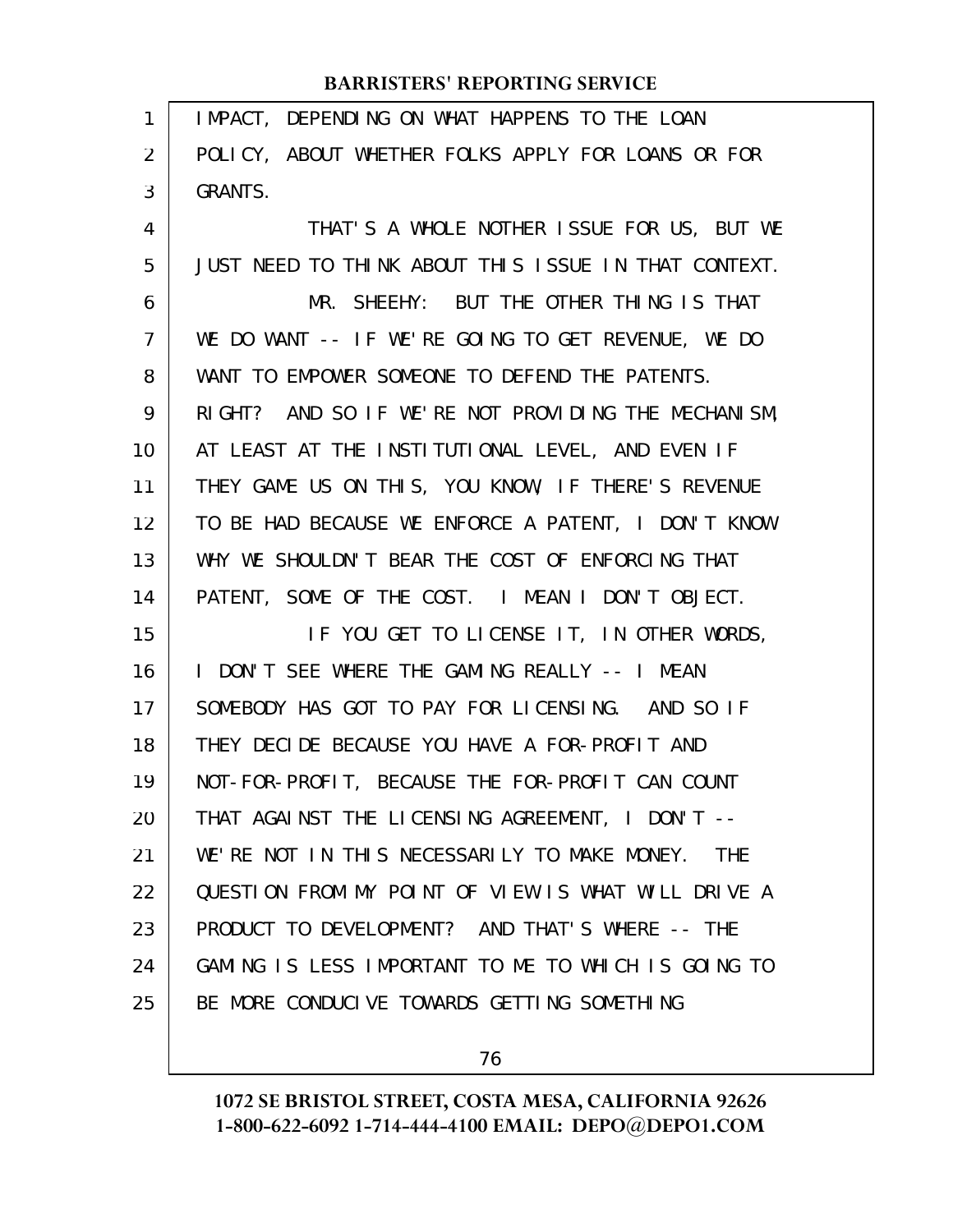| 1  | DEVELOPED FASTER AND INTO PEOPLE'S HANDS.               |
|----|---------------------------------------------------------|
| 2  | THAT'S MY BLAS TO A FINANCLAL RETURN.                   |
| 3  | WE'VE NEVER GONE INTO THIS WITH FINANCIAL RETURN        |
| 4  | STRICTLY IN MIND. WE JUST WANTED TO MAKE SURE           |
| 5  | SOMETHING THAT WAS RECOVERABLE, YOU KNOW, THAT WE       |
| 6  | DI DN'T SHORTCHANGE THE TAXPAYERS. WE'RE NOT HERE TO    |
| 7  | MAKE MONEY. WE'RE HERE TO GET PRODUCTS INTO             |
| 8  | CLINICS.                                                |
| 9  | ED, SO I JUST WANT TO REMIND<br>MR. ROTH:               |
| 10 | EVERYBODY THAT RIGHT NOW UNDER BAYH-DOLE WITH A         |
| 11 | FEDERAL GRANT THE INSTITUTIONS HAVE THE SAME ISSUE.     |
| 12 | AND THEY WILL HAVE TO DECIDE HOW THEY WANT THAT         |
| 13 | LICENSE TO READ. THEY WOULD RECEIVE MONEY. IN OUR       |
| 14 | CASE IT WOULD BE THE SAME THING EXCEPT THAT WE GET      |
| 15 | 25 PERCENT OF ANY REVENUE THEY START TO RECELVE. SO     |
| 16 | THEY' RE NOT A HUNDRED PERCENT AVOI DANCE, BUT THEY' RE |
| 17 | 75 PERCENT AVOIDANCE UNDER THIS AGREEMENT.              |
| 18 | SO I DON'T -- I THINK WE'RE BRUSHING                    |
| 19 | AROUND SOMETHING THAT'S NOT A REAL ISSUE. REMEMBER,     |
| 20 | THERE'S GOT TO BE MATERIAL -- THERE'S GOT TO BE         |
| 21 | REVENUE COMING IN. AND THE QUESTION IS DO YOU WANT      |
| 22 | TO KEEP A HUNDRED PERCENT OF IT UNTIL YOU COVER YOUR    |
| 23 | COSTS AFTER THE 500,000 DEDUCTIBLE, OR CAN YOU KEEP     |
| 24 | 75 PERCENT OF IT UNTIL YOU COVER YOUR COSTS?            |
| 25 | CHAIRMAN PENHOET: YEAH, I MEAN, I DON'T                 |
|    | 77                                                      |
|    |                                                         |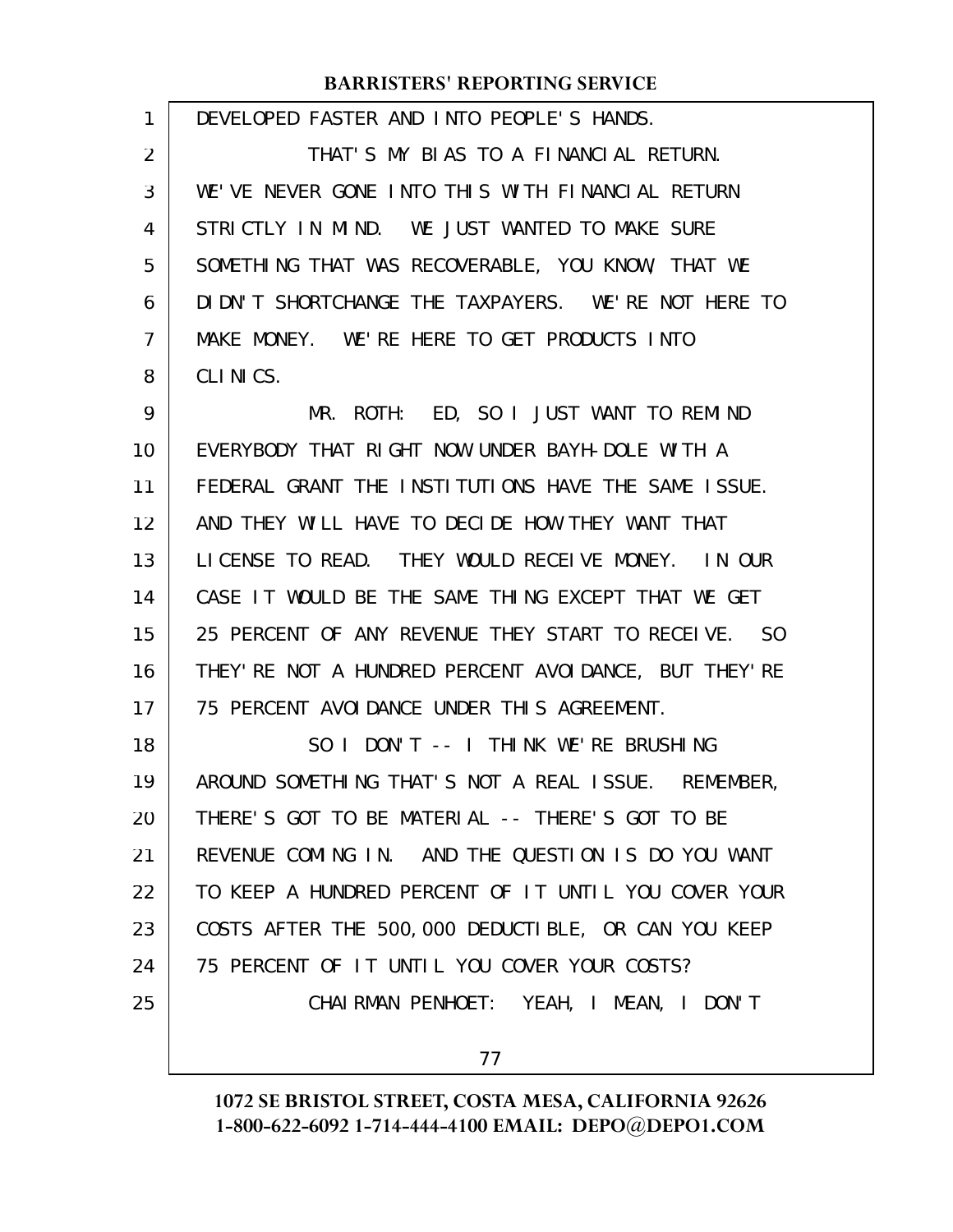| 1              | THINK ANYBODY WOULD SPEND MONEY FOOLISHLY ON PATENT  |
|----------------|------------------------------------------------------|
| 2              | PROSECUTION SIMPLY BECAUSE WE WERE SUBSIDIZING 25    |
| 3              | PERCENT OF THEIR COST.                               |
| 4              | MR. ROTH: THAT'S RIGHT. THEY WOULD MAKE              |
| 5              | THIS DECISION INDEPENDENT OF THAT BECAUSE UNTIL      |
| 6              | MONEY STARTS COMING INTO THE INSTITUTE, WE'RE NOT    |
| $\overline{7}$ | ENTITLED TO ANYTHING ANYWAY. AND THEN THE FIRST      |
| 8              | 500,000 COMES IN, WE GET ZERO. AND THEN WE START     |
| 9              | GETTING 25 PERCENT. SO I DON'T THINK IT'S THAT       |
| 10             | <b>MATERIAL.</b>                                     |
| 11             | CHAIRMAN PENHOET: YOU WOULD ARGUE TO MAKE            |
| 12             | THE PATENT PROSECUTION AN EXPENSE RECOGNIZED IN THE  |
| 13             | DEFINITION OF NET REVENUE FOR BOTH COMPANIES AND     |
| 14             | NOT-FOR-PROFITS.                                     |
| 15             | MR. ROTH: YEAH. AND I'D GIVE THEM EACH               |
| 16             | THE \$500,000 BREAK UP FRONT WHETHER THEY USE IT OR  |
| 17             | NOT. BUT I WANTED TO REMIND EVERYBODY THAT UNTIL     |
| 18             | MONEY STARTS FLOWING INTO THE INSTITUTION, IT'S ONLY |
| 19             | A QUESTION OF WHEN YOU HAVE TO START GIVING US 25    |
| 20             | PERCENT OF THE MONEY. IF NO MONEY IS FLOWING IN AND  |
| 21             | YOU'RE GOING SPENDING MONEY DEFENDING, YOU'RE IN THE |
| 22             | SAME BOAT YOU'RE IN WITH BAYH-DOLE. YOU BELIEVE      |
| 23             | ENOUGH IN IT THAT YOU'RE GOING TO PROSECUTE IT. YOU  |
| 24             | DO A LICENSING AGREEMENT, YOU CAN HAVE THE LICENSOR  |
| 25             | POTENTI ALLY COVER THE COST OF PATENT LITIGATION.    |
|                |                                                      |

78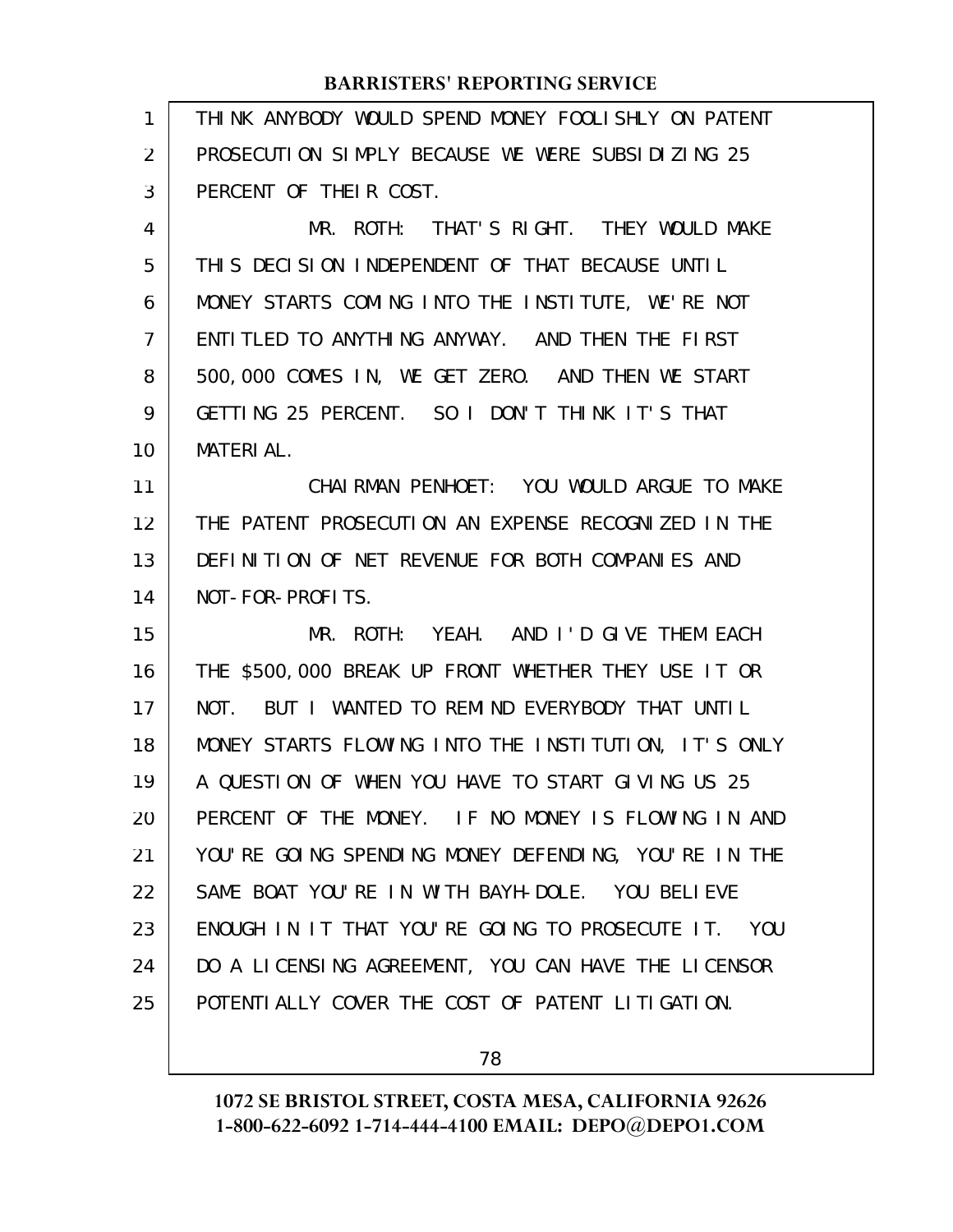|                | <b>BARRISTERS' REPORTING SERVICE</b>                 |
|----------------|------------------------------------------------------|
| 1              | CHAIRMAN PENHOET: AND OFTENTIMES THAT IS             |
| $\overline{2}$ | THE CASE.                                            |
| 3              | MR. ROTH: THAT'S OFTEN THE CASE, YES.                |
| 4              | CHAIRMAN PENHOET: ANY OTHER COMMENTS FROM            |
| 5              | TASK FORCE MEMBERS? NANCY HAS A POINT.               |
| 6              | MS. KOCH: DUANE, CAN YOU JUST ASK YOU A              |
| $\overline{7}$ | QUESTION. IN THE CASE OF PROPORTIONAL CONTRIBUTION,  |
| 8              | WOULD YOU MAKE THAT A PROPORTIONAL OBLIGATION? IN    |
| 9              | OTHER WORDS, IF WE AND NIH EACH CONTRIBUTED 50       |
| 10             | PERCENT, WOULD YOU HAVE CIRM PAY A HUNDRED PERCENT   |
| 11             | OF THE -- OR ALLOW A HUNDRED PERCENT DEDUCTION OF    |
| 12             | THE COST?                                            |
| 13             | MR. ROTH: SAY THAT AGAIN. I'M NOT SURE I             |
| 14             | FOLLOW THAT. PROPORTIONALITY, THE WAY IT APPLIES     |
| 15             | NOW?                                                 |
| 16             | MS. STREITZ: WE HAVE TO SHARE REVENUE                |
| 17             | WITH THE FEDERAL GOVERNMENT, SO IT'S AN APPLES AND   |
| 18             | ORANGES ARGUMENT.                                    |
| 19             | CHAIRMAN PENHOET: BUT IF IT WAS ANY OTHER            |
| 20             | ENTITY, IT DOESN'T WORK FOR THE FEDERAL GOVERNMENT.  |
| 21             | BUT IF IT WAS ANY OTHER ENTITY AND WE ONLY -- AND    |
| 22             | THE OTHER ENTITY IS GAINING REMUNERATION SOMEHOW FOR |
| 23             | THEIR SHARE OF THE INVENTION.                        |
| 24             | MS. KOCH: THEN I WOULD THINK THAT THE                |
| 25             | PROPORTIONAL -- WE SHOULD IN PROPORTION ABSORB COSTS |
|                |                                                      |
|                | 79                                                   |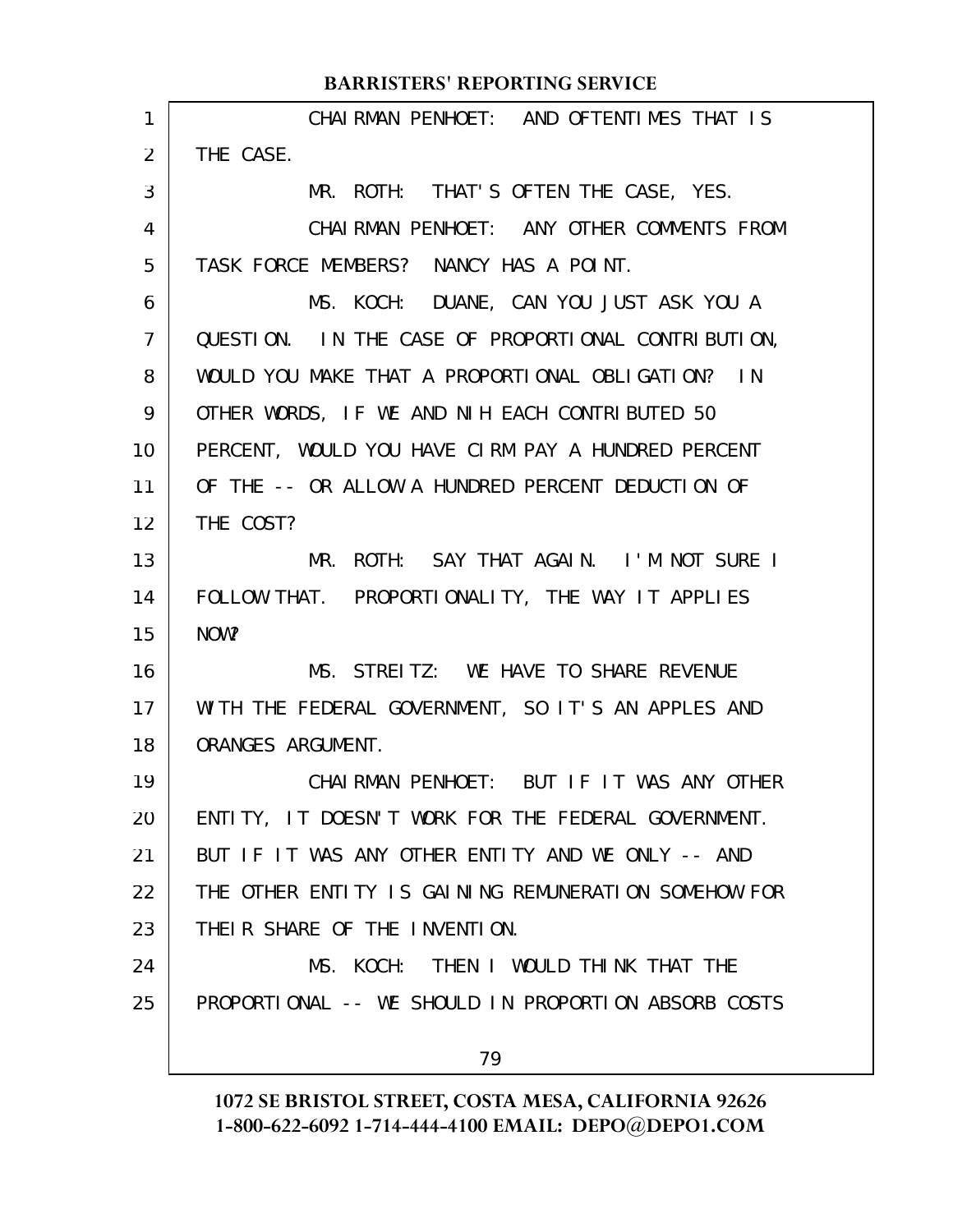|                | <b>BARRISTERS' REPORTING SERVICE</b>                |
|----------------|-----------------------------------------------------|
| $\mathbf{1}$   | RELATING TO PROSECUTION.                            |
| $\overline{2}$ | CHAIRMAN PENHOET: THAT SEEMS FAIR. IF WE            |
| 3              | GET IT INTO WORKABLE LANGUAGE IS ANOTHER QUESTION,  |
| 4              | BUT IT'S PROBABLY WORTH THINKING ABOUT. WE          |
| 5              | SHOULDN'T BEAR ALL THE COST IF WE'RE ONLY GETTING A |
| 6              | FRACTION.                                           |
| $\overline{7}$ | MR. ROTH: AND THIS DEALS WITH THAT OTHER            |
| 8              | SECTION, I TAKE IT, THAT YOU'RE TALKING ABOUT, THAT |
| 9              | YOU COULD DEDUCT CERTAIN THINGS?                    |
| 10             | CHAIRMAN PENHOET: YES.                              |
| 11             | MR. ROTH: OKAY.                                     |
| 12             | CHAIRMAN PENHOET: THAT'S WHAT WE'RE                 |
| 13             | TALKING ABOUT.                                      |
| 14             | MR. ROTH: ALL RIGHT.                                |
| 15             | CHAIRMAN PENHOET: ON A DIFFERENT ISSUE OR           |
| 16             | THIS ISSUE?                                         |
| 17             | MS. STREITZ: IT'S ROUGHLY RELATED.                  |
| 18             | CHAIRMAN PENHOET: WELL, LET'S GO AROUND.            |
| 19             | ANY OTHER TASK FORCE MEMBERS WITH A COMMENT ON THIS |
| 20             | MATTER? OKAY. GO AHEAD, WENDY.                      |
| 21             | MS. STREITZ: THE SECOND ISSUE I WANTED TO           |
| 22             | RAISE, AND I RECOGNIZE THE INTENT OF CAPTURING, YOU |
| 23             | KNOW, ANY TIME WE'RE RECEIVING REVENUE FROM         |
| 24             | SOMETHING THAT CAME OUT OF CIRM-FUNDED SEARCH, THAT |
| 25             | SHOULD BE SUBJECT TO ALL THIS. AND I DON'T DISAGREE |
|                | 80                                                  |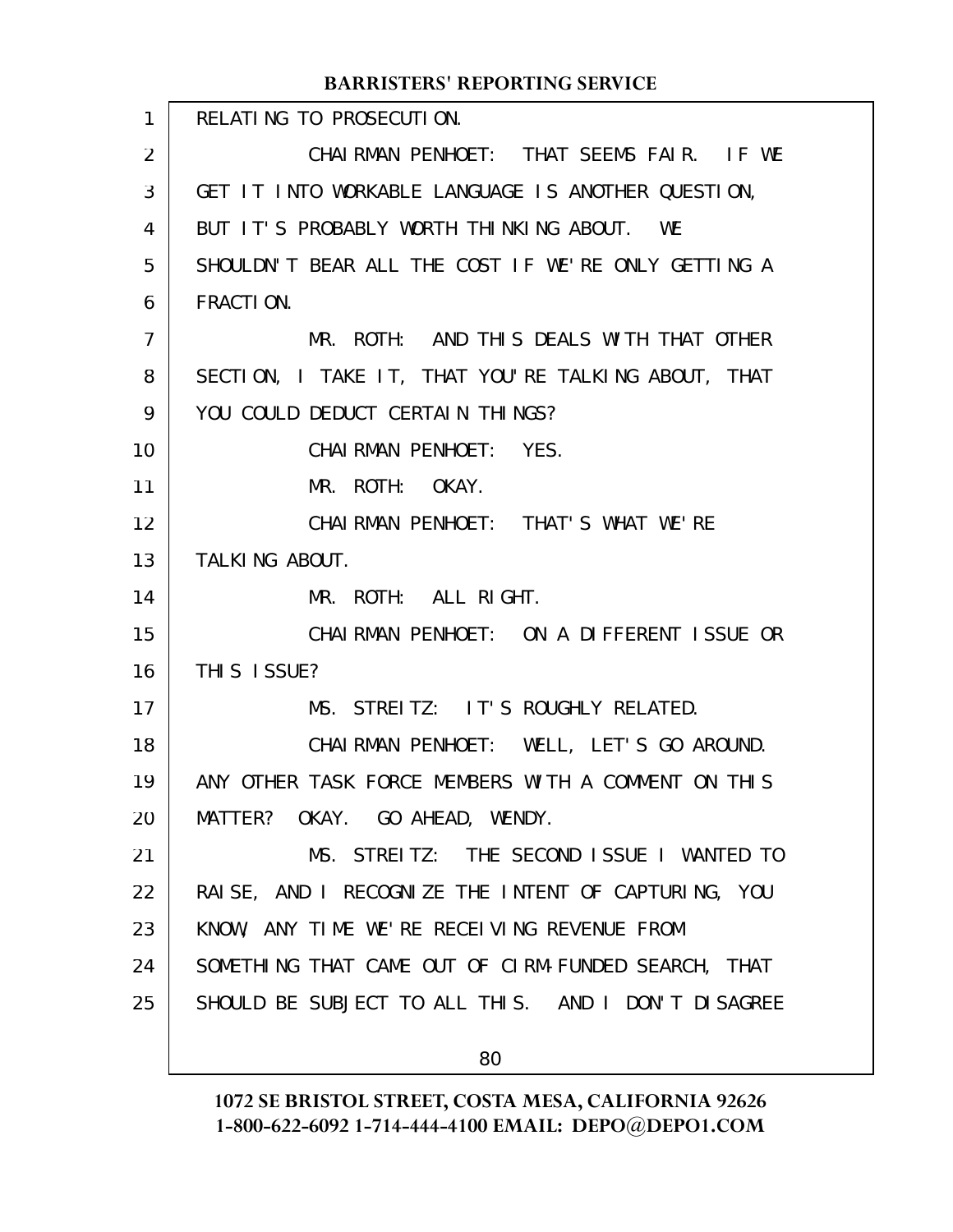| 1  | WITH THAT, BUT I THINK THERE MAY BE AN UNINTENDED   |
|----|-----------------------------------------------------|
| 2  | CONSEQUENCE.                                        |
| 3  | SOMETHING THAT WAS INTRODUCED HERE, THIS            |
| 4  | CONCEPT OF TECHNOLOGY, WHICH IS DATA, MATERIALS,    |
| 5  | RESULTS, KNOW-HOW, WHATEVER, AND THAT GOES          |
| 6  | THROUGHOUT THE LANGUAGE, AND I HAVEN'T HAD TIME TO  |
| 7  | REALLY CAREFULLY ANALYZE THE IMPACT THAT, BUT I'D   |
| 8  | JUST CALL UP SOME OF THE KEY THINGS. AND I JUST     |
| 9  | WANT TO POINT OUT AT ACADEMIC INSTITUTIONS, WE      |
| 10 | LICENSE PATENTED INVENTIONS EXCLUSIVELY. WE DON'T   |
| 11 | LICENSE ANYTHING -- THIS OTHER STUFF EXCLUSIVELY.   |
| 12 | AND THE REASON WE DO THAT IS BECAUSE WITH           |
| 13 | A PATENTED INVENTION, YOU CAN PRESERVE EXCLUSIVE    |
| 14 | COMMERCIAL RIGHTS FOR SOMEBODY AND YOU CAN TELL THE |
| 15 | WHOLE WORLD ABOUT IT. SO WE RETAIN OUR ABILITY TO   |
| 16 | FREELY AND OPENLY DISSEMINATE. THE REASON WE DON'T  |
| 17 | EXCLUSIVELY LICENSE DATA, RESULTS, KNOW-HOW, THAT   |
| 18 | KIND OF THING IS BECAUSE THE ONLY WAY TO PRESERVE   |
| 19 | EXCLUSIVITY FOR SOMEBODY IS TO WITHHOLD             |
| 20 | DI SSEMINATION. AND THAT'S IN COMPLETE VIOLATION OF |
| 21 | OUR MISSION. SO WE DON'T DO THAT.                   |
| 22 | HAVING SAID THAT, SOME OF THE IMPLICATIONS          |
| 23 | OF INTRODUCING THIS CONCEPT OF TECHNOLOGY, AND BY   |
| 24 | THE WAY I NOTE ALSO IN THE DEFINITION OF INVENTION  |
| 25 | THE CONCEPT OF PATENTABLE OR NOT HAS BEEN           |
|    |                                                     |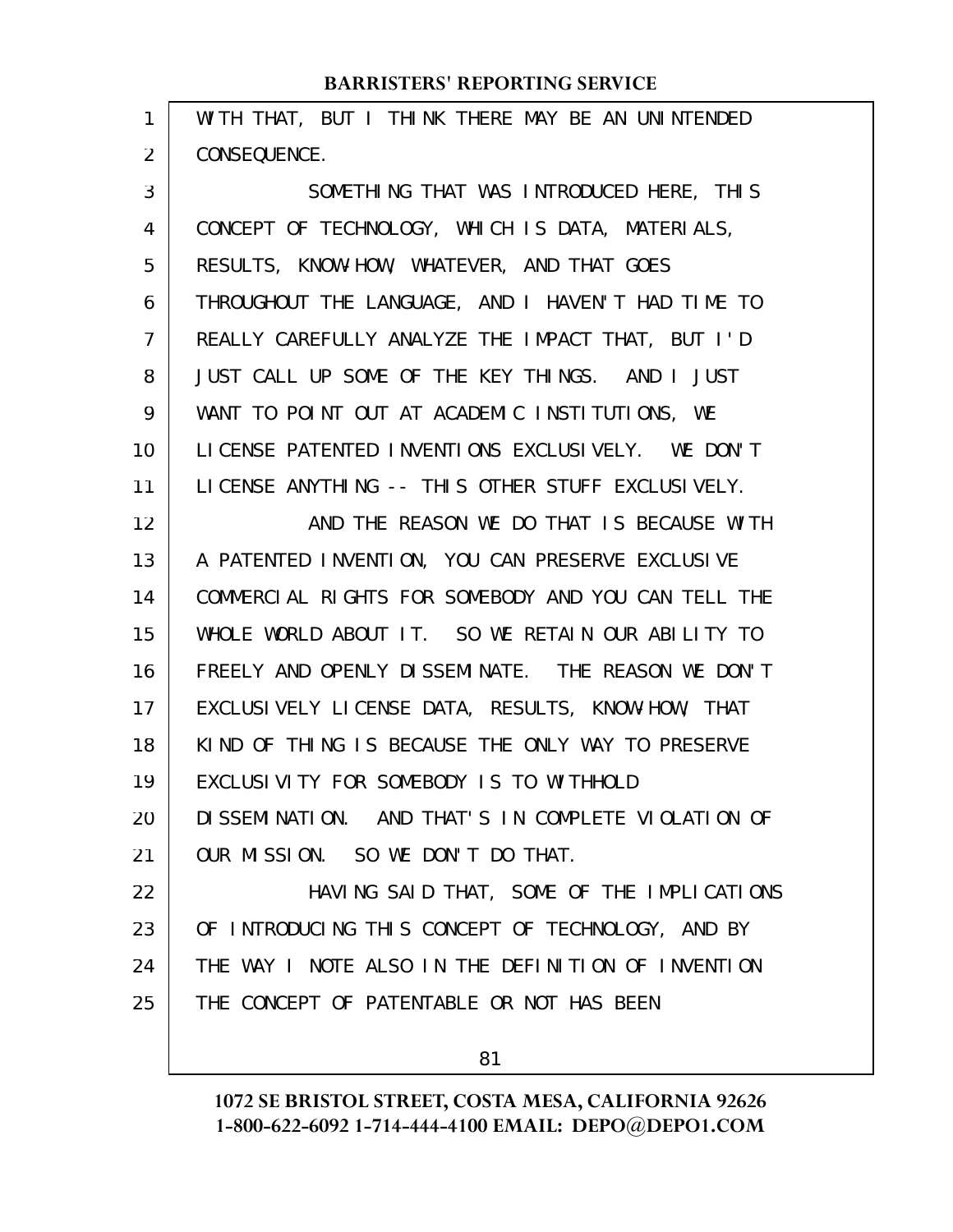| 1              | INTRODUCED. AND THAT CAUSES SOME OF THESE SAME        |
|----------------|-------------------------------------------------------|
| $\overline{2}$ | CONCERNS.                                             |
| 3              | ONE IS WE HAVE TO HAVE WRITTEN AGREEMENTS,            |
| 4              | REQUIRE PROMPT DISCLOSURE, AND WE DO THAT HAVE FOR    |
| 5              | POTENTI ALLY PATENTABLE INVENTIONS, BUT WE DON'T HAVE |
| 6              | THAT FOR DATA, RESULTS, OR MATERIALS. AND I'M NOT     |
| $\overline{7}$ | SURE WE CAN AS A PRACTICAL MATTER MAKE THAT HAPPEN.   |
| 8              | THE ANNUAL REPORTING FOR 15 YEARS FOR                 |
| 9              | PATENTABLE INVENTIONS IS FINE. WE DO THAT KIND OF     |
| 10             | THING FOR THE FEDERAL GOVERNMENT. THIS IS A LITTLE    |
| 11             | MORE EXTENSIVE. I DON'T KNOW HOW WE WOULD DO AN       |
| 12             | ANNUAL REPORTING FOR KNOW-HOW, FOR DATA, FOR THAT     |
| 13             | KIND OF THING. THAT'S NOT SOMETHING THAT AS           |
| 14             | ADMINISTRATORS IS ACCEPTABLE TO US. AND IT'S NOT      |
| 15             | SOMETHING WE'RE COMMERCIALIZING ANYWAY.               |
| 16             | THERE'S SOMETHING IN HERE THAT SAYS IF                |
| 17             | WE'RE NOT DEVELOPING THE TECHNOLOGY, WE HAVE TO       |
| 18             | NEGOTI ATE NONEXCLUSI VE LI CENSES FOR THI RD-PARTY   |
| 19             | DEVELOPMENT. WE DON'T WANT TO BE NEGOTIATING          |
| 20             | LICENSES FOR -- WE DON'T EVEN OWN THE KNOW-HOW OF     |
| 21             | OUR FACULTY, BUT WE DON'T WANT TO BE NEGOTIATING      |
| 22             | LICENSES TO OUR DATA, MATERIALS, RESULTS, THAT SORT   |
| 23             | OF THING. WE'D RATHER JUST SAY THAT WE WON'T          |
| 24             | ASSERT -- YOU KNOW, WE WON'T PREVENT ANYBODY FROM     |
| 25             | USING IT, BUT WE DON'T WANT TO BE IN THE BUSINESS OF  |
|                |                                                       |

82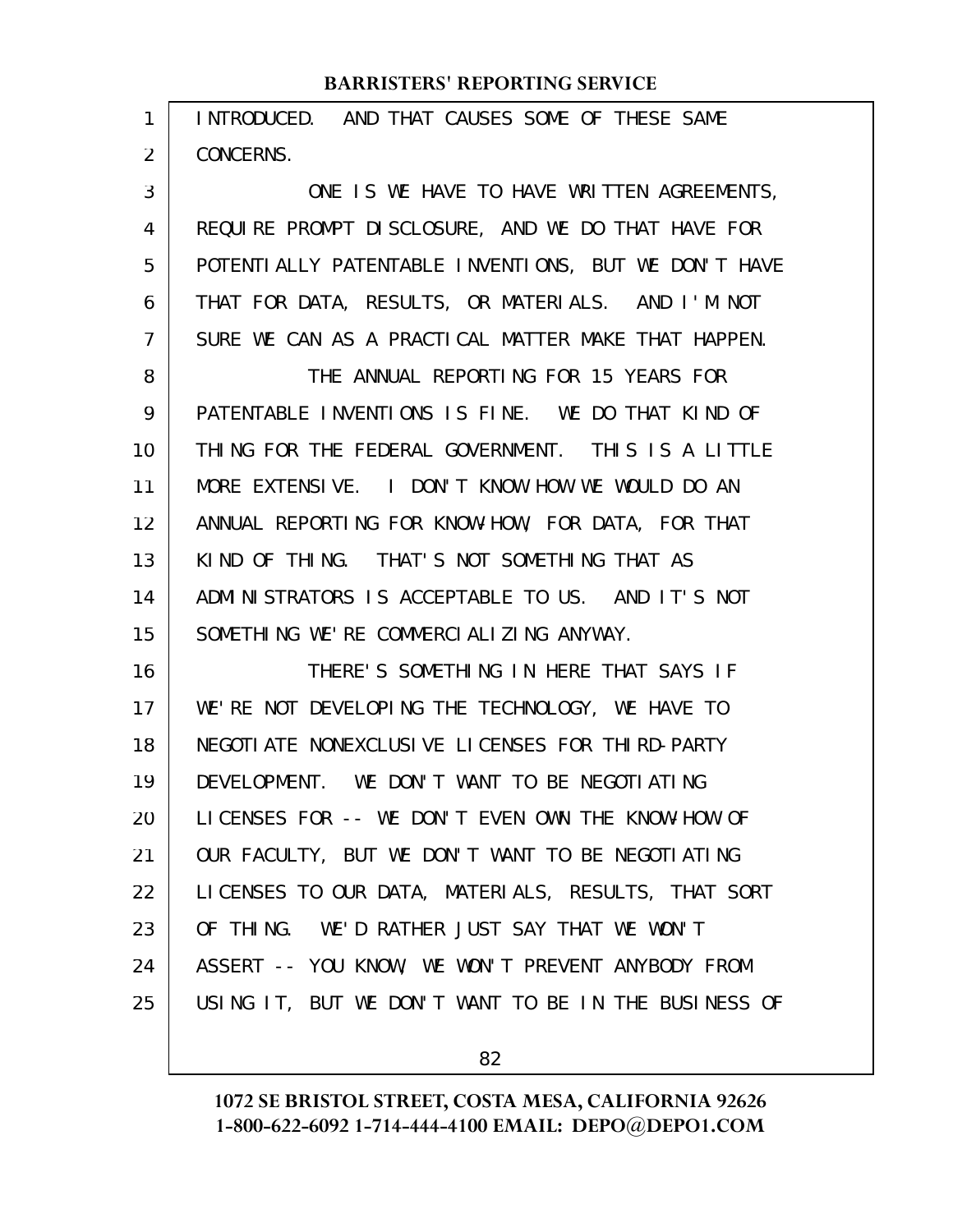| 1              | EXECUTING LICENSES FOR THAT SORT OF STUFF.           |
|----------------|------------------------------------------------------|
| 2              | AND THEN THE THIRD ONE, IN THE MARCH-IN              |
| 3              | LANGUAGE, THERE'S -- CIRM HAS THE ABILITY TO MARCH   |
| 4              | IN AND GRANT EXCLUSIVE LICENSES TO TECHNOLOGY ON     |
| 5              | PATENTABLE INVENTIONS AND THOSE THINGS, AND THAT     |
| 6              | CONCERNS ME VERY MUCH FOR THE REASONS I JUST SAID.   |
| $\overline{7}$ | TYING UP THOSE THINGS EXCLUSIVELY WOULD BE A         |
| 8              | PROBLEM.                                             |
| 9              | CHAIRMAN PENHOET: LET'S SEE. THE EFFORT              |
| 10             | HERE WAS TO COVER EVERYTHING THAT GETS FUNDED WITH   |
| 11             | OUR MONEY; BUT AS A PRACTICAL MATTER, IN YOUR CASE,  |
| 12             | UNIVERSITIES DON'T LIKE TO SAY ANYTHING EXCEPT       |
| 13             | PATENTS. IT'S MAYBE NOT RELEVANT TO YOU. AND I       |
| 14             | DON'T THINK WE CAN KEEP TRACK OF ALL YOUR KNOW-HOW   |
| 15             | ANYWAY. THAT WOULD BE IMPOSSIBLE. BUT THERE MIGHT    |
| 16             | BE A CIRCUMSTANCE, I GUESS, IN THE CASE OF A COMPANY |
| 17             | IF THERE'S A -- TO GO BACK TO THE EXAMPLE OF         |
| 18             | SOMEBODY BUYING, A, STEM CELLS, INC. FOR THEIR WHOLE |
| 19             | BATTEN'S DISEASE PROGRAM, SOME MONEY WOULD RESULT    |
| 20             | FOR KNOW-HOW AND FOR A LIST OF PATENTS THAT THEY     |
| 21             | HAVE ASSOCIATED WITH IT. IF THE KNOW-HOW WAS         |
| 22             | ACHIEVED WITH OUR FUNDING EXCLUSIVELY, THEN I GUESS  |
| 23             | WE'D LIKE TO GET A PIECE OF THE ACTION. MAYBE IT'S   |
| 24             | IMPRACTICAL. I DON'T KNOW.                           |
| 25             | MR. ROTH: BUT DOESN'T THE WORD "REVENUES"            |
|                |                                                      |
|                | 83                                                   |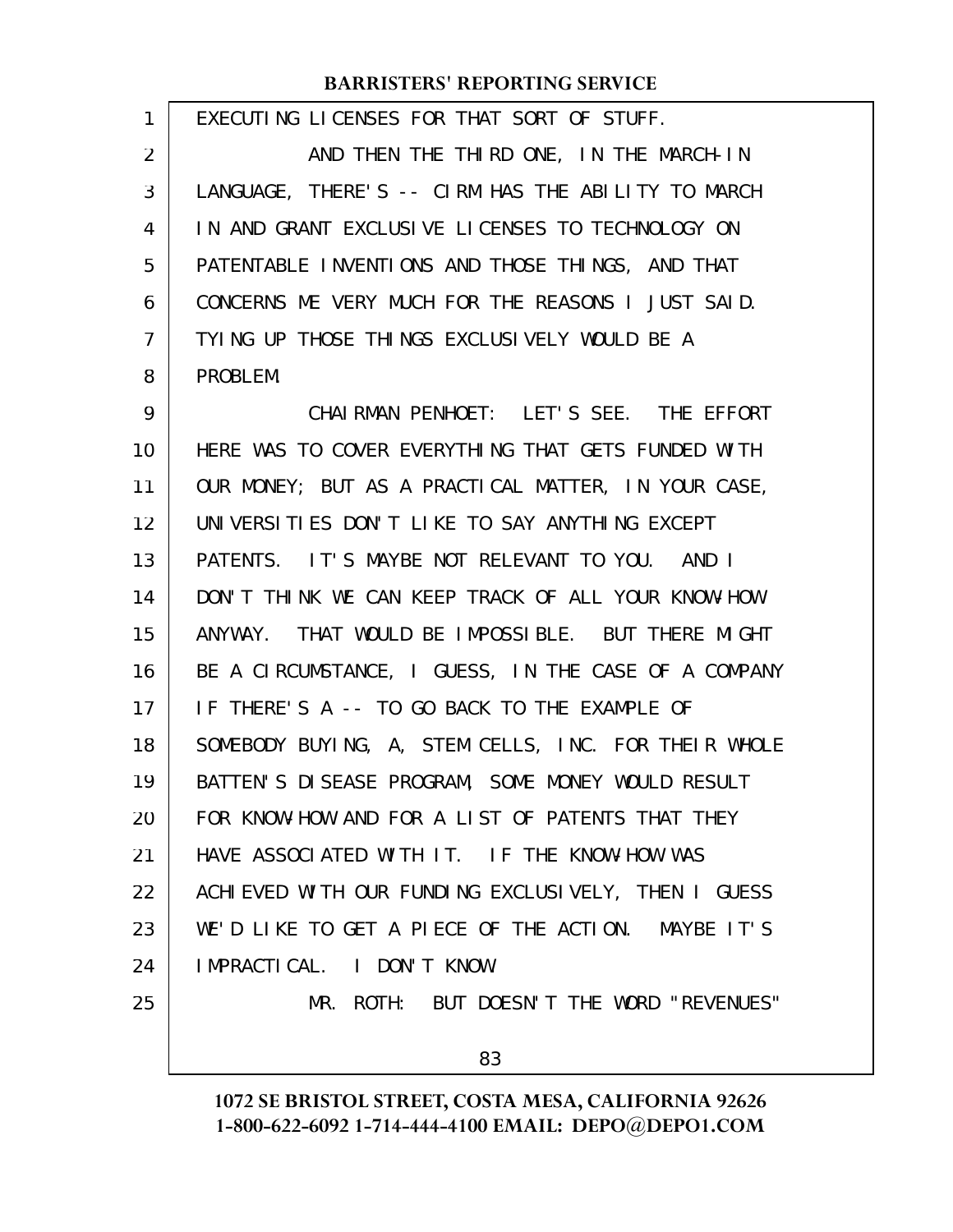| $\mathbf{1}$    | <b>QUALI FY EVERYTHING?</b>                         |
|-----------------|-----------------------------------------------------|
| 2               | CHAIRMAN PENHOET: IT DOES.                          |
| 3               | MR. ROTH: I MEAN TO ME --                           |
| 4               | CHAIRMAN PENHOET: IF THEY GOT                       |
| 5               | REVENUES -- WHATEVER THEY GET REVENUES FOR BY       |
| 6               | DEFINITION WOULD BE PLUGGED INTO OUR THING, AND WE  |
| $\overline{7}$  | DON'T CARE -- WE'RE AGNOSTIC ABOUT WHETHER IT'S FOR |
| 8               | PATENTS OR FOR KNOW-HOW OR --                       |
| 9               | MR. ROTH: TRADE SECRETS OR ANYTHING ELSE.           |
| 10              | CHAIRMAN PENHOET: -- MEDIA THAT THEY                |
| 11              | DEVELOP WITH OUR FUNDING.                           |
| 12 <sup>2</sup> | MR. ROTH: I THINK WHAT WE'RE SAYING IS IF           |
| 13              | YOU GET PAID, WE GET 25 PERCENT OF THAT.            |
| 14              | CHAIRMAN PENHOET: THAT MIGHT WORK. MR.              |
| 15              | STRATTON, YOU WANT TO MAKE A POINT?                 |
| 16              | MR. TOCHER: COULD I JUST INTERRUPT FOR A            |
| 17 <sub>1</sub> | SECOND JUST TO CLARIFY WENDY'S POINT ON HER LAST    |
| 18              | POINT ABOUT MARCH-IN. IF I UNDERSTOOD YOU           |
| 19              | CORRECTLY, YOU MENTIONED THAT IT'S YOUR             |
| 20              | UNDERSTANDING THAT CIRM WOULD BE REQUIRING FORCING  |
| 21              | AN EXCLUSIVE LICENSE?                               |
| 22              | CHAI RMAN PENHOET: THAT WE COULD GRANT              |
| 23              | ONE.                                                |
| 24              | MR. TOCHER: YEAH. BECAUSE THE LANGUAGE              |
| 25              | IS ACTUALLY BROADER, AND I WANT TO MAKE SURE THAT   |
|                 | 84                                                  |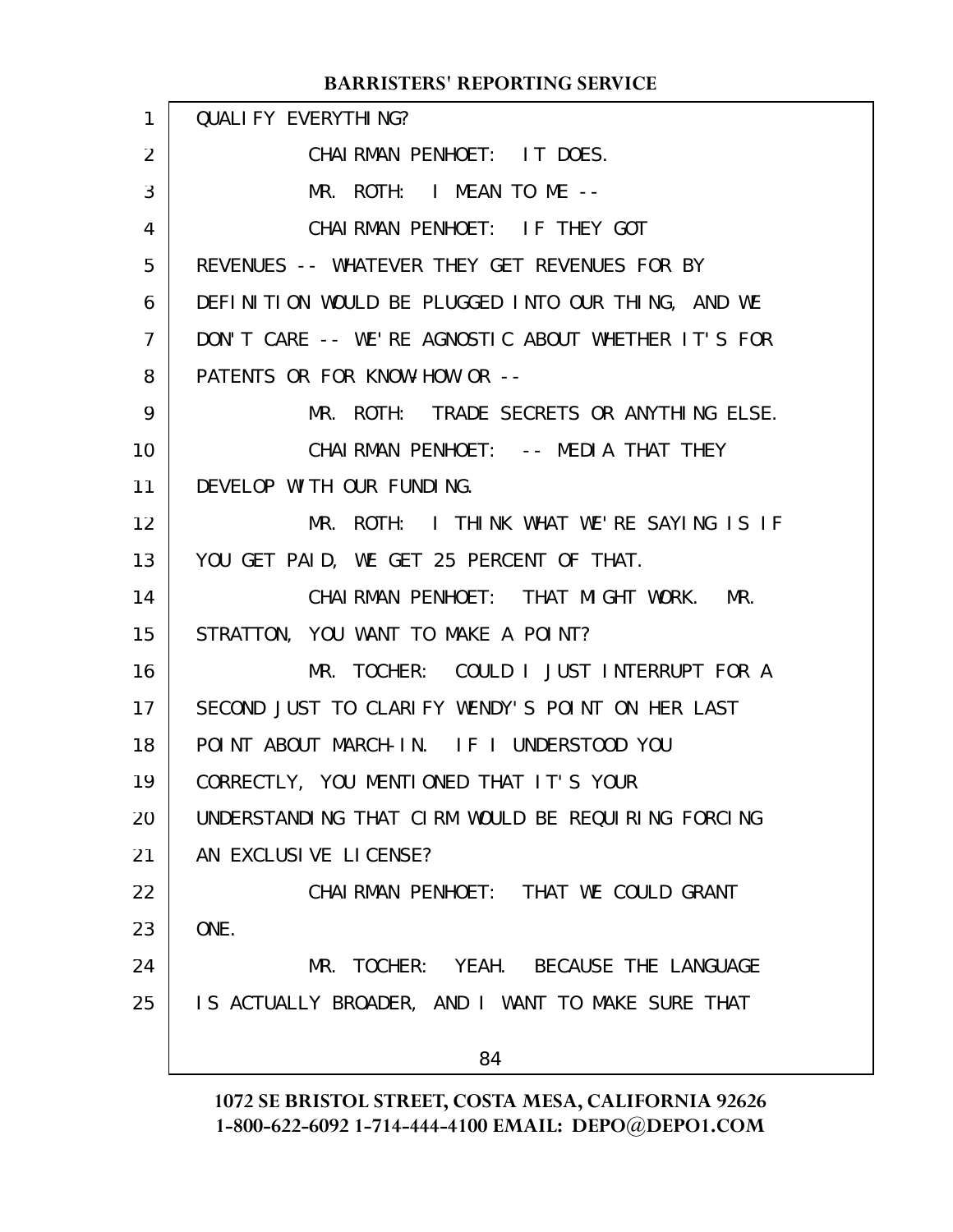| 1              | WE'RE ON THE SAME PAGE ON THAT. THAT CIRM COULD      |
|----------------|------------------------------------------------------|
| 2              | BE -- COULD FORCE ANY TYPE OF LICENSE.               |
| 3              | MS. STREITZ: A NONEXCLUSIVE WE'RE LESS               |
| 4              | CONCERNED ABOUT BECAUSE WE CAN STILL -- THAT MEANS   |
| 5              | WE CAN STILL DISSEMINATE. IF WE HAVE AN EXCLUSIVE,   |
| 6              | THAT WOULD BE A SHOW STOPPER.                        |
| $\overline{7}$ | MR. TOCHER: I SEE BECAUSE IT WOULD REMOVE            |
| 8              | YOUR RIGHT TO --                                     |
| 9              | MS. STREITZ: AND ONLY IN REGARD TO                   |
| 10             | UNPATENTED -- THE CONCERN WOULD BE A REQUIREMENT FOR |
| 11             | AN EXCLUSIVE LICENSE TO A MATTER THAT'S NOT PATENTED |
| 12             | BECAUSE THEN WE WOULD BE REQUIRED TO WITHHOLD        |
| 13             | DI SSEMI NATION.                                     |
|                |                                                      |
| 14             | MS. KOCH: SO THE CURRENT DRAFT GIVES HER             |
| 15             | THE OPTION TO EXERCISE -- TO EXCLUSIVE,              |
| 16             | NONEXCLUSIVE, OR PARTIALLY EXCLUSIVE. AND THIS IS    |
| 17             | IN THE MARCH-IN SECTION, SO YOU HAVE TO CONTEMPLATE  |
| 18             | A SITUATION WHERE THE UNIVERSITY HAS DEVELOPED       |
| 19             | TECHNOLOGY THAT COULD BE BROUGHT TO PRACTICAL        |
| 20             | APPLICATION IN SOME WAY, AND THE UNIVERSITY IS       |
| 21             | FAILING TO PURSUE IT. THAT'S THE CONTEXT OF THE      |
| 22             | MARCH-IN RIGHTS, RIGHT?                              |
| 23             | MS. STREITZ: THEN ONE OF THE DIFFERENCES             |
| 24             | IN THE CURRENT REGS WE'RE JUST TALKING ABOUT         |
| 25             | PATENTABLE INVENTIONS.                               |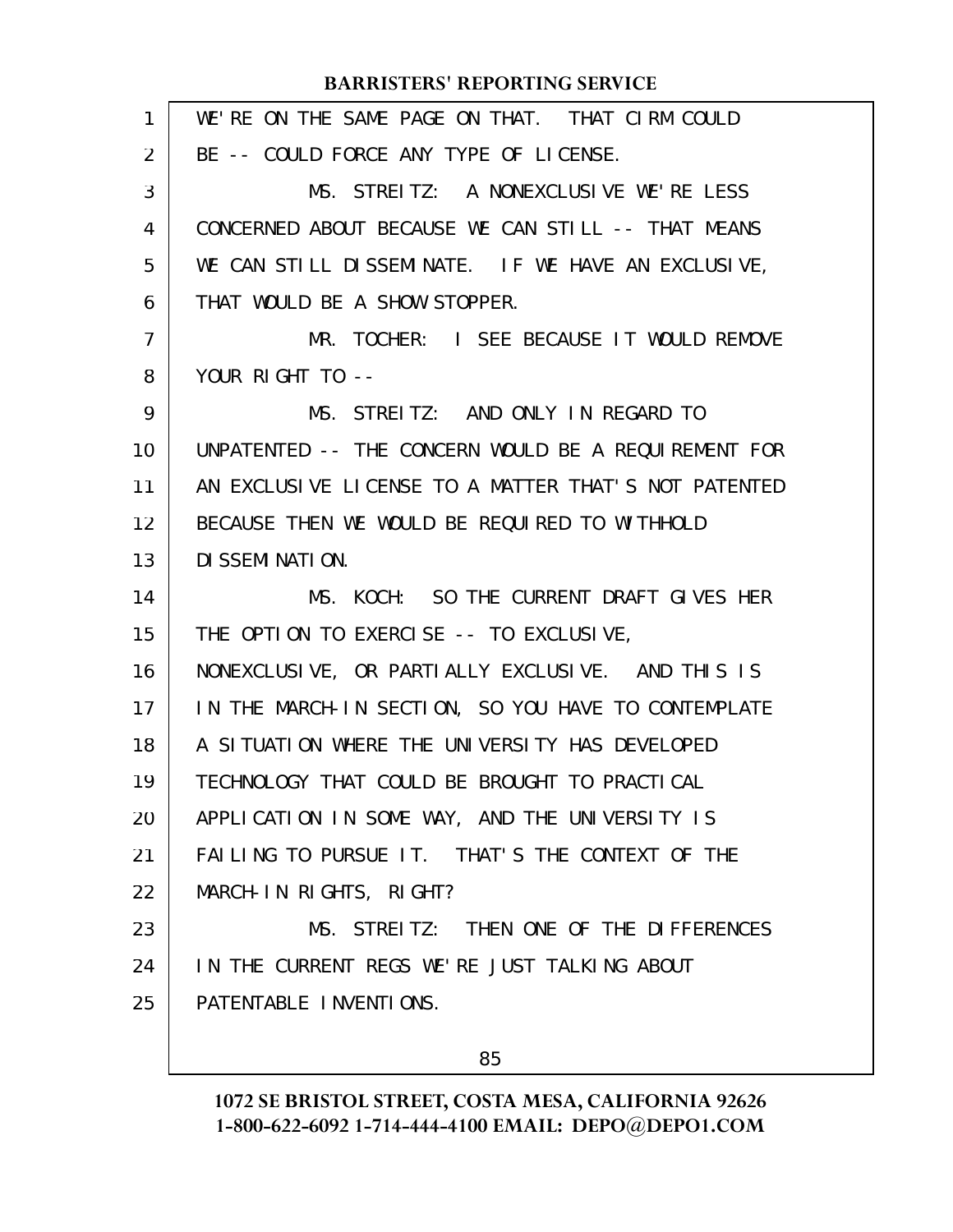MS. KOCH: THAT'S RIGHT. MS. STREITZ: THE NEW CONCEPT HERE IS UNPATENTABLE MATTER. MS. KOCH: BROADER. THE PENDING PATENT APPLICATION OF SOMETHING THAT MIGHT BE PATENTABLE --MS. STREITZ: YOU CAN SAY PATENTABLE OR POTENTIALLY PATENTABLE IS FINE. BUT IF IT'S STUFF THAT'S NOT PATENTABLE AND GAVE OUT KNOW-HOW, MATERIALS, SOMETHING THAT MAYBE WE'D CHOOSE --  $WELL, - -$ MS. KOCH: BUT CERTAINLY IN THE COMMERCIAL SECTOR, YOU CAN GET A LOT OF TECHNOLOGY AND KNOW-HOW. MS. STREITZ: THAT'S RIGHT. THAT'S PROPRIETARY AND WE'RE NOT. MS. KOCH: AND THAT'S THE DIFFERENCE. CHAIRMAN PENHOET: WELL, SO THERE ARE A WHOLE SET OF RAMIFICATIONS ABOUT THE DIFFERENCE BETWEEN THE COMMERCIAL SECTOR AND THEIR SECTOR. FOR THE MARCH-IN RIGHTS, IT DOESN'T HAVE ANYTHING TO DO WITH REVENUE. IT'S TECHNOLOGY ROTTING A WAY ON A SHELF SOMEPLACE THAT WE'RE WORRIED ABOUT. MR. SHEEHY: WHY WOULD WE MARCH IN? CHAIRMAN PENHOET: WE'D ONLY MARCH IN 86 1 2 3 4 5 6 7 8 9 10 11 12 13 14 15 16 17 18 19 20 21 22 23 24 25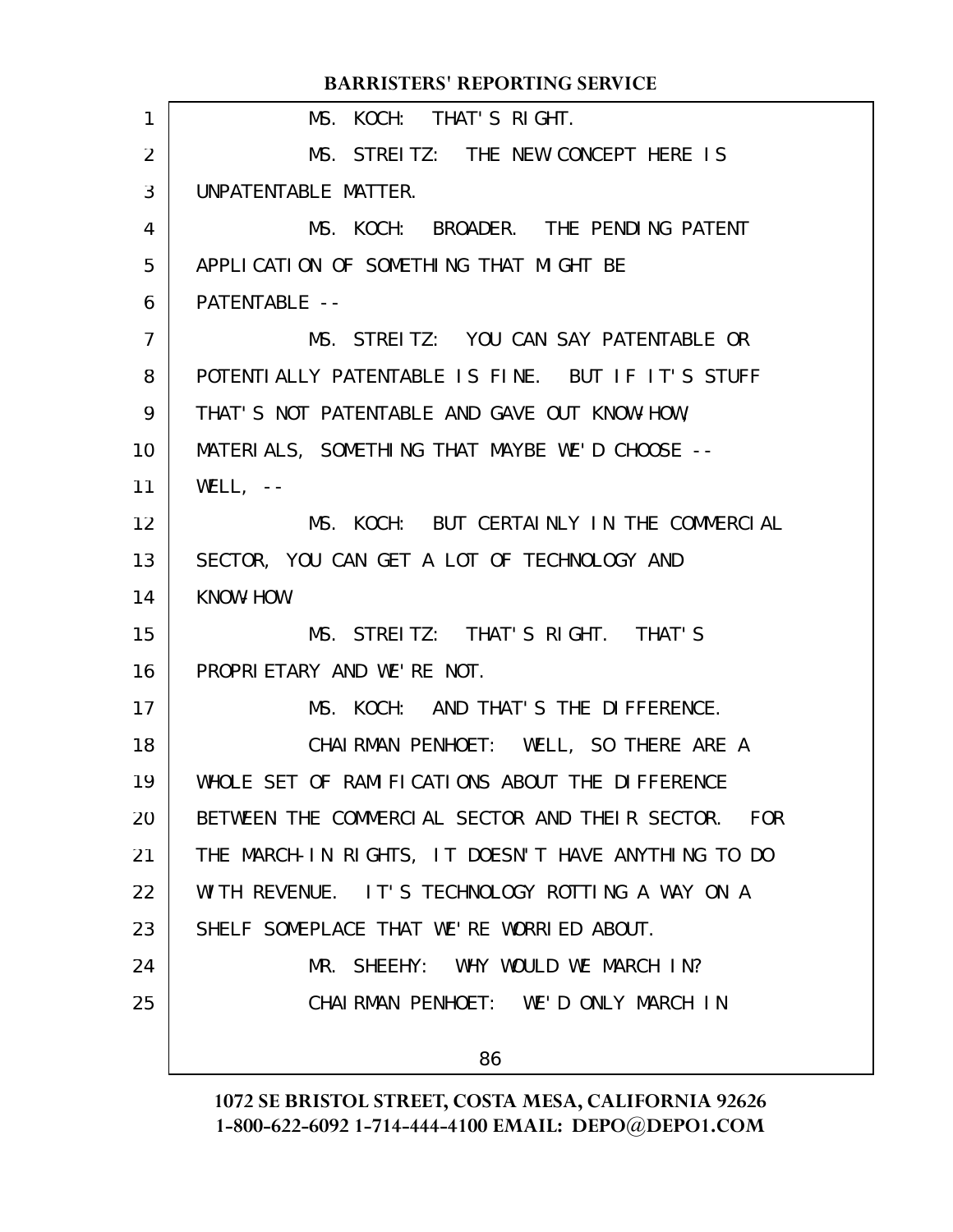| 1  | BECAUSE WE DON'T WANT IT TO ROT.                                |
|----|-----------------------------------------------------------------|
| 2  | MR. SHEEHY: BUT IF THEY'RE --                                   |
| 3  | MS. KOCH: THEY'RE MAKING IT AVAILABLE TO                        |
| 4  | OTHER PEOPLE --                                                 |
| 5  | (SIMULTANEOUS DI SCUSSION.)                                     |
| 6  | CHAIRMAN PENHOET: IF THEY'RE MAKING IT                          |
| 7  | BROADLY AVAILABLE, THEY'VE DONE WORK WE WOULD                   |
| 8  | OTHERWISE DO. SO THERE'S NOTHING TO MARCH IN.<br>S <sub>0</sub> |
| 9  | IT'S ONLY LIMITED TO PATENTED OR POTENTIALLY                    |
| 10 | PATENTED OR --                                                  |
| 11 | MS. KOCH: IN THAT CASE I THINK THE                              |
| 12 | THRESHOLD HASN'T BEEN MET IS THAT THEY ARE                      |
| 13 | EXPLOITING IT AND MAKING IT AVAILABLE TO OTHERS.                |
| 14 | MS. STREITZ: IT'S A LEGAL DOCUMENT AND WE                       |
| 15 | HAVE TO LOOK AT IT IN KIND OF A POLAR EXAMPLE, WE               |
| 16 | HOPE THEY DON'T OCCUR. BUT WE DON'T -- I MEAN WE                |
| 17 | CREATE A LOT OF DATA IN THE COURSE OF A RESEARCH                |
| 18 | PROJECT AND WE DON'T PUBLISH AT ALL. WE DON'T MAKE              |
| 19 | IT ALL AVAILABLE, AND MOST PEOPLE DON'T WANT IT. I              |
| 20 | KNOW THAT'S NOT THE KIND OF THING SOMEONE WOULD BE              |
| 21 | COMING FOR, BUT JUST THE FACT THAT -- (INAUDIBLE)               |
| 22 | HIGH NONPATENTABLE MATTER EXCLUSIVELY. FORTUNATELY              |
| 23 | THEY ALMOST NEVER ASK.                                          |
| 24 | MR. SHEEHY: THE EXCLUSIVITY HAS TO DO                           |
| 25 | BECAUSE THERE'S SOME VALUE THERE. THAT'S WHY YOU                |
|    | 87                                                              |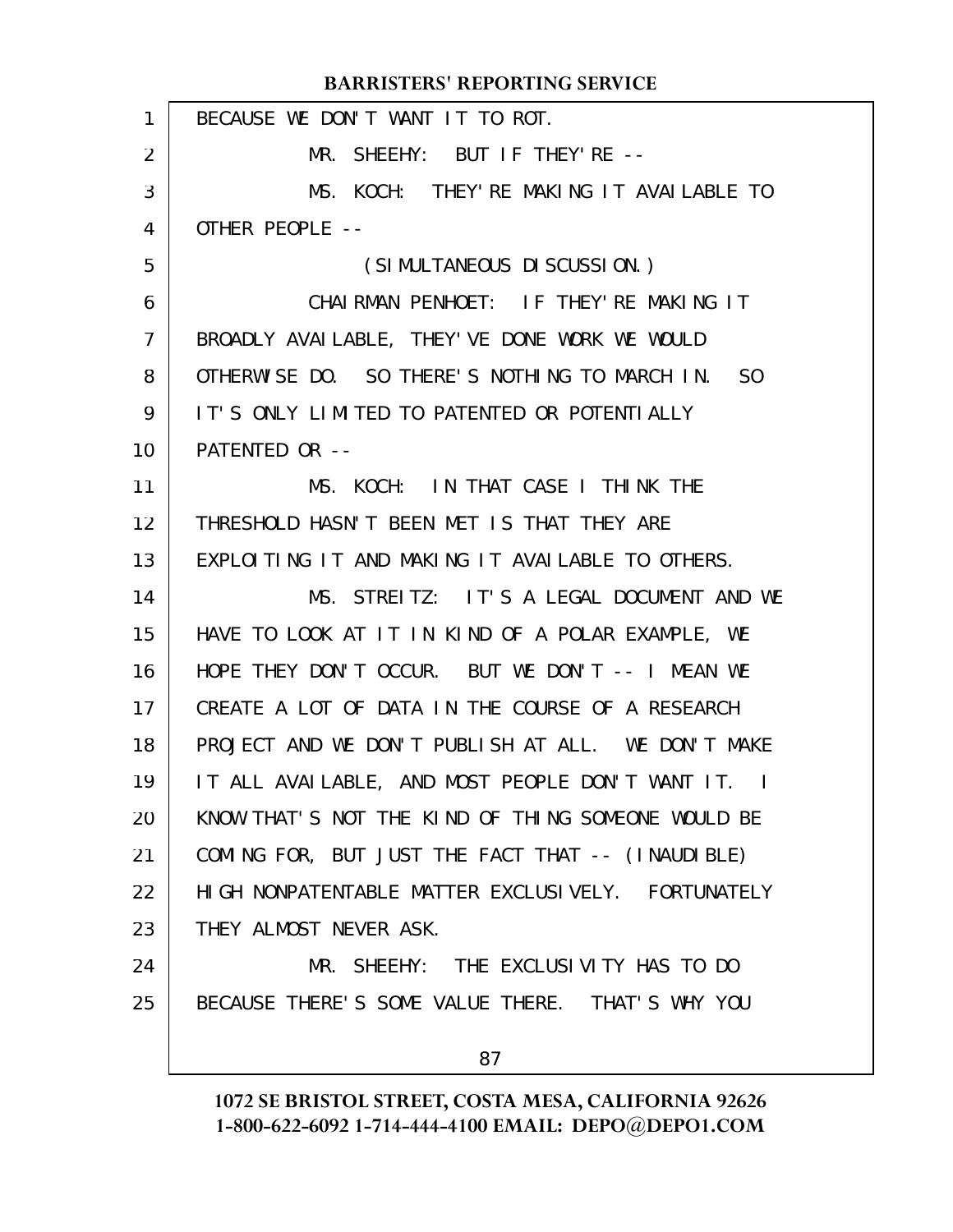| 1              | WOULD LICENSE EXCLUSIVELY BECAUSE THERE'S VALUE. I   |
|----------------|------------------------------------------------------|
| $\overline{2}$ | MEAN I CAN THINK OF A STUDY THAT, IN FACT,           |
| 3              | (INAUDIBLE) A COUPLE WEEKS AGO AND NEVER GOT         |
| 4              | PUBLISHED OUT OF UCSF RELATED TO PAUPERS AND THEIR   |
| 5              | IMPACT ON HIV INFECTION. YOU COULD NEVER GET THE     |
| 6              | RESEARCHER TO PUBLISH THAT DATA.                     |
| 7              | NOW, HE WOULDN'T WANT AN EXCLUSIVE                   |
| 8              | LICENSE, BUT HE HAD A VERY LEGITIMATE DEMAND THAT    |
| 9              | THIS FUNDED RESEARCH REACH OUT TO THE PUBLIC AND     |
| 10             | HAVE A PUBLIC HEALTH CONTEXT. SO, YOU KNOW, YOU      |
| 11             | TALKED ABOUT DATA THAT MAY BE ROTTING ON THE SHELF,  |
| 12             | BUT IF THERE'S SOMEBODY WHO HAS AN INTEREST IN       |
| 13             | HAVING IT GET OUT INTO THE PUBLIC RECOMMEND, WE PAID |
| 14             | FOR IT, WE SHOULD BE ABLE TO GO AND DEMAND THAT YOU  |
| 15             | MAKE THAT AVAI LABLE.                                |
| 16             | NOW, I DON'T THINK ANYBODY IS GOING TO               |
| 17             | LICENSE DATA LIKE THAT UNLESS -- EXCLUSIVELY UNLESS  |
| 18             | THERE'S SOME VALUE TO BE ACHIEVED. AND IF THERE'S    |
| 19             | VALUE TO BE ACHIEVED BY EXCLUSIVELY LICENSING IT,    |
| 20             | THEN YOU GUYS ARE KIND OF REMISS IN NOT LICENSING    |
| 21             | IT.                                                  |
| 22             | MS. STREITZ: NO. BECAUSE THE ONLY WAY                |
| 23             | YOU CAN EXCLUSIVELY LICENSE DATA IS TO WITHHOLD IT   |
| 24             | FROM EVERYBODY ELSE BECAUSE THERE'S NO OTHER MEANS   |
| 25             | OF PROTECTION. WE CAN'T DO THAT.                     |
|                |                                                      |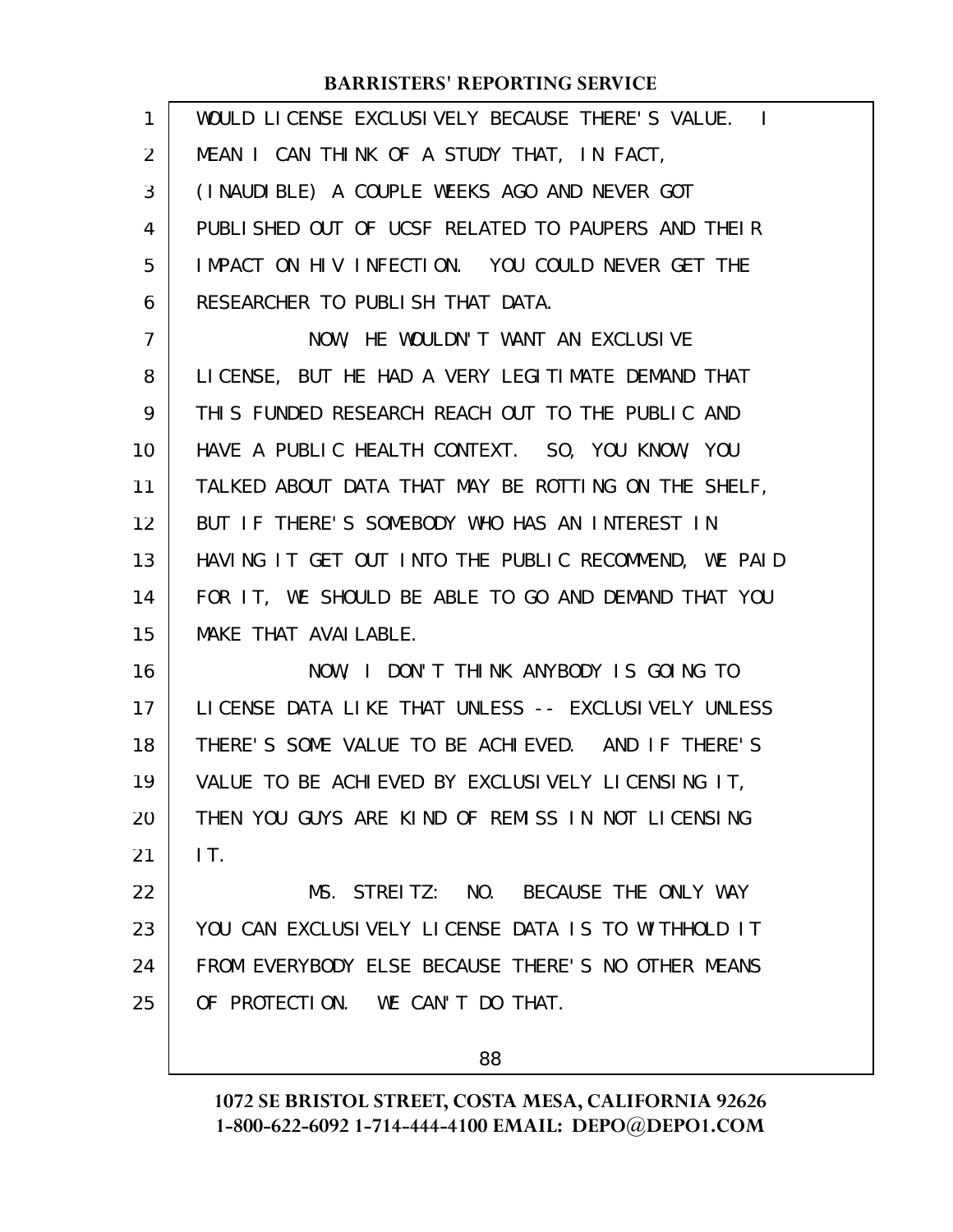| 1              | MR. SHEEHY: WHAT IF WE COME AND DEMAND              |
|----------------|-----------------------------------------------------|
| 2              | THAT YOU EXCLUSIVELY LICENSE IT IF YOU WERE MAKING  |
| 3              | IT READILY AVAILABLE TO EVERYBODY? OUR GOAL, IN     |
| 4              | FACT, OUR BIAS IN ALL THESE POLICIES ALL ALONG,     |
| 5              | GOING BACK TO OUR VERY FIRST MEETING, WAS AGAINST   |
| 6              | EXCLUSIVE LICENSES AND TOWARDS THE WIDEST           |
| $\overline{7}$ | DISSEMINATION OF RESEARCH FINDINGS AND THE MOST     |
| 8              | UNENCUMBERED, BUT WE RECOGNIZE THAT WE LIVE IN A    |
| 9              | WORLD WHERE PEOPLE LICENSE. CIRM'S MISSION FROM THE |
| 10             | VERY BEGINNING IN IP WAS NOT TO PURSUE EXCLUSIVE    |
| 11             | LICENSING. $SO -$                                   |
| 12             | MS. STREITZ: OUR MISSIONS ARE ACTUALLY              |
| 13             | VERY SIMILAR. WHAT I MIGHT SUGGEST, JUST TO ADDRESS |
| 14             | A SITUATION LIKE YOU DESCRIBE, I DON'T THINK YOU    |
| 15             | WOULD WANT EXCLUSIVE -- TO TIE THAT PARTICULAR      |
| 16             | REPORT, THAT PUBLICATION UP EXCLUSIVELY WITH ONE    |
| 17             | PARTY. YOU'D WANT BROAD NONEXCLUSIVE ACCESS. BUT    |
| 18             | MAYBE THE EXCLUSIVE ELEMENT OF THIS PERTAINS TO     |
| 19             | PATENTABLE INVENTIONS, AT LEAST IN THE ACADEMIC     |
| 20             | WORLD; AND WHEN WE'RE TALKING DATA AND KNOW-HOW,    |
| 21             | WHATNOT, THAT'S ABOUT MAKING IT BROADLY AVAILABLE.  |
| 22             | THAT'S NOT ABOUT --                                 |
| 23             | MS. KOCH: I UNDERSTAND YOUR POINT. THE              |
| 24             | PROPOSED LANGUAGE IS NOT MANDATORY. IT'S CIRM MAY.  |
| 25             | SO THERE IS DISCRETION WITHIN THE AGENCY THAT'S     |
|                | 89                                                  |
|                |                                                     |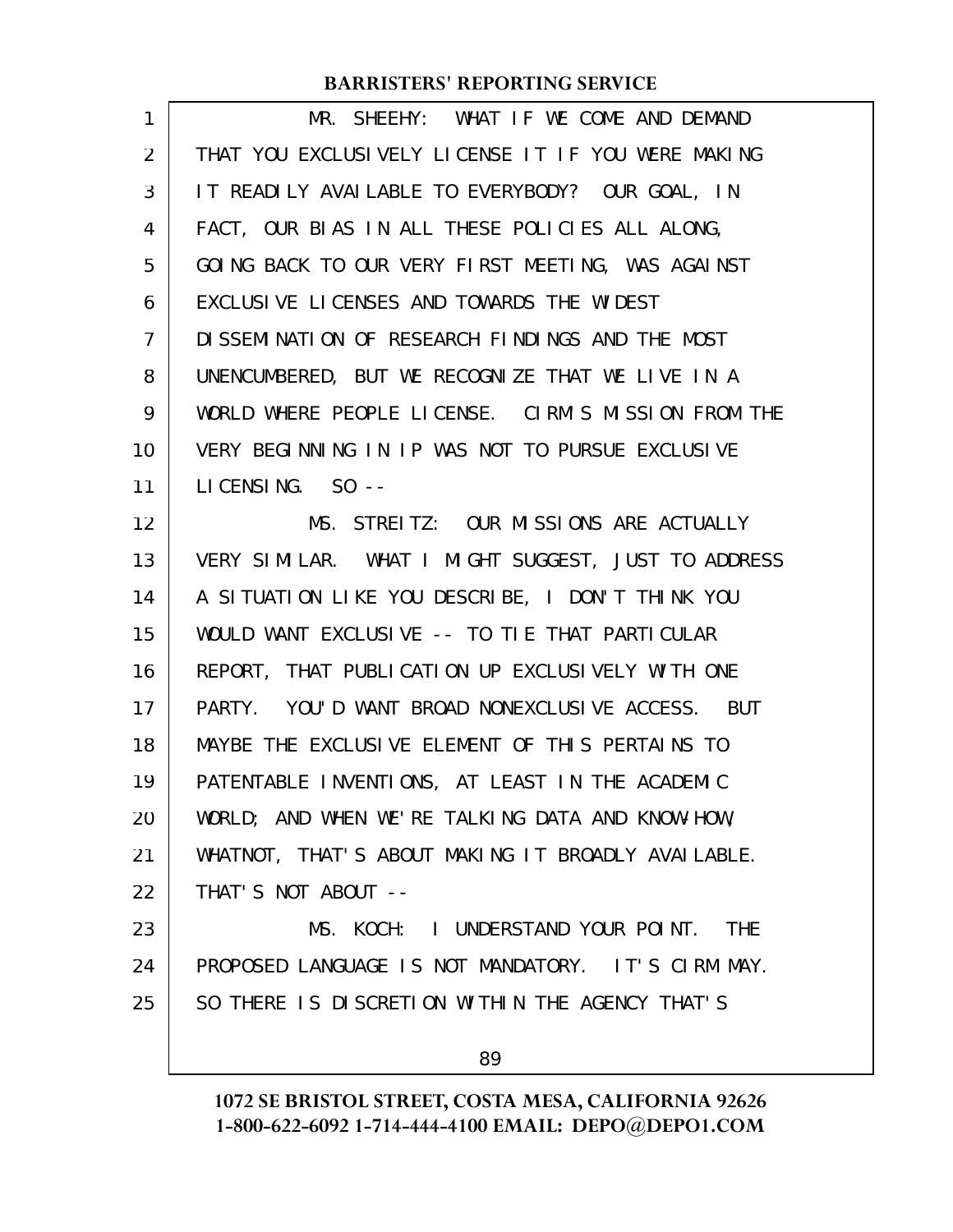| 1              | EMBODIED HERE. WHAT SHE'S TALKING ABOUT IS HOW WE    |
|----------------|------------------------------------------------------|
| 2              | (INAUDIBLE) THAT DISCRETION IN THE CONTEXT OF AN     |
| 3              | ACADEMIC INSTITUTION. THIS POLICY DOES NOT GRANT     |
| 4              | EXCLUSIVE LICENSES.                                  |
| 5              | CHAIRMAN PENHOET: WELL, WE WILL ONLY BE              |
| 6              | APPRISED OF THAT TECHNOLOGY WHICH IS DESCRIBED IN    |
| $\overline{7}$ | PROGRESS REPORTS SUBMITTED TO US BECAUSE WE ARE      |
| 8              | NEVER GOING TO HAVE AN AUDITING FUNCTION HERE. OF    |
| 9              | COURSE, GO AROUND TO PEOPLE'S LABS AND DIG AROUND IN |
| 10             | THERE IN TERMS OF WHAT YOU'VE GOT HERE. SO OUR ONLY  |
| 11             | WINDOW ON THIS IS GOING TO BE WHAT'S DESCRIBED IN    |
| 12             | OUR PROGRESS REPORTS; ISN'T THAT RIGHT, DR. OLSON?   |
| 13             | DR. OLSON: THAT IS CORRECT INSOFAR AS THE            |
| 14             | GRANTEE REPORTS ON WHATEVER PROGRESS THEY'VE MADE IN |
| 15             | THE CONTEXT OF THE PROJECT, THAT IS HOW WE WOULD     |
| 16             | KNOW, PLUS WHATEVER FORMAL DISCUSSIONS WE HAVE WITH  |
| 17             | THE INVESTIGATOR.                                    |
| 18             | CHAIRMAN PENHOET: BUT ALSO IN OUR                    |
| 19             | AGREEMENT, ALL OF OUR GRANTEES HAVE AN AFFIRMATIVE   |
| 20             | OBLIGATION, BACK TO THE CONVERSATION WE WERE HAVING  |
| 21             | EARLIER, TO PROVIDE THEIR REAGENTS, TO PUBLISH THEIR |
| 22             | FINDINGS. ALL OF THOSE THINGS ARE EMBODIED           |
| 23             | SOMEWHERE ELSE IN OUR DOCUMENT. SO I THINK THAT      |
| 24             | OBLIGATION TO GET IT OUT IS PART OF SOME OTHER       |
| 25             | SECTIONS IN OUR DOCUMENT. IS THAT NOT TRUE?          |
|                |                                                      |

90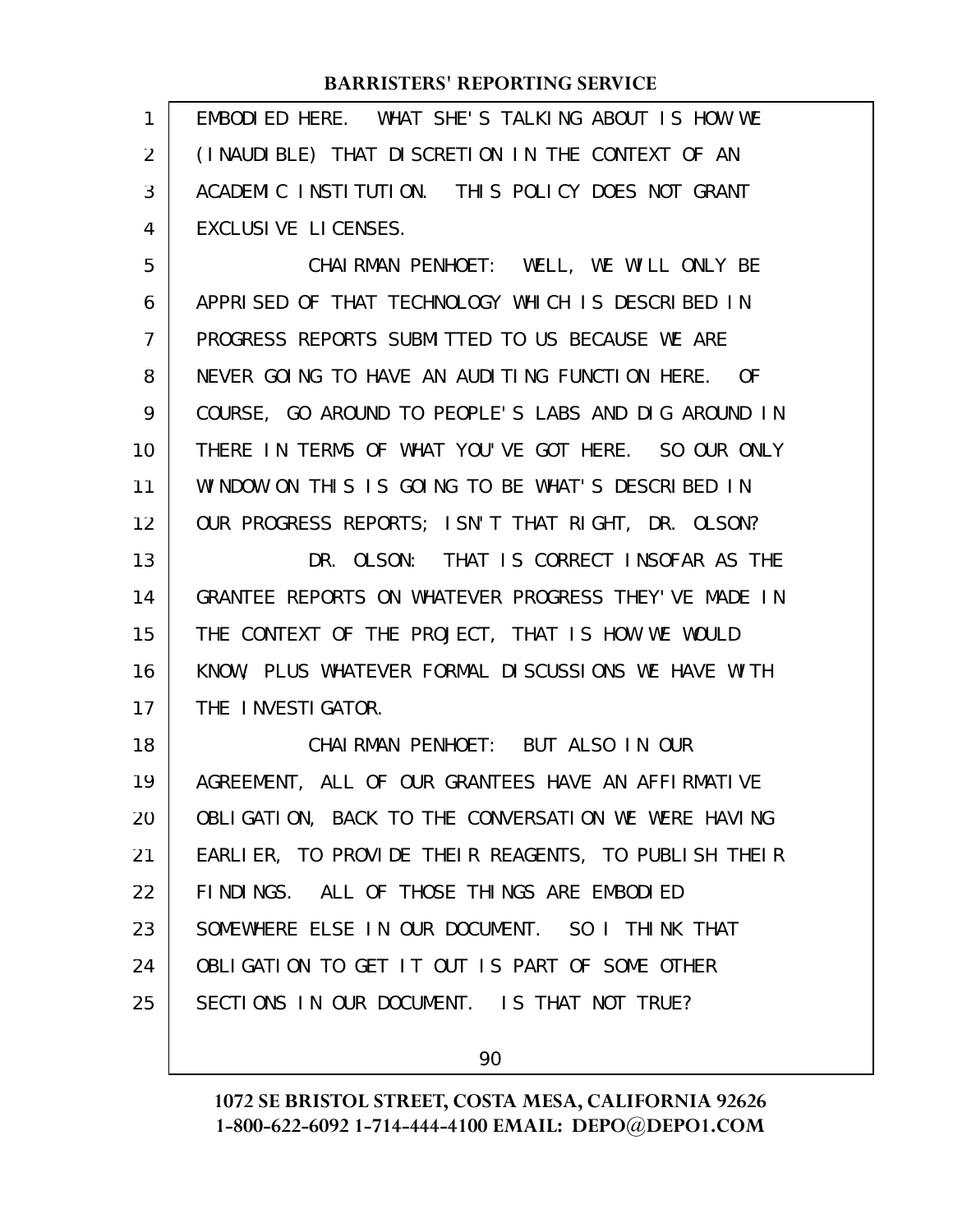| 1  | MS. KONSKI: HI. THIS IS ANTOINETTE. I                |
|----|------------------------------------------------------|
| 2  | JUST WANT TO MAKE ANOTHER POINT HERE AND DIRECT      |
| 3  | EVERYONE'S ATTENTION TO THE DEFINITION OF EXCLUSIVE  |
| 4  | LICENSE. THAT'S A VERY NARROW DEFINITION, AND WITH   |
| 5  | THE NOT FOR-PROFIT SECTOR, I'M CURIOUS IF THEIR      |
| 6  | DEFINITION OF EXCLUSIVE LICENSE IS THAT NARROW.      |
| 7  | CHAIRMAN PENHOET: JUST AS A GENERAL                  |
| 8  | COMMENT, THEY SINK OR SWIM ON VALIDITY OF PATENTS.   |
| 9  | NOBODY EVER BUYS ANYTHING FROM THE UNIVERSITY UNLESS |
| 10 | IT'S PATENTED TECHNOLOGY, AT LEAST AS FAR AS I KNOW. |
| 11 | MS. KONSKI: SOME INDIVIDUALS WHEN THEY               |
| 12 | CONSIDER EXCLUSIVE, THEY MEAN EXCLUSIVE AS TO ANY    |
| 13 | USE, ANY GEOGRAPHY. YOU CAN HAVE TWO LICENSEES IN    |
| 14 | DIFFERENT FIELDS OF USE, AND THEY'LL BE CONSIDERED   |
| 15 | EXCLUSIVE; BUT IN THE REAL WORLD THEY'RE REALLY      |
| 16 | NONEXCLUSIVE. IT MIGHT BE EXCLUSIVE AS TO A CERTAIN  |
| 17 | USE.                                                 |
| 18 | CHAIRMAN PENHOET: SO YOU WOULD LIKE A                |
| 19 | LITTLE MORE ROBUST DEFINITION OF EXCLUSIVE LICENSEE. |
| 20 | MS. KONSKI: NO. I THINK IT'S FINE. I'M               |
| 21 | JUST TRYING TO MAKE THE POINT THAT YOU NEED TO LOOK  |
| 22 | AT WHAT THE DIFFERENCE IS BETWEEN AN EXCLUSIVE AND A |
| 23 | NONEXCLUSIVE LICENSE AND WHAT IS EXCLUSIVE AND WHAT  |
| 24 | I SN'T EXCLUSIVE.                                    |
| 25 | CHAIRMAN PENHOET: OKAY.                              |
|    |                                                      |
|    | 91                                                   |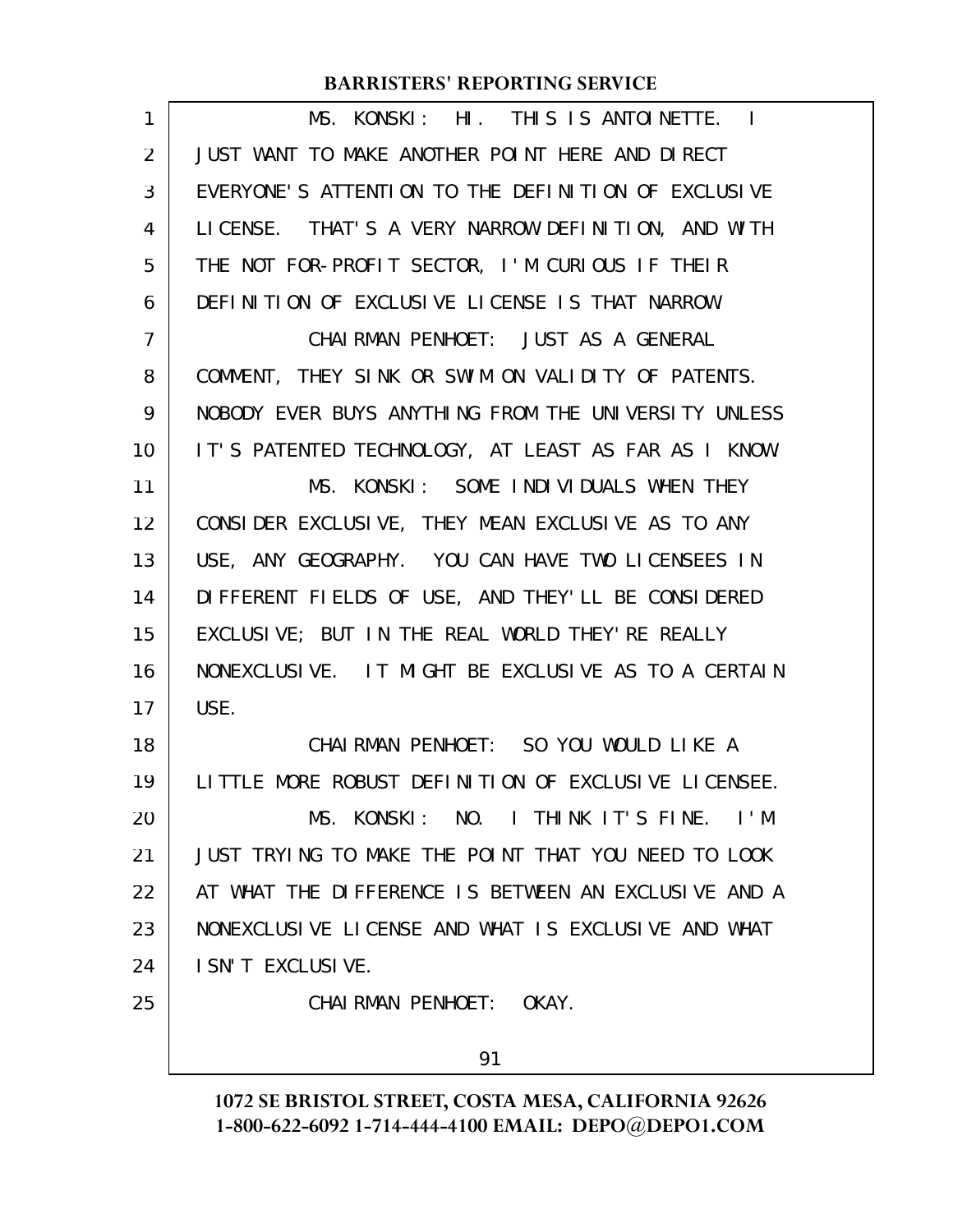| 1              | MR. TOCHER: TO ANSWER YOUR QUESTION, ED,             |
|----------------|------------------------------------------------------|
| $\overline{2}$ | I THINK THAT THE REGULATIONS PLACE AN AFFIRMATIVE    |
| 3              | DUTY WITH REGARD TO MATERIALS THAT ARE PUBLISHED     |
| 4              | THEMSELVES, BIOMEDICAL MATERIALS, AND THERE'S        |
| 5              | CERTAINLY THAT. AND EARLY ON, AS YOU KNOW, THERE     |
| 6              | WAS AN ENDORSEMENT BY THE -- AN EARLY ENDORSEMENT BY |
| 7              | THE IP TASK FORCE FOR A CONCEPT OF A RESEARCH USE    |
| 8              | EXEMPTION THAT WOULD BE USED AS A TOOL TO COMPEL.    |
| 9              | BUT THE ICOC, ON THE TASK FORCE RECOMMENDATION,      |
| 10             | LATER PULLED THAT ELEMENT OUT OF THE POLICY AND      |
| 11             | WE'RE TAKING SORT OF A WAIT AND SEE ON THAT.         |
| 12             | SO THE AFFIRMATIVE OBLIGATION THAT REMAINS           |
| 13             | RIGHT NOW IS TRIGGERED ON PUBLISHING IN A SCIENTIFIC |
| 14             | JOURNAL REGARDING BIOMEDICAL MATERIALS, BUT THERE'S  |
| 15             | NOT AN AFFIRMATIVE DUTY TO PUBLISH IN THE            |
| 16             | REGULATIONS THEMSELVES.                              |
| 17             | DR. PRIETO: SCOTT, SO THERE'S NO                     |
| 18             | AFFIRMATIVE REQUIREMENT THAT MATERIAL OR DATA BE     |
| 19             | MADE AVAI LABLE?                                     |
| 20             | MR. TOCHER: WELL, THAT'S DIFFERENT WHEN              |
| 21             | YOU SAY BE MADE AVAILABLE. I MEAN, I WOULD COME      |
| 22             | BACK TO WHERE WE STARTED, WHICH IS THE MARCH-IN. I   |
| 23             | MEAN THERE'S -- YOU CAN SEE A CIRCUMSTANCE WHERE     |
| 24             | CIRM WOULD ASK OUR GRANTEE TO MAKE THIS AVAILABLE    |
| 25             | UNDER THE CIRCUMSTANCES, THE LIMITED CIRCUMSTANCES   |
|                |                                                      |

92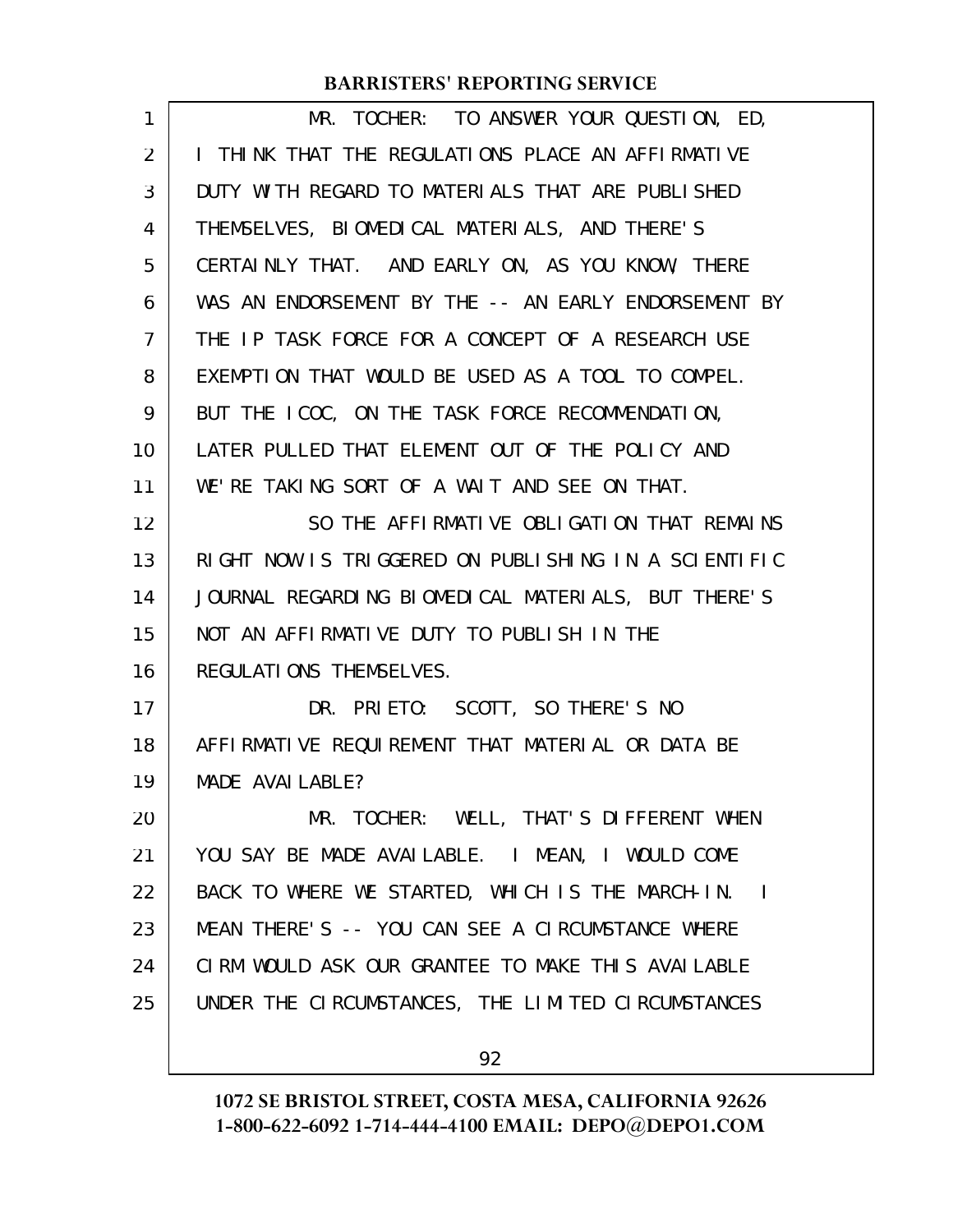| 1  | THAT ARE DESCRIBED IN THE MARCH-IN IN REGULATION.     |
|----|-------------------------------------------------------|
| 2  | BUT YOU'RE RIGHT, JUST GENERICALLY THERE IS NOTHING   |
| 3  | OUT BETTER THAN WHAT I'VE DESCRIBED.                  |
| 4  | CHAIRMAN PENHOET: ALL RIGHT. SO I THINK               |
| 5  | WE UNDERSTAND THAT UNIVERSITY KNOW-HOW IS RARELY, IF  |
| 6  | EVER, PAID FOR BY ANYONE. AND THAT ALMOST ALL OF      |
| 7  | THEIR LICENSING REVENUE IS STRICTLY WITHIN THE SCOPE  |
| 8  | OF THEIR PATENT; IS THAT RIGHT, WENDY? OKAY. SO AS    |
| 9  | A PRACTICAL MATTER, THEY'RE NEVER GOING TO GET ANY    |
| 10 | PAYMENT FOR ANYTHING BUT THAT, BUT FOR PATENTS. YOU   |
| 11 | EXPECT A CONCERN ABOUT THE INTERMEDIATE ROUND WHICH   |
| 12 | IS PATENT APPLICATIONS. IF THERE ARE CONTINUATIONS    |
| 13 | IN PART OR OTHER FORMS OF PATENTS, THAT PROBABLY      |
| 14 | SHOULD BE INCLUDED IN THE BUNDLE OF WHATEVER THEY     |
| 15 | LI CENSE.                                             |
| 16 | SO IF YOU WANTED TO NARROW IT TO THAT, YOU            |
| 17 | WOULD EXCLUDE KNOW-HOW AND THE REST OF FROM THIS      |
| 18 | DI SCUSSION, BUT YOU WOULD SWEEP IN PATENTS OR PATENT |
| 19 | APPLICATIONS.                                         |
| 20 | MR. ROTH: ED, AS LONG AS YOU HAVE THE                 |
| 21 | WORD "REVENUE, " I THINK -- IF YOU GO BACK TO SLIDE   |
| 22 | 14, I DON'T KNOW WHICH ONE YOU'RE ON BECAUSE I SORT   |
| 23 | OF GOT LOST HERE, THE POLICY INTENT WAS TO REACH ALL  |
| 24 | PATENT REVENUES. IT REALLY SHOULD SAY REACH ALL       |
| 25 | <b>REVENUES.</b>                                      |
|    |                                                       |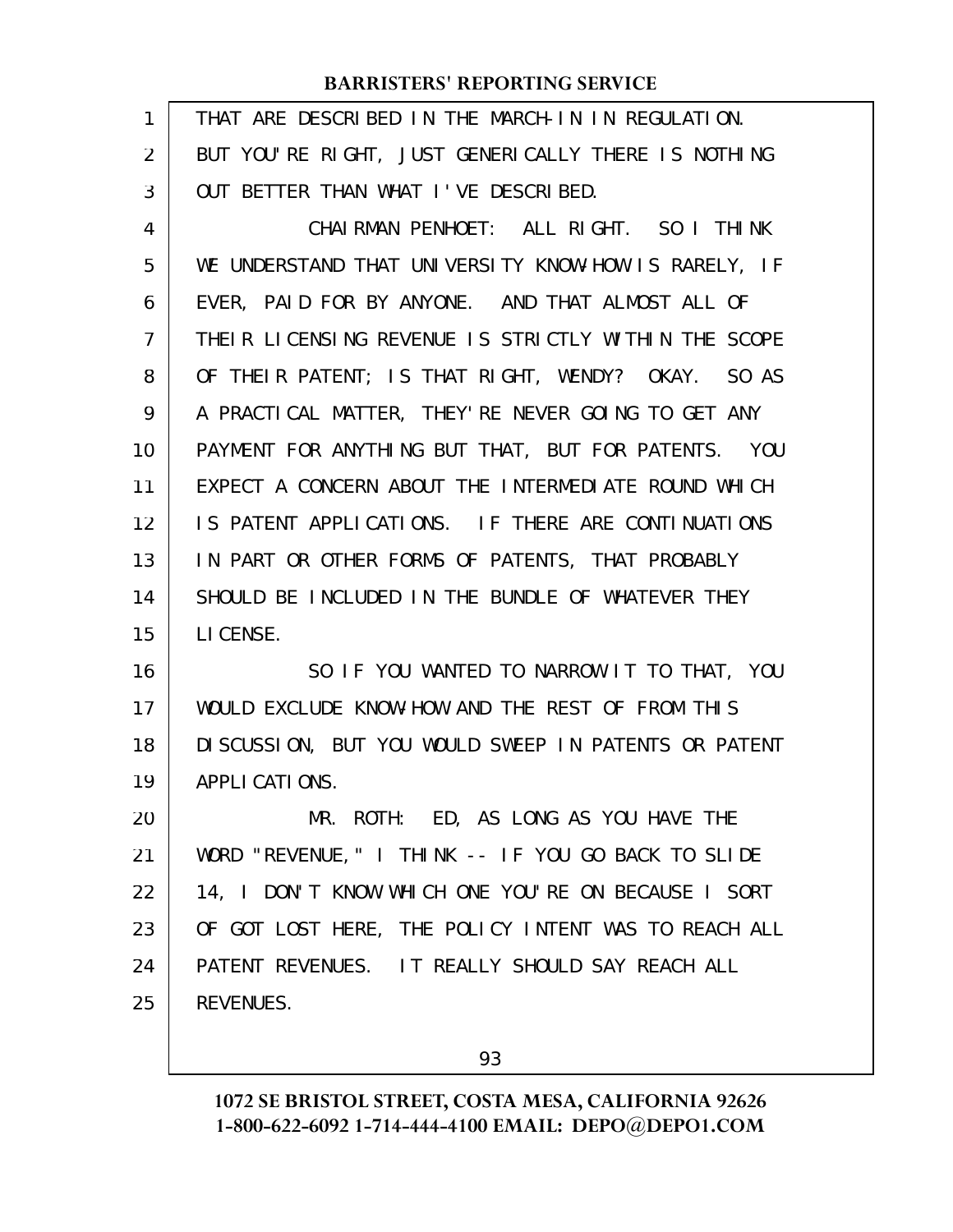| 1              | MS. STREITZ: CAN I MAKE A COMMENT ON                 |
|----------------|------------------------------------------------------|
| 2              | THAT? I THINK -- I DON'T THINK WE'RE IN              |
| 3              | DI SAGREEMENT. IF WE'RE RECELVING REVENUE FROM ANY   |
| 4              | MEANS, AND IT WON'T BE KNOW-HOW LIKE YOU SAID, IT    |
| 5              | COULD BE AVAILMENT OF A TANGLBLE MATERLAL THOUGH IN  |
| 6              | ADDITION TO. I DON'T THINK WE'RE OBJECTING TO THE    |
| $\overline{7}$ | CIRM PROVISIONS REGARDLESS OF THE REVENUE. MY        |
| 8              | CONCERN IS WITH OTHER IMPLICATIONS WITHIN THE        |
| 9              | PROPOSED REGS OF NOW INCORPORATING THE CONCEPT OF    |
| 10             | INVENTIONS WHETHER PATENTABLE OR NOT AND TECHNOLOGY  |
| 11             | THAT INCLUDES KNOW-HOW, DATA, AND STUFF. I THINK     |
| 12             | THERE WERE OTHER IMPLICATIONS THAT HAVE NOTHING TO   |
| 13             | DO WITH REVENUE.                                     |
| 14             | SO, ED, CERTAINLY THE WAY THAT<br>MS. KOCH:          |
| 15             | YOU FRAMED IT UP, WE COULD NARROW IT THAT WAY IF YOU |
| 16             | WANT TO. I WANT TO GO BACK TO --                     |
| 17             | CHAIRMAN PENHOET: WHAT ARE YOU TRYING TO             |
| 18             | ACHIEVE BY BROADENING THIS TO INCLUDE THESE OTHER    |
| 19             | ELEMENTS?                                            |
| 20             | MS. KOCH: WHAT WE WERE TRYING TO ACHIEVE             |
| 21             | IS THE FACT THAT SOMETIMES TECHNOLOGY AND KNOW-HOW,  |
| 22             | WHICH ARE NOT PATENTED OR MAYBE NOT EVEN PATENTABLE, |
| 23             | COULD HAVE GREAT VALUE.                              |
| 24             | CHAIRMAN PENHOET: OKAY. MONETARY VALUE,              |
| 25             | IS THAT THE VALUE WE'RE TALKING ABOUT HERE?          |
|                | 94                                                   |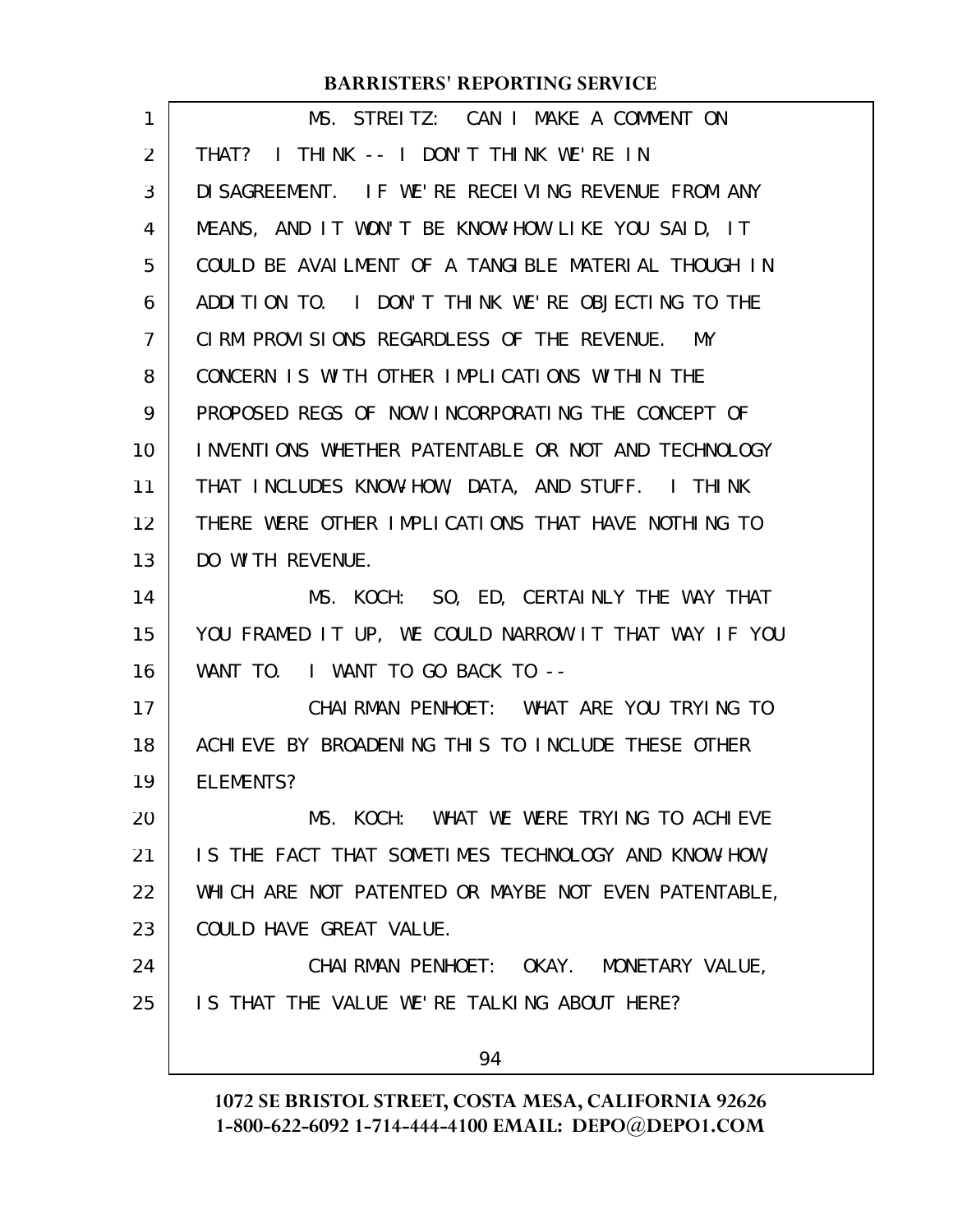| $\mathbf{1}$ | MS. KOCH: IT MIGHT NOT BE MONETARY VALUE            |
|--------------|-----------------------------------------------------|
| 2            | IN THE SHORT RUN. IT MIGHT BE SOMETHING THAT        |
| 3            | ENABLES THE FIELD TO MOVE FORWARD, FOR INSTANCE.    |
| 4            | AND IN THAT CIRCUMSTANCE, IF THE CIRM-FUNDED        |
| 5            | INVENTOR WERE FAILING TO BRING IT FORWARD AND MAKE  |
| 6            | IT AVAILABLE, CIRM WOULD LIKE TO HAVE THE RIGHT TO  |
| 7            | SAY WILL YOU PLEASE BRING IT FORWARD AND MAKE IT    |
| 8            | AVAILABLE? AND IF THEY FAIL TO DO SO AFTER A        |
| 9            | REASONABLE PERIOD OF TIME AND A CURE PERIOD, THEN   |
| 10           | CIRM WOULD LIKE TO HAVE CERTAIN MARCH-IN RIGHTS.    |
| 11           | NOW, WENDY IS SAYING SHE TENDS TO MAKE              |
| 12           | KNOW-HOW AND TECHNOLOGY THAT'S NOT PATENTABLE       |
| 13           | AVAILABLE ANYHOW. SO TO ME IT'S VERY REMOTE, WENDY, |
| 14           | THAT WE WOULD COME TO THE UC AND SAY DO SOMETHING   |
| 15           | DIFFERENT BECAUSE YOU'RE ALREADY PUTTING IT OUT     |
| 16           | THERE. AND I THINK THAT'S JEFF'S CIRCUMSTANCE. SO   |
| 17           | THE MARCH-IN RIGHTS IN MY MIND IN THAT CIRCUMSTANCE |
| 18           | ARE KIND OF IRRELEVANT. IT'S UNLIKELY THAT CIRM     |
| 19           | WOULD COME TO YOU AND SAY DO SOMETHING OTHER THAN   |
| 20           | WHAT YOU'RE ALREADY DOING.                          |
| 21           | BUT CERTAINLY IN THE COMMERCIAL SECTOR              |
| 22           | WHERE TRADE SECRETS AND KNOW-HOW ARE NOT REGULARLY  |
| 23           | PUBLISHED, BUT CAN HAVE VALUE AND COULD MOVE THE    |
| 24           | FIELD FORWARD, IF SOMEONE IS FAILING TO BRING THEM  |
| 25           | FORWARD TO PRACTICAL APPLICATION, I THINK WE SHOULD |
|              |                                                     |

95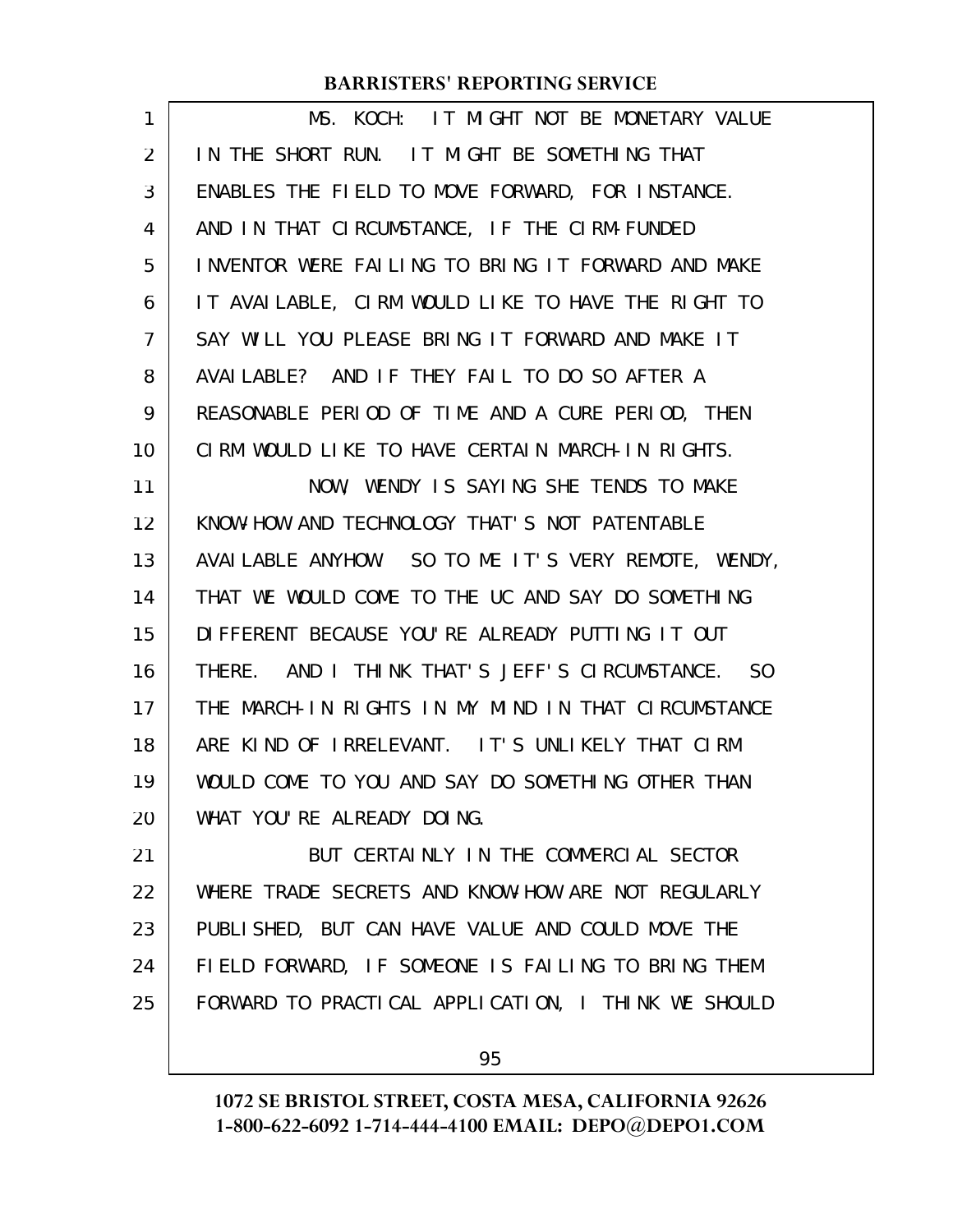| 1              | HAVE THE RIGHT TO PURSUE THAT WITH THEM.             |
|----------------|------------------------------------------------------|
| $\overline{2}$ | CHAIRMAN PENHOET: WELL, BUT THAT'S IN                |
| 3              | CONFLICT WITH -- WE HAVE TAKEN SPECIAL PAINS TO      |
| 4              | ENSURE THAT WE ARE NOT FORCING ANY OF OUR GRANTEES   |
| 5              | TO DIVULGE CONFIDENTIAL INFORMATION. SO AT WHAT      |
| 6              | POINT, WHO DECIDES WHETHER THE INFORMATION IS NO     |
| 7              | LONGER CONFIDENTIAL AND, THEREFORE, WE SHOULD BE     |
| 8              | ABLE TO EXTRACT IT OUT OF YOU AND DO SOMETHING WITH  |
| 9              | IT VERSUS -- BECAUSE IT GOES BACK TO DUANE'S POINT.  |
| 10             | IF IT BECOMES VALUABLE AND IT'S SUBJECT TO A         |
| 11             | LICENSE, THEN IT WILL FALL INTO THE REVENUE          |
| 12             | CATEGORY. I THINK, YOU KNOW, WE'RE IN AN AREA WHERE  |
| 13             | I UNDERSTAND THE ARGUMENT THAT CAN BE MADE FOR       |
| 14             | MAKING SURE ALL THIS TECHNOLOGY SOMEHOW GETS USED,   |
| 15             | BUT IT'S IN CONFLICT WITH SOME OTHER PRINCIPLES THAT |
| 16             | WE'VE BEEN DEVELOPING HERE.                          |
| 17             | MS. KOCH: I GUESS AT THE MARGIN IT COULD             |
| 18             | BE, BUT YOU CAN IMAGINE A CIRCUMSTANCE IN THE        |
| 19             | COMMERCIAL SECTOR WHERE SOMEONE WOULD INVENT TWO     |
| 20             | INVENTIONS WHICH COULD POSSIBLY BE IN CONFLICT WITH  |
| 21             | ONE ANOTHER, AND THEY CAN DECIDE TO BRING ONE        |
| 22             | FORWARD AND NOT THE OTHER. SO I HAVE TWO THINGS      |
| 23             | THAT MIGHT WORK, AND I'M GOING TO BRING ONE FORWARD, |
| 24             | I'M GOING TO CAPITALIZE ON THAT, AND I'M GOING TO    |
| 25             | HOLD THE OTHER ONE BACK BECAUSE I DON'T WANT TO HAVE |
|                |                                                      |

96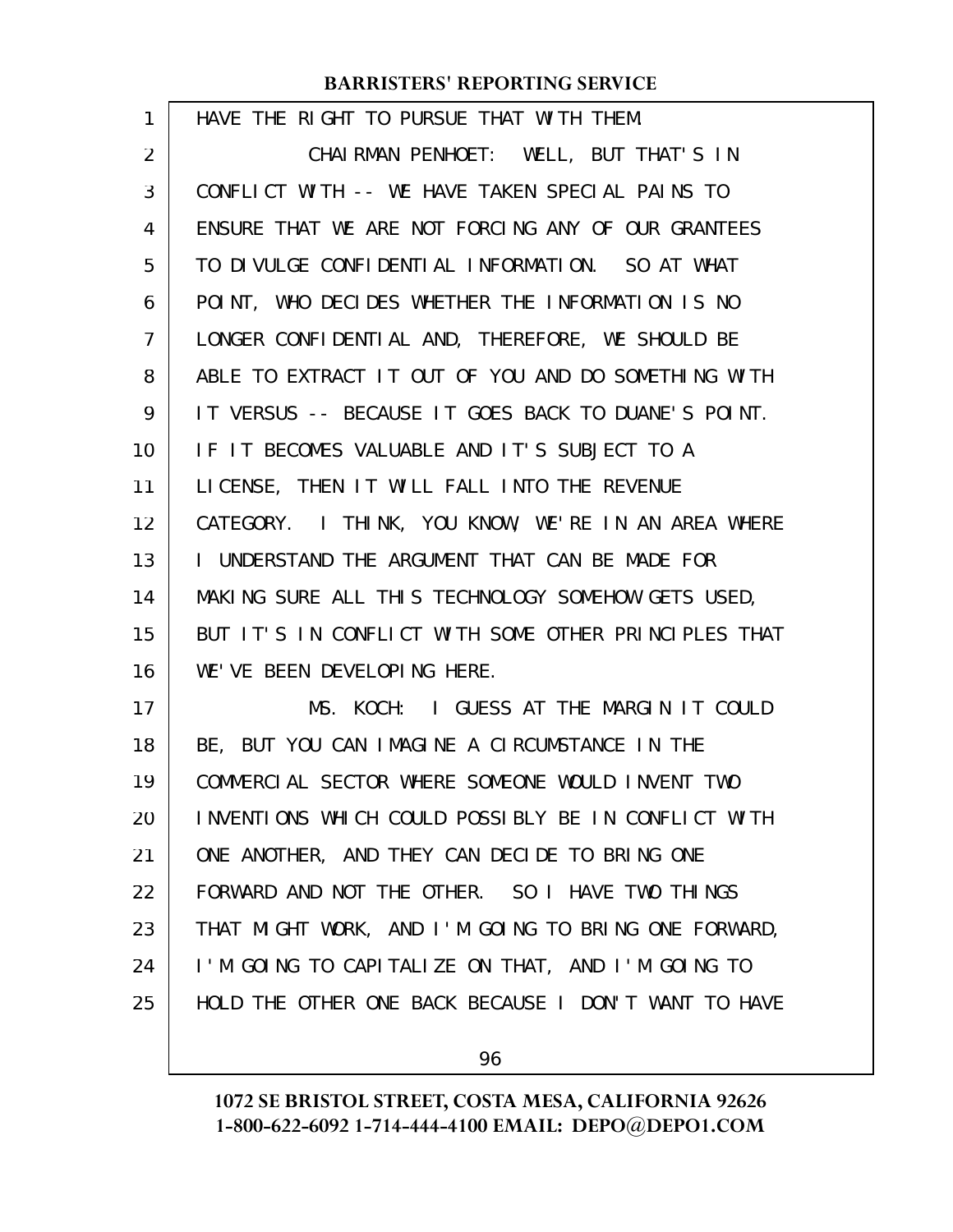#### COMPETITION. IS THAT IN OUR BEST INTEREST? CHAIRMAN PENHOET: AND IT'S PATENTED OR NOT PATENTED? MS. KOCH: THINK OF IT AS KNOW-HOW. THINK OF IT AS TECHNOLOGY AND IT'S NOT PATENTED BECAUSE I DON'T WANT IT OUT THERE. MR. ROTH: HOW WOULD WE KNOW ABOUT IT? CHAIRMAN PENHOET: HOW WOULD WE KNOW? MS. KOCH: IT WOULD BE ON YOUR ANNUAL REPORT TO DR. OLSON. I'M JUST SAYING WHAT THE MARCH-IN RIGHTS SAY IS IN THAT CIRCUMSTANCE THAT CIRM COULD GO TO OUR GRANTEE AND SAY WHAT'S THE SITUATION HERE? WHAT IS THE THINKING? WHAT IS THE PRACTICAL APPLICATION HERE? ARE THE BEST INTERESTS OF THE PEOPLE OF CALIFORNIA BEING SERVED? AND IF WE SAY -- GO THROUGH THAT ANALYSIS WITH OUR GRANTEE AND DECIDE, NO, YOU KNOW, THIS TECHNOLOGY SHOULD BE BROUGHT FORWARD, WE COULD SAY TO THE GRANTEE PLEASE BRING IT FORWARD IN WHATEVER WAY YOU DEEM MOST APPROPRIATE. AND IF THE GRANTEE SAYS, NO, WE'LL NOT  $DO$   $IT$ . MR. ROTH: NANCY. MS. KOCH: IT'S NOT IN MY BEST COMMERCIAL INTEREST AND THIS MIGHT BE QUITE UNLIKELY. I THINK CIRM NEEDS TO HAVE A PARACHUTE. **BARRISTERS' REPORTING SERVICE** 1 2 3 4 5 6 7 8 9 10 11 12 13 14 15 16 17 18 19 20 21 22 23 24 25

97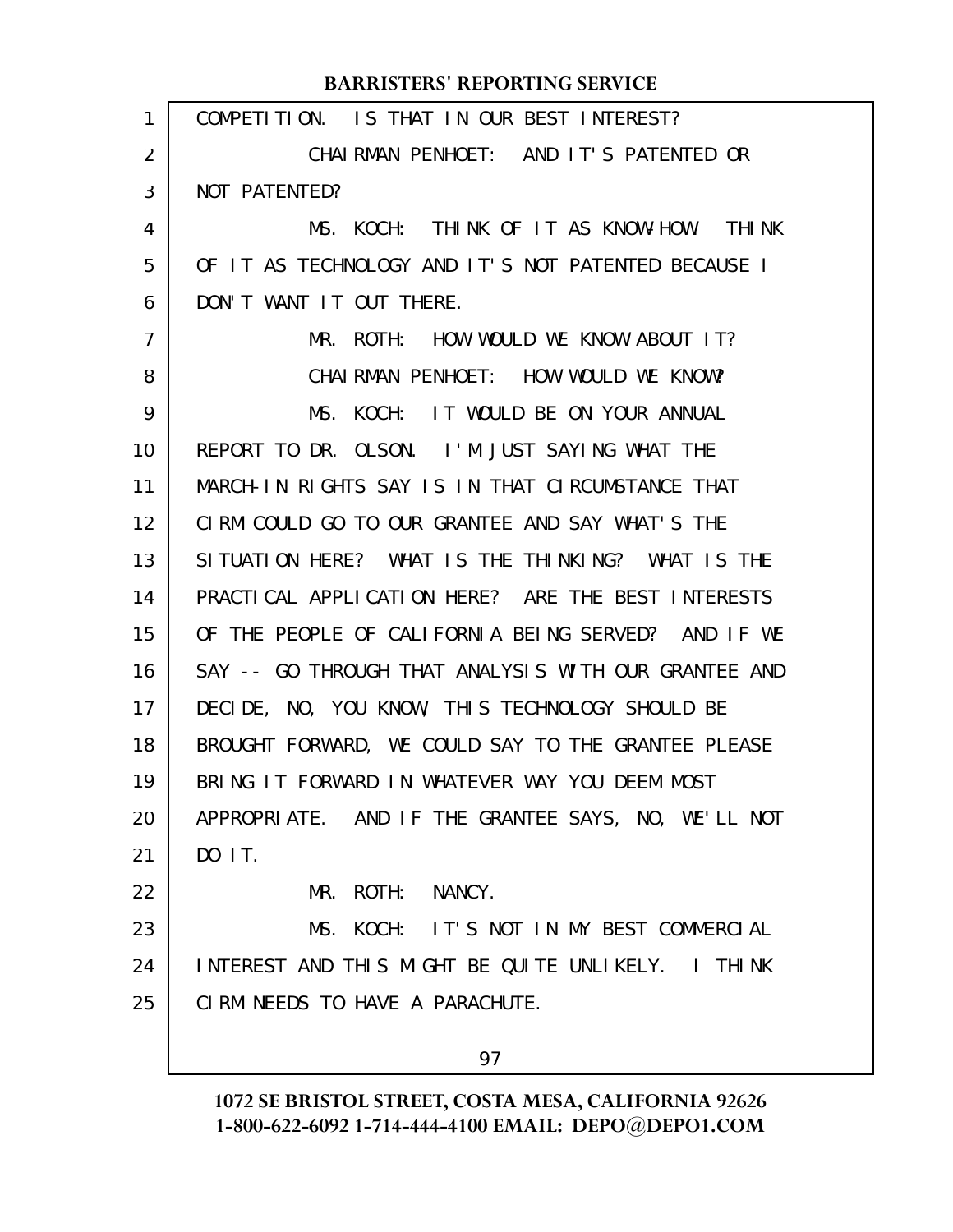| $\mathbf{1}$ | MR. ROTH: JUST I FEEL IF THEY'RE THAT                 |
|--------------|-------------------------------------------------------|
| 2            | DEVIOUS IN TRYING TO HIDE THIS INFORMATION, IT'S NOT  |
| 3            | GOING TO SHOW UP IN AN ANNUAL REPORT EITHER.          |
| 4            | MS. KOCH: NOT THE ANNUAL REPORT.                      |
| 5            | MR. ROTH: ANYTHING. IT'S NOT GOING TO                 |
| 6            | SHOW UP. I MEAN IF THEY'VE GOT TWO INVENTIONS AND     |
| 7            | YOU THINK THEY' RE GOING TO SUPPRESS ONE AND PUT THE  |
| 8            | OTHER ONE FORWARD, I DON'T THINK YOU'RE EVER GOING    |
| 9            | TO HEAR ABOUT THE SUPPRESSION.                        |
| 10           | ANYWAY, LET'S GIVE THIS SOME THOUGHT                  |
| 11           | BECAUSE I'M UNABLE TO FOLLOW THIS LAST CONVERSATION   |
| 12           | ON MARCH-IN RIGHTS. BUT LET'S GIVE IT SOME IT         |
| 13           | THOUGHT AND MAKE SURE WE DON'T GET UNINTENDED         |
| 14           | CONSEQUENCES HERE.                                    |
| 15           | MR. SHEEHY: ISN'T THE REAL ISSUE THE                  |
| 16           | BROADENING OF THE DEFINITION THAT'S DRIVING THIS?     |
| 17           | IT'S NOT THE MARCH-IN RIGHTS. I REALLY DON'T THINK    |
| 18           | THERE IS AN ISSUE ON MARCH-IN RIGHTS BECAUSE I        |
| 19           | THINK, AS YOU'VE NOTED, IF THE COMPANY WANTS TO       |
| 20           | SHELF SOMETHING, IT WILL NEVER SEE THE LIGHT OF DAY   |
| 21           | WHETHER WE WANT TO MARCH IN OR NOT. AND I THINK       |
| 22           | THIS PROBLEM THAT'S BEEN IDENTIFIED BY THE            |
| 23           | UNIVERSITIES IS NOT A LEGITIMATE PROBLEM BECAUSE WE   |
| 24           | SHARE THE SAME INTEREST IN GETTING THIS WIDELY        |
| 25           | DI SSEMINATED, AND WE WOULD NOT SUBSTITUTE THE DESIRE |
|              |                                                       |

98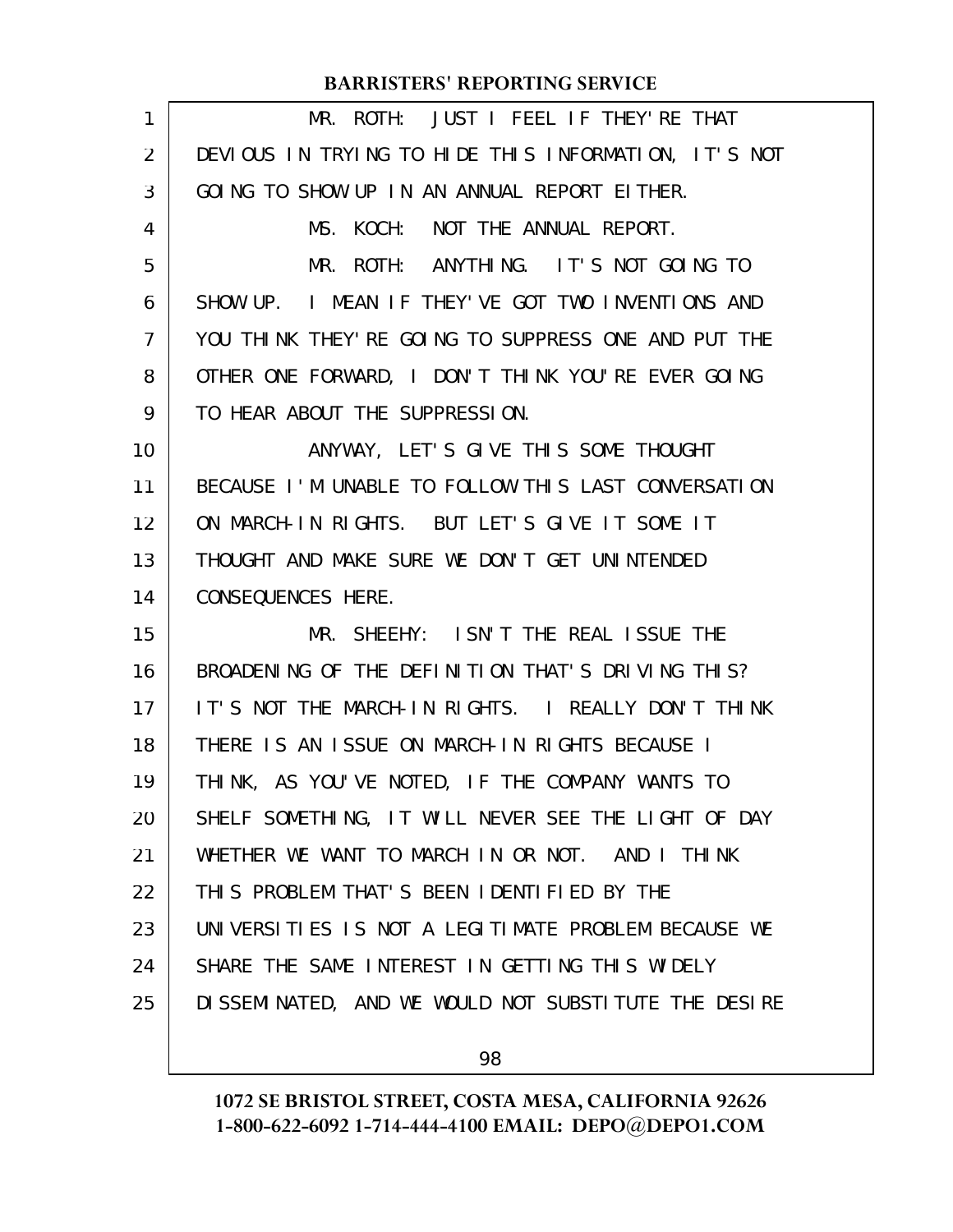| $\mathbf{1}$ | TO SOMEHOW GET INCOME OUT OF THIS BY GIVING AN       |
|--------------|------------------------------------------------------|
| 2            | EXCLUSIVE LICENSE FOR OUR ALREADY WELL-DECLARED      |
| 3            | INTEREST, WHICH WE SET IN THE VERY BEGINNING TO      |
| 4            | ACHIEVE THE WIDEST DISSEMINATION. WE STATED AT THE   |
| 5            | VERY BEGINNING TWO YEARS AGO THAT OUR GOAL, OUR BIAS |
| 6            | WAS TOWARD NONEXCLUSIVE LICENSES FOR EVERYTHING AND  |
| 7            | FOR A RESEARCH USE EXEMPTION.                        |
| 8            | SO, YOU KNOW, IT WOULD BE CONTRARY TO US             |
| 9            | TO GO AND SAY YOU HAVE KNOWLEDGE THAT YOU'RE NOT     |
| 10           | PATENTING, BUT YOU'RE MAKING WIDELY AVAILABLE THAT   |
| 11           | WE'RE GOING TO TAKE AND NOW MAKE YOU PATENT SO WE    |
| 12           | CAN GET MONEY. THAT'S NOT -- THAT'S NOT REASONABLE   |
| 13           | TO GO BACK AND CHANGE THIS BROAD DEFINITION THAT I   |
| 14           | THINK IT WAS THE BROAD TO MATCH LANGUAGE IN          |
| 15           | BAYH-DOLE.                                           |
| 16           | MS. STREITZ: BAYH-DOLE IS ONLY TO                    |
| 17           | PATENTABLE INVENTIONS. SO THIS GOES WELL BEYOND      |
| 18           | BAYH-DOLE. I THINK IT WAS BROUGHT IN TO CAPTURE      |
| 19           | TRADE SECRETS AND SUCH.                              |
| 20           | MS. KOCH: COMPANIES MIGHT CHOOSE NOT                 |
| 21           | PURSUE PATENT APPLICATIONS -- PROTECTION. AND THERE  |
| 22           | IS SOME LITERATURE SUGGESTING THAT THAT IS SOMETHING |
| 23           | THAT ENTITIES WILL DO MORE OF AS WE MOVE FORWARD.    |
| 24           | CHAI RMAN PENHOET: WELL, MAYBE. PATENTS              |
| 25           | HAVE BEEN THE BEDROCK OF BIOTECH SINCE IT WAS        |
|              | 99                                                   |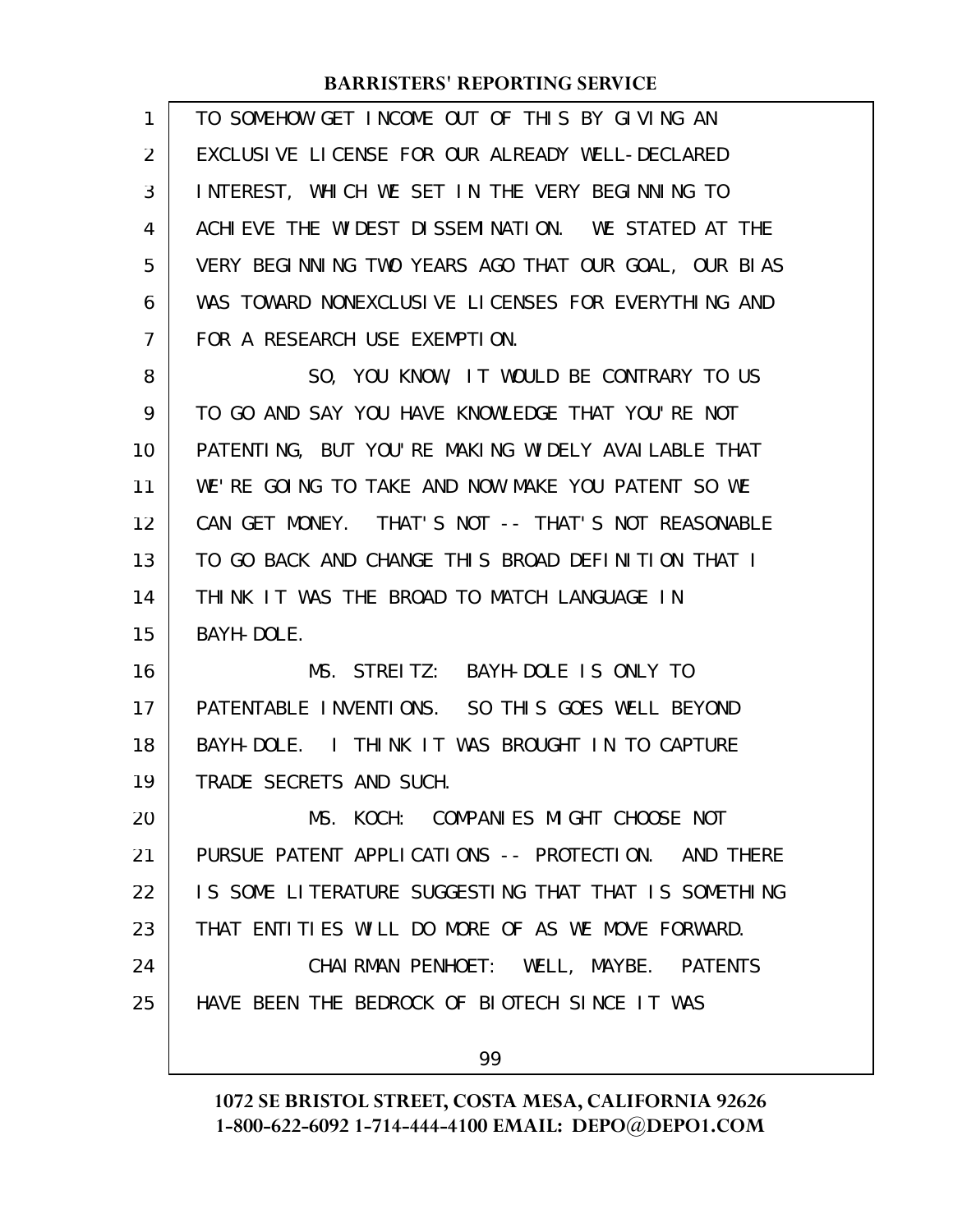#### INVENTED. MS. KOCH: ABSOLUTELY. MR. ROTH: MY SUGGESTION IS LET'S GIVE IT SOME MORE THOUGHT. AND IF WE HAVE TO SEPARATE THESE, MAYBE IN THIS SCENARIO WE HAVE TO. NANCY, YOUR CONCERNS ARE MOSTLY ON THE CORPORATE SIDE. MS. KOCH: YES. DR. LOVE: DUANE, I HAVE A QUESTION ABOUT THIS. I HOPE THAT MY CONCERN IS NOT REALISTIC BECAUSE I DON'T WANT TO ADD TO A COMPLEX SITUATION. BUT ONE OF THE THINGS THAT DOES HAPPEN OBVIOUSLY VERY COMMONLY IN INDUSTRY IS THAT THERE ARE SEVERAL INDICATIONS THAT COULD BE PURSUED WITH A PRODUCT. AND SOMETIMES INDICATIONS SIMPLY GO UNPURSUED BECAUSE, NOT ONLY DO THEY NOT HAVE VALUE, BUT THEY WOULD ACTUALLY PULL DOWN THE VALUE THAT YOU COULD GENERATE IN THE INDICATION THAT YOU DO WANT TO PURSUE. AND I JUST CITE AS AN EXAMPLE THE CURRENT GENENTECH SITUATION WITH AVASTIN IN CANCER AND LUCENTIS IN AGE-RELATED MACULAR DEGENERATION. TO BE LONG-WINDED, YOU KNOW, WOULD THE FAILURE TO PURSUE A POTENTIAL INDICATION IN AN AREA OPEN UP ANY OF THESE I SSUES? CHAIRMAN PENHOET: WELL, IT THEORETICALLY 100 1 2 3 4 5 6 7 8 9 10 11 12 13 14 15 16 17 18 19 20 21 22 23 24 25

**BARRISTERS' REPORTING SERVICE**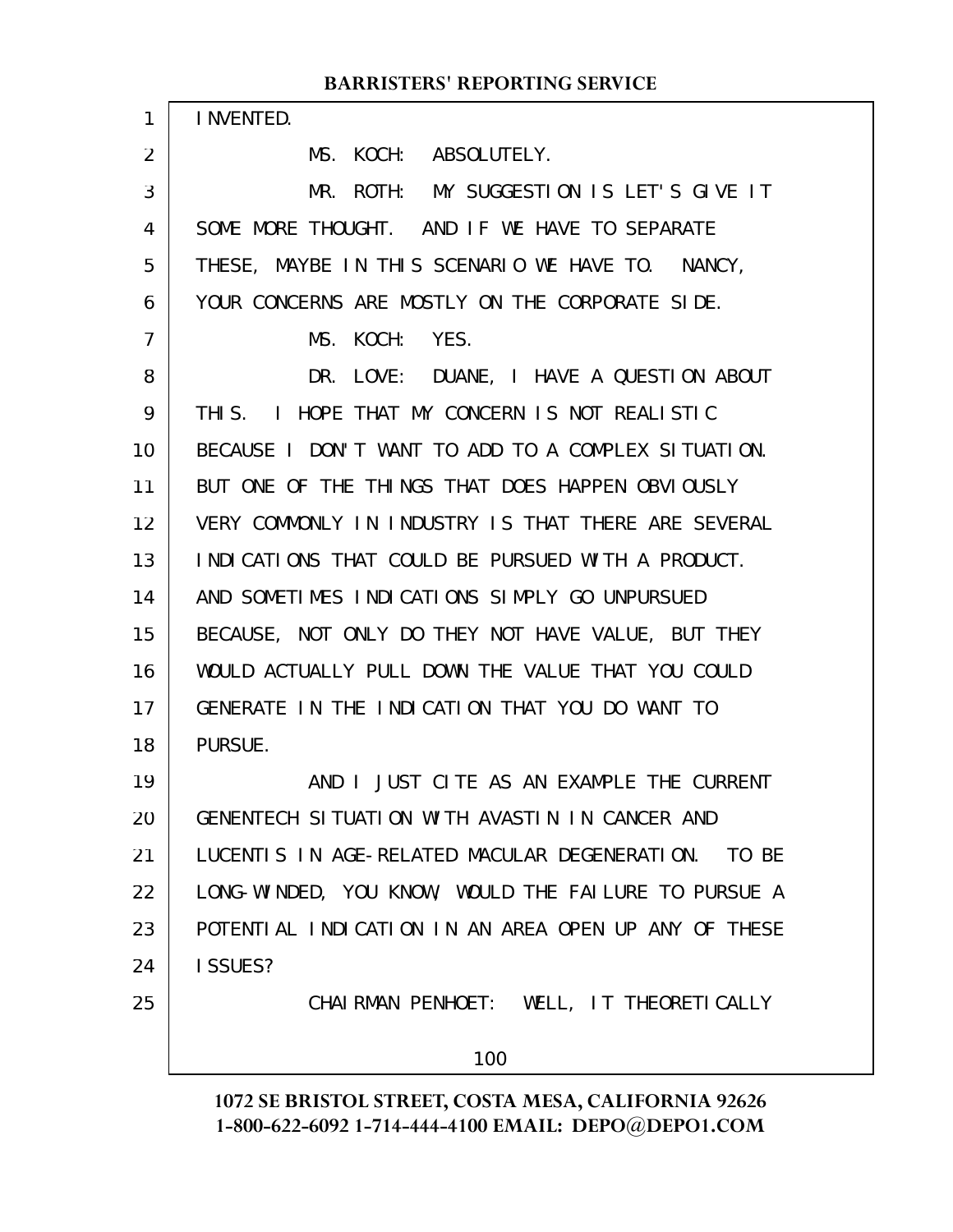| 1  | CERTAINLY COULD; BUT, YOU KNOW, I THINK IF IT'S VERY |
|----|------------------------------------------------------|
| 2  | VALUABLE, THE PROBABILITY THAT ITS USE WOULD NOT BE  |
| 3  | PATENTED AT SOME POINT IN TIME IS PROBABLY SMALL.    |
| 4  | SO IF THEY PATENT IT, THEN IT'S IN THE LITERATURE    |
| 5  | AND WE WOULD KNOW ABOUT IT, AND IT WOULD FALL UNDER  |
| 6  | OUR PATENT ISSUE. I DO THINK COMPANIES WOULD BE      |
| 7  | VERY NERVOUS ABOUT US COMING IN AND ESSENTIALLY      |
| 8  | DI CTATING THEIR COMMERCIAL STRATEGIES.              |
| 9  | MR. ROTH: I THINK IT'S POSSIBLE, TED,                |
| 10 | THAT THAT COULD HAPPEN AND SOMETIMES DOES. BUT,      |
| 11 | AGAIN, I THINK IF YOU TRY TO WRITE LANGUAGE FOR      |
| 12 | THAT, YOU'RE GOING TO MAKE SURE, I THINK, MOST       |
| 13 | PEOPLE WOULDN'T WANT TO TOUCH THE CIRM MONEY OR THE  |
| 14 | PATENTED INVENTIONS FROM INSTITUTIONS THAT HAVE      |
| 15 | THAT.                                                |
| 16 | DR. LOVE: THAT'S EXACTLY MY -- I WANT TO             |
| 17 | MAKE SURE WE DON'T PUT OURSELVES IN THAT KIND OF     |
| 18 | CONCERN.                                             |
| 19 | CHAIRMAN PENHOET: YOU KNOW, LOOKING BACK,            |
| 20 | I THINK THE AREA THAT WE GOT -- ONE OF THE GREATEST  |
| 21 | AREAS OF CONCERN WAS THE MARCH-IN RIGHTS. SO TO      |
| 22 | MAKE THEM EVEN BROADER I THINK WILL CERTAINLY MAKE   |
| 23 | PEOPLE NERVOUS. WE GOT ONE NERVOUS PARTICIPANT HERE  |
| 24 | IN SAN FRANCISCO. MR. STRATTON, DO YOU WANT TO       |
| 25 | COMMENT ON THIS ISSUE?                               |
|    |                                                      |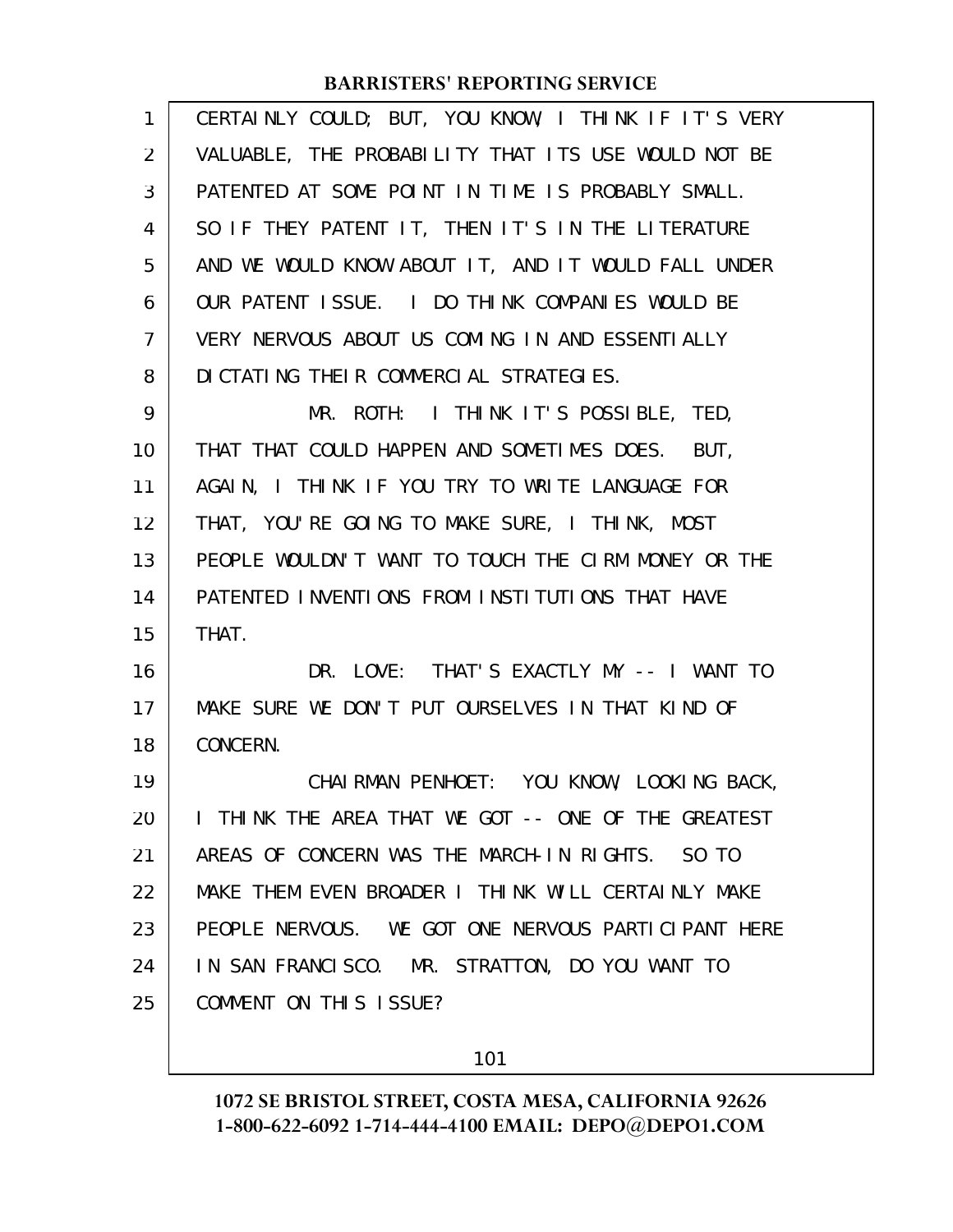| 1  | MR. STRATTON: SO IT SOUNDS LIKE THE GROUP            |
|----|------------------------------------------------------|
| 2  | IS INCLINED TO GO BACK AND THINK ABOUT THIS A BIT,   |
| 3  | AND THAT'S APPRECIATED. I DO WORRY THAT THE          |
| 4  | PROPOSED CHANGES ALONG THE LINES THAT HAVE BEEN      |
| 5  | DI SCUSSED RECENTLY WILL HAVE QUITE A CHILLING       |
| 6  | EFFECT, PARTICULARLY FOR TRANSLATIONAL COMPANIES     |
| 7  | SUCH AS OURS. TO KEEP IN MIND THAT WE ALREADY HAVE   |
| 8  | A STABLE OF PATENTS THAT PROTECT OUR PRODUCTS. AND   |
| 9  | I KEEP GOING BACK TO THE HYPOTHETICAL THAT YOU       |
| 10 | ROLLED OUT OF MERCK ACQUIRING US AND TRYING TO TAKE  |
| 11 | SOME OF THE VALUE FOR THAT.                          |
| 12 | IF MERCK ACQUIRES US, IT'S ACQUIRING US, I           |
| 13 | ASSURE YOU, BECAUSE OF THE ISSUED PATENTS BECAUSE    |
| 14 | THE ISSUED PATENTS ALLOW THEM TO EXCLUDE             |
|    |                                                      |
| 15 | COMPETITORS, AND IT'S THAT MONOPOLY, IF YOU WILL,    |
| 16 | THAT LEGALIZED MONOPOLY, THAT HAS REAL VALUE FOR THE |
| 17 | COMPANY.                                             |
| 18 | IT IS POSSIBLE, IT IS POSSIBLE THAT TRADE            |
| 19 | SECRETS OR KNOW-HOW WILL BE DEVELOPED THAT HAVE      |
| 20 | ABSOLUTELY NO VALUE WHATSOEVER, BUT IT'S STILL       |
| 21 | KNOW-HOW. AND AS DRAFTED, I WORRY THAT EVEN A        |
| 22 | FAILED CIRM-FUNDED PROJECT, BECAUSE MONEY WENT INTO  |
| 23 | THE COMPANY TO DEVELOP ESSENTIALLY WORTHLESS         |
| 24 | KNOW-HOW, WILL GET ROLLED UP IN AND WE'LL FIND       |
| 25 | OURSELVES HAVING TO PAY THE 25 PERCENT ON THE        |

102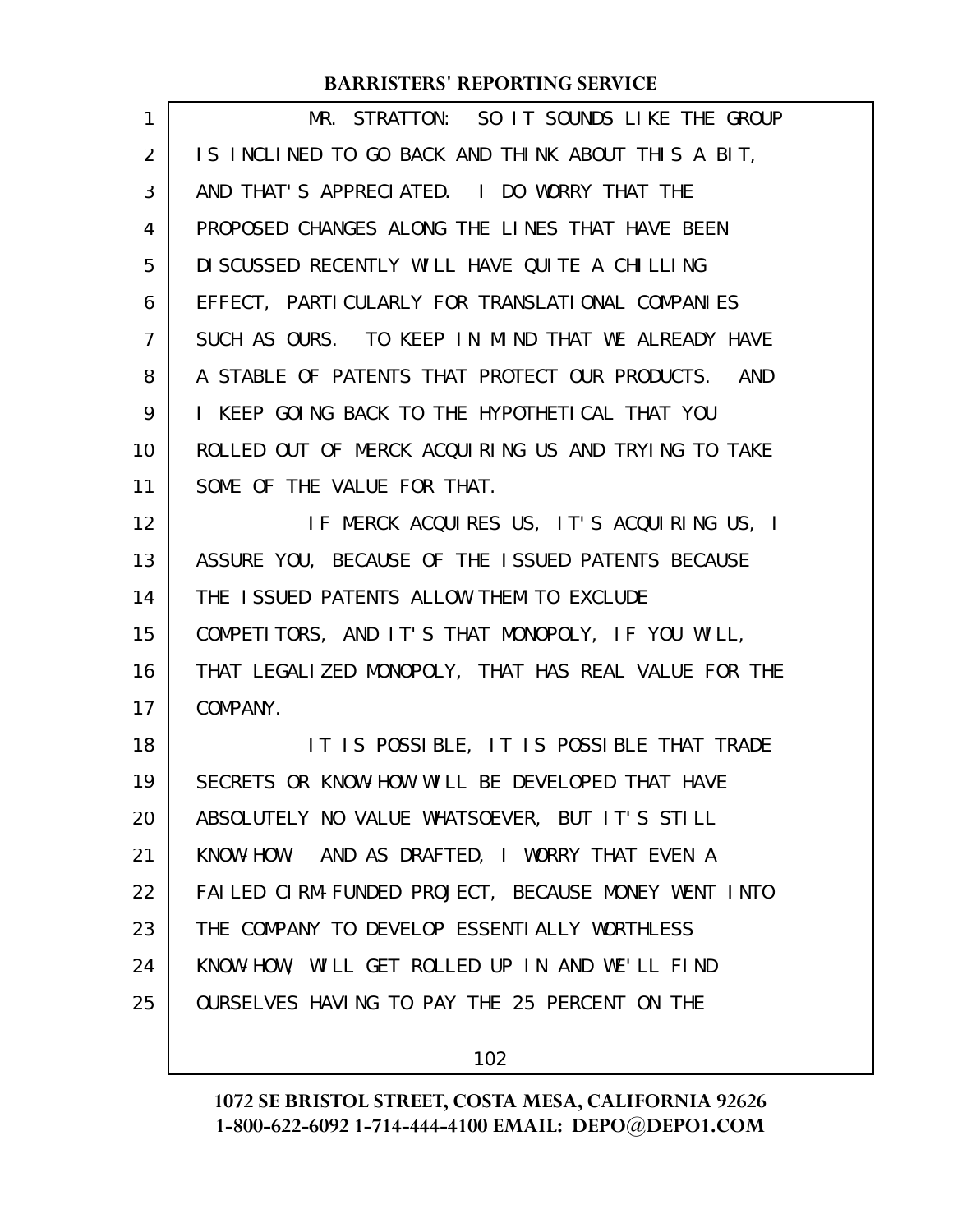ACQUISITION OF COMPANIES.

1

25

SO DO PLEASE THINK ABOUT WHERE THE VALUE IS FOR THE COMMERCIAL ENTITY. IT'S AN ISSUED PATENT. I COULD EXPLORE AND UNDERSTAND AN INTEREST IN TRYING TO CAPTURE VALUE FROM PATENT APPLICATIONS. NINE TIMES OUT OF TEN COMMERCIAL COMPANIES DON'T LICENSE PATENT APPLICATIONS BECAUSE THEY REALIZE THE PATENT PROSECUTION PROCESS IS SO ARBITRARY, AND THERE MAY NOT BE ANY VALUE IN IT AT THE END OF THE DAY. CERTAINLY NOT MUCH IN THE WAY OF UP-FRONT PAYMENTS. BUT IN ANY CASE, THESE ARE VERY BROAD DEFINITIONS. I'LL NEED TO GO BACK AND LOOK AT THEM, BUT THEY ALMOST FEEL LIKE AN INTEREST IN RECEIVING A PIECE OF THE REVENUE IF CIRM PUTS MONEY IN AND NOTHING OF VALUE COMES FROM IT. AND THAT NEVER SEEMED LIKE THE DEAL. THE EARLIER REGULATIONS WERE VERY CLEAN AND EFFICIENT THAT WAY. EITHER THE CIRM GENERATES A PATENTED INVENTION OR IT GENERATES DATA THAT'S USEFUL; AND IT IF IT GENERATES DATA THAT'S USEFUL, THAT'S FINE BECAUSE DATA ACTUALLY HAS SOME PRECLUSIVE EFFECT BECAUSE YOU CAN SUBMIT IT TO 2 3 4 5 6 7 8 9 10 11 12 13 14 15 16 17 18 19 20 21 22

REGULATORY AUTHORITIES AND GET YOUR INDICATIONS, AND OBVIOUSLY THE PATENT GIVES YOU SOME VALUE. 23 24

SO PLEASE DO RECONSIDER THIS. I THINK THE

103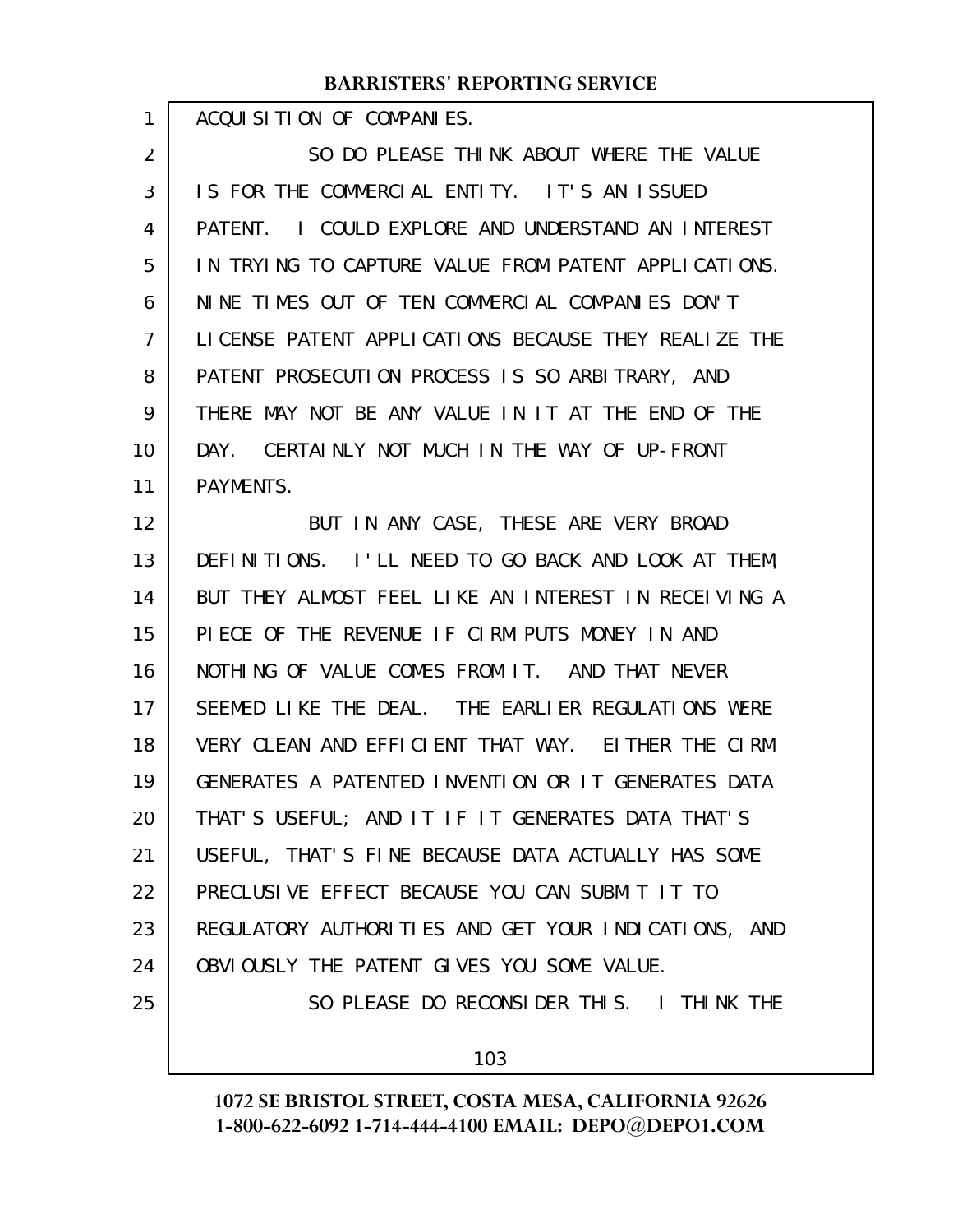| CHILLING EFFECT WILL BE QUITE SEVERE.                |
|------------------------------------------------------|
| CHAIRMAN PENHOET: OKAY. WHERE ARE WE?                |
| MR. ROTH: MR. CHAIR, I'VE GOT TO LEAVE               |
| SOON. I WONDER IF I CAN BRING UP ONE ISSUE THAT I'D  |
| LIKE TO GET ON THE TABLE.                            |
| CHAIRMAN PENHOET: SURE. PLEASE.                      |
| MR. ROTH: SO IN THE PAYBACK BY THE                   |
| COMPANIES, THE THREE TIMES PAYBACK ONCE THEY         |
| COMMERCIALIZE.                                       |
| CHAIRMAN PENHOET: YES.                               |
| MR. ROTH: WE HAVE A RANGE OF ROYALTY IN              |
| THERE, AND I THINK IT'S 2 TO 5 PERCENT, IF I         |
| REMEMBER RIGHT. YOU KNOW, IN THINKING THROUGH THAT,  |
| I THINK THAT WAS A MISTAKE. I THINK WE SHOULD HAVE   |
| SET IT AT A FIXED PAYBACK NUMBER BECAUSE I DON'T     |
| KNOW WHO'S GOING TO, ONE, NEGOTIATE WITH THE         |
| COMPANY; AND, TWO, I DON'T KNOW WHAT THE BASIS FOR   |
| THE TWO AND THE FIVE WOULD BE. WHEN WE ORIGINALLY    |
| TALKED ABOUT IT, WE USED SOME RATIONALE, AND I THINK |
| IT WAS MINE, SO I TAKE FULL RESPONSIBILITY, BUT IT   |
| WAS SOMETHING LIKE MAYBE ON TOOLS, YOU'D PAY 2       |
| PERCENT RATE VERSUS A THERAPEUTIC THAT YOU'D PAY A   |
| HI GHER RATE.                                        |
| BUT IN THINKING ABOUT THAT, IT REALLY                |
| MAKES NO SENSE BECAUSE THE SALES ARE LOWER AND, YOU  |
| 104                                                  |
|                                                      |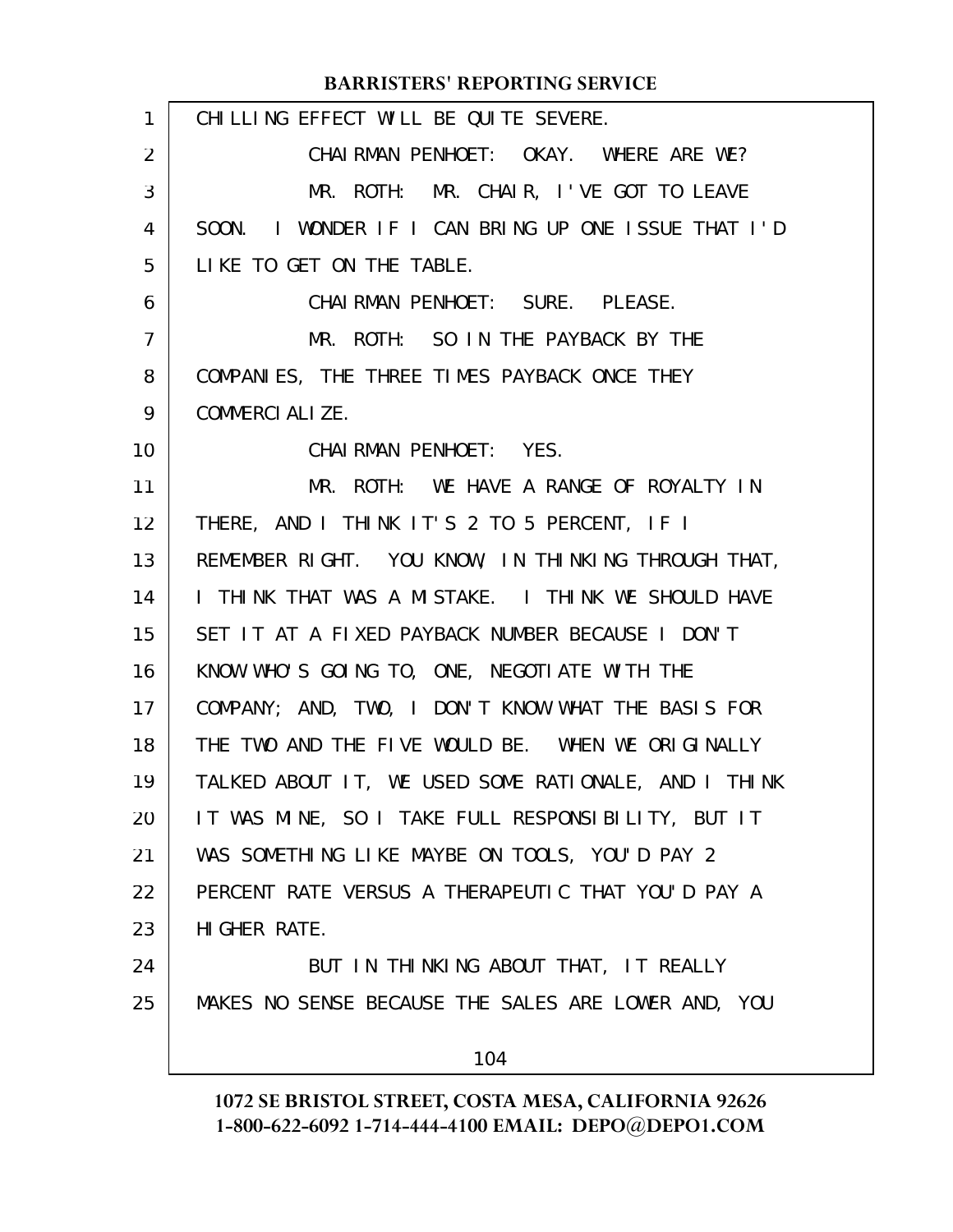| 1  | KNOW, THERE ARE VERY UNIQUE DIFFERENCES THERE, BUT   |
|----|------------------------------------------------------|
| 2  | THEY REALLY WOULDN'T MATTER MATERIALLY IN THE RATE   |
| 3  | OF THE PAYBACK.                                      |
| 4  | SO I WOULD LIKE TO CLEAN THIS UP SINCE               |
| 5  | WE'RE DOING IT AND SIMPLY FIX THAT AMOUNT AND NOT    |
| 6  | LEAVE IT TO CIRM STAFF TO HAVE TO NEGOTIATE WITH     |
| 7  | EVERY SINGLE COMPANY OUT THERE.                      |
| 8  | CHAI RMAN PENHOET: YOU HAVE A SUGGESTION?            |
| 9  | MR. ROTH: THREE.                                     |
| 10 | CHAIRMAN PENHOET: SHEEHY IS NODDING HIS              |
| 11 | HEAD IN AGREEMENT.                                   |
| 12 | MR. SHEEHY: YEAH, BECAUSE THE NUMBER --              |
| 13 | YOU KNOW, I FEEL LIKE THAT IN ALL LIKELIHOOD IF THEY |
| 14 | START GENERATING REVENUE, THEY'LL GENERATE THE       |
| 15 | PAYBACK. AND IT'S JUST THE SPEED AT WHICH THEY PAY   |
| 16 | US BACK --                                           |
| 17 | MR. ROTH: EXACTLY.                                   |
| 18 | MR. SHEEHY: -- THAT YOU'RE TALKING ABOUT.            |
| 19 | SO WHETHER IT'S TWO, THREE, FOUR, OR FIVE, IF YOU    |
| 20 | LIKE THREE, I LIKE THREE.                            |
| 21 | MR. ROTH: I THINK THREE IS FAIR. YOU                 |
| 22 | KNOW IN TERMS OF A ROYALTY 5 PERCENT, 5 PERCENT      |
| 23 | ROYALTY, AND THEY MAY HAVE SOME OTHER ROYALTIES THAT |
| 24 | THEY' VE GOT TO PAY ON THIS AS WELL. YOU GET THIS    |
| 25 | STACKING SITUATION, BUT THREE I THINK PEOPLE WOULD   |
|    |                                                      |
|    | 105                                                  |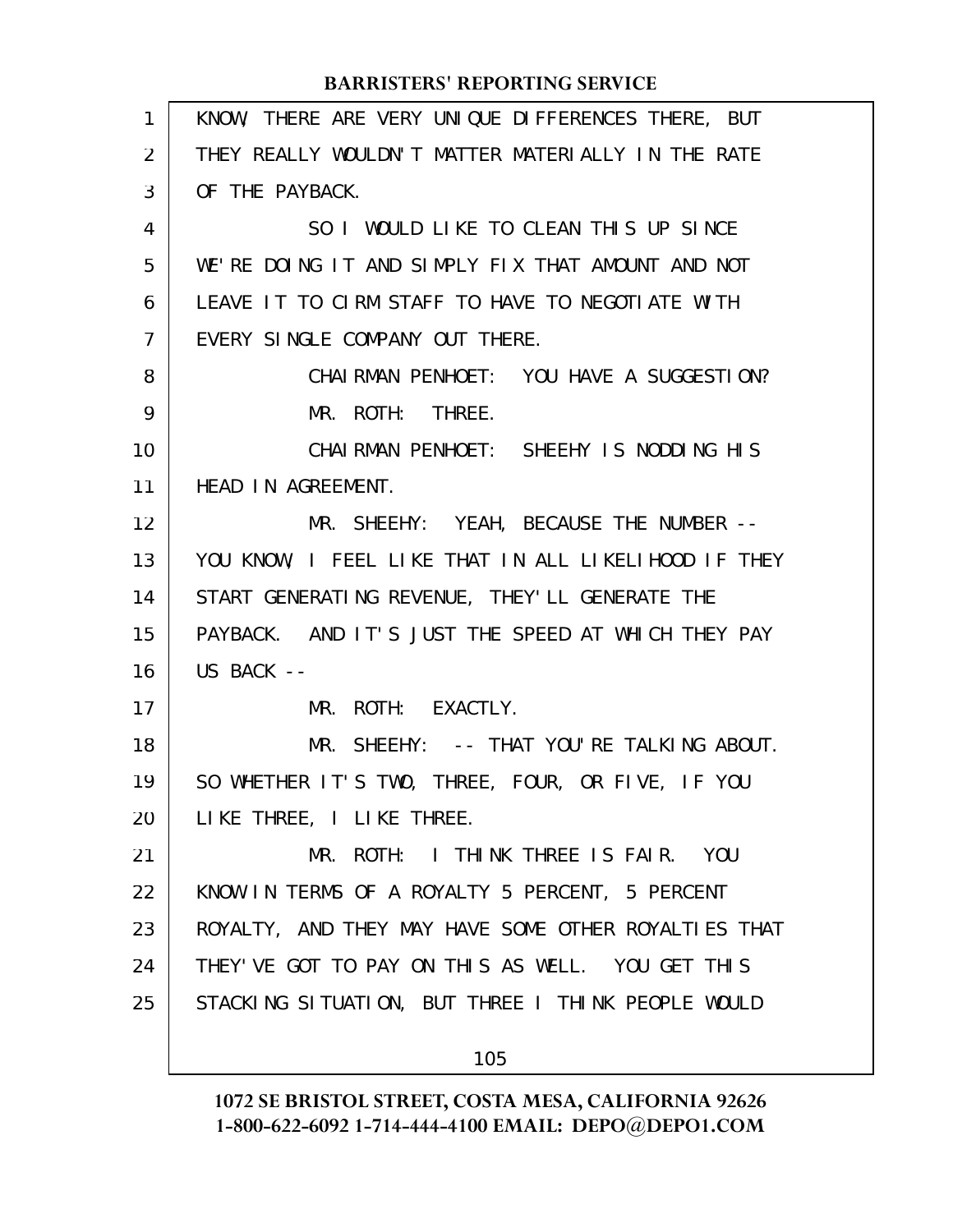| 1              | LIVE WITH.                                           |
|----------------|------------------------------------------------------|
| 2              | CHAIRMAN PENHOET: OKAY. WE'LL TAKE THAT.             |
| 3              | WHAT DO OTHER PEOPLE IN THE COMMITTEE THINK ABOUT    |
| 4              | THAT?                                                |
| 5              | DR. PRIETO: I THINK THAT'S FINE.                     |
| 6              | DR. LOVE: I AGREE.                                   |
| $\overline{7}$ | CHAIRMAN PENHOET: ANY PUBLIC COMMENT                 |
| 8              | HERE? WE DO HAVE A PUBLIC COMMENT.                   |
| 9              | MR. VALENCIA: SIMPLY, MR. CHAIRMAN, JOHN             |
| 10             | VALENCIA FOR INVITROGEN, SOON TO BE LIFE             |
| 11             | TECHNOLOGIES, THAT IS A POINT THAT GOES BACK TO SOME |
| 12             | OF OUR EARLIEST COMMENTS. AND WE WOULD ENDORSE THE   |
| 13             | SIMPLIFICATION OF THAT PROPORTIONALITY STANDARD.     |
| 14             | CHAIRMAN PENHOET: THANK YOU. IN THE                  |
| 15             | CONTEXT OF OTHER THINGS WE'VE DISCUSSED TODAY, WE    |
| 16             | SEEM TO HAVE UNIVERSAL AGREEMENT ON THIS ONE. SO     |
| 17             | WE'LL GO FORWARD WITH THIS AS A CHANGE. THANK YOU,   |
| 18             | DUANE.                                               |
| 19             | MR. ROTH: YEAH.                                      |
| 20             | CHAIRMAN PENHOET: I GUESS WE'RE ON WHAT'S            |
| 21             | CALLED ISSUE 4, SCOPE OF REVENUE SHARING, TIGHTENING |
| 22             | THE SCOPE OF LICENSING REVENUES. NANCY, DO YOU WANT  |
| 23             | TO GUIDE US THROUGH THIS ONE? SHOULD LICENSES APPLY  |
| 24             | TO TRANSFERS OF THE SAME RIGHTS AS BAYH-DOLE?        |
| 25             | MS. KOCH: SO, ED, IN THE EXISTING                    |
|                |                                                      |
|                | 106                                                  |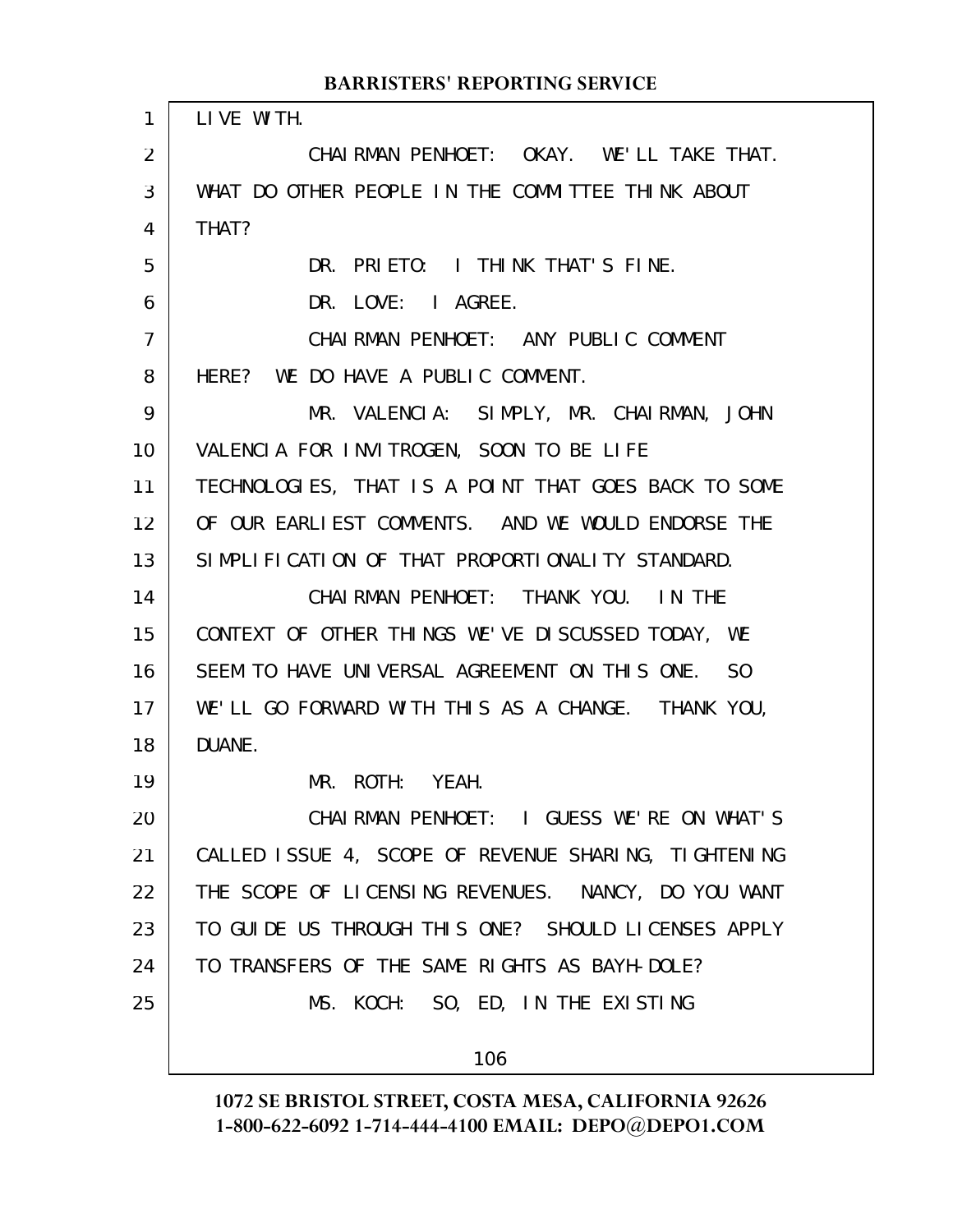| 1  | REGULATIONS, IT TALKS ABOUT LICENSES TO USE OR       |
|----|------------------------------------------------------|
| 2  | DEVELOP. AND THE TERM OF ART BOTH IN THE PATENT      |
| 3  | COMMUNITY AND I BELIEVE IN BAYH-DOLE, CORRECT ME IF  |
| 4  | I'M WRONG, IS MAKE, USE, OR SELL. AND THIS IS AN     |
| 5  | EFFORT TO JUST CONFORM OUR REGULATIONS WITH THE      |
| 6  | BAYH-DOLE REGULATIONS WHEN IT COMES TO DEFINING      |
| 7  | LICENSES AND WHAT THEY DO.                           |
| 8  | SIMILARLY, IN TERMS OF WHAT IS AN                    |
| 9  | INVENTION, OUR REGULATIONS ARE INCONSISTENT WITH     |
| 10 | BAYH-DOLE. BAYH-DOLE TALKS ABOUT SOMETHING WHICH IS  |
| 11 | CONCELVED AND/OR REDUCED TO PRACTICE DURING THE      |
| 12 | COURSE OF THE WORK THAT'S BEING FUNDED. AND OUR      |
| 13 | REGULATIONS ARE NOT CONSISTENT. SO WE'RE SUGGESTING  |
| 14 | THAT WE MOVE INTO CONFORMANCE WITH BAYH-DOLE ON BOTH |
| 15 | OF THESE FRONTS.                                     |
| 16 | CHAI RMAN PENHOET: SO TWO SUGGESTIONS.               |
| 17 | MAKE, USE, OR SELL.                                  |
| 18 | MS. KOCH: AND/OR REDUCE TO PRACTICE.                 |
| 19 | CHAI RMAN PENHOET: AND THEN MAKE OUR                 |
| 20 | DEFINITION OF PATENT CONCEIVED OR REDUCED TO         |
| 21 | PRACTICE BE CONSISTENT WITH BAYH-DOLE. ANY COMMENT   |
| 22 | ON THOSE SUGGESTIONS?                                |
| 23 | MR. ROTH: I WOULD SUPPORT THOSE BOTH.                |
| 24 | CHAIRMAN PENHOET: ANY OTHER COMMENTS?                |
| 25 | DR. LOVE: I AGREE.                                   |
|    | 107                                                  |
|    |                                                      |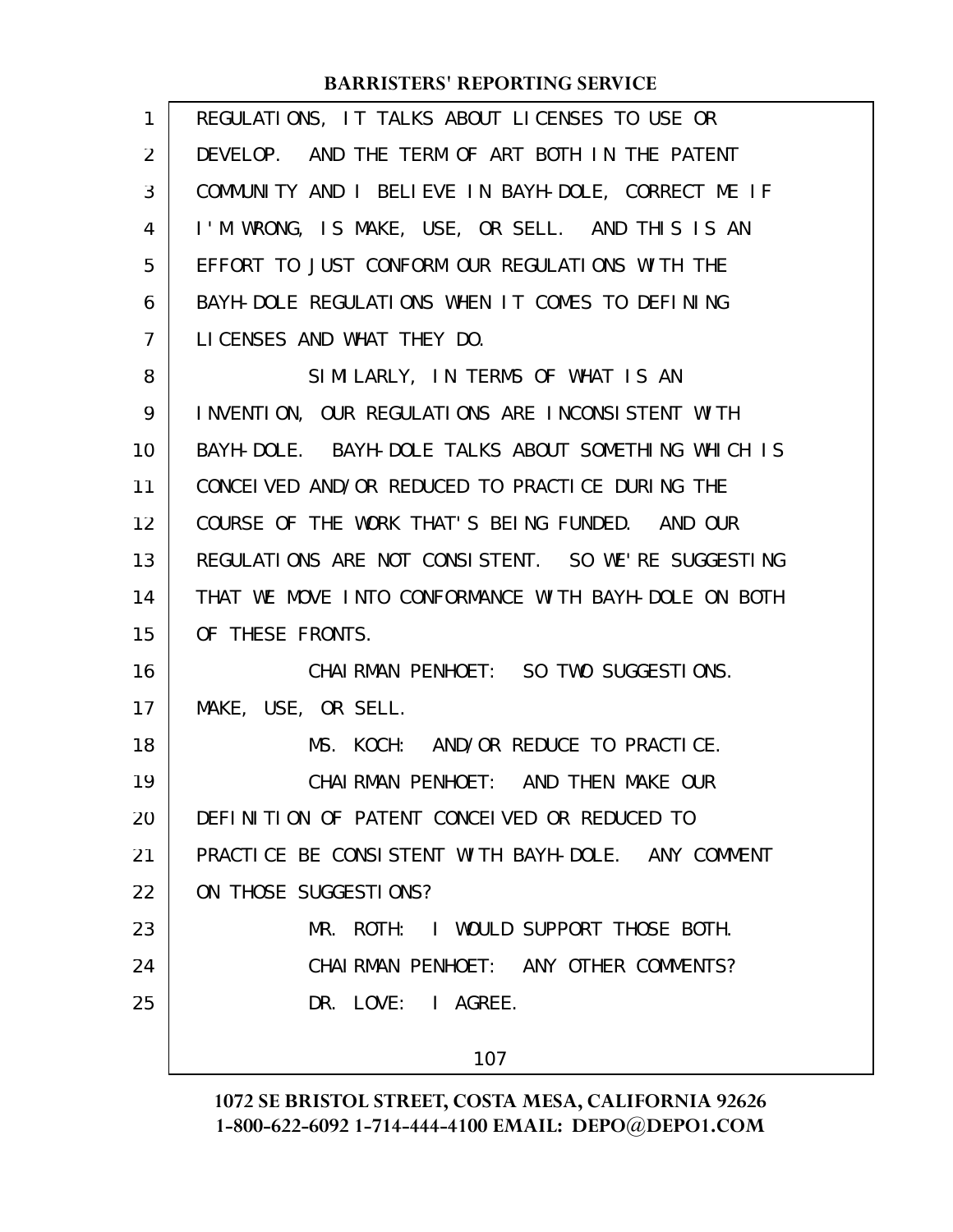| 1  | CHAIRMAN PENHOET: ANY OTHER COMMENTS FROM            |
|----|------------------------------------------------------|
| 2  | THE COMMITTEE MEMBERS? WENDY STREITZ.                |
| 3  | MS. STREITZ: THE CONCEIVED OR                        |
| 4  | IMPLEMENTATION IS ACTUALLY ONE OF OUR BIGGEST        |
| 5  | CONCERNS WITH THE NEW -- WITH THE PROPOSED           |
| 6  | REGULATIONS. THE FEDERAL GOVERNMENT IS ACTUALLY THE  |
| 7  | ONLY ENTITY THAT WE OBLIGATE INVENTIONS CONCEIVED OR |
| 8  | REDUCED TO PRACTICE WITH THEIR FUNDING, AND THAT'S   |
| 9  | BECAUSE WE DON'T HAVE A CHOICE. I WOULD POINT OUT    |
| 10 | THAT THE EXISTING REGS, CIRM REGS, ON THIS POINT ARE |
| 11 | ENTIRELY COMPATIBLE WITH BAYH-DOLE. I DON'T KNOW     |
| 12 | THAT THEY HAVE TO MIRROR BAYH-DOLE.                  |
| 13 | NOW, HERE'S THE ISSUE FOR US IS WE'RE                |
| 14 | TRYING TO MANAGE AN ENTIRE WEB OF OBLIGATIONS. THE   |
| 15 | FEDERAL OBLIGATIONS ARE VERY BENIGN AND WORK WITH    |
| 16 | MOST OF OUR OTHER FUNDING. SO IF WE HAVE AN          |
| 17 | INVENTION THAT'S CONCEIVED UNDER A FEDERAL AWARD AND |
| 18 | REDUCED TO PRACTICE SOMEWHERE ELSE OR VICE VERSA, WE |
| 19 | CAN USUALLY MAKE THAT WORK. WE HAVE AT ANY GIVEN     |
| 20 | TIME IN THE UC SYSTEM OVER 31,000 ACTIVE AWARDS THAT |
| 21 | WE'RE TRYING TO MANAGE. AND IF WE WERE TO START      |
| 22 | COMMITTING RIGHTS CONCELVED OR, WE'D HAVE A CROSS    |
| 23 | COMMITMENT OF OBLIGATIONS THAT WOULD BE UNMANAGEABLE |
| 24 | FOR US.                                              |
| 25 | SO WHILE OUR INTENTION IS NOT TO GAME                |
|    | 108                                                  |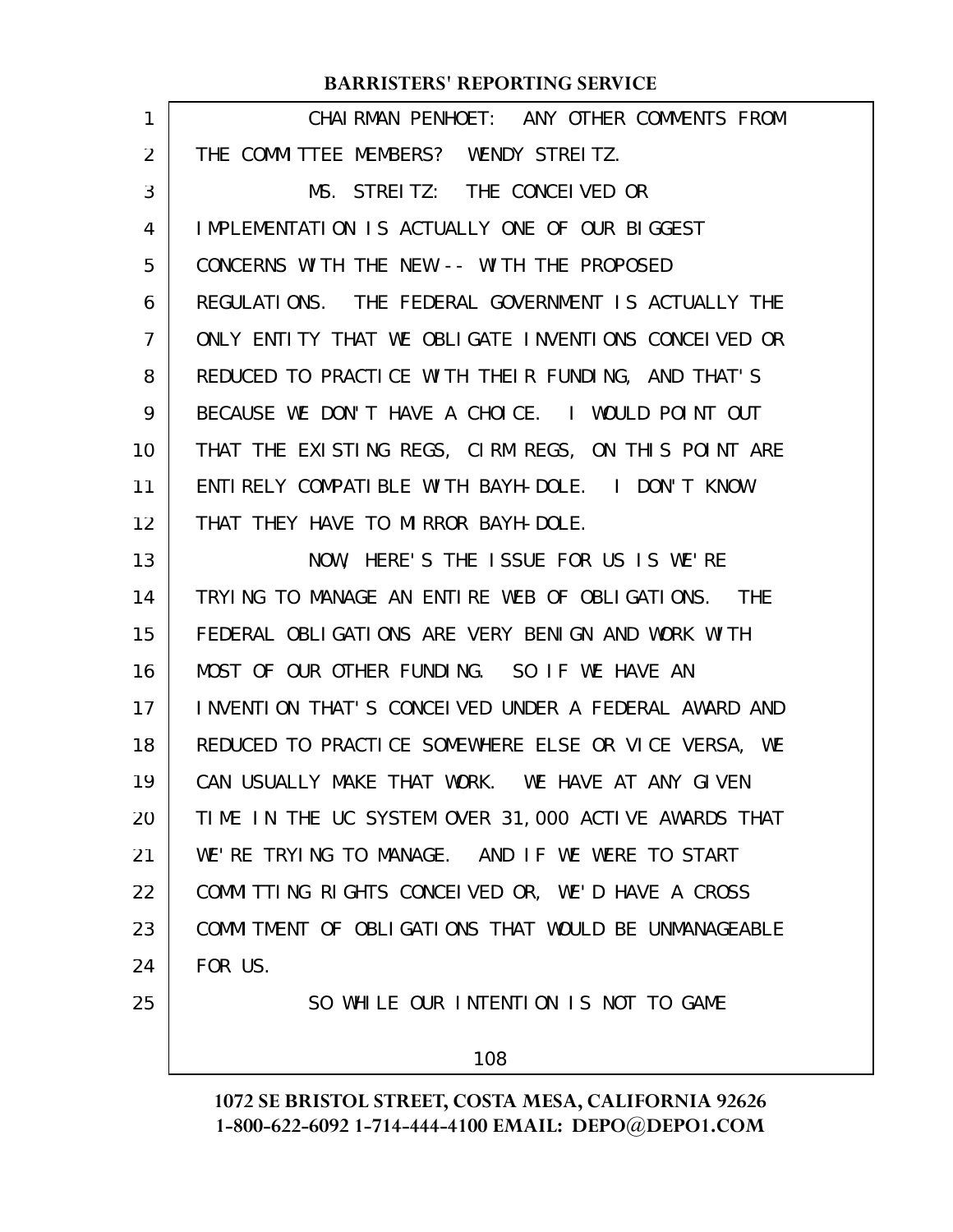| 1              | ANYTHING HERE, WE NEED TO BE ABLE TO MANAGE OUR                    |
|----------------|--------------------------------------------------------------------|
| 2              | OBLIGATIONS. SO SOME OF THE CIRM OBLIGATIONS ARE                   |
| 3              | GOING TO BE CHALLENGING FOR US. AND IF WE CONCEIVE                 |
| 4              | AN INVENTION UNDER CIRM FUNDING AND REDUCE IT TO                   |
| 5              | PRACTICE UNDER SOMEBODY ELSE'S FUNDING OR VICE                     |
| 6              | VERSA, I MEAN EVEN WORSE IN ONE RESPECT WOULD BE TO                |
| $\overline{7}$ | CONCEIVE AN INVENTION UNDER INDUSTRY FUNDING AND                   |
| 8              | REDUCE IT TO PRACTICE HERE AND NOT BE ABLE TO -- AND               |
| 9              | GRANTED INDUSTRY WOULD HAVE BEEN CONCEIVED OR                      |
| 10             | REDUCED TO PRACTICE; BUT IF THEY'RE INTERESTED IN                  |
| 11             | THE INVENTION, WE WOULD WANT TO MOVE AHEAD, BUT THIS               |
| 12             | CONTAMINATION OF THE CONCEIVED OR IS GOING TO MAKE                 |
| 13             | LIFE VERY DIFFICULT FOR US. AND IT'S DEFINITELY NOT                |
| 14             | <b>OUR STANDARD.</b>                                               |
| 15             | CHAIRMAN PENHOET: I THINK YOU JUST ARGUED                          |
| 16             | FOR OUR POLICY, WENDY. I UNDERSTOOD WHAT YOU SAID.                 |
| 17             | YOU WANT A -- THIS CASE WAS CONCEIVED WITH SOMEBODY                |
| 18             | ELSE'S MONEY AND REDUCED TO PRACTICE WITH OURS, THAT               |
| 19             | WE WOULDN'T -- WHO WOULDN'T HAVE ANY RIGHTS TO IT?                 |
| 20             | I'M TRYING TO GO THE OTHER THE WAY AROUND.<br>MEAN<br>$\mathbf{L}$ |
| 21             | IF IT WAS CONCEIVED WITH OUR FUNDING AND REDUCED TO                |
| 22             | PRACTICE IN SOMEBODY ELSE'S FUNDING, THEN WE WOULD                 |
| 23             | NOT GET A PART OF IT. IS THAT WHAT -- YOU WANT TO                  |
| 24             | TAKE THE CONCELVED WORDS OUT OF OUR POLICY.                        |
| 25             | MS. STREITZ: THE "OR" WORD OUT.                                    |
|                |                                                                    |

109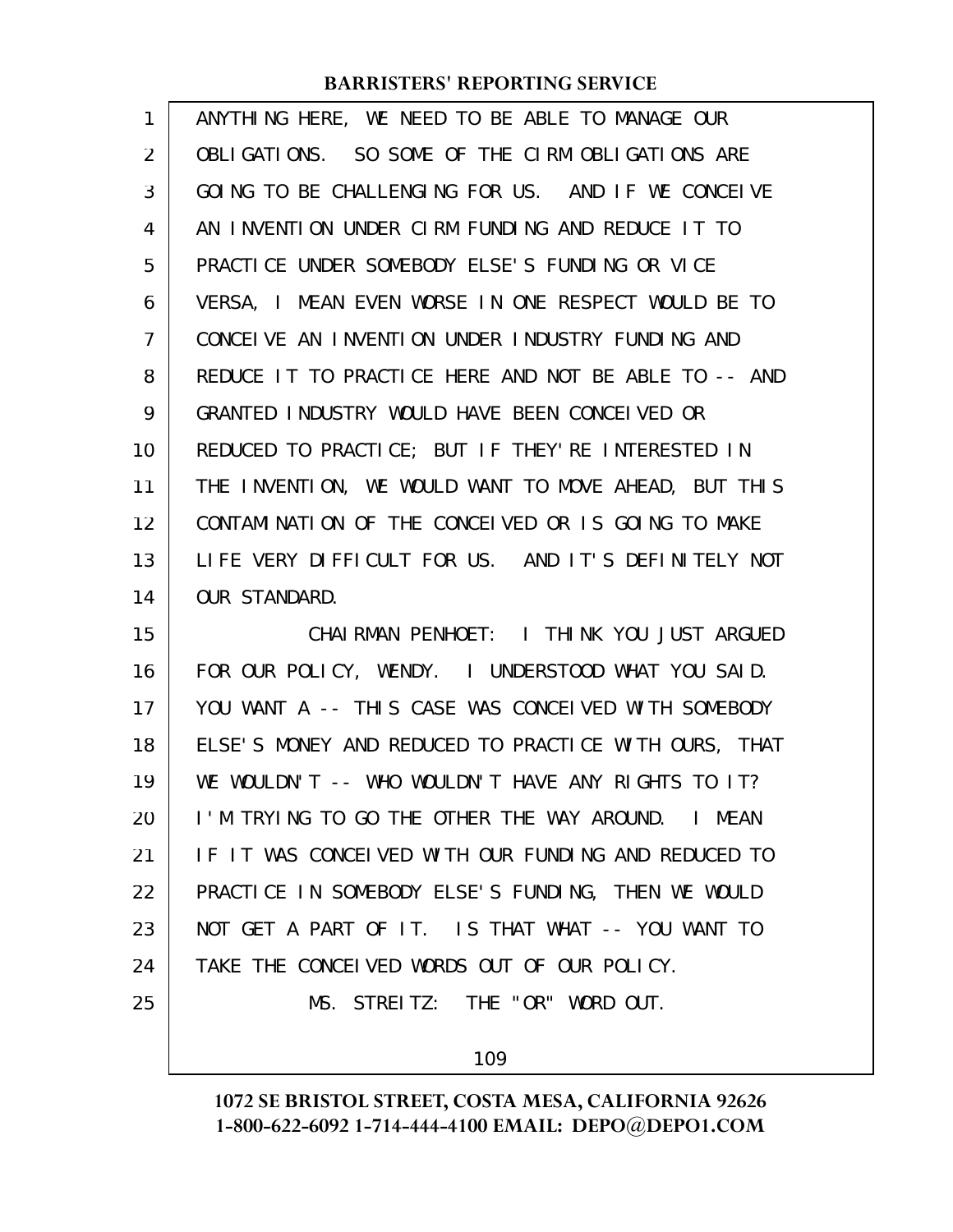| 1  | MS. KOCH: CONCEIVED AND REDUCED TO                   |
|----|------------------------------------------------------|
| 2  | PRACTICE WITH OUR MONEY; AND IF IT IS CONCEIVED WITH |
| 3  | OUR MONEY, BUT NOT REDUCED TO PRACTICE OR CONCEIVED  |
| 4  | WITH SOMEONE ELSE'S MONEY AND ONLY REDUCED TO        |
| 5  | PRACTICE WITH OURS, SHE WANTS IT TO BE OUTSIDE OF    |
| 6  | OUR OBLIGATIONS. AND WE ARE TRYING TO COVER THE      |
| 7  | SITUATION WHERE IT'S CONCEIVED WITH OUR MONEY OR     |
| 8  | REDUCED TO PRACTICE WITH OUR MONEY OR BOTH.          |
| 9  | MS. STREITZ: LIKE I SAID, THE FACT THAT              |
| 10 | YOU'RE THE ONLY ENTITY THAT WE DO THE CONCEIVED OR   |
| 11 | JUST BECAUSE OF THE DIFFICULTY OF MANAGING THE       |
| 12 | OBLIGATIONS. IN ONE -- I WAS JUST KIND OF THINKING   |
| 13 | OUT LOUD NOW. ONE POSSIBLE APPROACH WOULD BE THAT    |
| 14 | IF IT'S CONCEIVED AND REDUCED TO PRACTICE WITH CIRM  |
| 15 | FUNDING, THAT'S THE EASY SCENARIO. MAYBE IF IT'S AN  |
| 16 | OR, THERE NEEDS TO BE AN ACKNOWLEDGEMENT THAT THERE  |
| 17 | MAY BE CONFLICTING OBLIGATIONS. AND CERTAINLY IF     |
| 18 | THERE ARE PRIOR OBLIGATIONS --                       |
| 19 | MS. KOCH: IF THERE ARE PRIOR OBLIGATIONS             |
| 20 | WITH REGARD TO REVENUE SHARING, THERE WOULD BE       |
| 21 | PROPORTI ONALI TY.                                   |
| 22 | MS. STREITZ: IT'S NOT THE REVENUE                    |
| 23 | SHARING.                                             |
| 24 | MS. KOCH: SO WHAT IS THE -- THE EFFECT OF            |
| 25 | MARCH-IN RIGHTS.                                     |
|    | 110                                                  |
|    |                                                      |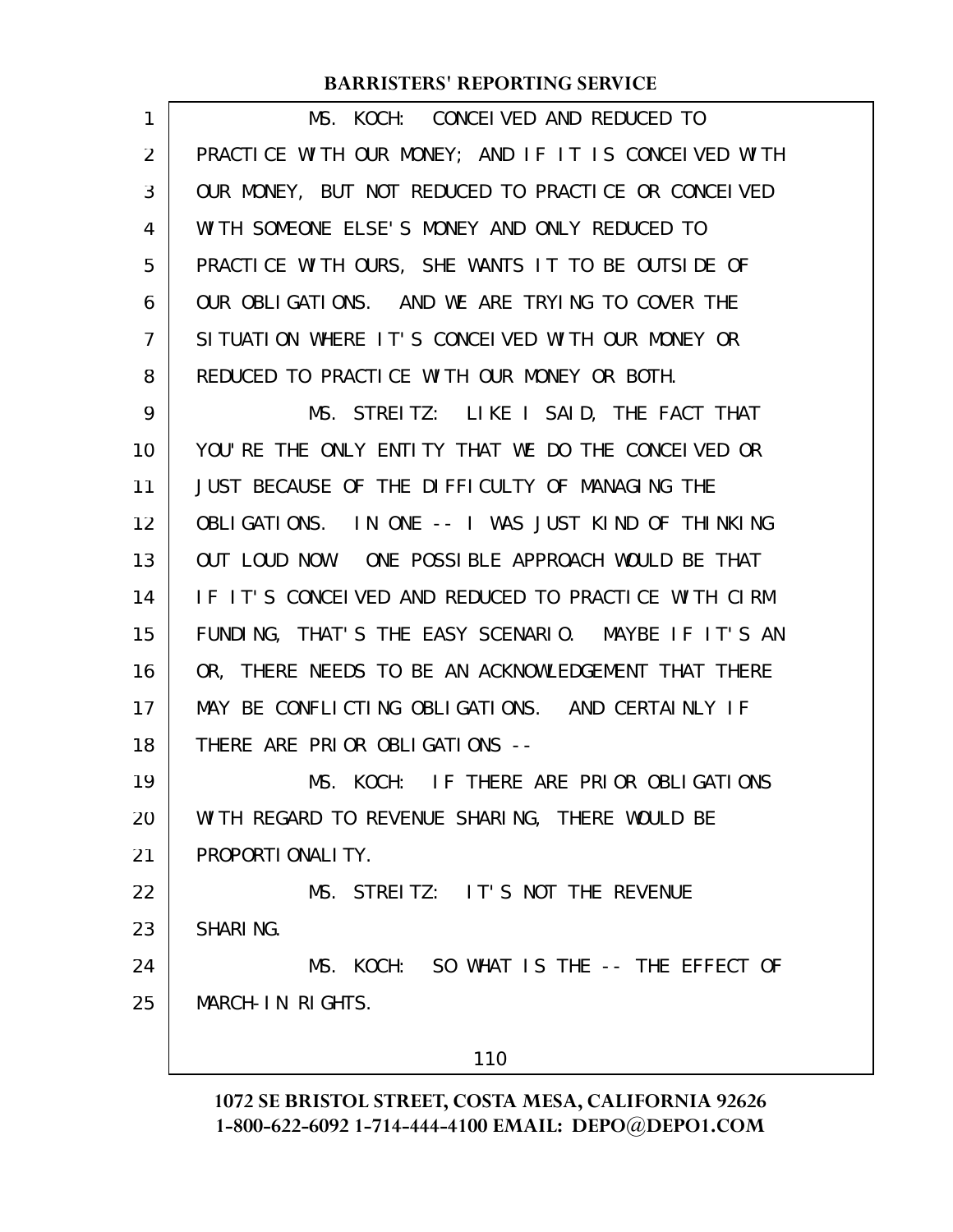| $\mathbf{1}$   | MS. STREITZ: THE MARCH-IN, THE ACCESS,               |
|----------------|------------------------------------------------------|
| $\overline{2}$ | THOSE KIND OF THINGS WHICH ARE GOING TO BE AN ISSUE  |
| 3              | FOR A COMPANY THAT DIDN'T THINK IT WAS TOUCHING CIRM |
| 4              | <b>FUNDING.</b>                                      |
| 5              | CHAIRMAN PENHOET: SO LET'S SEE THEN, A               |
| 6              | CASE MIGHT OCCUR, THEN, WHERE IN THE COURSE OF       |
| $\overline{7}$ | CARRYING OUT A PROJECT WITH OUR FUNDING, AN INVENTOR |
| 8              | COULD CONCEIVE A PROJECT -- COULD CONCEIVE AN        |
| 9              | INVENTION AND THEN SAY -- WELL, THIS PROBABLY DOES   |
| 10             | HAPPEN ALL THE TIME. I'M GOING TO GO ACROSS THE      |
| 11             | STREET AND REDUCE THIS TO PRACTICE AND, THEREFORE, I |
| 12             | HAVE NO OBLIGATION TO CIRM. SO THAT WOULD CAUSE US   |
| 13             | A PROBLEM, I THINK.                                  |
| 14             | DR. PRIETO: I WOULD THINK SO.                        |
| 15             | MS. STREITZ: I WOULD LIKE TO THINK OUR               |
| 16             | I NVENTIONS ARE NOT THAT DUPLICATIVE.                |
| 17             | CHAIRMAN PENHOET: BUT IT HAS TO BE THE               |
| 18             | SAME INVENTOR, RIGHT? I MEAN CONCEPTION AND          |
| 19             | REDUCTION TO PRACTICE, IF THE INVENTOR'S NOT -- IF   |
| 20             | IT'S NOT, YOU WON'T GET A PATENT.                    |
| 21             | MS. STREITZ: REDUCED TO PRACTICE BY A                |
| 22             | NONINVENTOR. I MEAN AND THAT'S ONE OF THE            |
| 23             | DIFFICULTIES. THE REDUCTION TO PRACTICE --           |
| 24             | CHAIRMAN PENHOET: WOULD THIS BE CAUGHT TO            |
| 25             | DO THIS BY THE INVENTOR.                             |
|                |                                                      |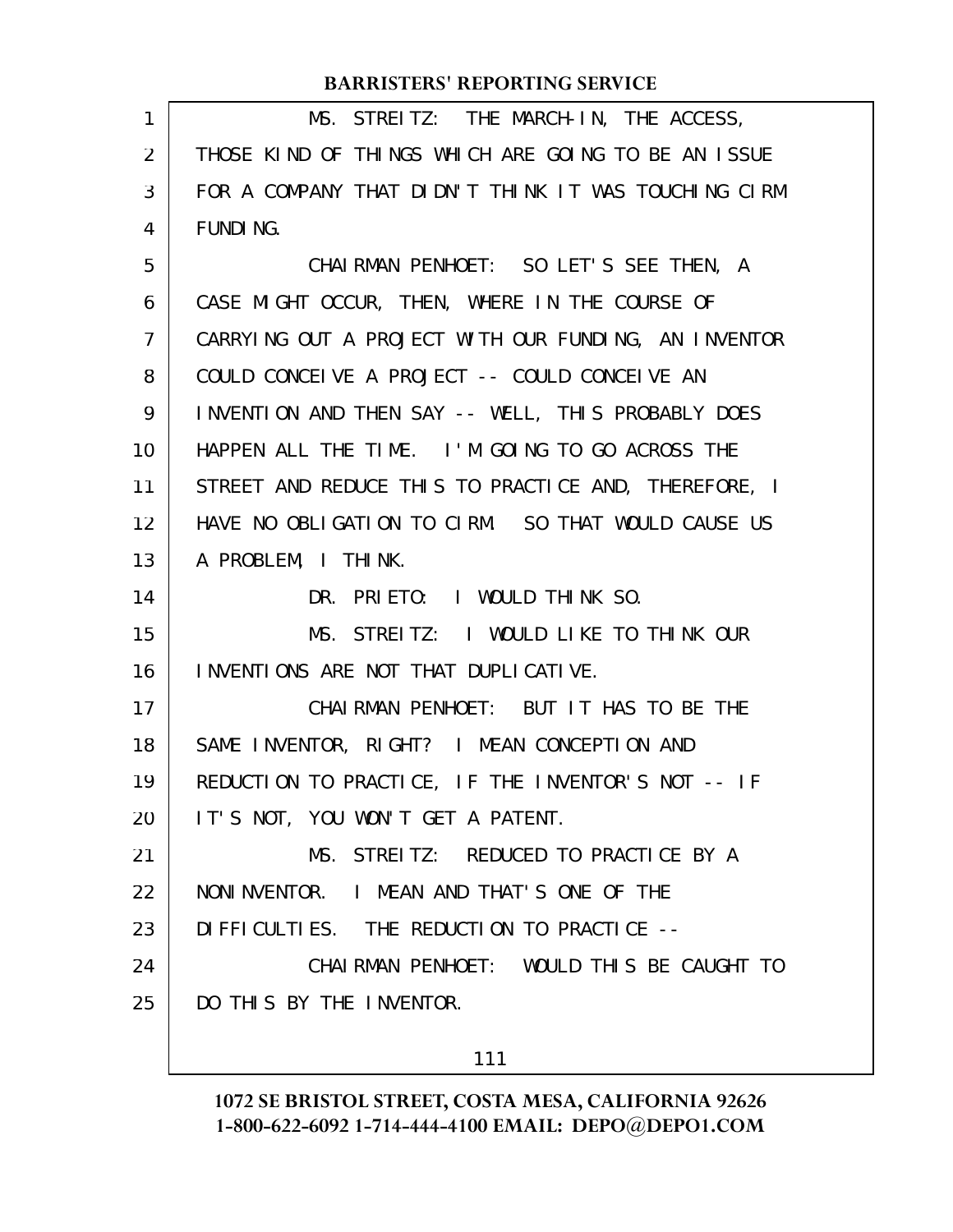|                 | <b>BARRISTERS' REPORTING SERVICE</b>                |
|-----------------|-----------------------------------------------------|
| $\mathbf{1}$    | MS. STREITZ: PAIR OF HANDS.                         |
| $\overline{2}$  | CHAIRMAN PENHOET: WELL, THEN IT WOULD BE            |
| 3               | AN INVENTOR. PAIR OF HANDS IS NOT AN INVENTOR BY    |
| $\overline{4}$  | DEFINITION.                                         |
| 5               | MS. STREITZ: NO. NO, BUT THE RIGHTS                 |
| 6               | WOULD BE IMPLICATED.                                |
| $\overline{7}$  | MR. STRATTON: IT DOESN'T WORK WELL THE              |
| 8               | OTHER WAY AROUND EITHER WHERE YOU HAVE --           |
| 9               | DR. PRIETO: I CAN'T HEAR.                           |
| 10              | CHAIRMAN PENHOET: I'M SORRY. WE'LL GET              |
| 11              | THE SPEAKER TO THE FRONT OF THE ROOM.               |
| 12 <sup>2</sup> | MR. STRATTON: SORRY. IT WAS JUST A SMALL            |
| 13              | POINT. IT DOESN'T WORK WELL THE OTHER WAY AROUND    |
| 14              | EITHER WHERE YOU HAVE INDUSTRY SPONSORING RESEARCH  |
| 15              | WHEN THERE'S CONCEPTION AND THEN CIRM-SPONSORED     |
| 16              | RESEARCH REDUCTION TO PRACTICE, RIGHT, BECAUSE THEN |
| 17              | THE INDUSTRY SPONSOR THAT JUST PUT THE MONEY IN     |
| 18              | GETS, IF YOU WILL, TAINTED BY THE OBLIGATIONS       |
| 19              | WITHOUT ANY CONTROL OVER THE -- WHAT YOU'D HAVE     |
| 20              | $T0 - -$                                            |
| 21              | MS. STREITZ: BOTH OF YOU VOTED TO PAY FOR           |
| 22              | <b>IT THEMSELVES.</b>                               |
| 23              | MR. SHEEHY: YOU READ MY MIND.                       |
| 24              | MR. STRATTON: RIGHT. BUT THE PROBLEM IS             |
| 25              | IT'S A VERY FLUID DYNAMIC RELATIONSHIP BETWEEN      |
|                 | 112                                                 |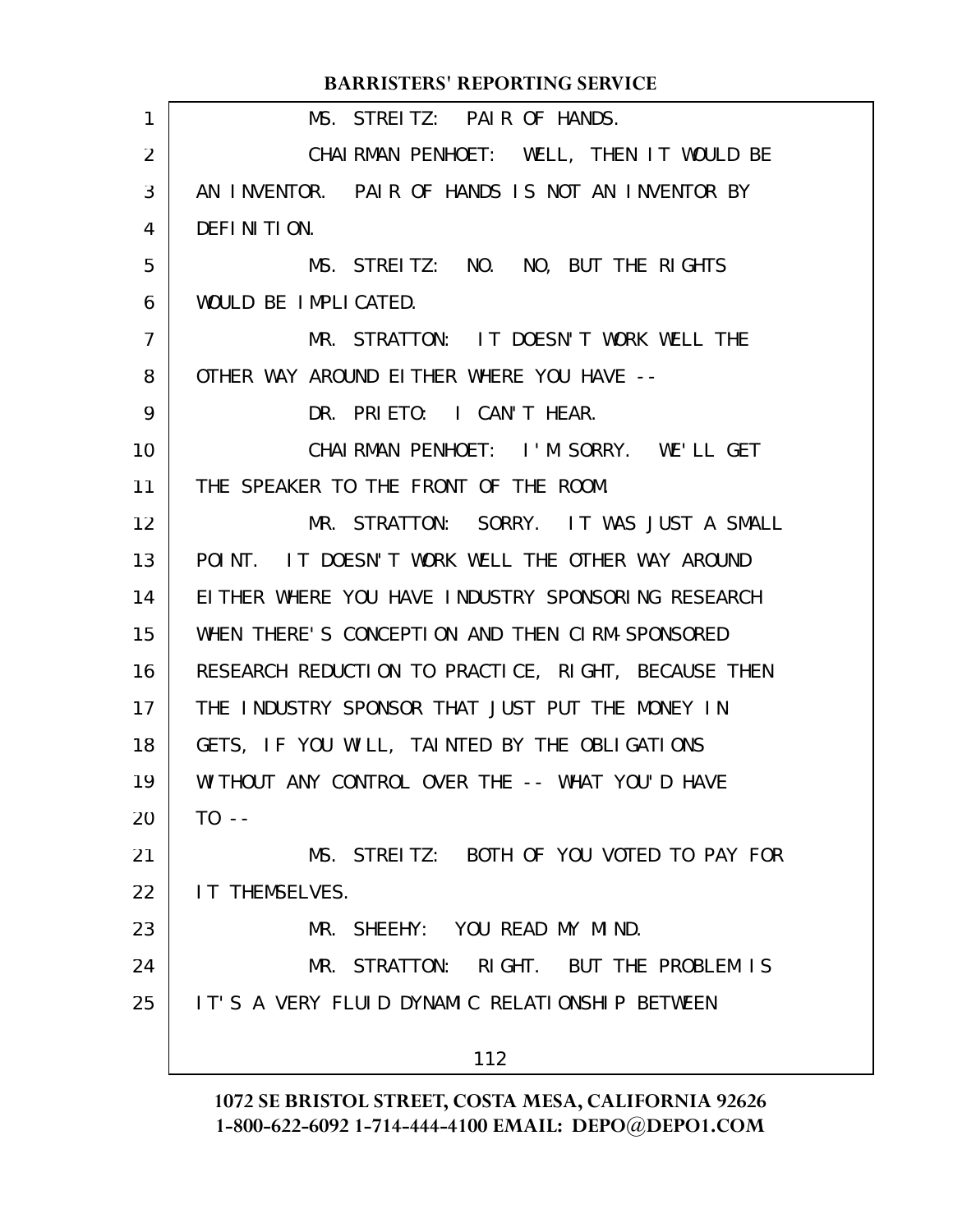| 1              | INDUSTRY SPONSORS AND ACADEMIA, RIGHT. AND I DO      |
|----------------|------------------------------------------------------|
| 2              | UNDERSTAND AND APPRECIATE THE INTEREST IN TRYING TO  |
| 3              | CAP TO BROADEN THAT. BUT PLEASE THINK ABOUT WHAT'S   |
| 4              | WORKABLE IN REALITY. RIGHT. AND AGAIN, THAT WAS      |
| 5              | WHAT WAS VERY NICE ABOUT THE REGS BEFORE. PATENT     |
| 6              | INVENTION, VERY CLEAR. REDUCED TO PRACTICE UNDER     |
| $\overline{7}$ | THAT RESEARCH AND DATA THAT'S USED FOR A CLINICAL    |
| 8              | TRIAL. RIGHT. WHEN YOU THROW IN EVERYTHING ELSE,     |
| 9              | IT BASICALLY MEANS CIRM MONEY IN, YOU DON'T TOUCH    |
| 10             | IT. RIGHT. BECAUSE THE RISK THAT SOMEHOW IT WILL     |
| 11             | TAINT THE OVERALL PROCESS WITHOUT US REALLY KNOWING  |
| 12             | WHAT THE BENEFIT IS MAKES IT VERY CHILLING.          |
| 13             | NO PREDICTIONS HERE OBVIOUSLY, BUT I                 |
| 14             | APPRECIATE YOUR CONSIDERATION.                       |
| 15             | CHAIRMAN PENHOET: SO LET'S TAKE A                    |
| 16             | NIGHTMARE. ONE OF YOUR GUYS GOES TO UCSF AND DOES    |
| 17             | AN EXPERIMENT FOR A WEEK AND LEARNS HOW TO -- I      |
| 18             | DON'T KNOW -- CULTURE A CERTAIN KIND OF CELLS WHILE  |
| 19             | THEY' RE THERE. IT'S NOT A PATENTED INVENTION; IT'S  |
| 20             | A PIECE OF KNOW-HOW. GOES BACK TO YOUR COMPANY AND   |
| 21             | USES THIS KNOW-HOW TO DO SOMETHING. THAT'S THE KIND  |
| 22             | OF THING YOU'RE AFRAID WOULD HAPPEN AND, THEREFORE,  |
| 23             | CONTAMINATE YOUR WHOLE COMPANY BECAUSE A GUY SPENT A |
| 24             | FEW DAYS AT UCSF.                                    |
| 25             | MR. STRATTON: ONE AMONG MANY PONDERABLE,             |
|                | 113                                                  |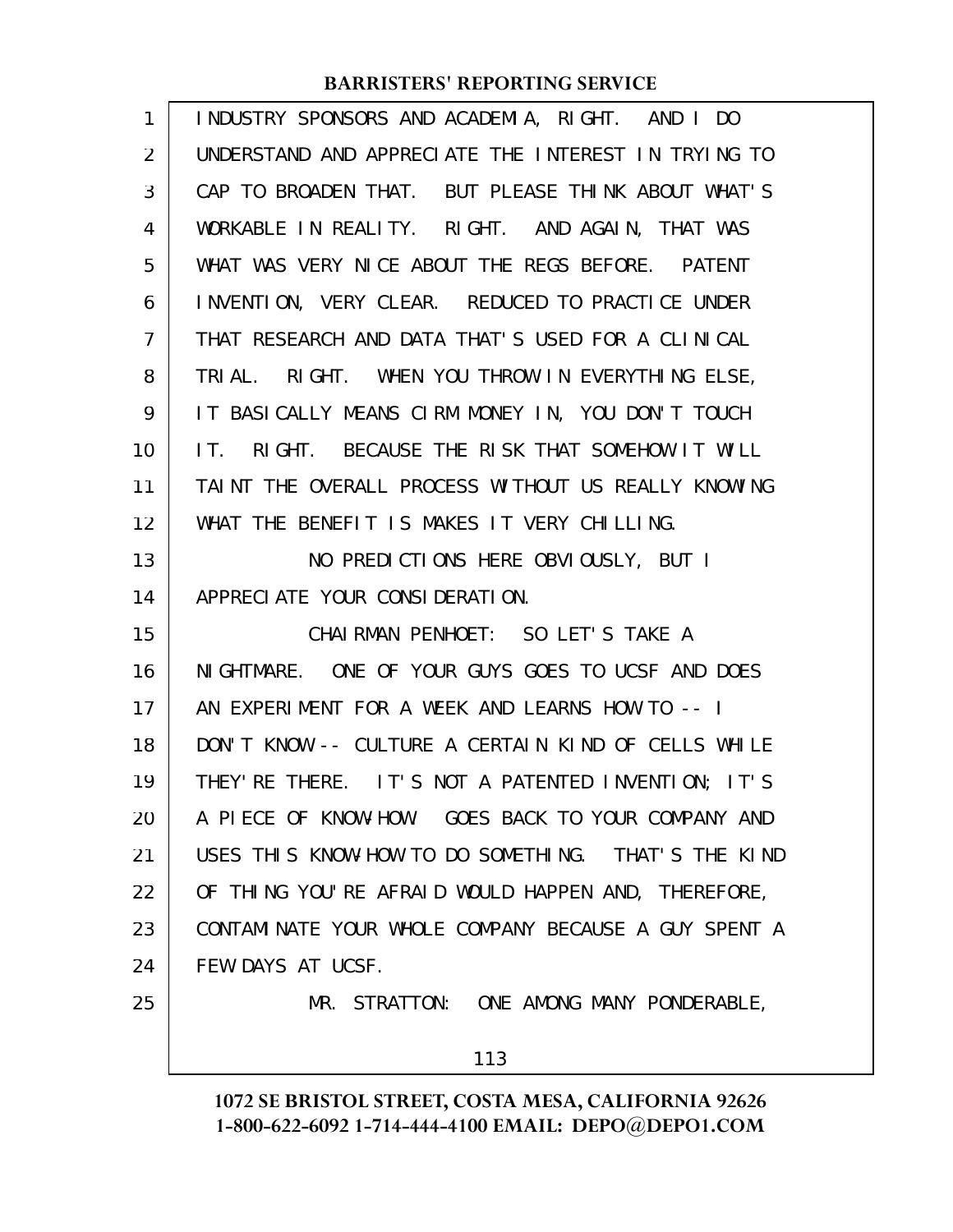| 1              | POSSIBLE. THEY' RE RESULTS, I ACKNOWLEDGE. BUT       |
|----------------|------------------------------------------------------|
| 2              | THAT'S WHY CERTAINTY IS WHAT WE CRAVE.               |
| 3              | CHAI RMAN PENHOET: I THINK MAYBE DUANE HAS           |
| 4              | THE ANSWER, WHICH IS IF IT'S INSIDE REVENUES, IT     |
| 5              | COUNTS. AND IF IT'S NOT INSIDE, MAYBE WE'RE TRYING   |
| 6              | TO GO TOO FAR WITH TRYING TO SWEEP IN KNOW-HOW AND   |
| $\overline{7}$ | TRADE SECRETS AND ALL THE REST OF THE STUFF BECAUSE  |
| 8              | IT DOES EXACERBATE THIS COLLABORATION PROBLEM, I     |
| 9              | THINK. THAT'S WHAT PEOPLE HAVE BEEN REALLY WORRIED   |
| 10             | ABOUT.                                               |
| 11             | MS. KOCH: IT MIGHT BE TWO SEPARATE                   |
| 12             | ISSUES, ED, THOUGH. TECHNOLOGY ON THE ONE HAND       |
| 13             | BEING ONE ISSUE AND CONCEIVED AND REDUCED TO         |
| 14             | PRACTICE, WHICH IS THE CLASSIC DEFINITION OF THE     |
| 15             | INVENTION OF A PATENTABLE INVENTION. SO THIS IS A    |
| 16             | SEPARATE ISSUE THAN WHAT WE JUST GOT DONE WRESTLING, |
| 17             | AND I THINK WE SHOULD THINK OF THEM SEPARATELY.      |
| 18             | MR. SHEEHY: I TEND TO AGREE WITH YOUR                |
| 19             | POINT FOR THE DEFINITION, THE OTHER ONE. BUT ON THE  |
| 20             | INVENTION I TEND TO AGREE WITH YOU. FOR THE          |
| 21             | DEFINITION, TECHNOLOGY, CIRM-FUNDED TECHNOLOGY AND   |
| 22             | CIRM FUNDING, THAT IS SORT OF A NEW DEFINITION. I    |
| 23             | DO THINK THOSE MAY BE PROBLEMATIC. IF THIS IS THE    |
| 24             | CLASSIC DEFINITION, IT'S WITHIN BAYH-DOLE.           |
| 25             | I DON'T -- IT'S NOT CLEAR -- I MEAN THE              |
|                | 114                                                  |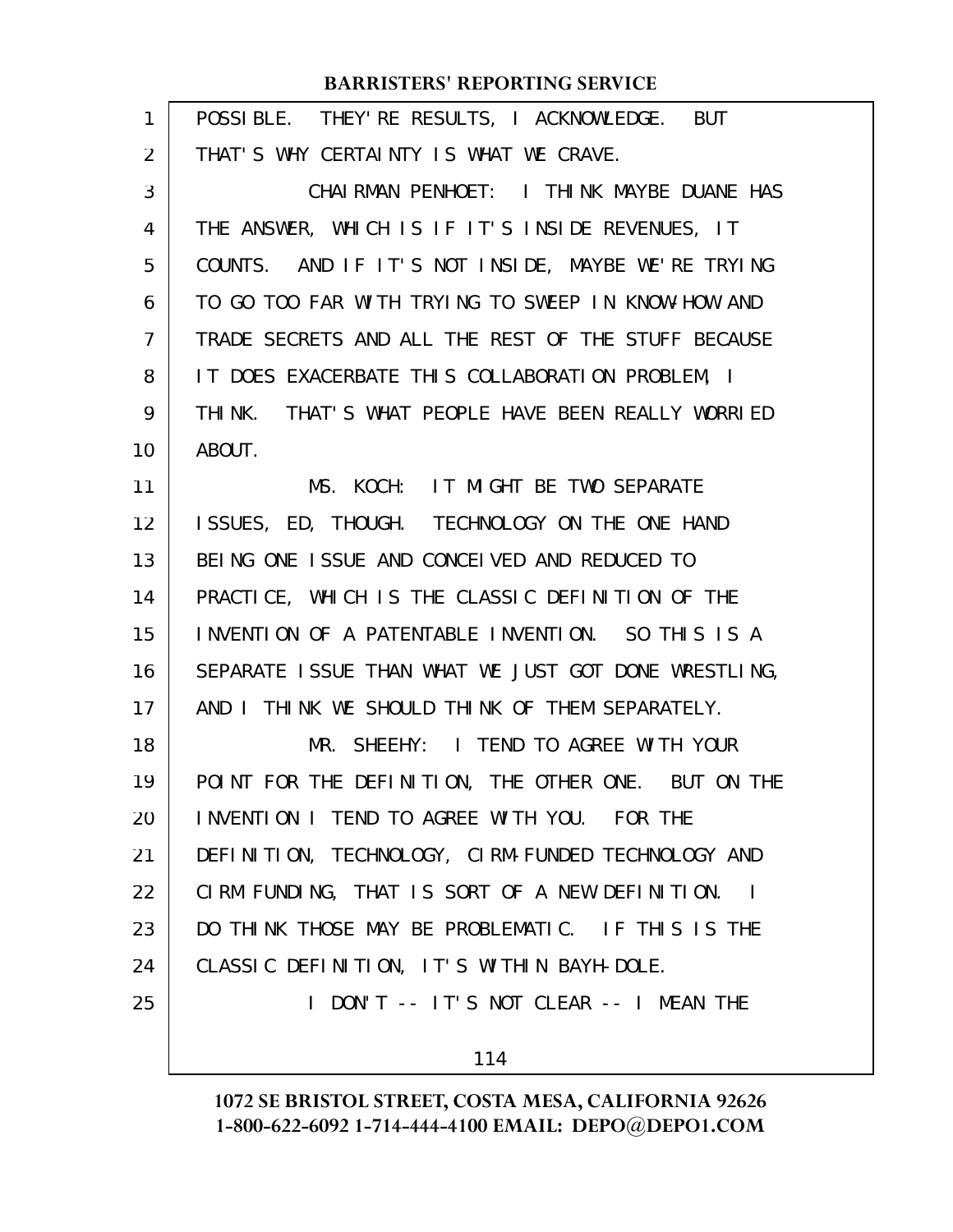| 1              | SEPARATION, I JUST DON'T -- YOU REALLY THINK THAT IF |
|----------------|------------------------------------------------------|
| 2              | WE PAY SOMEBODY TO COME UP WITH THE IDEA AND THEY    |
| 3              | TAKE IT SOMEWHERE ELSE TO GET IT DEVELOPED, WE HAVE  |
| 4              | NO CALL ON IT? AND, YOU KNOW, JUST THE ONEROUSNESS   |
| 5              | THAT KEEPS BEING ASCRIBE TO REALLY OUR COVENANTS,    |
| 6              | RIGHT, OUR MARCH-IN WHICH ARE NOT -- YOU KNOW,       |
| $\overline{7}$ | THEY' RE JUST NOT THE BOOGLE MAN EVERYBODY KEEPS     |
| 8              | SAYING THAT THEY ARE.                                |
| 9              | AND THE REAL QUESTION, AS DUANE HAS NOTED,           |
| 10             | IS THE REVENUE, AND NOBODY IS HERE SCREAMING ABOUT   |
| 11             | HAVING TO GIVE US REVENUE. THEY' RE SCREAMING ABOUT  |
| 12             | ALL THESE -- THE BOOGLE MAN. AND THE BOOGLE MAN      |
| 13             | ISN'T A BOOGLE MAN. I JUST DON'T BELIEVE THE IDEA    |
| 14             | THAT YOU HAVE TO GIVE A PROFITABLE PREFERENTIAL      |
| 15             | PRICE TO CALIFORNIA BUYERS OF GOODS OF THESE         |
| 16             | PRODUCTS, AND THAT YOU HAVE TO COME UP WITH SOME     |
| 17             | NOTION OF SOME SORT OF ACCESS PLAN FOR SOME SUBSET   |
| 18             | OF CALIFORNIA'S UNINSURED IN THE SCENARIO WHERE WE   |
| 19             | DON'T HAVE SOME FORM OF HEALTH INSURANCE FIVE TO TEN |
| 20             | YEARS FROM NOW WHEN THESE PRODUCTS ARE ACTUALLY      |
| 21             | GOING TO BE SELLING. I MEAN IT'S JUST NOT            |
| 22             | FRIGHTENING ME. IT'S NOT TERRIFYING ME.              |
| 23             | AND THE MARCH-IN RIGHTS ARE SO CLOSE TO              |
| 24             | WHAT'S IN BAYH-DOLE, WHICH HAVE NEVER BEEN FULLY     |
| 25             | ENFORCED AND IN ALL LIKELIHOOD WON'T BE STRONGLY     |
|                | 115                                                  |
|                |                                                      |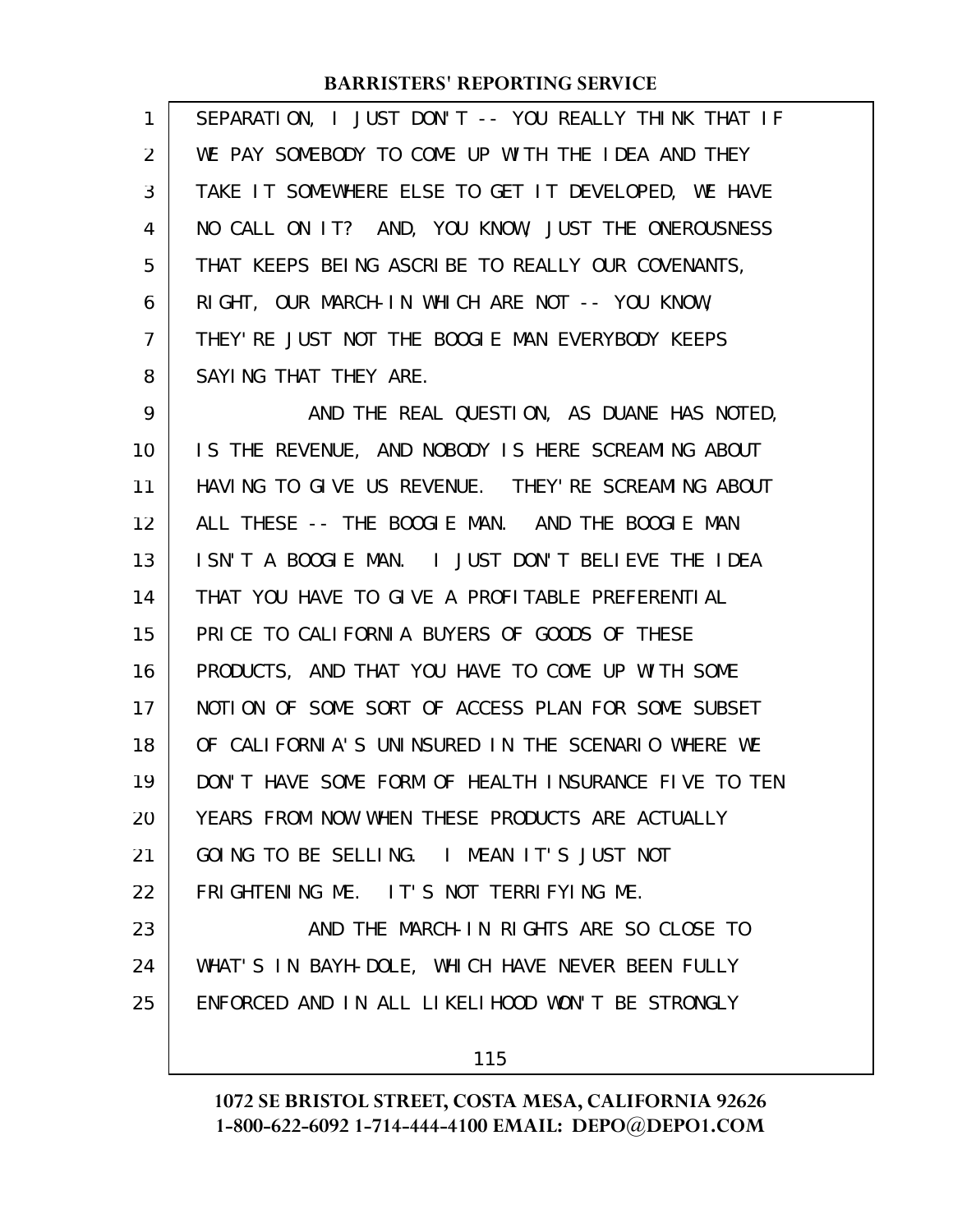| 1              | ENFORCED IN CALIFORNIA. AND, AGAIN, THESE ARE LIKE   |
|----------------|------------------------------------------------------|
| $\overline{2}$ | STRAWMEN, AND THOSE ARE NOT THE PARTS OF THIS POLICY |
| 3              | THAT SHOULD BE SO TERRIFYING. AND, YOU KNOW,         |
| 4              | COMPANIES ARE APPLYING FOR OUR GRANTS RIGHT NOW      |
| 5              | UNDER OUR EXISTING POLICY. AND WE HAVE THOSE IN      |
| 6              | THERE AND THEY' RE NOT SCARING THEM, SO AND YOU GUYS |
| $\overline{7}$ | HAVE DECIDED NOT TO, AND YOU MAY DECIDE NEVER TO,    |
| 8              | WHICH, YOU KNOW, IS FINE -- I MEAN THAT'S HOW IT     |
| 9              | GOES.                                                |
| 10             | MR. ROTH: ED, I'M GOING TO HAVE TO FALL              |
| 11             | OFF. SORRY, GUYS.                                    |
| 12             | CHAIRMAN PENHOET: WELL, I THINK WE'VE                |
| 13             | COVERED A LOT OF GROUND. AND, DUANE, AS USUAL,       |
| 14             | YOU'VE BEEN A GOOD CONTRIBUTOR TO THIS MEETING.      |
| 15             | THANK YOU.                                           |
| 16             | MR. ROTH: THANK YOU ALL.                             |
| 17             | MS. STREITZ: CAN I COMMENT ON THAT? SO               |
| 18             | MAYBE -- SO WE ACTUALLY AS A SYSTEM HAVE TALKED      |
| 19             | ABOUT THE CONCELVED OR REDUCED TO PRACTICE ISSUE     |
| 20             | EXTENSIVELY IN THE LAST YEAR BECAUSE COMPANIES --    |
| 21             | CHAIRMAN PENHOET: IRRESPECTIVE OF OUR --             |
| 22             | MS. STREITZ: IRRESPECTIVE OF CIRM BECAUSE            |
| 23             | WE'RE STARTING TO SEE PEOPLE ASK US FOR IT MORE, AND |
| 24             | WE'RE VERY CONCERNED ABOUT IT. AND THE ISSUE IS      |
| 25             | REALLY ONE OF THE ADMINISTRATIVE BURDEN OF THE       |
|                | 116                                                  |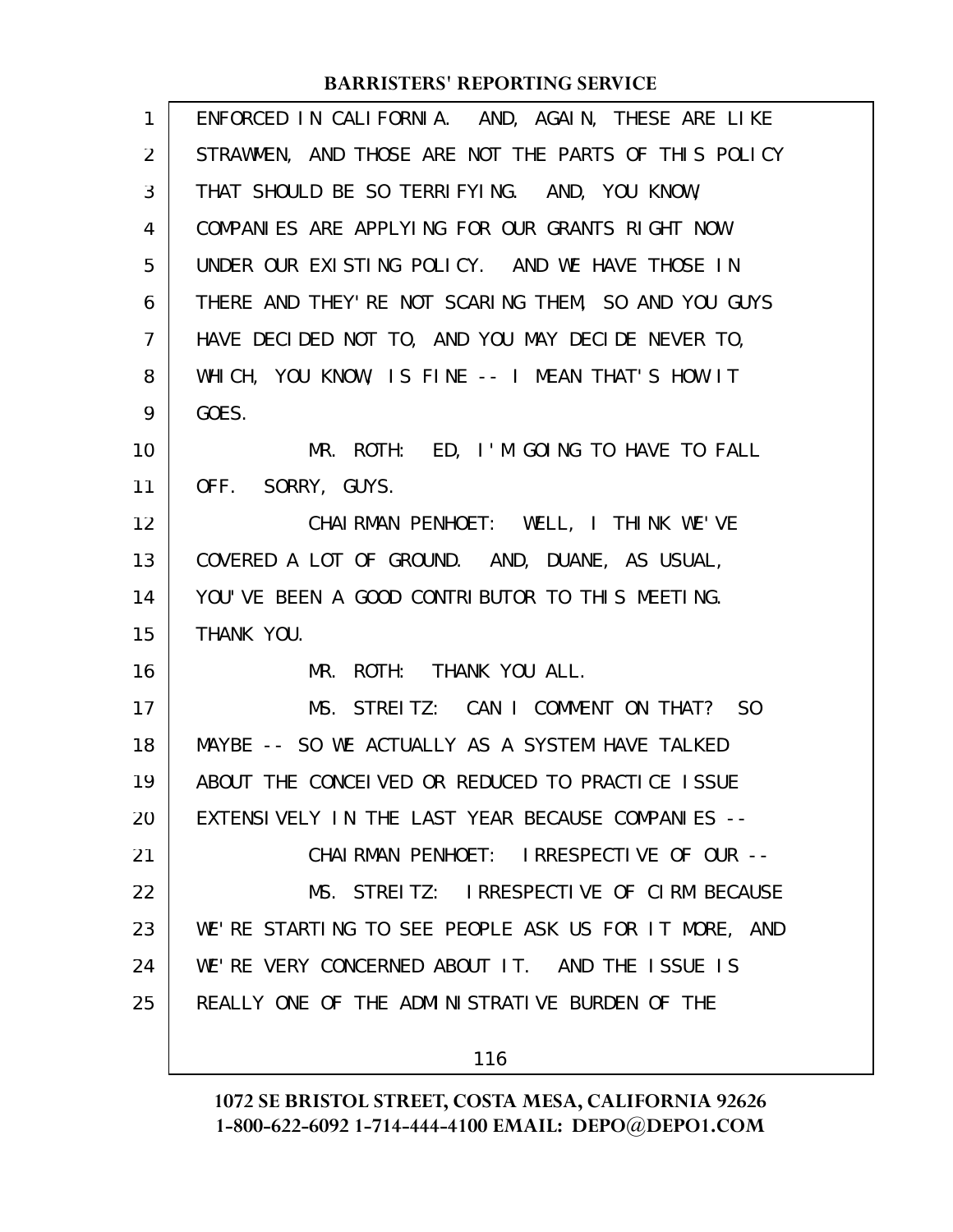| 1  | PATENT APPLICATIONS. WHEN WE ENTER INTO AN          |
|----|-----------------------------------------------------|
| 2  | AGREEMENT WITH ANOTHER ENTITY, WE FULLY INTEND TO   |
| 3  | MEET OUR OBLIGATIONS. WHEN WE HAVE A LINGERING      |
| 4  | FORWARD REACHING OBLIGATION, THAT'S A REALLY HARD   |
| 5  | THING TO DO. SO NOW WE HAVE A RESEARCHER WHO'S      |
| 6  | CONCELVED OF AN INVENTION UNDER CIRM FUNDING. WE    |
| 7  | HAVE TO LIMIT THEIR FUNDING SOURCES FOREVER UNTIL   |
| 8  | THAT INVENTION IS REDUCED TO PRACTICE OR UNTIL THEY |
| 9  | GO OFF ON A COMPLETELY DIFFERENT LINE OF RESEARCH.  |
| 10 | SO THERE WILL BE INDUSTRY FUNDING. THERE            |
| 11 | WILL BE COMPANIES WHOSE TERMS OF FUNDING CONFLICT   |
| 12 | WITH CIRM'S, AND WE HAVE TO WATCH FOR THAT AND      |
| 13 | MANAGE THAT INVENTOR FOREVER AND RESTRICT THEIR     |
| 14 | FUTURE FUNDING SOURCES. AND THAT'S ACTUALLY OUR     |
| 15 | BIGGEST CONCERN, ESPECIALLY WHEN IT'S A YOUNG       |
| 16 | RESEARCHER, A GRAD STUDENT, A POST-DOC, MAYBE A NEW |
| 17 | FACULTY MEMBER.                                     |
| 18 | SO JUST SOMETHING TO THINK ABOUT. JUST              |
| 19 | THE NEVER ENDING NATURE OF THAT REDUCTION TO        |
| 20 | PRACTICE.                                           |
| 21 | CHAI RMAN PENHOET: THE OTHER LANGUAGE --            |
| 22 | THIS LANGUAGE SAYS THAT IT NEEDS TO BE A THIRD      |
| 23 | PARTY. WE WOULD BENEFIT IF IT'S CONCEIVED IN OUR    |
| 24 | SHOP AND REDUCED TO PRACTICE IN THEIR SHOP.         |
| 25 | MS. STREITZ: RIGHT.                                 |
|    | 117                                                 |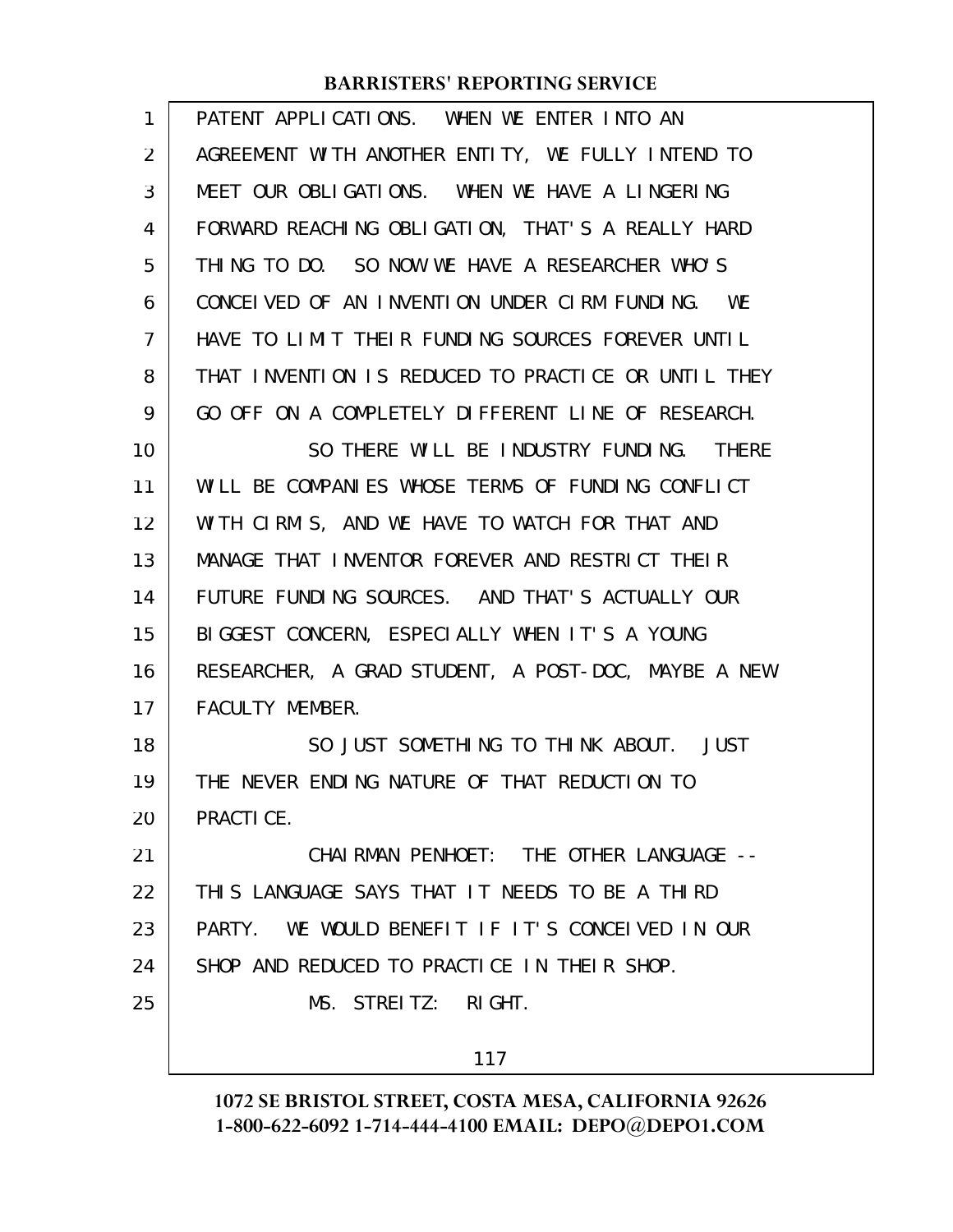| 1  | CHAIRMAN PENHOET: THE OTHER WAY -- SO               |
|----|-----------------------------------------------------|
| 2  | THERE'S A TRANSFER OF VALUE. IN THAT CASE BOTH      |
| 3  | PARTIES WOULD BE PRESUME -- THE PRESUMPTION HERE    |
| 4  | WHEN IT COMES TO REVENUE SHARING, THE OTHER PARTY   |
| 5  | WOULD HAVE CONTRIBUTED SOME MONEY TO THE REDUCTION  |
| 6  | TO PRACTICE IF IT'S NOT US. RIGHT. SO THEN THEY     |
| 7  | ONLY HAVE TO PAY PROPORTIONAL PARTS.                |
| 8  | MS. STREITZ: REVENUE SHARING ISN'T THE              |
| 9  | ISSUE BECAUSE THAT'S OUR OBLIGATION IRRESPECTIVE OF |
| 10 | OUR OTHER -- YOU KNOW, IF WE HAVE -- IF A COMPANY   |
| 11 | WERE TO FUND US AND NOT CARE THAT THERE WAS CIRM    |
| 12 | FUNDING INVOLVED.                                   |
| 13 | THE REPORTER: SOMETHING IS RUBBING                  |
| 14 | AGAINST THE MICS HERE.                              |
| 15 | MS. STREITZ: THAT'S NOT THE ISSUE. THE              |
| 16 | ISSUE IS THAT SOME OF THE OBLIGATIONS WILL CONFLICT |
| 17 | WITH SOME SOURCES OF FUNDING. AND IN ORDER TO AVOID |
| 18 | ENTERING INTO A CONFLICTING OBLIGATION, WE'RE GOING |
| 19 | TO HAVE TO MANAGE THAT -- ALL THOSE RESEARCH        |
| 20 | PARTICIPANTS' FUTURE FUNDING FOR AN INDEFINITE      |
| 21 | AMOUNT OF TIME.                                     |
| 22 | CHAIRMAN PENHOET: SO WHAT YOU'RE TELLING            |
| 23 | US IS YOU'RE GOING TO, NO. 1, LOBBY TO CHANGE       |
| 24 | BAYH-DOLE SO THAT IT ONLY TALKS ABOUT REDUCTION TO  |
| 25 | PRACTICE AND, NO. 2, REQUEST OF ALL YOUR OTHER      |
|    | 118                                                 |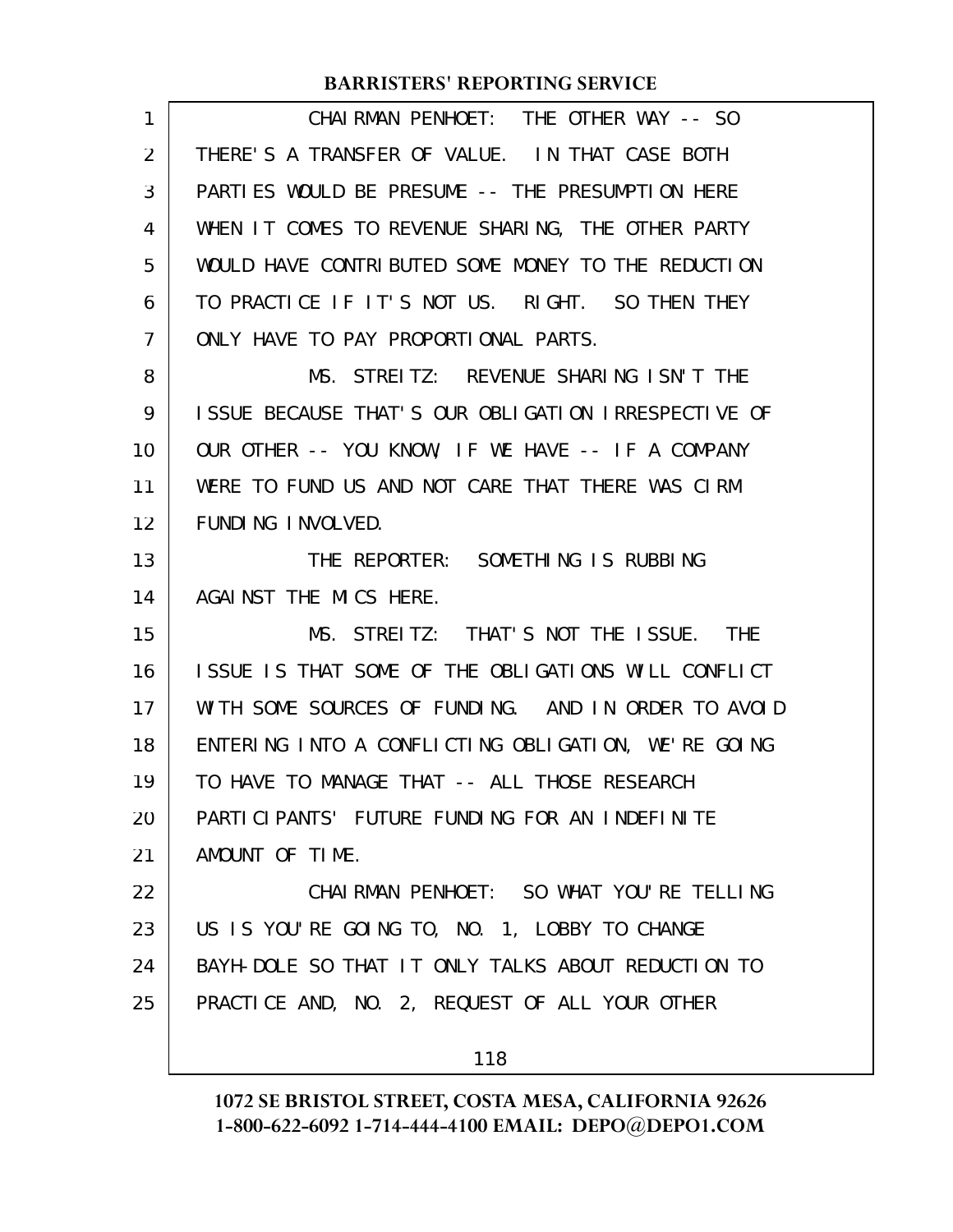| $\mathbf{1}$ | COLLABORATORS THAT THEY ONLY GET RIGHTS IF IT'S      |
|--------------|------------------------------------------------------|
| 2            | REDUCED TO PRACTICE. YOU'RE GOING TO GET RID OF      |
| 3            | CONCEIVE THE INVENTION ALTOGETHER?                   |
| 4            | MS. STREITZ: YOU MEAN --                             |
| 5            | CHAIRMAN PENHOET: YOU'RE ALWAYS GOING TO             |
| 6            | HAVE A BLAS IN SOMEBODY'S FAVOR OR OTHER.            |
| 7            | MS. STREITZ: RIGHT. SO THERE WERE TWO                |
| 8            | QUESTIONS THERE. ONE, IS, NO, WE'RE NOT GOING TO     |
| 9            | LOBBY TO CHANGE BAYH-DOLE BECAUSE THAT WOULD BE      |
| 10           | IMPRACTICAL. BUT, AS I SAID EARLIER, THOSE           |
| 11           | OBLIGATIONS ARE RELATIVELY BENIGN. WE ACTUALLY DO    |
| 12           | IN OUR OTHER FUNDING -- I MEAN AS LONG AS WE'RE      |
| 13           | KEEPING EVERYBODY ELSE CONFINED TO CONCEIVED AND     |
| 14           | REDUCED TO PRACTICE, WE'RE NOT GOING TO HAVE AN      |
| 15           | ISSUE. WHERE WE CAN, WE DO SAY SUBJECT TO OUR LEGAL  |
| 16           | ABILITY TO DO ANYTHING ELSE WE SAID WE'RE GOING TO   |
| 17           | DO IN THE AGREEMENT OR SUBJECT TO FEDERAL            |
| 18           | OBLIGATIONS IF THEY KICK IN. SO THAT WAS THE ONE.    |
| 19           | YOUR OTHER ONE WAS?                                  |
| 20           | CHAIRMAN PENHOET: IF I MADE A SPONSORED,             |
| 21           | I AS A THIRD PARTY TO A SPONSORED RESEARCH AGREEMENT |
| 22           | TO YOU TODAY, WHAT DOES YOUR TYPICAL AGREEMENT SAY   |
| 23           | ABOUT REDUCED TO PRACTICE OR CONCEIVED AND/OR        |
| 24           | REDUCED TO PRACTICE UNDER MY FUNDING?                |
| 25           | MS. STREITZ: YOU HAVE RIGHTS TO                      |
|              | 119                                                  |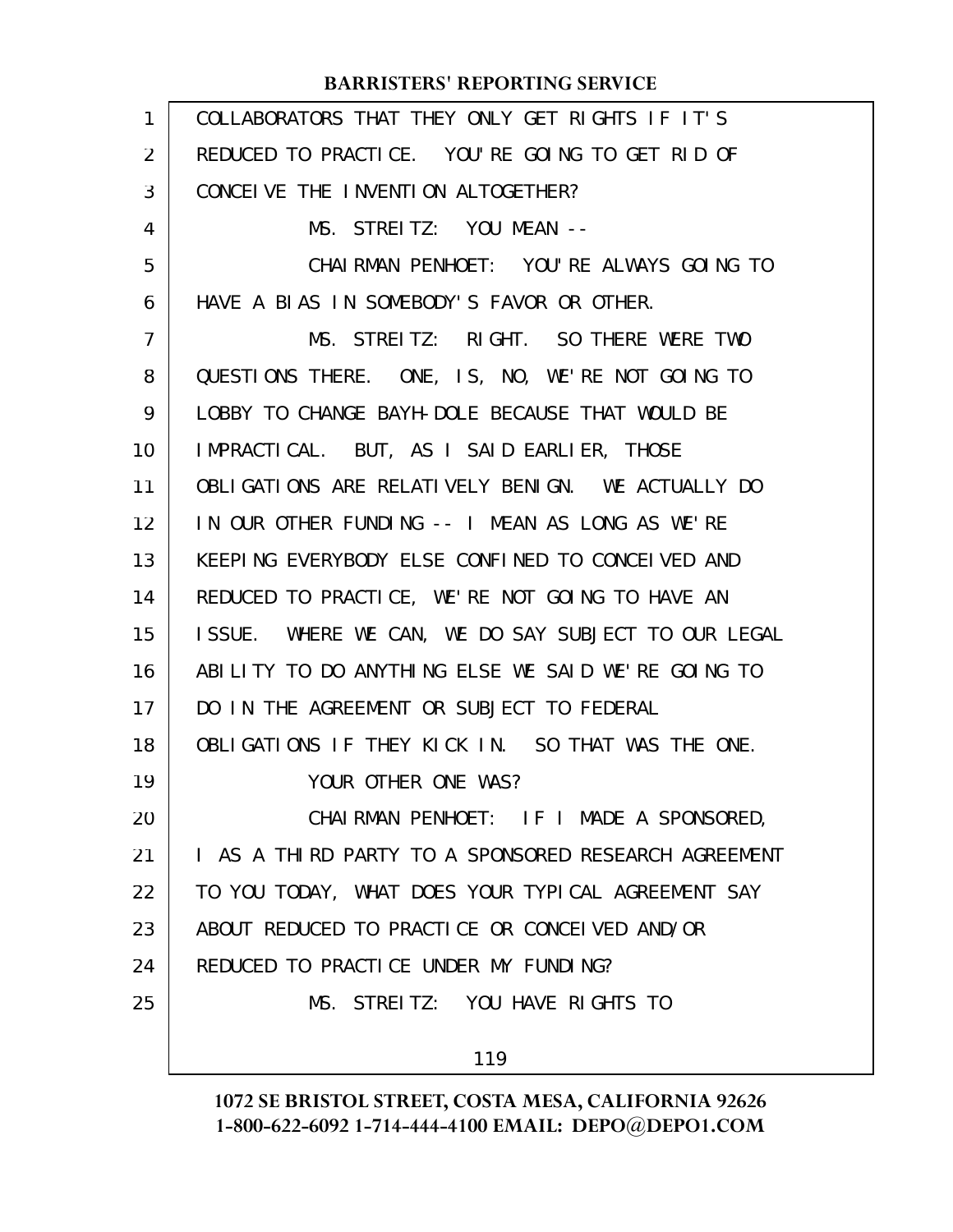#### INVENTIONS THAT WE CONCEIVE AND REDUCE TO PRACTICE UNDER YOUR FUNDING. CHAIRMAN PENHOET: SO YOU'RE SAYING CIRM OUGHT TO BE DIFFERENT THAN THE REST OF YOUR GRANTEES? MS. STREITZ: NO, ACTUALLY. MS. KOCH: BAYH-DOLE IS DIFFERENT, AND SHE DOESN'T WANT CIRM TO BE DIFFERENT. CHAIRMAN PENHOET: NO. SHE SAID -- MS. STREITZ: BAYH-DOLE IS CONCEIVED OR. EVERYBODY ELSE IS CONCEIVED AND. CHAIRMAN PENHOET: CONCEIVED AND. EVERYBODY. SO THIS IS -- YOU'RE MAKING A REPRESENTATION TO US THAT MOST OF YOUR AGREEMENTS TODAY SAY CONCEIVED AND REDUCED TO PRACTICE. MS. STREITZ: THAT'S HOW WE TRY TO MANAGE OUR OBLIGATIONS. CHAIRMAN PENHOET: I SEE. MS. KOCH: WENDY, CAN I JUST ASK A QUESTION BECAUSE I UNDERSTAND THE LOGISTICS, BUT I'M HAVING A HARD TIME UNDERSTANDING WHY THIS IS A FOREVER PROBLEM AND ESPECIALLY TROUBLESOME IN THE CASE OF THE YOUNG SCIENTISTS WHEN UNDER THE PATENT LAWS, ONCE YOU CONCEIVE, YOU HAVE AN OBLIGATION TO REDUCE TO PRACTICE WITH DUE HASTE. I MEAN YOU HAVE **BARRISTERS' REPORTING SERVICE** 1 2 3 4 5 6 7 8 9 10 11 12 13 14 15 16 17 18 19 20 21 22 23 24 25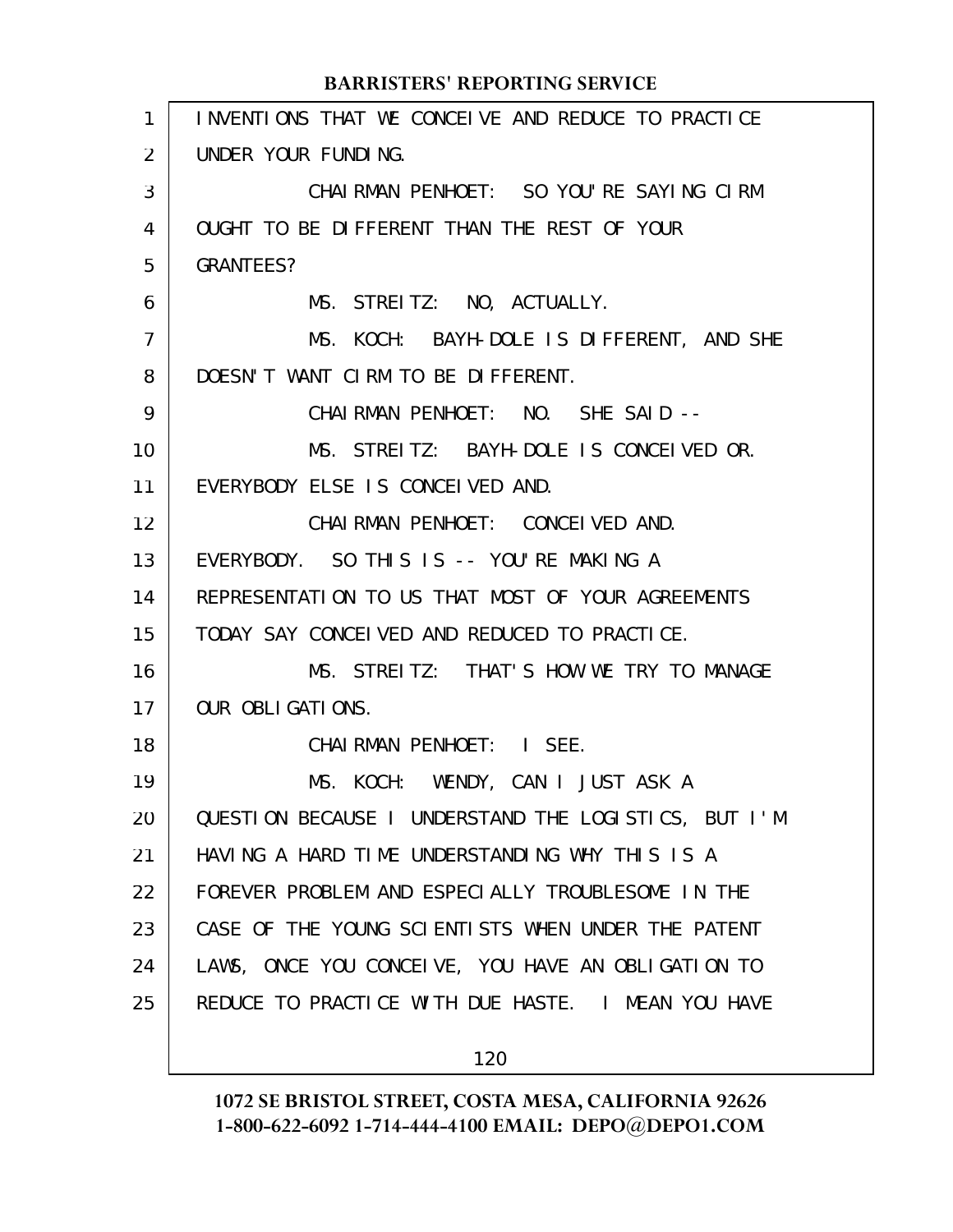| $\mathbf{1}$   | TO REASONABLY PURSUE. AND SO THE NOTION THAT         |
|----------------|------------------------------------------------------|
| 2              | SOMEONE WOULD CONCELVE AND THEN SIT ON A VALUABLE    |
| 3              | INVENTION AND NOT REDUCE TO PRACTICE FOR THE         |
| 4              | INDEFINITE FUTURE WOULD CONTAMINATE THEIR ABILITY TO |
| 5              | GET FUNDING, AND THAT SEEMS UNLIKELY TO ME.          |
| 6              | MS. STREITZ: UNDER BAYH-DOLE WE HAVE TO              |
| $\overline{7}$ | MOVE FORWARD WITH, YOU KNOW, NOT HASTE, BUT          |
| 8              | PROMPTLY, WHATEVER. UNDER PATENT LAW, THE PATENT     |
| 9              | LAW DOESN'T CARE WHEN WE REDUCE TO PRACTICE IF WE    |
| 10             | EVER REDUCE TO PRACTICE. YOU CAN'T GET A PATENT      |
| 11             | UNTIL IT HAS BEEN REDUCED TO PRACTICE.               |
| 12             | MS. KOCH: YOU CAN'T GET A PATENT UNTIL               |
| 13             | IT'S REDUCED TO PRACTICE --                          |
| 14             | CHAIRMAN PENHOET: I THINK YOU HAVE TO --             |
| 15             | MS. KOCH: AND YOU HAVE TO CONCEIVE AND               |
| 16             | REDUCE TO PRACTICE IN ORDER TO GET YOUR PRIORITY.    |
| 17             | MS. STREITZ: THAT'S RIGHT.                           |
| 18             | MR. STRATTON: THERE'S NO TIME LIMIT.                 |
| 19             | MS. KOCH: THERE'S NO TIME LIMIT, BUT IN              |
| 20             | TERMS OF GETTING A PATENT THAT'S ENFORCEABLE AND     |
| 21             | MEANINGFUL WITH A GOOD PRIORITY DATE, THERE'S EVERY  |
| 22             | INTENT WRITTEN INTO THE PATENT LAWS TO PROCEED WITH  |
| 23             | DUE HASTE TO REDUCE TO PRACTICE THINGS THAT YOU      |
| 24             | CONCEIVE OF. SO THE CONCEPT THAT THAT IS A FOREVER   |
| 25             | PROBLEM FOR YOU TO MANAGE IN THE CASE OF A YOUNG     |
|                |                                                      |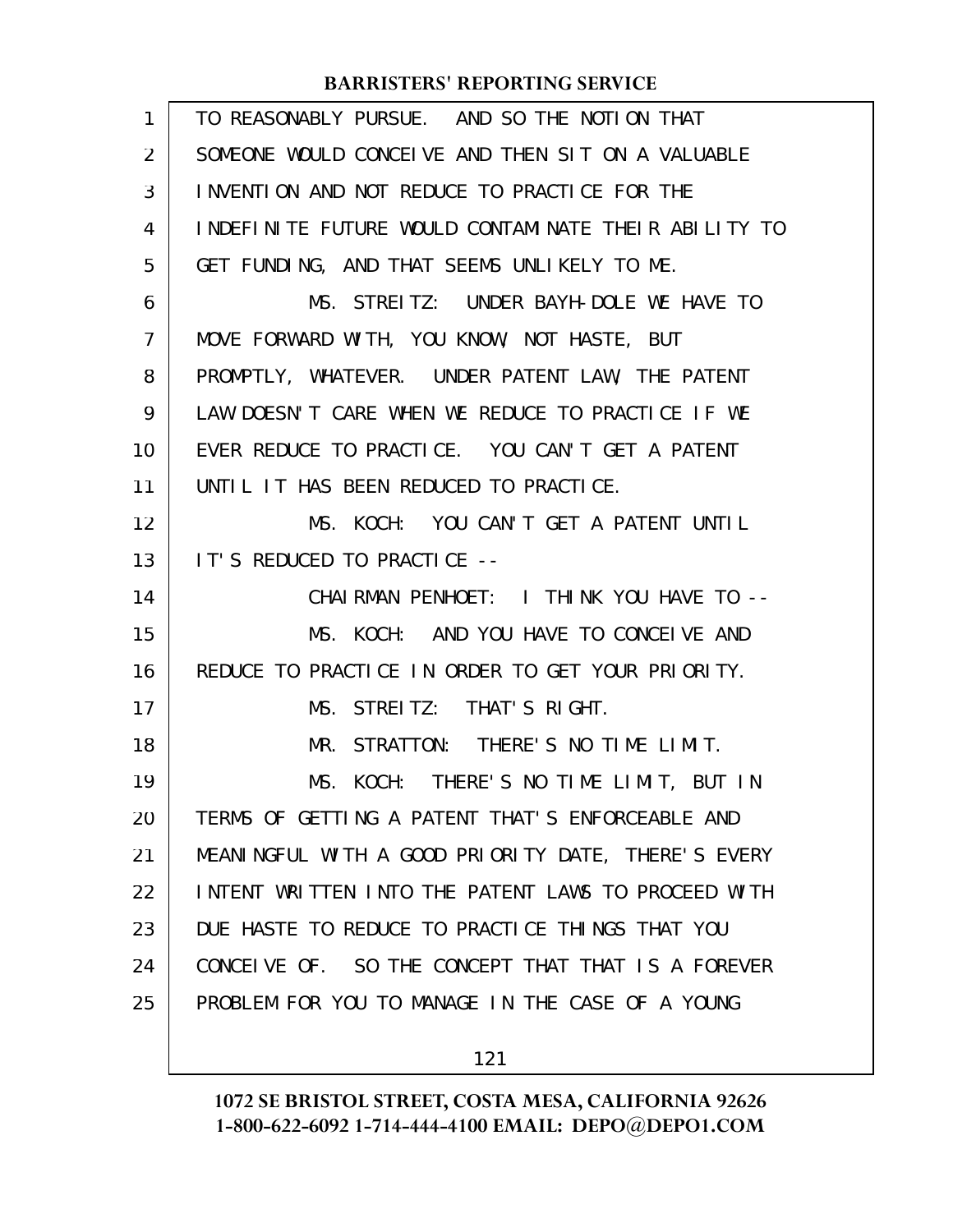| 1  | SCIENTIST, THAT'S NOT MAKING A LOT OF SENSE TO ME.  |
|----|-----------------------------------------------------|
| 2  | MS. STREITZ: WE'RE A RESEARCH                       |
| 3  | INSTITUTION, AND OUR GOAL IS NOT FIRST AND FOREMOST |
| 4  | TO OBTAIN PATENTABLE INVENTIONS AND DO SOMETHING    |
| 5  | WITH THEM. OUR GOAL FIRST AND FOREMOST IS TO HELP   |
| 6  | OUR RESEARCHERS CONDUCT THE RESEARCH.               |
| 7  | CHAI RMAN PENHOET: SO DO YOU HAVE AN                |
| 8  | AFFIRMATIVE REQUIREMENT OF YOUR FACULTY THAT THEY   |
| 9  | DI SCLOSE TO YOU CONCEPTION?                        |
| 10 | MS. STREITZ: WE DO. DO WE THINK THEY                |
| 11 | FOLLOW IT ALL THE TIME?                             |
| 12 | CHAIRMAN PENHOET: NO. I KNOW THEY DON'T.            |
| 13 | MS. STREITZ: YES, WE DO.                            |
| 14 | CHAI RMAN PENHOET: AND THEY' RE SUPPOSED            |
| 15 | T <sub>0</sub> .                                    |
| 16 | MS. STREITZ: IT'S REQUIRED UNDER                    |
| 17 | BAYH-DOLE. SO EVEN WITH FEDERAL FUNDING, THERE'S    |
| 18 | SUPPOSED TO DISCLOSE IT.                            |
| 19 | DR. PRIETO: I HAVE A QUESTION. IF WE PUT            |
| 20 | IN THAT SORT OF LANGUAGE, THOUGH, DON'T WE GIVE     |
| 21 | PEOPLE AN INCENTIVE TO REDUCE TO PRACTICE ELSEWHERE |
| 22 | TO AVOID THAT OBLIGATION TO US?                     |
| 23 | MS. KOCH: UNDER THE REGULATIONS AS THEY             |
| 24 | EXIST, BECAUSE CONCEPTION AND REDUCTION TO PRACTICE |
| 25 | ARE BOTH REQUIRED, THERE IS, IF SOMEONE WERE TO BE  |
|    | 122                                                 |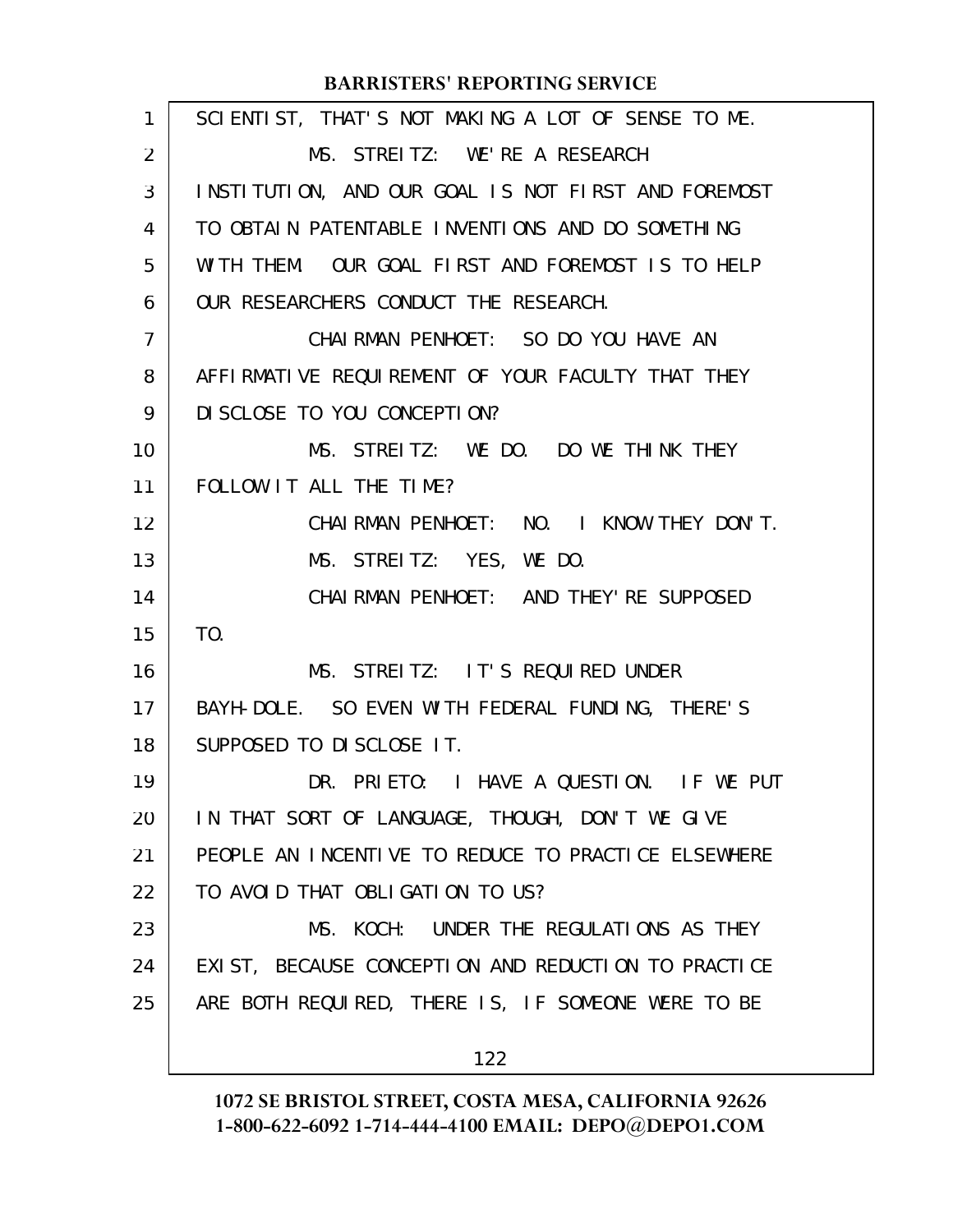| 1              | NEFARIOUS AND INCENTED TO DO ONLY ONE ON OUR WATCH,  |
|----------------|------------------------------------------------------|
| 2              | AND WHAT THIS PROPOSED REGULATION WOULD DO WOULD BE  |
| 3              | TO ELIMINATE THAT INCENTIVE. IT WOULD -- EITHER ONE  |
| 4              | WOULD BE ENOUGH TO FOLD IN OUR OBLIGATIONS.          |
| 5              | CHAIRMAN PENHOET: IT'S VERY HARD TO PROVE            |
| 6              | WHEN THE CONCEPTION OCCURRED, BUT THEY WOULD HAVE TO |
| $\overline{7}$ | ATTEST IN THEIR PATENT FILINGS ABOUT WHEN THE        |
| 8              | CONCEIVED THE INVENTION. SO THERE WOULD BE A DATE,   |
| 9              | SOMEBODY SOMEPLACE WOULD PEG A DATE. BUT, YOU KNOW,  |
| 10             | I THINK YOU MAKE SOME POINTS WORTH CONSIDERING.      |
| 11             | THANK YOU.                                           |
| 12             | OKAY. WHERE ARE WE? RELATIONSHIP TO                  |
| 13             | GRANTEE, WHAT KIND OF AFFILIATION? WELL, THIS IS     |
| 14             | BACK TO OUR DIAGRAM. WE'RE TRYING TO DEFINE HERE     |
| 15             | WHO'S A PARTY TO OUR AGREEMENT WITH THE INSTITUTION. |
| 16             | AND IT'S BASICALLY A CONCEPT OF AN AFFILIATE HERE.   |
| 17             | PARTNERSHIP DOES NOT MEAN A COLLABORATION IN THE     |
| 18             | SECOND SENSE OF THE WORD WE'RE USING COLLABORATION.  |
| 19             | IT'S A FORMAL LEGAL PARTNERSHIP THAT WE'RE REFERRING |
| 20             | TO. SO IT'S JUST TRYING TO MAKE SURE WE UNDERSTAND   |
| 21             | WHAT GRANTEE MEANS, WHAT THE SCOPE OF A GRANTEE IS   |
| 22             | IN TERMS OF THEIR VARIOUS PARTIES WILL BE UNDER THE  |
| 23             | TENT.                                                |
| 24             | ANY COMMENTS ABOUT THAT? I KNOW WE HAVE              |
| 25             | TO BE CAREFUL WITH THIS LANGUAGE NOT TO              |
|                | 123                                                  |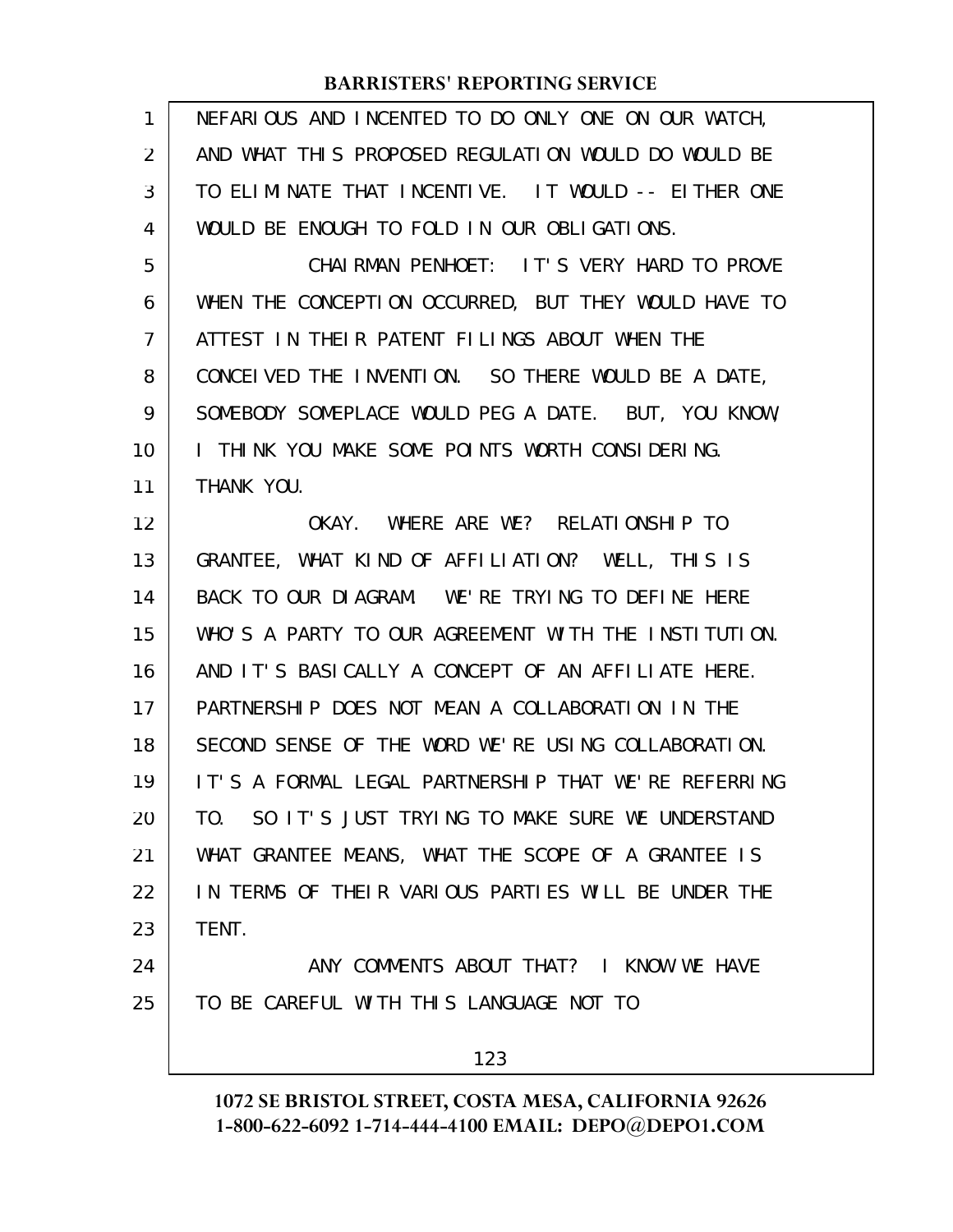| $\mathbf{1}$      | INADVERTENTLY SWEEP IN PEOPLE WHO SHOULDN'T BE       |
|-------------------|------------------------------------------------------|
| $\overline{2}$    | THERE, BUT OKAY.                                     |
| 3                 | AND THEN REVENUE SHARING, WELL, WE'VE BEEN           |
| 4                 | TALKING ABOUT THIS FOR ALMOST THE WHOLE MEETING.     |
| 5                 | SHOULD IT REACH ONLY CIRM-FUNDED PATENTED            |
| 6                 | INVENTIONS? THE REVENUE STATEMENT DOES ADDRESS THIS  |
| 7                 | I SSUE.                                              |
| 8                 | MS. KOCH: THE ASPECT THAT WE HAVEN'T                 |
| 9                 | DISCUSSED SO FAR, ED, IS THAT THE PROPOSAL IS TO     |
| 10                | EXPAND OUR NET, OUR TENT, TO INCLUDE REVENUES THAT   |
| 11                | ARE DERIVED FROM FOREIGN PATENTS AND FOREIGN         |
| $12 \overline{ }$ | LICENSING ACTIVITIES. I THINK INADVERTENTLY, BY      |
| 13                | USING THE UNITED STATES CODE TO DEFINE WHAT'S A      |
| 14                | PATENT, YOU'VE INADVERTENTLY EXCLUDED ALL THE        |
| 15                | FOREI GN PATENTS AND SUCH THAT OBVIOUSLY GENERATE    |
| 16                | POTENTI AL REVENUE.                                  |
| 17                | CHAIRMAN PENHOET: I BELIEVE THAT WAS AN              |
| 18                | OVERSIGHT. I DON'T THINK THERE WAS ANY INTENTION     |
| 19                | THAT WE JUST GET REVENUES FROM U.S. PATENTS.         |
| 20                | ANYBODY ELSE HAVE A DIFFERENT VIEW OF                |
| 21                | THAT? WE'VE AGREED ON A CHANGE. WE'VE AGREED ON      |
| 22                | MORE THAN ONE.                                       |
| 23                | AND THEN FINALLY, WE'RE ON THE LAST SLIDE.           |
| 24                | MARCH-IN, SHOULD THE EXISTING MARCH-IN PROVISION FOR |
| 25                | FAILURE TO ABIDE REQUIREMENTS OF PUBLIC USE BE       |
|                   | 124                                                  |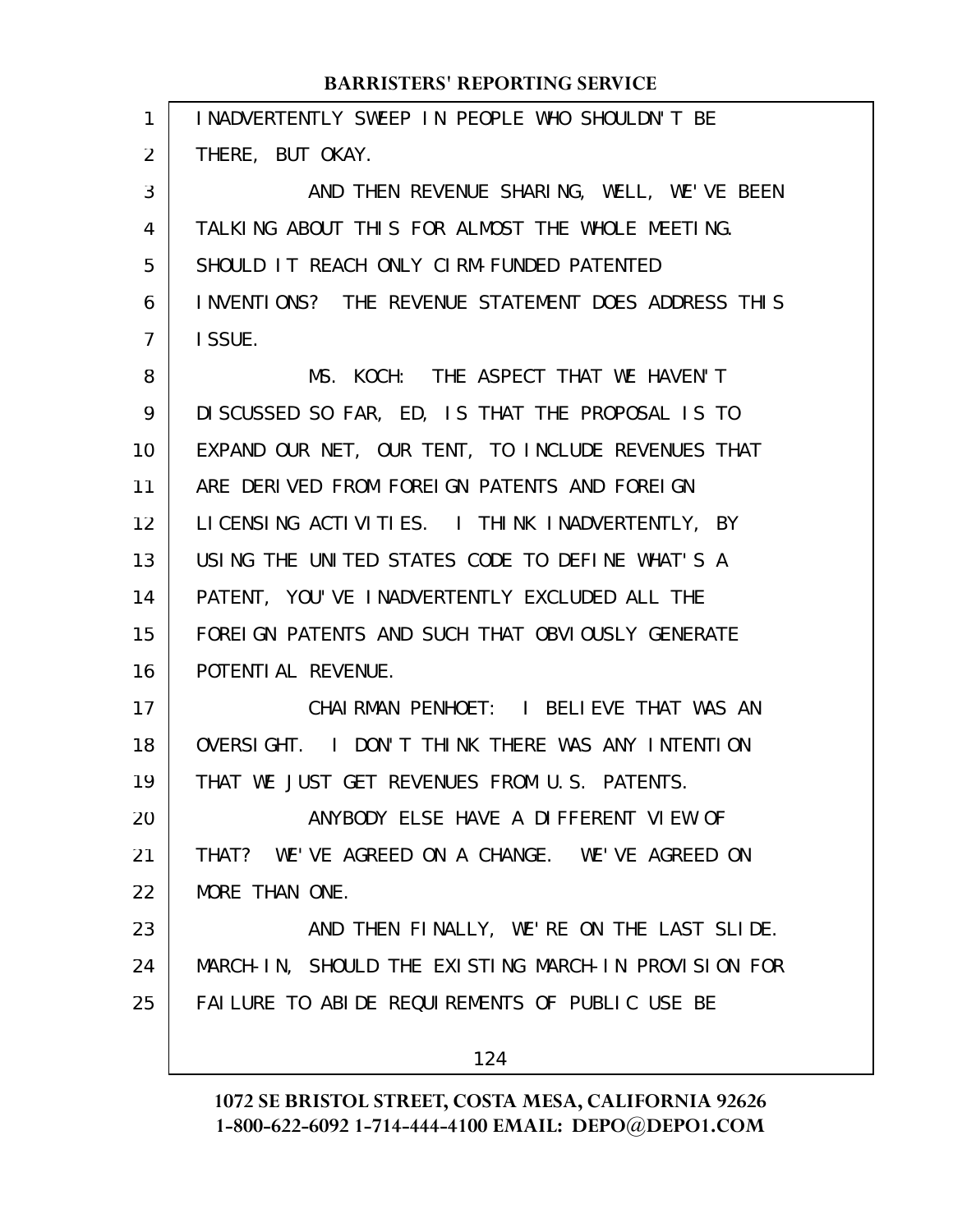| 1  | ELIMINATED. AND THE ANSWER IS YES. SO YOU WANT TO    |
|----|------------------------------------------------------|
| 2  | GIVE US SOME BACKGROUND ON YOUR CONCLUSION THERE?    |
| 3  | MR. TOCHER: MAYBE I'LL GO FIRST AND,                 |
| 4  | NANCY, JUMP IN AS YOU LIKE. THE EXISTING PROVISION   |
| 5  | AS WE HAVE TRIED, AS CLOSELY AS POSSIBLE, TRIED TO   |
| 6  | FOLLOW OR MIRROR BAYH-DOLE'S MARCH-IN PROVISIONS,    |
| 7  | THIS IS AN ELEMENT OF THE FAILURE TO SATISFY         |
| 8  | REQUIREMENTS FOR PUBLIC USE DRAWN FROM BAYH-DOLE.    |
| 9  | IN BAYH-DOLE, HOWEVER, THE MECHANISMS FOR            |
| 10 | DESCRIBING WHAT A PUBLIC USE ARE ARE DELEGATED TO    |
| 11 | AGENCIES WITHIN THE FEDERAL GOVERNMENT. AND AS YOU   |
| 12 | KNOW, WE DON'T HAVE ANYTHING TO GO ON YET. I THINK   |
| 13 | IN RETROSPECT IT PROBABLY DOESN'T ADD A WHOLE LOT    |
| 14 | SUBSTANTIVELY TO THE GROUNDS THAT CIRM WOULD         |
| 15 | ENVISION EXERCISING MARCH-IN FOR. BUT WHAT IT DOES   |
| 16 | ADD IS PROBABLY A LITTLE UNCERTAINTY OR CONFUSION AS |
| 17 | TO WHEN THAT TRIGGER WOULD BE.                       |
| 18 | AND SO THINGS LIKE ALL IN ALL, WHILE WE              |
| 19 | WERE TAKING A LOOK AT MARCH-IN, YOU KNOW, WE WERE    |
| 20 | TAKING A LOOK AT ALL OF THE REGULATIONS TO FIND WAYS |
| 21 | TO TIGHTEN AND REMOVE AMBIGUITIES TO THE CANDIDATE   |
| 22 | FOR DOING SO HERE.                                   |
| 23 | CHAIRMAN PENHOET: ANY COMMENTS ABOUT                 |
| 24 | THAT?                                                |
| 25 | MR. SHEEHY: SO YOU'RE TALKING ABOUT NO.              |
|    | 125                                                  |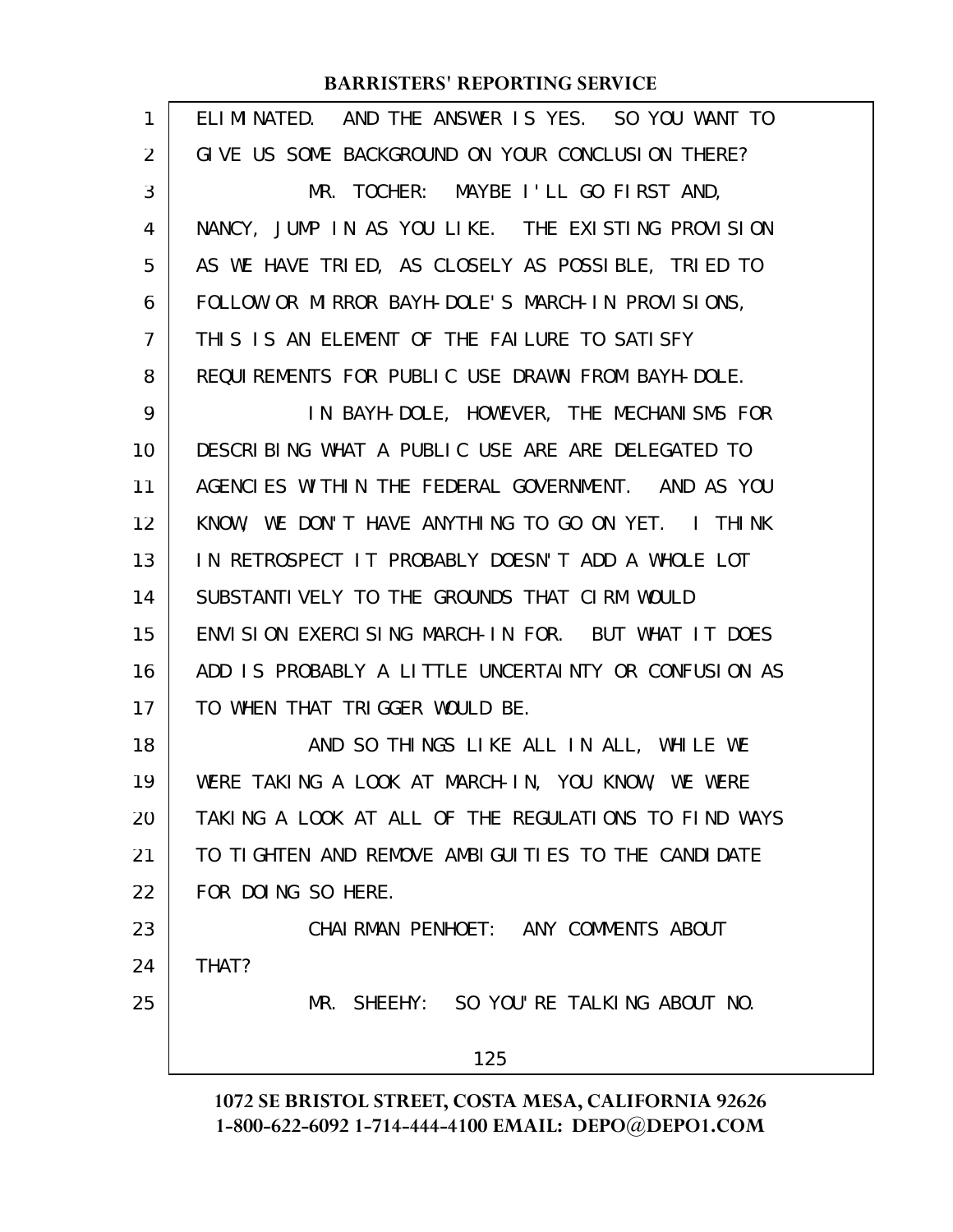|                 | <b>BARRISTERS' REPORTING SERVICE</b>                 |
|-----------------|------------------------------------------------------|
| 1               | 3, RIGHT?                                            |
| $\overline{2}$  | MR. TOCHER: THAT'S RIGHT. SUBDIVISION                |
| 3               | $(B)(3)$ .                                           |
| 4               | MR. SHEEHY: AND YOU'D KEEP FOUR, RIGHT?              |
| 5               | MR. TOCHER: YEAH.                                    |
| 6               | MR. SHEEHY: PUBLIC USE, I THINK IT'S                 |
| $\overline{7}$  | FEARFUL AND IT DOESN'T -- I'D BE TERRIFIED BECAUSE   |
| 8               | IT'S UNDEFINABLE. AND, YOU KNOW, THE FEDERAL         |
| 9               | LEVEL --                                             |
| 10              | CHAI RMAN PENHOET: DEFINED BY THIRD                  |
| 11              | PARTIES, NOT US.                                     |
| 12 <sup>2</sup> | MR. SHEEHY: YEAH. AND SO IT SOUNDS GOOD,             |
| 13              | BUT I DON'T KNOW IF IT HAS ANY -- I COULD UNDERSTAND |
| 14              | IF POTENTIAL GRANTEES FELT IT WAS -- MIGHT           |
| 15              | POTENTI ALLY BE AN EXCUSE FOR MISCHIEF.              |
| 16              | CHAIRMAN PENHOET: OKAY.                              |
| 17              | MR. SHEEHY: PLUS WE HAVE FOUR, WHICH, YOU            |
| 18              | KNOW, THAT MIGHT BE A LEGITIMATE. THE GOVERNOR GETS  |
| 19              | UP AND SAYS THERE'S SOMETHING TERRIBLE, A FLU        |
| 20              | EPIDEMIC, SARS. I DO THINK WE NEED THAT COVERAGE.    |
| 21              | CHAIRMAN PENHOET: ANY OTHER COMMENTS FROM            |
| 22              | THE COMMITTEE ON THIS ISSUE? ANY COMMENTS FROM THE   |
| 23              | PUBLIC?                                              |
| 24              | MR. VALENCIA: JUST A LONG HEALTH QUESTION            |
| 25              | NOW THAT THERE'S CONSOLIDATION THAT IS NOT BUILT IN  |
|                 | 126                                                  |
|                 |                                                      |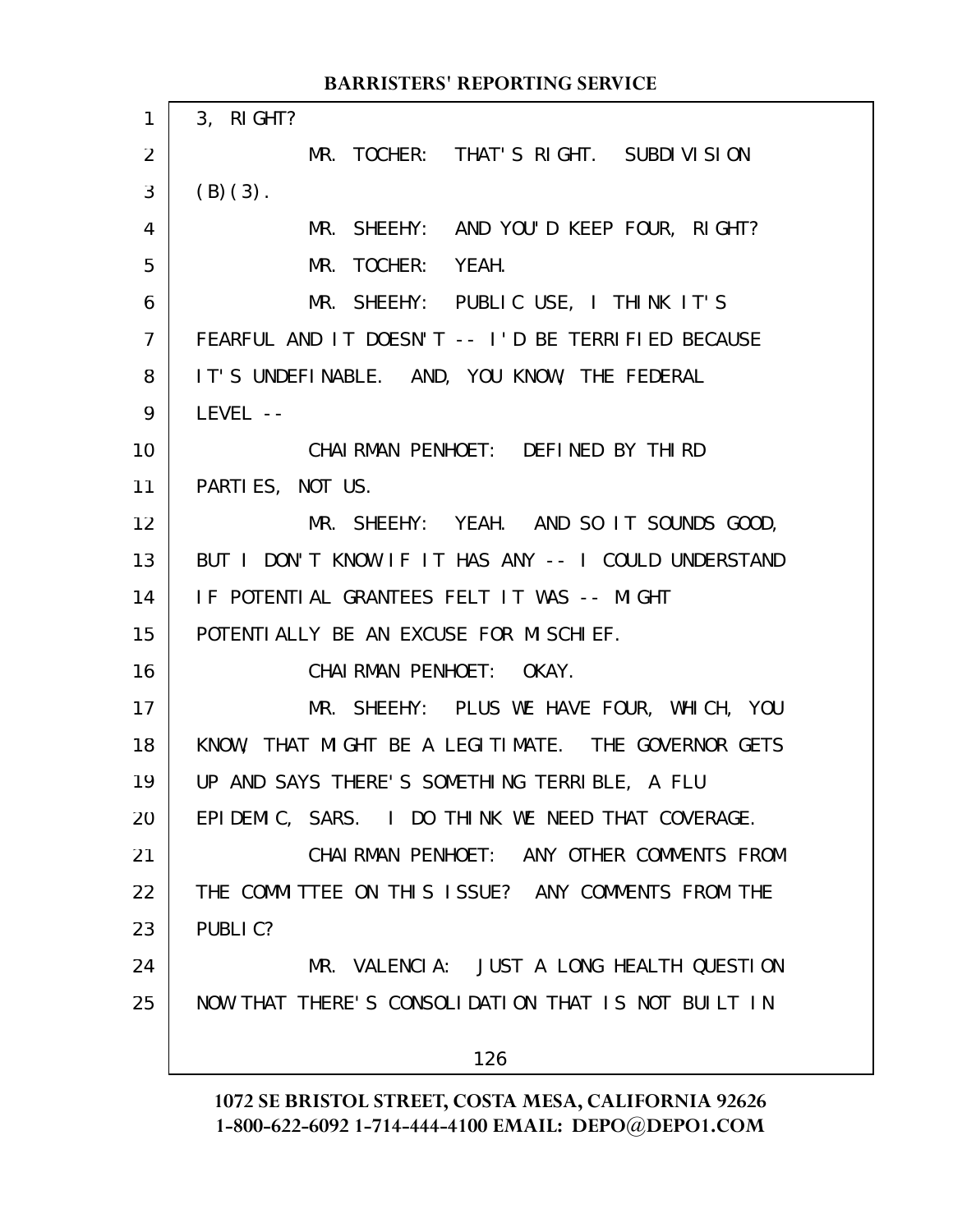| $\mathbf{1}$   | WITH REGARD TO THE APPEAL, WHAT THE EFFECT OF THE   |
|----------------|-----------------------------------------------------|
| $\overline{2}$ | APPEAL IS. I THINK IF IT'S NOT IN THERE, THERE'S    |
| 3              | NOT A TOLLING EFFECT FROM THE APPEAL. BUT IT'S NOT  |
| 4              | CLEAR WHETHER IF ONE FILES AN APPEAL FROM THE       |
| 5              | MARCH-IN NOTICE OF INTENT BY CIRM, WHAT EFFECT THAT |
| 6              | HAS. YOU'RE CLAIMING TO NOTIFY THE PRESIDENT OR THE |
| 7              | EXECUTIVE OFFICER WITHIN A CERTAIN TIMEFRAME OF A   |
| 8              | PENDING ICOC HEARING, DOES THAT HAVE AN EFFECT ON   |
| 9              | THE CIRM INTENT TO MARCH IN OR NOT. IT'S NEVER BEEN |
| 10             | RESOLVED. IT WASN'T A FORTHRIGHT ISSUE THE FIRST    |
| 11             | GO-ROUND, BUT NOW THAT WE'RE CONSOLIDATING AND      |
| 12             | LOOKING FORWARD, IT'S ONE THAT WARRANTS --          |
| 13             | CHAIRMAN PENHOET: MORE SPECIFICITY AROUND           |
| 14             | THE PROCEDURE IS WHAT YOU'RE ASKING FOR. ALL RIGHT. |
| 15             | DO WE HAVE ANY OTHER ISSUES? IT'S NOT --            |
| 16             | I'D LOVE SOMEONE, SCOTT OR NANCY, TO SUMMARIZE WHAT |
| 17             | WE'VE ACCOMPLISHED TODAY. MAYBE WE CAN GO THROUGH   |
| 18             | THESE SO WE KNOW WHAT ISSUES WE HAVE TO WORK ON,    |
| 19             | WHERE WE REACHED AGREEMENT.                         |
| 20             | MS. KOCH: OTHER THAN GIVING YOU ME A                |
| 21             | HEADACHE, WHAT HAVE WE ACCOMPLISHED? OKAY. I'LL     |
| 22             | TAKE A SHOT, AND THEN YOU CAN ALL TAKE SHOTS AT ME. |
| 23             | THE REPORTER: JUST PLEASE WATCH THE                 |
| 24             | PAPERS.                                             |
| 25             | MS. KOCH: WITH REGARDS TO THE LOAN                  |
|                | 127                                                 |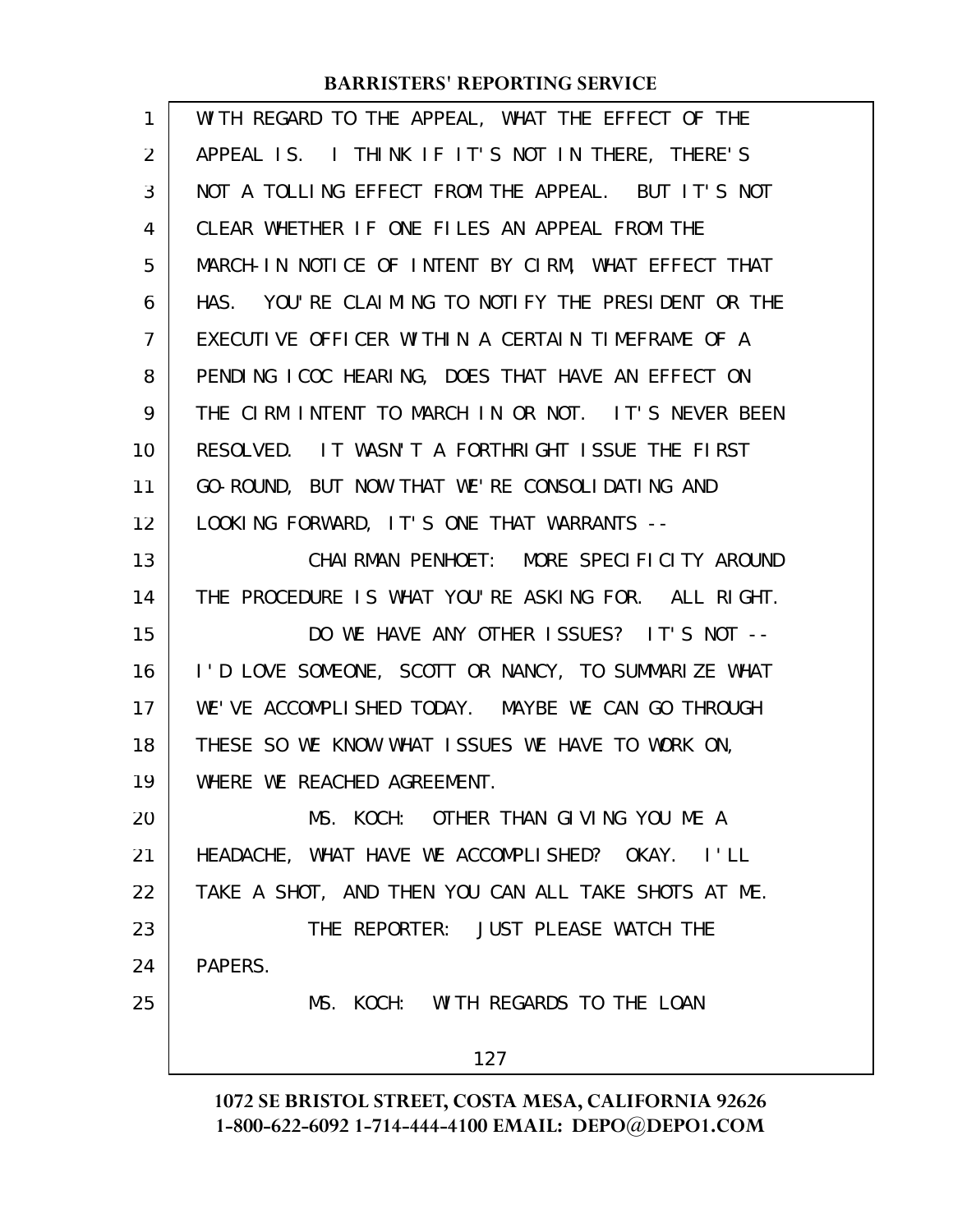| 1              | PROGRAM, WE RECOGNIZE THAT WE NEED TO INTEGRATE AND         |
|----------------|-------------------------------------------------------------|
| $\overline{2}$ | DEVELOP SOME IP POLICIES AS THE LOAN PROGRAM IS             |
| 3              | DEVELOPED. AND WE JUST PUT THAT ON THE SIDE OF              |
| 4              | SOMETHING ON OUR TICKING LIST.                              |
| 5              | WITH REGARD TO ACCESS PLANS, I THINK WE                     |
| 6              | AGREE $--$                                                  |
| 7              | CHAIRMAN PENHOET: WELL, WITH ONE CAVEAT,                    |
| 8              | WHICH IS I BELIEVE WE'VE AGREED THAT THE COVENANTS          |
| 9              | WILL FOLLOW TO THE LOAN PROGRAM AND THE PAYBACK             |
| 10             | PROVISIONS WILL NOT; IS THAT RIGHT? OKAY.                   |
| 11             | MS. KOCH: THANK YOU. WITH REGARD TO                         |
| 12             | ACCESS PLANS, ED, I THINK THAT WE WANTED TO ADD             |
| 13             | SOMETHING WHICH INDICATED SOME AFFIRMATIVE                  |
| 14             | OBLIGATION, IS HOW YOU PUT IT, ON THE STATE NOT TO          |
| 15             | <b>IMPOSE MORE THAN THE THEN CURRENT INDUSTRY STANDARDS</b> |
| 16             | AT THE TIME THAT THE ACCESS PLAN IS SUBMITTED FOR           |
| 17             | CONSIDERATION AND SOMETHING WHICH SUGGESTED APPROVAL        |
| 18             | WOULD NOT BE UNREASONABLY WITHHELD. I THINK THOSE           |
| 19             | ARE THE THINGS THAT WE REACHED CONSENSUS ON.                |
| 20             | WE TALKED ABOUT THE NEED TO CLARIFY THE                     |
| 21             | USE OF THE TERM "COLLABORATOR" AS YOU DESCRIBED, ED,        |
| 22             | WHICH SOMETIMES IS USED IN THESE PROPOSALS AS BEING         |
| 23             | THE PEOPLE WORKING AT THE GRANTEE INSTITUTION AND IS        |
| 24             | SOMETIMES USED TO MEAN THE PEOPLE AT THE GRANTEE            |
| 25             | INSTITUTION PLUS THOSE FROM OUTSIDE THE GRANTEE             |
|                |                                                             |

128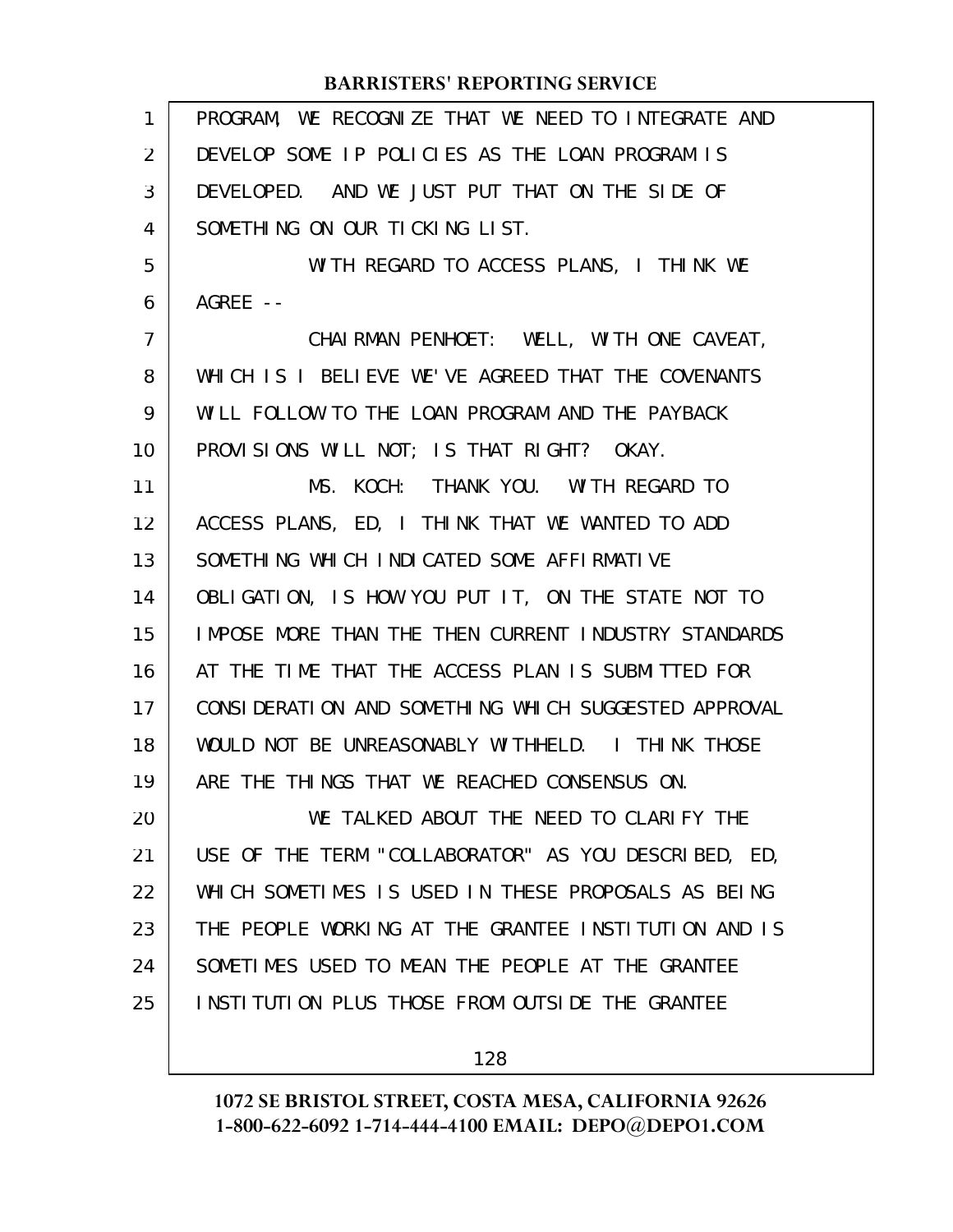| 1  | INSTITUTION. AND WE WILL FIND SOME OTHER WORDS WITH  |
|----|------------------------------------------------------|
| 2  | THE HELP OF A FRIEND THAT YOU SEE, IF WENDY IS STILL |
| 3  | TALKING TO US AFTER THIS MEETING.                    |
| 4  | AND WE HAVE TO ADD SOMETHING TO CLARIFY              |
| 5  | THAT WE UNDERSTAND THAT OUR GRANTEES AND THEIR       |
| 6  | COLLABORATORS MAY WELL DEVELOP SEPARATE CONTRACTUAL  |
| 7  | ARRANGEMENTS AMONG THEMSELVES, AND OUR UNDERSTANDING |
| 8  | IS THAT THOSE ARRANGEMENTS WILL NOT BE INCONSISTENT  |
| 9  | WITH THE OBLIGATIONS OF OUR GRANTEES UNDER THE CIRM  |
| 10 | <b>IP REGULATIONS.</b>                               |
| 11 | IN RESPONSE TO SOME QUESTIONS RAISED BY              |
| 12 | STEM CELLS, INC., I THINK WE ALL AGREED THAT THE     |
| 13 | MERE SUPPLYING OF MATERIALS TO A CIRM-FUNDED         |
| 14 | RESEARCHER WOULD NOT DRAG THE MATERIAL SUPPLIER INTO |
| 15 | THE TENT. I THINK THAT THAT IS PRETTY CLEAR FROM     |
| 16 | THE PROPOSED REGS AS THEY CURRENTLY READ, BUT I      |
| 17 | THINK WE SHOULD GO BACK, HAVE A LOOK AT THAT, AND    |
| 18 | MAKE SURE THAT THE WAY THAT WE ALL UNDERSTAND IT IS  |
| 19 | ACTUALLY THE WAY THAT THE REGULATIONS WORK. AND      |
| 20 | PERHAPS KEN WILL GIVE US SOME HELP IN FINDING ANY    |
| 21 | AMBI GUI TI ES THAT ARE THERE.                       |
| 22 | I WROTE TO MYSELF IN PARTICULAR IN                   |
| 23 | RESPONSE TO SOME QUESTIONS THAT DUANE RAISED THAT WE |
| 24 | NEED TO MAKE SURE THAT THE REGS ARE CLEAR ABOUT WHAT |
| 25 | HAPPENS IN THE CASE OF A SALE OF A BUSINESS WHERE    |
|    | 129                                                  |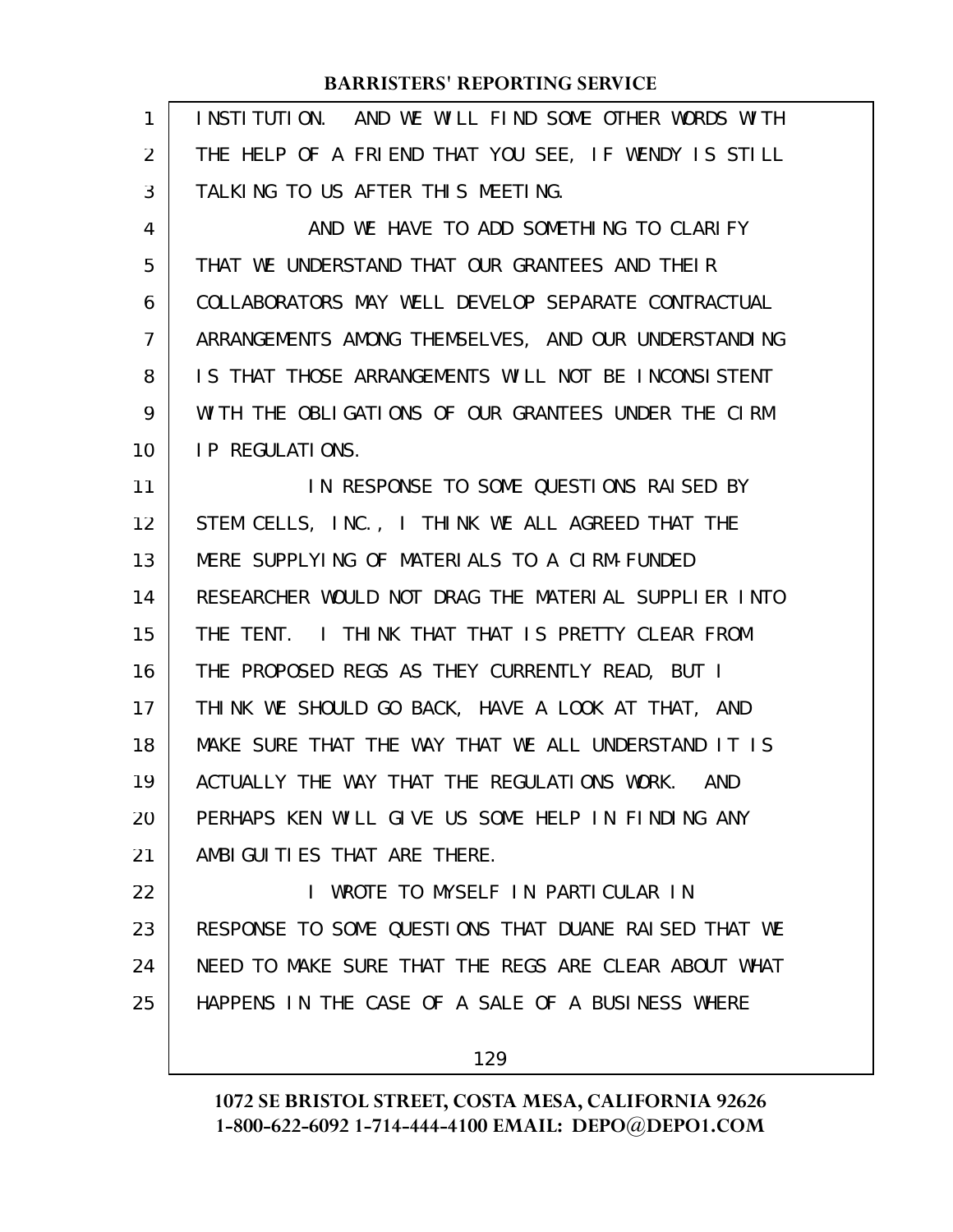| $\mathbf{1}$ | THE BUSINESS HAS RECEIVED CIRM FUNDING JUST TO MAKE  |
|--------------|------------------------------------------------------|
| 2            | SURE THAT WE FOLLOW THE TECHNOLOGY WHERE IT GOES,    |
| 3            | AND THE REVENUE STREAM THAT COMES FROM THAT COMES TO |
| 4            | US UNDER THE TERMS OF REGULATIONS.                   |
| 5            | WE HAD AN EXTENSIVE DISCUSSION ON THE                |
| 6            | 500,000 DEDUCTION AND THE DEDUCTION -- AND WHETHER   |
| 7            | THERE SHOULD BE AN ADDITIONAL DEDUCTION FOR THE COST |
| 8            | OF PROSECUTING THE PATENTS AND/OR DEFENDING THE      |
| 9            | PATENT. AND I THINK THE CONCLUSION WAS THAT WE       |
| 10           | WOULD GIVE ALL GRANTEES, BOTH FOR-PROFIT AND         |
| 11           | NOT-FOR-PROFIT, THE BENEFIT OF THE \$500,000         |
| 12           | DEDUCTION AND ALLOW A DEDUCTION OF COSTS RELATING TO |
| 13           | PATENT PROSECUTION; IS THAT RIGHT?                   |
| 14           | CHAIRMAN PENHOET: I THINK SO.                        |
| 15           | MS. KOCH: AND WE ALSO SAID THAT THERE                |
| 16           | WOULD BE PROPORTIONALITY OF THAT COST IF THERE WERE  |
| 17           | ANOTHER CO-FUNDER FOR WHOM WE WERE GOING TO GRANT    |
| 18           | PROPORTIONALITY WITH REGARD TO REVENUE SHARING.      |
| 19           | ON THE ISSUE OF WHETHER WE SHOULD EXPAND             |
| 20           | TO INCLUDE TECHNOLOGY AND KNOW-HOW, I DON'T THINK    |
| 21           | THAT WE REACHED CONCLUSION ON THAT. AND THERE WERE   |
| 22           | SEVERAL POSSIBILITIES CONSIDERED, ONE OF WHICH WAS   |
| 23           | TO EXCLUDE -- NOT INCLUDE UNIVERSITIES WITHIN THAT.  |
| 24           | THE OTHER IS NOT TO REACH THAT FAR FOR ANY GRANTEE   |
| 25           | WHETHER IT'S FOR-PROFIT OR NOT. I THINK YOU WANTED   |
|              |                                                      |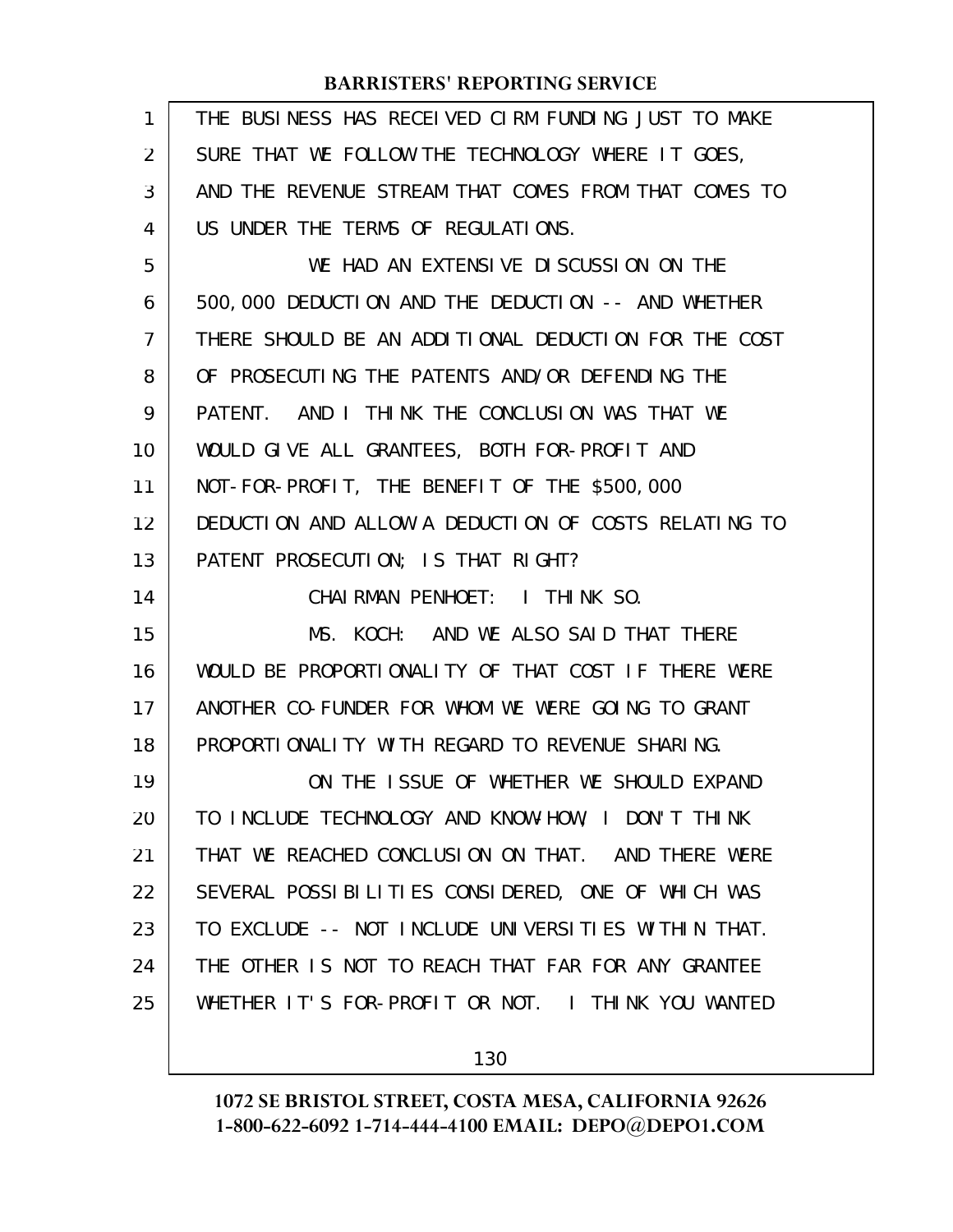| 1  | TO HAVE FURTHER CONSIDERATION OF THAT ISSUE; AND IN  |
|----|------------------------------------------------------|
| 2  | PARTICULAR IN THE CONTEXT OF MARCH-IN RIGHTS, NOTING |
| 3  | THAT THE UNIVERSITIES DON'T EVER EXCLUSIVELY LICENSE |
| 4  | OWN PATENTED TECHNOLOGY. KNOW-HOW AND SUCH HAD TO    |
| 5  | DO WITH MARCH-IN RIGHTS IN LIGHT OF THAT.            |
| 6  | CHAIRMAN PENHOET: I THINK THIS ONE ISSUE             |
| 7  | PROBABLY PERVADES MORE SPACE IN THE DOCUMENT THAN    |
| 8  | ANY OTHER ISSUE. SO I THINK THIS IS ONE WE HAVE TO   |
| 9  | FOCUS ON GOING FORWARD TO TRY TO UNDERSTAND THE      |
| 10 | RAMIFICATIONS OF WHAT IN THIS DOCUMENT IS THE        |
| 11 | SOMEWHAT BROADER DEFINITION AND SCOPE OF WHERE WE    |
| 12 | PUT OUR HANDS ON THINGS.                             |
| 13 | MS. KOCH: YOU DID REACH CONCLUSION WITH              |
| 14 | REGARD TO THE PAYBACK PERCENTAGE ROYALTY IN THE      |
| 15 | CONTEXT OF REVENUE SHARING, AND WE'RE GOING TO       |
| 16 | ELIMINATE THE 2 TO 5 PERCENT RANGE AND MAKE IT 3     |
| 17 | PERCENT, AS DUANE SUGGESTED.                         |
| 18 | AND HAD AN EXTENSIVE DISCUSSION ON WHETHER           |
| 19 | WE SHOULD CHANGE OUR REGS TO BE TRIGGERED BY         |
| 20 | ANYTHING THAT'S CONCELVED AND/OR REDUCED TO          |
| 21 | PRACTICE, WHICH WOULD BRING US IN LINE WITH          |
| 22 | BAYH-DOLE, BUT ACCORDING TO THE UC SYSTEM, WOULD     |
| 23 | MAKE US DIFFERENT THAN MANY OTHER FUNDERS.           |
| 24 | EXTENSIVE DISCUSSION. I DON'T THINK WE RESOLVED      |
| 25 | THAT I SSUE TODAY. WE NEED FURTHER CONSIDERATION.    |
|    |                                                      |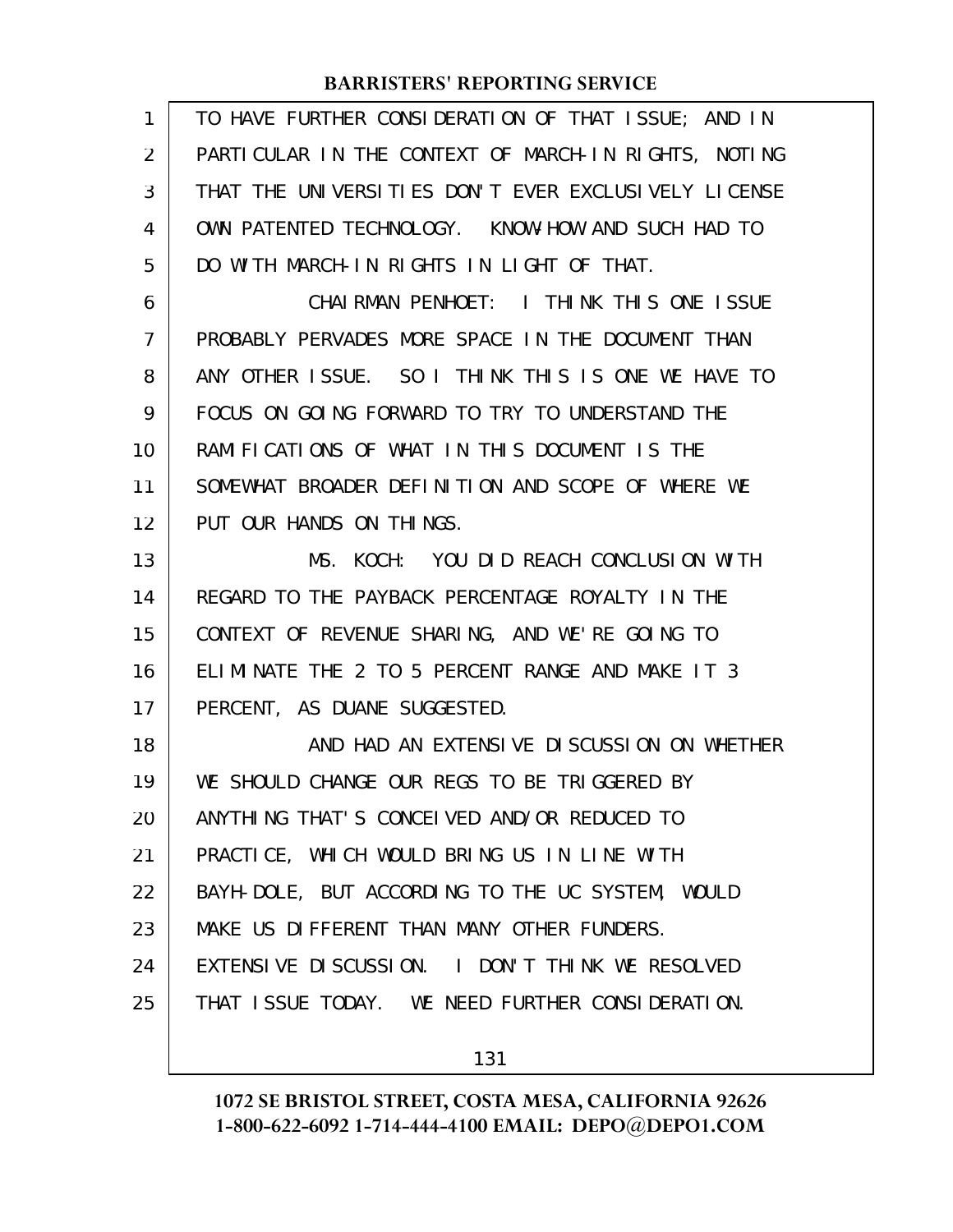| $\mathbf{1}$   | I THINK WE AGREED THAT WE ALWAYS INTENDED            |
|----------------|------------------------------------------------------|
| 2              | TO AND WOULD SWEEP IN REVENUES FROM FOREIGN PATENTS, |
| 3              | FOREIGN GENERATED AND THE LIKE. AND WE GOT A         |
| 4              | SUGGESTION, WHICH I THINK WE AGREED TO ACCEPT, THAT  |
| 5              | WE SHOULD ADD SOME PROCEDURAL LANGUAGE IN THE        |
| 6              | CONTEXT OF MARCH-IN RIGHTS ABOUT WHETHER THE FILING  |
| $\overline{7}$ | OF AN APPEAL TO THE ICOC WOULD TOLL THE EXERCISE OF  |
| 8              | A MARCH-IN OR NOT AND HOW THAT WOULD WORK.           |
| 9              | THAT'S WHAT I HAVE ON MY TO-DO LIST.                 |
| 10             | MR. TOCHER: THE ONLY THING, PERHAPS I                |
| 11             | JUST DIDN'T HEAR IT, WAS IN THE CONTEXT OF OUR       |
| 12             | DEFINITION OF LICENSE REGARDING THE RIGHT TO MAKE,   |
| 13             | USE, OR SELL.                                        |
| 14             | MS. KOCH: THANK YOU. THANK YOU.                      |
| 15             | CHAIRMAN PENHOET: WHICH I BELIEVE WE'VE              |
| 16             | AGREED UPON.                                         |
| 17             | MR. SHEEHY: I THINK WE'RE ALL FINE. I                |
| 18             | DON'T THINK ANYBODY OBJECTED.                        |
| 19             | MR. TOCHER: OTHER THAN THAT, YOU'VE GOT              |
| 20             | EVERYTHING THAT I HAVE.                              |
| 21             | CHAIRMAN PENHOET: MAYBE I'LL ASK WENDY.              |
| 22             | WENDY, PERHAPS IF YOU COULD WRITE US A LETTER        |
| 23             | PERHAPS, PERHAPS SOME OF YOUR COLLEAGUES IN THE      |
| 24             | MAJOR PRIVATES ON THIS ISSUE OF CONCEPTION AND/OR    |
| 25             | REDUCTION TO PRACTICE IN TERMS OF MAKING SOME        |
|                | 132                                                  |
|                |                                                      |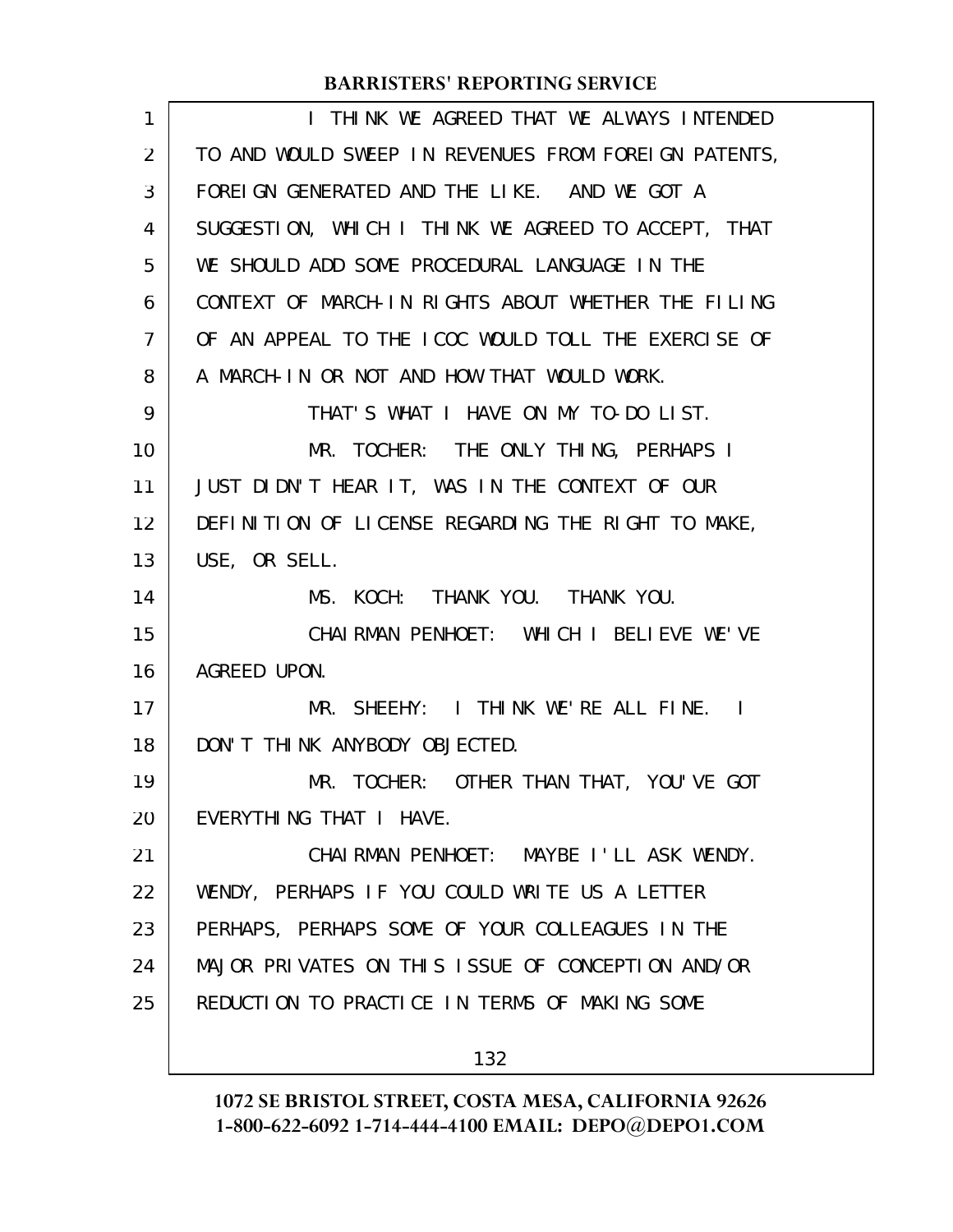| 1  | REPRESENTATION TO US ABOUT WHAT YOUR CURRENT         |
|----|------------------------------------------------------|
| 2  | PRACTICE IS. IF PEOPLE AT STANFORD AND USC WANT TO   |
| 3  | JOIN AND YOU, THAT WOULD BE FINE. WE'D BE GLAD TO    |
| 4  | HEAR FROM THEM.                                      |
| 5  | VERY GOOD SUMMARY, NANCY. THANK YOU. I               |
| 6  | WOULD HAVE ATTEMPTED IT, BUT I KNEW I'D FAIL AFTER   |
| 7  | THE FIRST ITEM, SO THAT'S WHY I ASKED YOU TO DO IT.  |
| 8  | YOUNGER AND SMARTER.                                 |
| 9  | ANY OTHER COMMENT AT THE END OF THIS                 |
| 10 | MEETING FROM ANYONE? FIRST OF ALL, THANK YOU TO THE  |
| 11 | VARIOUS MEMBERS OF OUR TASK FORCE, BUT ALSO VERY     |
| 12 | CONSTRUCTIVE INPUT FROM OUR SMALL AUDIENCE TODAY,    |
| 13 | BUT NEVERTHELESS GOOD AUDIENCE. THANK YOU FOR        |
| 14 | COMING FROM SACRAMENTO. AND I THINK WE'LL WRAP THIS  |
| 15 | MEETING UP EARLY.                                    |
| 16 | AND THEN WHAT DO WE HAVE TO LOOK FORWARD             |
| 17 | TO? WHAT'S THE NEXT STEP? THERE WILL BE SOME         |
| 18 | REVISIONS OF WHAT -- OF THE GROUND WE HAVE GAINED IN |
| 19 | THIS PROCESS.                                        |
| 20 | MR. TOCHER: THAT'S RIGHT.                            |
| 21 | CHAI RMAN PENHOET: THEN WE'LL HIGHLIGHT              |
| 22 | THE AREAS, JUST EXTRACT OUT OF THE DOCUMENT THOSE    |
| 23 | AREAS WHERE WE STILL NEED FURTHER DISCUSSION         |
| 24 | PRESUMABLY FOR ANOTHER MEETING OF THIS GROUP; IS     |
| 25 | THAT RIGHT?                                          |
|    |                                                      |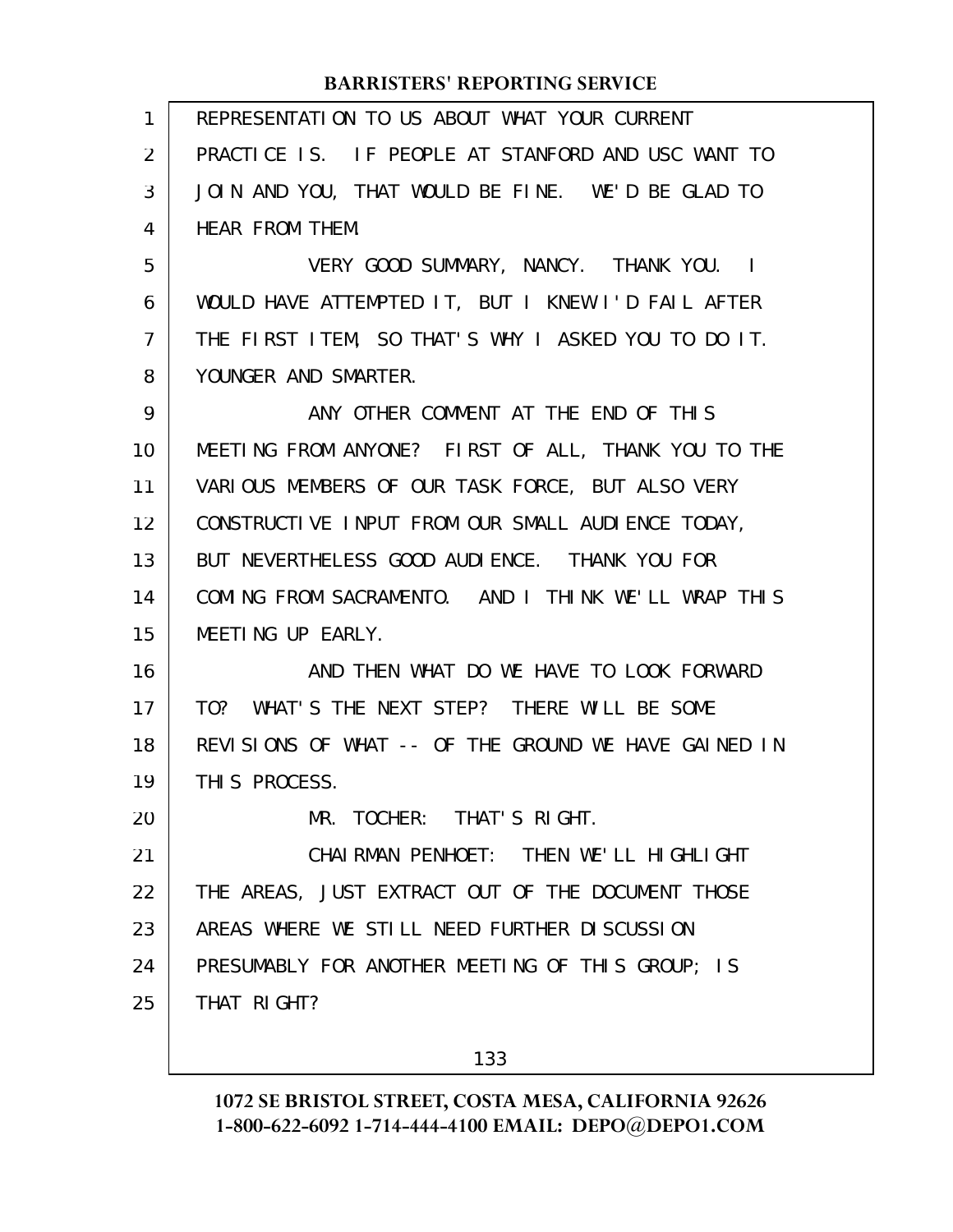| $\mathbf{1}$   | MR. TOCHER: MR. CHAIRMAN, WE CAN BRING IT            |
|----------------|------------------------------------------------------|
| 2              | BACK FOR ANOTHER GO-ROUND ON THESE ISSUES WHICH      |
| 3              | HAVEN'T BEEN NAILED DOWN. AT SOME POINT, THEN, WE    |
| 4              | WILL TAKE THAT WITH DRAFT LANGUAGE TO THE OAL TO     |
| 5              | BEGIN THE FORMAL PROCESS OF GETTING PUBLIC FEEDBACK. |
| 6              | CHAIRMAN PENHOET: WHAT'S YOUR TARGET DATE            |
| $\overline{7}$ | FOR OAL SO WE CAN BACK UP FROM THAT? WHEN WOULD YOU  |
| 8              | LIKE TO HAVE IT IN PLACE? REMEMBER, OUR GOAL IS TO   |
| 9              | HAVE THIS FINISHED BY THE TIME WE ACTUALLY MAKE SOME |
| 10             | DI SEASE TEAM GRANTS. DR. OLSON, THAT WILL BE?       |
| 11             | DR. OLSON: THE FALL OF NEXT YEAR.                    |
| 12             | CHAIRMAN PENHOET: THE FALL OF NEXT YEAR.             |
| 13             | OKAY.                                                |
| 14             | MR. TOCHER: WE HAVE SOME FLEXIBILITY, OF             |
| 15             | COURSE. THE DATE THAT I AM WORKING WITH IS AN ICOC   |
| 16             | ADOPTION AT ITS MARCH 2009 MEETING. IT MAY BE THAT   |
| 17             | IN THE NEXT SHORT PERIOD, NAILING DOWN WHEN EXACTLY  |
| 18             | THE FALL MEETING WOULD BE, WHEN THOSE NGA'S GET      |
| 19             | SIGNED, IT COULD ACTUALLY GIVE US EVEN MORE          |
| 20             | FLEXIBILITY SUCH AS JUNE -- A MAY MEETING.           |
| 21             | MS. KING: A MARCH MEETING, AND I DON'T               |
| 22             | KNOW HAVE IT RIGHT IN FRONT OF ME, END OF APRIL AND  |
| 23             | THEN JUNE.                                           |
| 24             | CHAIRMAN PENHOET: WELL, YOU KNOW, MY OWN             |
| 25             | VIEW IS THERE'S NOT A LOT MORE HOMEWORK THAT'S COME  |
|                | 134                                                  |
|                |                                                      |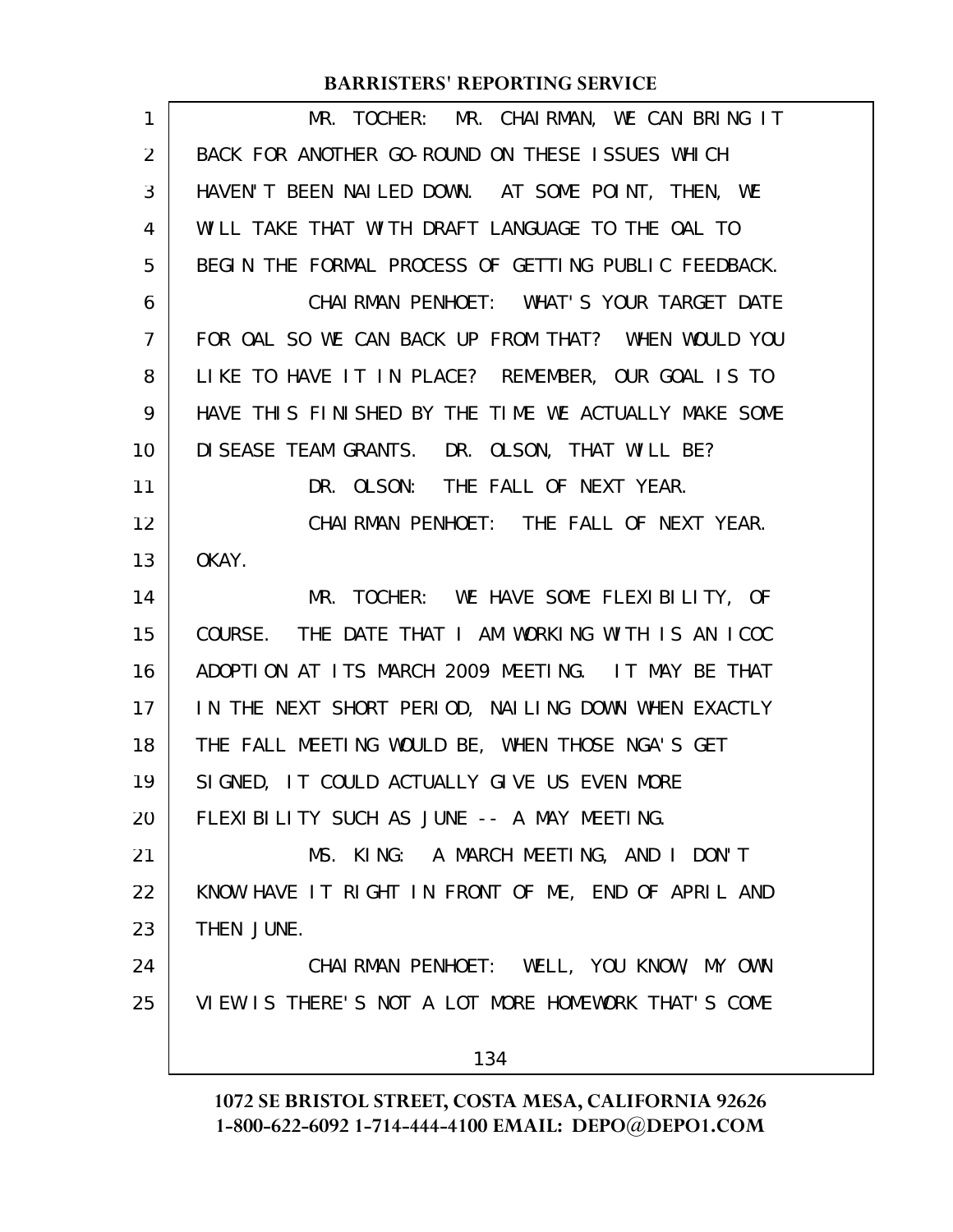| 1              | OUT OF THIS. I THINK WE'VE GOT SOME DECISIONS TO     |
|----------------|------------------------------------------------------|
| 2              | MAKE. I THINK WE SHOULD ALL THINK CAREFULLY ABOUT    |
| 3              | THESE ITEMS IN FRONT OF US. AND IF YOU GUYS          |
| 4              | WOULDN'T MIND SENDING TO THE COMMITTEE, BECAUSE MANY |
| 5              | OF OUR -- WE DO NOT HAVE A QUORUM TODAY, FOR ONE     |
| 6              | THING, SO WE MADE THIS DECISION -- WE MADE SOME      |
| $\overline{7}$ | DECISIONS WE ACTUALLY WEREN'T IN POWER TO MAKE FOR   |
| 8              | THE WHOLE COMMITTEE, BUT I THINK WE HAVE A GOOD      |
| 9              | CROSS SECTION OF THE COMMITTEE HERE.                 |
| 10             | MS. KING: A SENSE OF THE COMMITTEE.                  |
| 11             | CHAIRMAN PENHOET: THANK YOU VERY MUCH FOR            |
| 12             | YOUR LANGUAGE AROUND THAT ISSUE. WE DID GET A SENSE  |
| 13             | OF THE COMMITTEE FROM THIS MEETING.                  |
| 14             | MR. TOCHER: ONE THING I WOULD ADD ALSO,              |
| 15             | ED, IS THAT THERE'S NOTHING THAT PREVENTS THE AGENCY |
| 16             | AND, IN FACT, IS ENCOURAGED TO PUT OUT A PUBLIC      |
| 17             | COMMENT ALTERNATIVES FOR THE PUBLIC FOR THE PURPOSE  |
| 18             | OF GETTING FEEDBACK. SO IT MAY BE HELPFUL, IN FACT,  |
| 19             | THAT A BETTER USE OF THE TASK FORCE TIME WOULD BE    |
| 20             | PUTTING OUT ON SOME OF THESE THORNIER ISSUES         |
| 21             | ALTERNATIVE LANGUAGE THAT SOLICITS AND INVOKES       |
| 22             | COMMENTS FROM THE PUBLIC THAT THEN THE TASK FORCE    |
| 23             | CAN WEIGH AT THE END OF THAT FIRST COMMENT PERIOD.   |
| 24             | CHAIRMAN PENHOET: AT ITS NEXT MEETING.               |
| 25             | MR. TOCHER: THAT'S RIGHT.                            |
|                | 135                                                  |
|                |                                                      |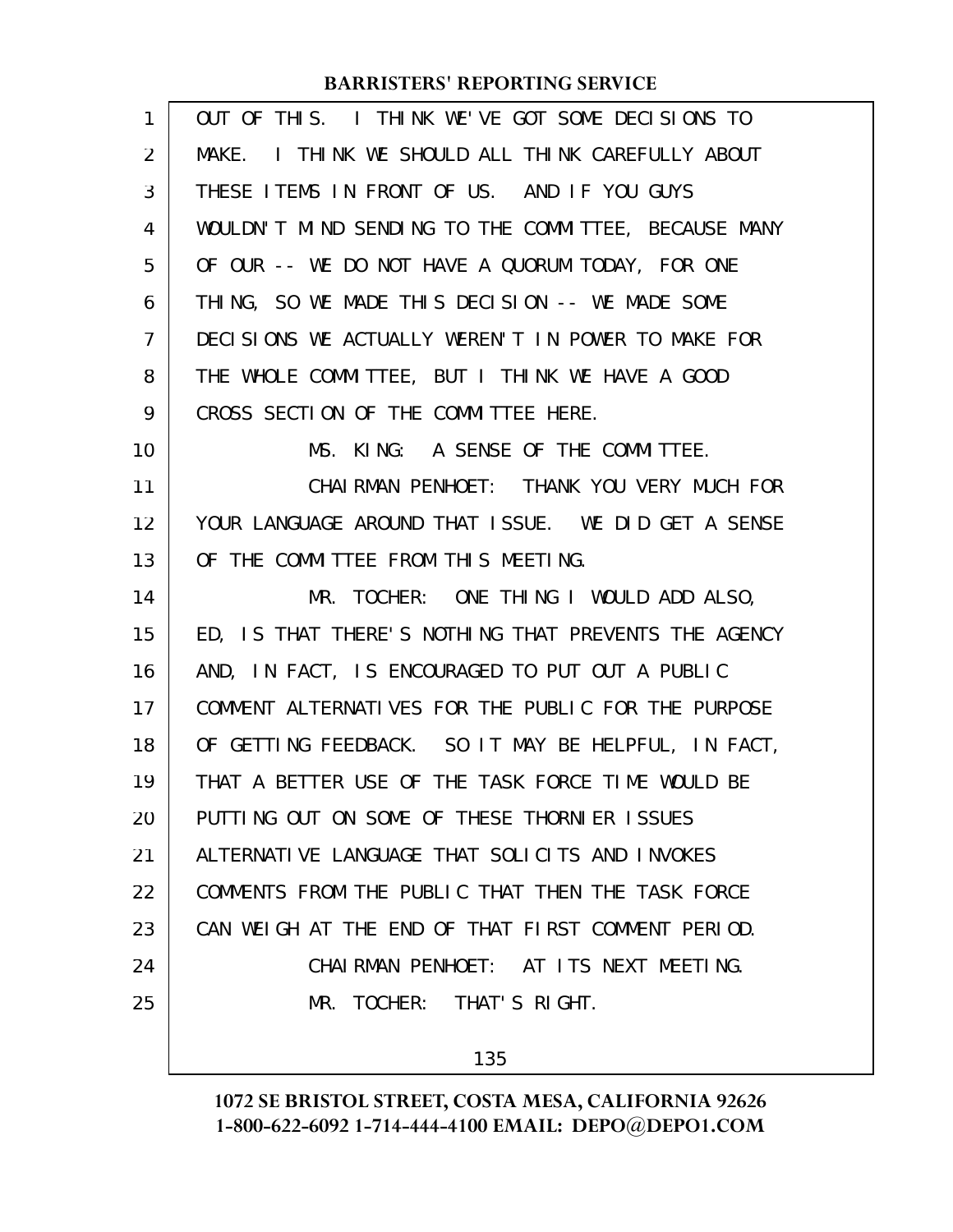|                | <b>BARRISTERS' REPORTING SERVICE</b>                |
|----------------|-----------------------------------------------------|
| 1              | CHAI RMAN PENHOET: THAT'S A GOOD                    |
| 2              | SUGGESTION.                                         |
| 3              | MS. KOCH: WERE YOU SAYING, ED, THAT YOU             |
| 4              | WANTED, IN ADDITION, TO HAVE A MEMO TO ALL THE      |
| 5              | COMMITTEE MEMBERS SORT OF EXPRESSING THE SUMMARY OF |
| 6              | HAPPENED HERE TODAY?                                |
| $\overline{7}$ | CHAIRMAN PENHOET: WE COULD HAVE JUST                |
| 8              | TAPE-RECORDED WHAT YOU JUST SAID.                   |
| 9              | MS. KING: WE DID ACTUALLY. WE HAVE THE              |
| 10             | <b>TRANSCRIPT.</b>                                  |
| 11             | CHAIRMAN PENHOET: WE HAVE THE TRANSCRIPT.           |
| 12             | SO IF WE CAN EXCERPT THE TRANSCRIPT AND EDIT THE    |
| 13             | TRANSCRIPT OF WHAT NANCY JUST SAID, THAT'S -- I     |
| 14             | FORGOT. THAT WOULD BE GREAT.                        |
| 15             | MS. KING: AND I THINK SENDING THEM THE              |
| 16             | TIMELINE THAT SCOTT WAS JUST GOING THROUGH, BUT I   |
| 17             | THINK THAT WOULD BE HELPFUL FOR THEM AS WELL.       |
| 18             | CHAIRMAN PENHOET: THE POINT I WAS                   |
| 19             | STARTING TO MAKE IS ABOUT LITTLE NEW INFORMATION    |
| 20             | BEING REQUIRED TO MAKE THESE DECISIONS. WHAT'S      |
| 21             | REQUIRED TO MAKE THE DECISIONS, I DON'T SEE ANY     |
| 22             | REASON TO DELAY THIS PROCESS UNDULY. SO I THINK WE  |
| 23             | SHOULD MOVE FORWARD WITH SOME -- THANK YOU.         |
| 24             | MR. TOCHER: THANK YOU, ED.                          |
| 25             | CHAIRMAN PENHOET: ANY OTHER COMMENTS FROM           |
|                | 136                                                 |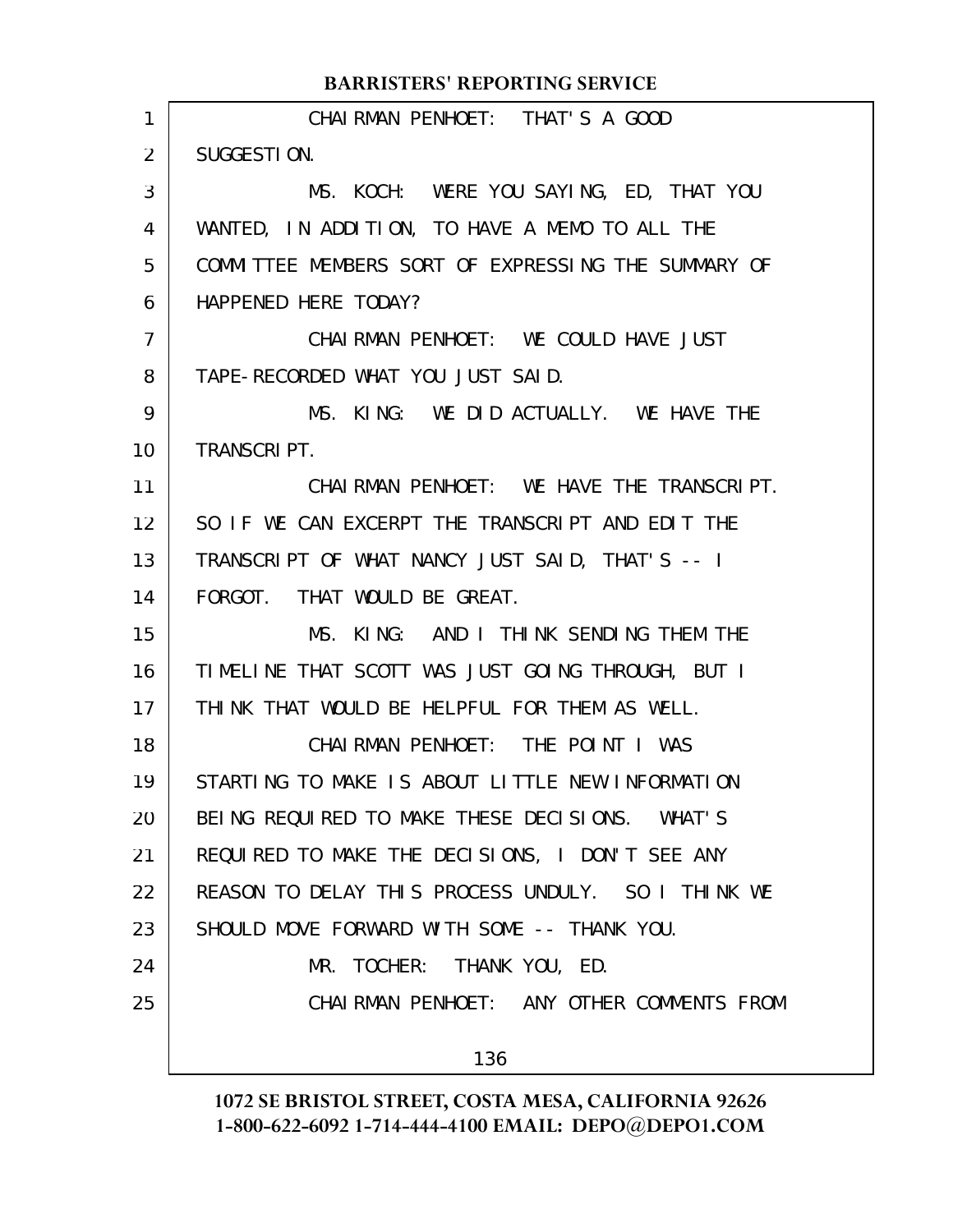# THE MEMBERS OF THE COMMITTEE, TASK FORCE? WELL, THANK YOU ALL FOR PARTICIPATING. DR. PRIETO: THANK YOU. MS. KING: THANKS, EVERYBODY. (THE MEETING WAS THEN CONCLUDED AT 4:47 P.M.) **BARRISTERS' REPORTING SERVICE**